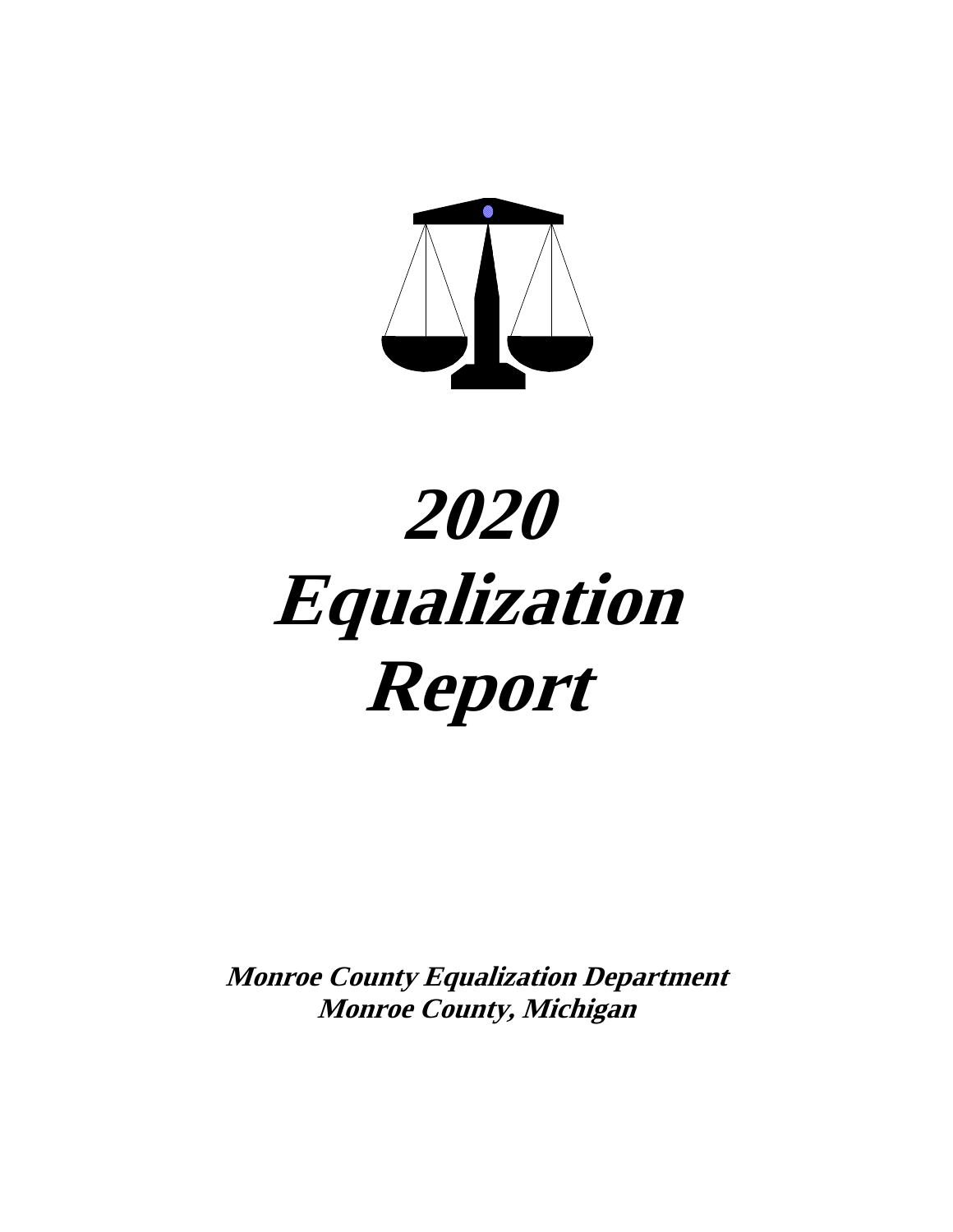# This Report Prepared For The **MONROE COUNTY BOARD OF COMMISSIONERS**

Chairman **J. Henry Lievens**

**Vice-Chairman Jerry A. Oley**

**Members: David C. Hoffman Mark Brant Dawn Asper George L. Jondro Jason R. Turner Greg Moore, Jr. David Swartout**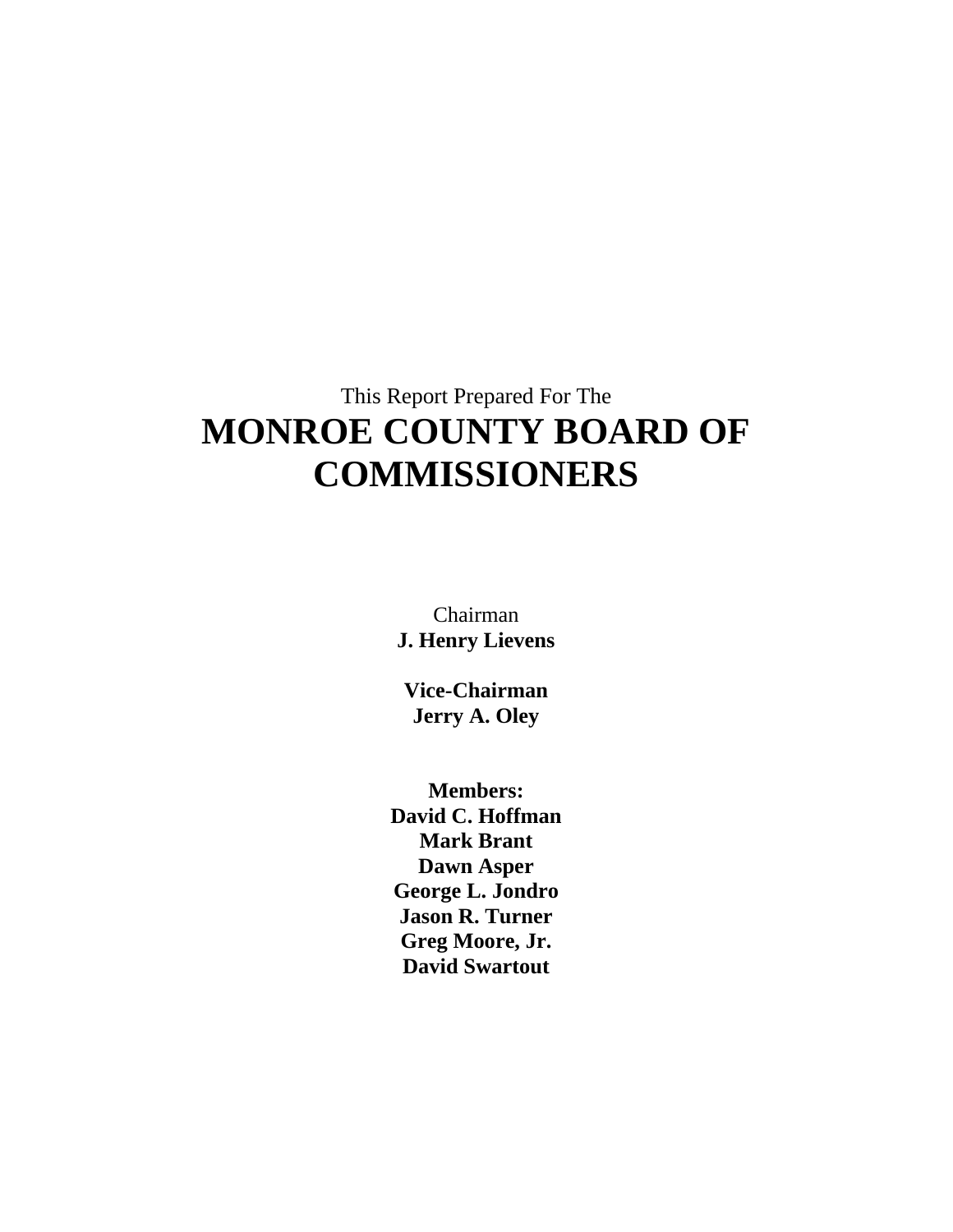



**MICHAEL WOOLFORD** Telephone: (734) 240-7235 *MMAO (4)* Fax: (734) 240-7244 **DIRECTOR** Toll Free: 1-888-354-5500 Ext 7235

> **MONROE COUNTY EQUALIZATION DEPARTMENT 51 South Macomb Street Monroe, Michigan 48161-2168**

April 9, 2020

#### TO: MONROE COUNTY BOARD OF COMMISSIONERS

Honorable Members;

The Equalization Department has analyzed and reviewed the final assessment rolls as certified and approved by the local Boards of Review in Monroe County. Equalization of the nineteen taxing units has been completed, using the 2020 recommended equalization ratios, which were published in February, for the starting base of the attached 2020 Equalization Report.

Real and Personal Property have been equalized separately in compliance with MCL 211.34 as amended. Following past procedures of Monroe County and State Tax Commission guidelines, any taxing unit with a ratio between 49 percent and 50 percent in real and personal property has been considered equalized as assessed. That is the case this year, where all units have achieved ratios between 49 percent and 50 percent in all classes of property and are recommended to be equalized as assessed.

In the past year, the Equalization Department completed a comprehensive equalization study, which was also audited by State Tax Commission staff. Appraisal studies were conducted in the agricultural, commercial, industrial and developmental classifications in all local units of government. Sales/assessment ratio studies were also completed in the residential classification for all units as well as in the commercial class for the City of Monroe. During 2019 this department processed and analyzed approximately 7,235 recorded deeds.

This year's Equalization Report reflecting the 2020 Equalized Value of \$7,783,657,346 is herein attached. The report shows an increase of \$320,060,994 over the 2019 Equalized Value. The Industrial Facilities Exemption roll for 2020, which is a specific tax and not a part of the ad valorem process or a part of the Equalization process, indicates an assessed value of \$57,386,496.

This department will also complete Headlee and Apportionment reports for 2020.

I, hereby, present this report for your approval.

Respectfully submitted,

20 Woon

Michael Woolford, MMAO (4) Equalization Director Monroe County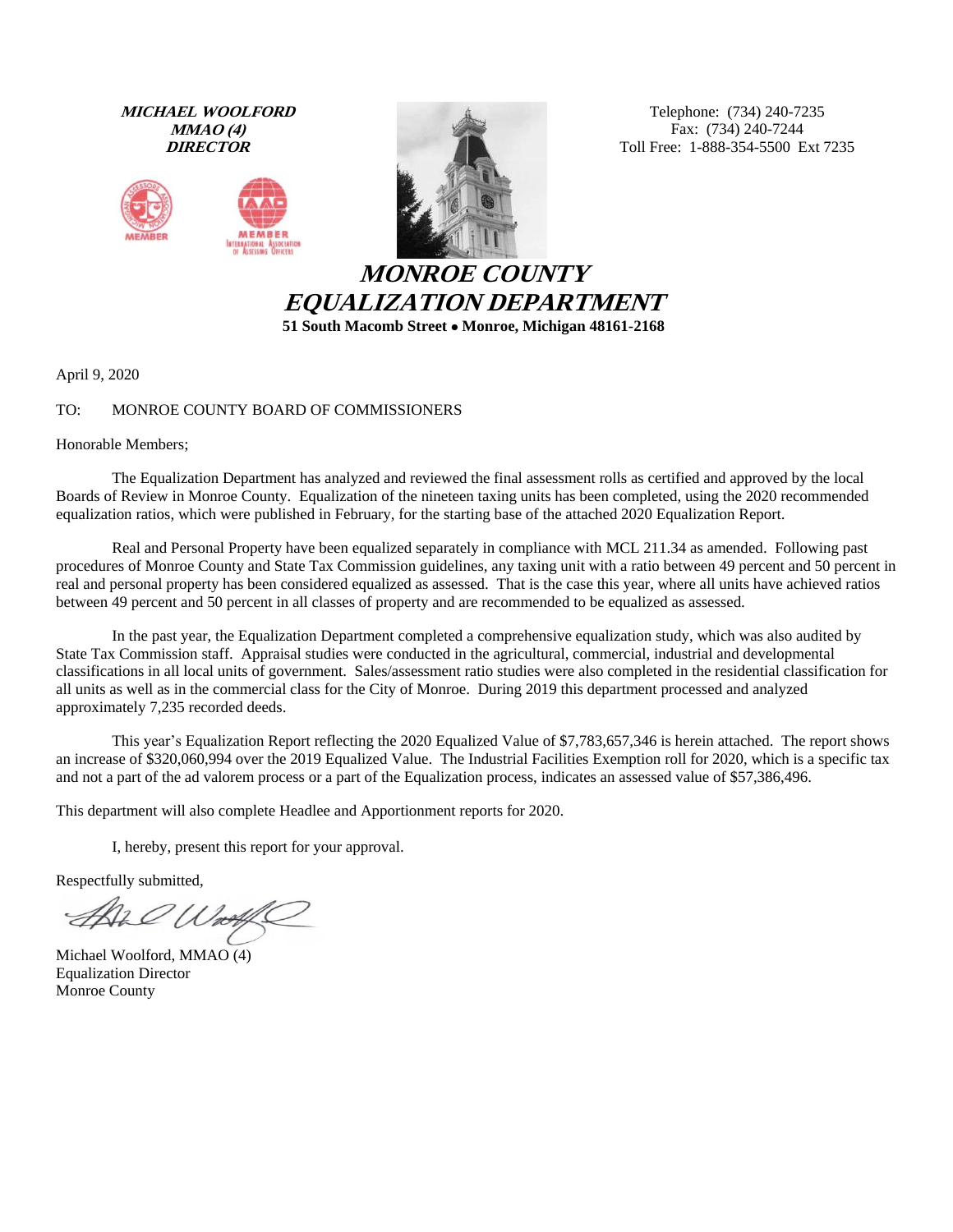Michigan Dept of Treasury -- STC 3127

## Certification of **RECOMMENDED COUNTY EQUALIZED VALUATIONS** By EQUALIZATION DIRECTOR

| TO: |  | <b>State Tax Commission</b> |
|-----|--|-----------------------------|
|     |  |                             |

FROM: Equalization Director of Monroe County

RE: State Assessor Certification of preparer of the required Recommended County Equalized Valuations for Monroe County for 2020.

The Recommended County Equalized Valuations for the above referenced county and year were prepared under my direct supervision and control in my role as Equalization Director.

I am certified as an assessor at the level required for the county by Michigan Compiled Laws 211.10d and the rules of the State Tax Commission.

The State Tax Commission requires a M.M.A.O. (4) State Assessor Certification for this county.

I am certified as a M.M.A.O. (4) State Certified Assessing Officer by the State Tax Commission.

The following are my total Recommended County Equalized Valuations for each separately equalized class of property in Monroe County.

| 6,887,917,765 |
|---------------|
| 895,739,581   |
| 7,783,657,346 |
| 2,324,730     |

County Equalized Valuations presented to the County Board of Commissioners

Michigan Department of Treasury State Tax Commission Property Services Division PO Box 30790 Lansing, Mi 48909

A copy of this information will be E-filed with the State Tax Commission.

| Signature of Equalization Director | <b>Certification Number</b> | Date     |
|------------------------------------|-----------------------------|----------|
|                                    | 8-7001                      | 4/9/2020 |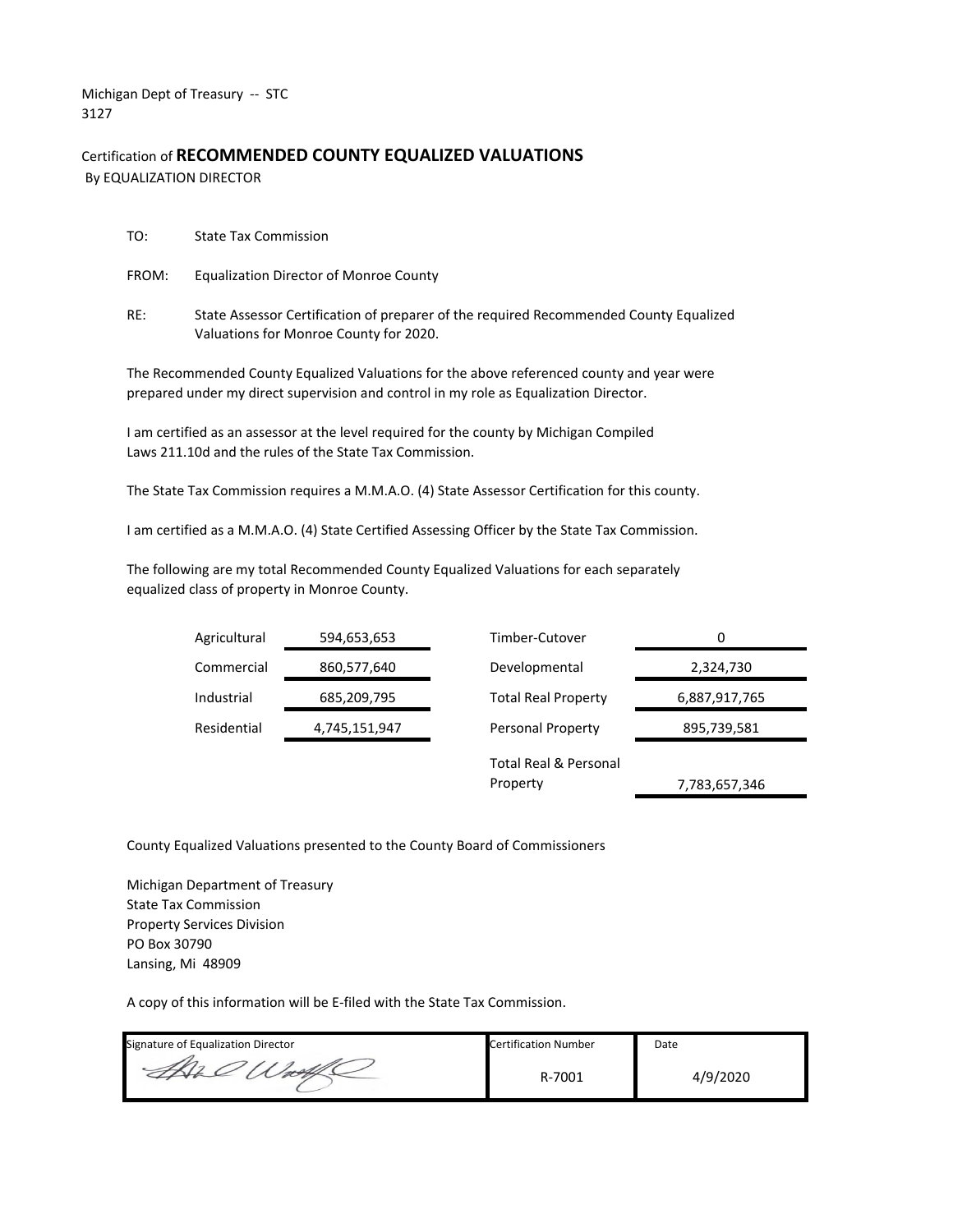| <b>UNIT</b>              |                    | <b>2020 ASSESSED VALUE</b> |               |             | <b>PARCEL COUNT</b> |               |                    | <b>2020 EQUALIZED VALUE</b> |               |
|--------------------------|--------------------|----------------------------|---------------|-------------|---------------------|---------------|--------------------|-----------------------------|---------------|
|                          | <b>REAL ESTATE</b> | <b>PERSONAL</b>            | <b>TOTAL</b>  | <b>REAL</b> | <b>PERSONAL</b>     | <b>EXEMPT</b> | <b>REAL ESTATE</b> | <b>PERSONAL</b>             | <b>TOTAL</b>  |
| $\bf ASH$                | 358,539,200        | 28,067,471                 | 386,606,671   | 4,218       | 329                 | 139           | 358,539,200        | 28,067,471                  | 386,606,671   |
| <b>BEDFORD</b>           | 1,302,363,750      | 55,681,877                 | 1,358,045,627 | 13,582      | 956                 | 226           | 1,302,363,750      | 55,681,877                  | 1,358,045,627 |
| <b>BERLIN</b>            | 396,136,429        | 16,387,754                 | 412,524,183   | 4,720       | 145                 | 162           | 396,136,429        | 16,387,754                  | 412,524,183   |
| <b>DUNDEE</b>            | 423,841,793        | 32,421,155                 | 456,262,948   | 3,815       | 416                 | 102           | 423,841,793        | 32,421,155                  | 456,262,948   |
| <b>ERIE</b>              | 218,361,227        | 10,091,300                 | 228,452,527   | 2,601       | 142                 | 168           | 218,361,227        | 10,091,300                  | 228,452,527   |
| <b>EXETER</b>            | 190,718,344        | 9,368,022                  | 200,086,366   | 2,000       | 103                 | 38            | 190,718,344        | 9,368,022                   | 200,086,366   |
| <b>FRENCHTOWN</b>        | 1,214,124,637      | 171,373,764                | 1,385,498,401 | 9,352       | 731                 | 231           | 1,214,124,637      | 171,373,764                 | 1,385,498,401 |
| <b>IDA</b>               | 250,497,000        | 11,055,000                 | 261,552,000   | 2,288       | 166                 | 51            | 250,497,000        | 11,055,000                  | 261,552,000   |
| <b>LASALLE</b>           | 235,447,067        | 6,483,500                  | 241,930,567   | 2,965       | 76                  | 18            | 235,447,067        | 6,483,500                   | 241,930,567   |
| <b>LONDON</b>            | 146,663,200        | 7,629,072                  | 154,292,272   | 1,773       | 58                  | 18            | 146,663,200        | 7,629,072                   | 154,292,272   |
| <b>MILAN</b>             | 110,958,700        | 26,400,507                 | 137, 359, 207 | 1,112       | 73                  | 45            | 110,958,700        | 26,400,507                  | 137, 359, 207 |
| <b>MONROE</b>            | 496,507,300        | 20,569,487                 | 517,076,787   | 6,317       | 690                 | 184           | 496,507,300        | 20,569,487                  | 517,076,787   |
| <b>RAISINVILLE</b>       | 278,858,000        | 12,074,974                 | 290,932,974   | 3,089       | 67                  | 64            | 278,858,000        | 12,074,974                  | 290,932,974   |
| <b>SUMMERFIELD</b>       | 191,932,570        | 16,629,346                 | 208,561,916   | 1,794       | 104                 | 63            | 191,932,570        | 16,629,346                  | 208,561,916   |
| <b>WHITEFORD</b>         | 284,308,400        | 14,888,683                 | 299,197,083   | 2,451       | 197                 | 131           | 284,308,400        | 14,888,683                  | 299,197,083   |
| <b>LUNA PIER</b>         | 48,419,800         | 5,386,513                  | 53,806,313    | 834         | 61                  | 65            | 48,419,800         | 5,386,513                   | 53,806,313    |
| <b>MILAN CITY</b>        | 78,083,900         | 5,837,054                  | 83,920,954    | 830         | 107                 | 35            | 78,083,900         | 5,837,054                   | 83,920,954    |
| <b>MONROE CITY</b>       | 629,243,948        | 444,636,602                | 1,073,880,550 | 7,533       | 1,395               | 548           | 629,243,948        | 444,636,602                 | 1,073,880,550 |
| <b>PETERSBURG</b>        | 32,912,500         | 757,500                    | 33,670,000    | 528         | 50                  | $\mathbf{0}$  | 32,912,500         | 757,500                     | 33,670,000    |
| 2020 TOTAL COUNTY        | 6,887,917,765      | 895,739,581                | 7,783,657,346 | 71,802      | 5,866               | 2,288         | 6,887,917,765      | 895,739,581                 | 7,783,657,346 |
| <b>2019 TOTAL COUNTY</b> | 6,967,829,171      | 495,767,181                | 7,463,596,352 | 71,259      | 5,639               | 2,289         | 6,967,829,171      | 495,767,181                 | 7,463,596,352 |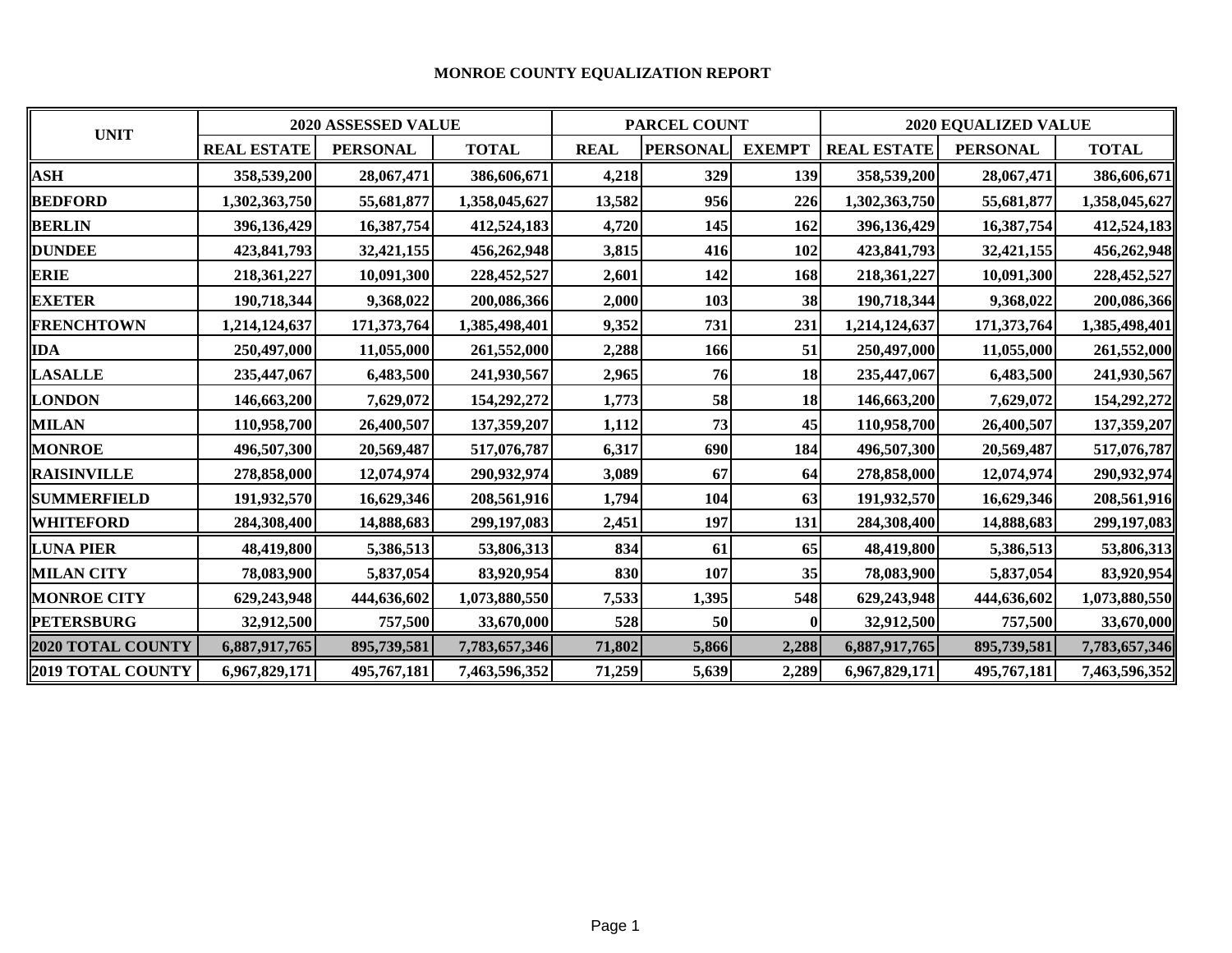#### **AGRICULTURAL (101)**

| <b>UNIT</b>              | 2020 ASSESSED | 2020 TRUE CASH | <b>2020 EQUALIZED</b> | <b>2020 RATIO</b> | 2020                | % COUNTY     | <b>NUMBER</b>  |
|--------------------------|---------------|----------------|-----------------------|-------------------|---------------------|--------------|----------------|
|                          | <b>VALUE</b>  | <b>VALUE</b>   | <b>VALUE</b>          |                   | <b>EQUALIZATION</b> | <b>TOTAL</b> | <b>PARCELS</b> |
|                          |               |                |                       |                   | <b>FACTOR</b>       |              |                |
| <b>ASH</b>               | 33,215,500    | 67,065,016     | 33,215,500            | 49.53             | 1.0000000           | 5.59         | 259            |
| <b>BEDFORD</b>           | 19,054,700    | 38,500,274     | 19,054,700            | 49.49             | 1.0000000           | 3.20         | 146            |
| <b>BERLIN</b>            | 20,715,700    | 41,808,550     | 20,715,700            | 49.55             | 1.0000000           | 3.48         | 227            |
| <b>DUNDEE</b>            | 62,297,359    | 125,282,954    | 62,297,359            | 49.73             | 1.0000000           | 10.48        | 458            |
| <b>ERIE</b>              | 21,668,300    | 43,746,857     | 21,668,300            | 49.53             | 1.0000000           | 3.64         | 263            |
| <b>EXETER</b>            | 45,785,944    | 93,038,253     | 45,785,944            | 49.21             | 1.0000000           | 7.70         | 382            |
| <b>FRENCHTOWN</b>        | 28,687,000    | 57,402,532     | 28,687,000            | 49.98             | 1.0000000           | 4.82         | 233            |
| <b>IDA</b>               | 52,034,700    | 105,609,977    | 52,034,700            | 49.27             | 1.0000000           | 8.75         | 407            |
| <b>LASALLE</b>           | 29,319,300    | 59,083,731     | 29,319,300            | 49.62             | 1.0000000           | 4.93         | 317            |
| <b>LONDON</b>            | 38,195,500    | 76,523,592     | 38,195,500            | 49.91             | 1.0000000           | 6.42         | 382            |
| <b>MILAN</b>             | 52,843,500    | 107,602,981    | 52,843,500            | 49.11             | 1.0000000           | 8.89         | 443            |
| <b>MONROE</b>            | 10,156,900    | 20,531,951     | 10,156,900            | 49.47             | 1.0000000           | 1.71         | 87             |
| <b>RAISINVILLE</b>       | 74,660,000    | 151,344,932    | 74,660,000            | 49.33             | 1.0000000           | 12.56        | 418            |
| <b>SUMMERFIELD</b>       | 54,474,800    | 110,204,176    | 54,474,800            | 49.43             | 1.0000000           | 9.16         | 397            |
| <b>WHITEFORD</b>         | 51,254,200    | 103,045,507    | 51,254,200            | 49.74             | 1.0000000           | 8.62         | 422            |
| <b>LUNA PIER</b>         |               |                |                       | 0.00              | 0.0000000           | 0.00         |                |
| <b>MILAN CITY</b>        |               |                |                       | 0.00              | 0.0000000           | 0.00         |                |
| <b>MONROE CITY</b>       | 290,250       | 580,500        | 290,250               | 50.00             | 1.0000000           | 0.05         |                |
| <b>PETERSBURG</b>        |               |                |                       | 0.00              | 0.0000000           | 0.00         |                |
| 2020 TOTAL COUNTY        | 594,653,653   | 1,201,371,783  | 594,653,653           | 49.50             | 1.0000000           | 100.00       | 4,842          |
| <b>2019 TOTAL COUNTY</b> | 561,328,241   | 1,131,287,964  | 561,328,241           | 49.62             | 1.0000000           | 100.00       | 4,855          |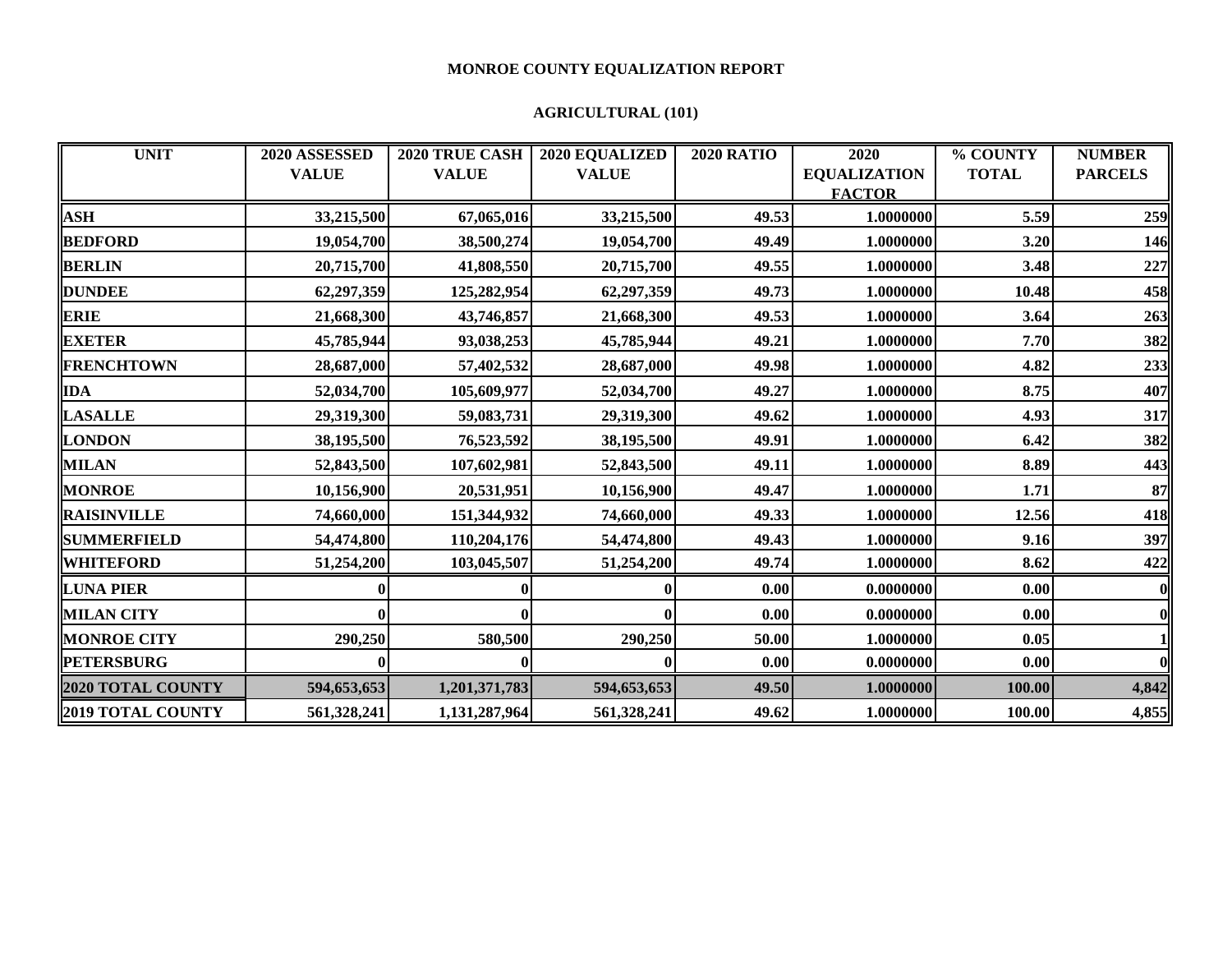#### **COMMERCIAL (201)**

| <b>UNIT</b>        | 2020 ASSESSED | <b>2020 TRUE CASH</b> | <b>2020 EQUALIZED</b> | <b>2020 RATIO</b> | 2020                | % COUNTY     | <b>NUMBER</b>  |
|--------------------|---------------|-----------------------|-----------------------|-------------------|---------------------|--------------|----------------|
|                    | <b>VALUE</b>  | <b>VALUE</b>          | <b>VALUE</b>          |                   | <b>EQUALIZATION</b> | <b>TOTAL</b> | <b>PARCELS</b> |
|                    |               |                       |                       |                   | <b>FACTOR</b>       |              |                |
| $\mathbf{ASH}$     | 37,684,000    | 75,542,964            | 37,684,000            | 49.88             | 1.0000000           | 4.38         | 207            |
| <b>BEDFORD</b>     | 113,579,300   | 228,467,965           | 113,579,300           | 49.71             | 1.0000000           | 13.20        | 402            |
| <b>BERLIN</b>      | 37,786,100    | 76,387,528            | 37,786,100            | 49.47             | 1.0000000           | 4.39         | 123            |
| <b>DUNDEE</b>      | 87,149,940    | 174,569,653           | 87,149,940            | 49.92             | 1.0000000           | 10.13        | 222            |
| <b>ERIE</b>        | 12,100,300    | 24,421,910            | 12,100,300            | 49.55             | 1.0000000           | 1.41         | 118            |
| <b>EXETER</b>      | 4,671,700     | 9,499,822             | 4,671,700             | 49.18             | 1.0000000           | 0.54         | 52             |
| <b>FRENCHTOWN</b>  | 240,809,400   | 484,835,426           | 240,809,400           | 49.67             | 1.0000000           | 27.98        | 447            |
| <b>IDA</b>         | 5,109,100     | 10,354,488            | 5,109,100             | 49.34             | 1.0000000           | 0.59         | 55             |
| <b>LASALLE</b>     | 7,467,500     | 15,051,759            | 7,467,500             | 49.61             | 1.0000000           | 0.87         | 408            |
| <b>LONDON</b>      | 3,187,800     | 6,472,406             | 3,187,800             | 49.25             | 1.0000000           | 0.37         | 32             |
| <b>MILAN</b>       | 2,247,700     | 4,515,908             | 2,247,700             | 49.77             | 1.0000000           | 0.26         | 21             |
| <b>MONROE</b>      | 116,235,600   | 233,451,737           | 116,235,600           | 49.79             | 1.0000000           | 13.51        | 343            |
| <b>RAISINVILLE</b> | 6,352,900     | 12,744,725            | 6,352,900             | 49.85             | 1.0000000           | 0.74         | 33             |
| <b>SUMMERFIELD</b> | 3,939,200     | 7,895,364             | 3,939,200             | 49.89             | 1.0000000           | 0.46         | 34             |
| <b>WHITEFORD</b>   | 27,647,100    | 55,791,042            | 27,647,100            | 49.55             | 1.0000000           | 3.21         | 102            |
| <b>LUNA PIER</b>   | 3,489,700     | 7,022,226             | 3,489,700             | 49.70             | 1.0000000           | 0.41         | 30             |
| <b>MILAN CITY</b>  | 11,192,700    | 22,403,646            | 11,192,700            | 49.96             | 1.0000000           | 1.30         | 51             |
| <b>MONROE CITY</b> | 137,796,900   | 276,206,369           | 137,796,900           | 49.89             | 1.0000000           | 16.01        | 608            |
| <b>PETERSBURG</b>  | 2,130,700     | 4,323,378             | 2,130,700             | 49.28             | 1.0000000           | 0.25         | 62             |
| 2020 TOTAL COUNTY  | 860,577,640   | 1,729,958,316         | 860,577,640           | 49.75             | 1.0000000           | 100.00       | 3,350          |
| 2019 TOTAL COUNTY  | 818,367,050   | 1,650,930,636         | 818,367,050           | 49.57             | 1.0000000           | 100.00       | 3,322          |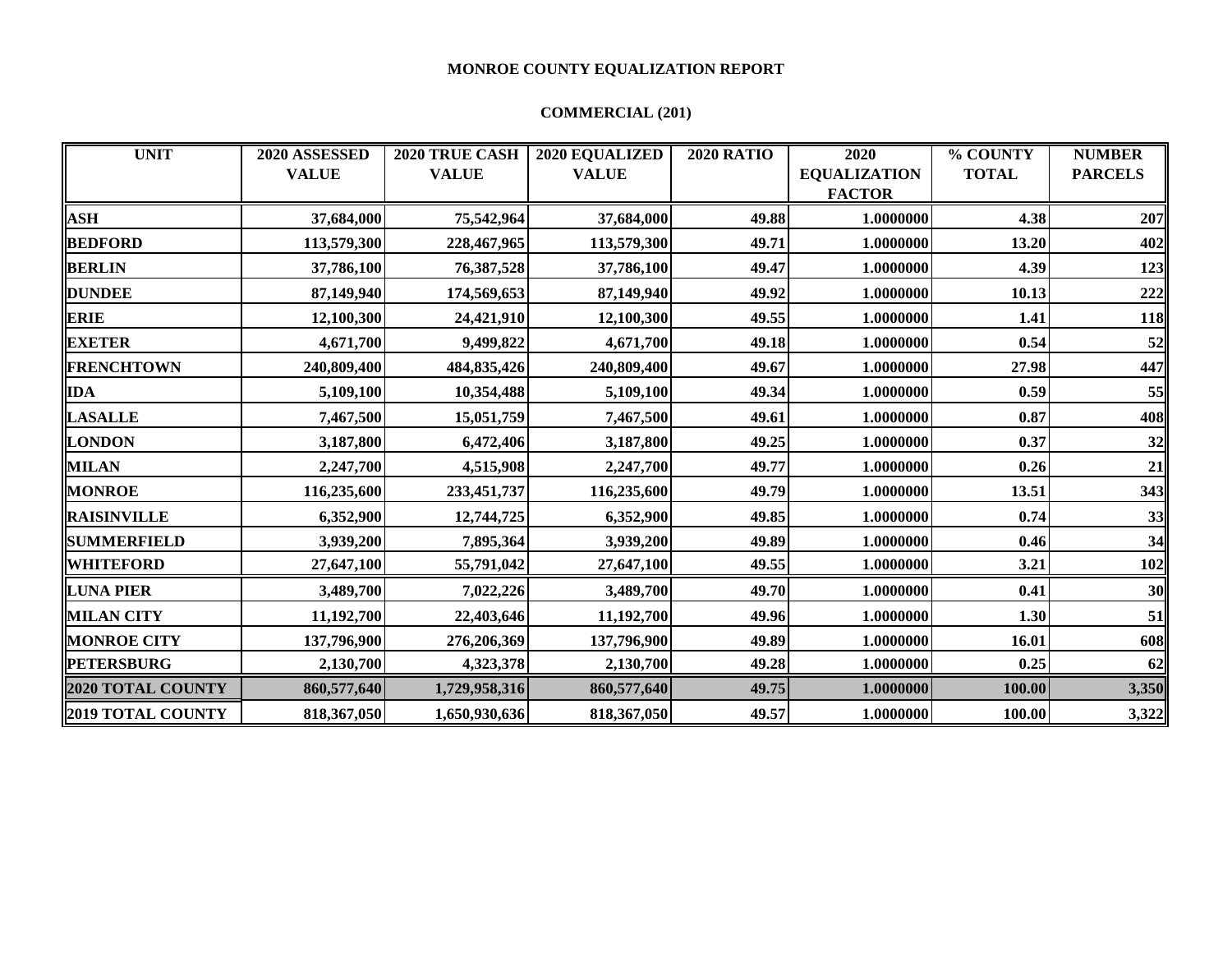#### **INDUSTRIAL (301)**

| <b>UNIT</b>              | 2020 ASSESSED |               | 2020 TRUE CASH   2020 EQUALIZED | <b>2020 RATIO</b> | 2020                | % COUNTY     | <b>NUMBER</b>  |
|--------------------------|---------------|---------------|---------------------------------|-------------------|---------------------|--------------|----------------|
|                          | <b>VALUE</b>  | <b>VALUE</b>  | <b>VALUE</b>                    |                   | <b>EQUALIZATION</b> | <b>TOTAL</b> | <b>PARCELS</b> |
|                          |               |               |                                 |                   | <b>FACTOR</b>       |              |                |
| <b>ASH</b>               | 7,037,900     | 14,128,624    | 7,037,900                       | 49.81             | 1.0000000           | 1.03         | 30             |
| <b>BEDFORD</b>           | 28,862,300    | 58,291,163    | 28,862,300                      | 49.51             | 1.0000000           | 4.21         | 75             |
| <b>BERLIN</b>            | 7,922,800     | 15,963,443    | 7,922,800                       | 49.63             | 1.0000000           | 1.16         | 47             |
| <b>DUNDEE</b>            | 43,750,820    | 87,647,102    | 43,750,820                      | 49.92             | 1.0000000           | 6.39         | 63             |
| <b>ERIE</b>              | 59,516,200    | 119,200,020   | 59,516,200                      | 49.93             | 1.0000000           | 8.69         | 48             |
| <b>EXETER</b>            | 1,842,800     | 3,696,961     | 1,842,800                       | 49.85             | 1.0000000           | 0.27         | 20             |
| <b>FRENCHTOWN</b>        | 407,939,837   | 826, 367, 367 | 407,939,837                     | 49.37             | 1.0000000           | 59.54        | 90             |
| <b>IDA</b>               | 689,600       | 1,397,130     | 689,600                         | 49.36             | 1.0000000           | 0.10         | 13             |
| <b>LASALLE</b>           | 329,900       | 661,105       | 329,900                         | 49.90             | 1.0000000           | 0.05         | 9              |
| <b>LONDON</b>            | 882,100       | 1,767,381     | 882,100                         | 49.91             | 1.0000000           | 0.13         | 14             |
| <b>MILAN</b>             | 1,293,200     | 2,600,119     | 1,293,200                       | 49.74             | 1.0000000           | 0.19         | 71             |
| <b>MONROE</b>            | 11,022,600    | 22,135,464    | 11,022,600                      | 49.80             | 1.0000000           | 1.61         | 25             |
| <b>RAISINVILLE</b>       | 187,200       | 375,992       | 187,200                         | 49.79             | 1.0000000           | 0.03         | <b>6</b>       |
| <b>SUMMERFIELD</b>       | 1,536,800     | 3,121,549     | 1,536,800                       | 49.23             | 1.0000000           | 0.22         | 13             |
| <b>WHITEFORD</b>         | 9,162,100     | 18,415,323    | 9,162,100                       | 49.75             | 1.0000000           | 1.34         | 39             |
| <b>LUNA PIER</b>         | 2,154,000     | 4,312,462     | 2,154,000                       | 49.95             | 1.0000000           | 0.31         | 8              |
| <b>MILAN CITY</b>        | 13,509,200    | 27,055,150    | 13,509,200                      | 49.93             | 1.0000000           | 1.97         | 26             |
| <b>MONROE CITY</b>       | 87,377,338    | 174,838,653   | 87,377,338                      | 49.98             | 1.0000000           | 12.75        | 81             |
| <b>PETERSBURG</b>        | 193,100       | 388,539       | 193,100                         | 49.70             | 1.0000000           | 0.03         |                |
| <b>2020 TOTAL COUNTY</b> | 685,209,795   | 1,382,363,547 | 685,209,795                     | 49.57             | 1.0000000           | 100.00       | 616            |
| <b>2019 TOTAL COUNTY</b> | 1,130,029,990 | 2,271,539,337 | 1,130,029,990                   | 49.75             | 1.0000000           | 100.00       | 608            |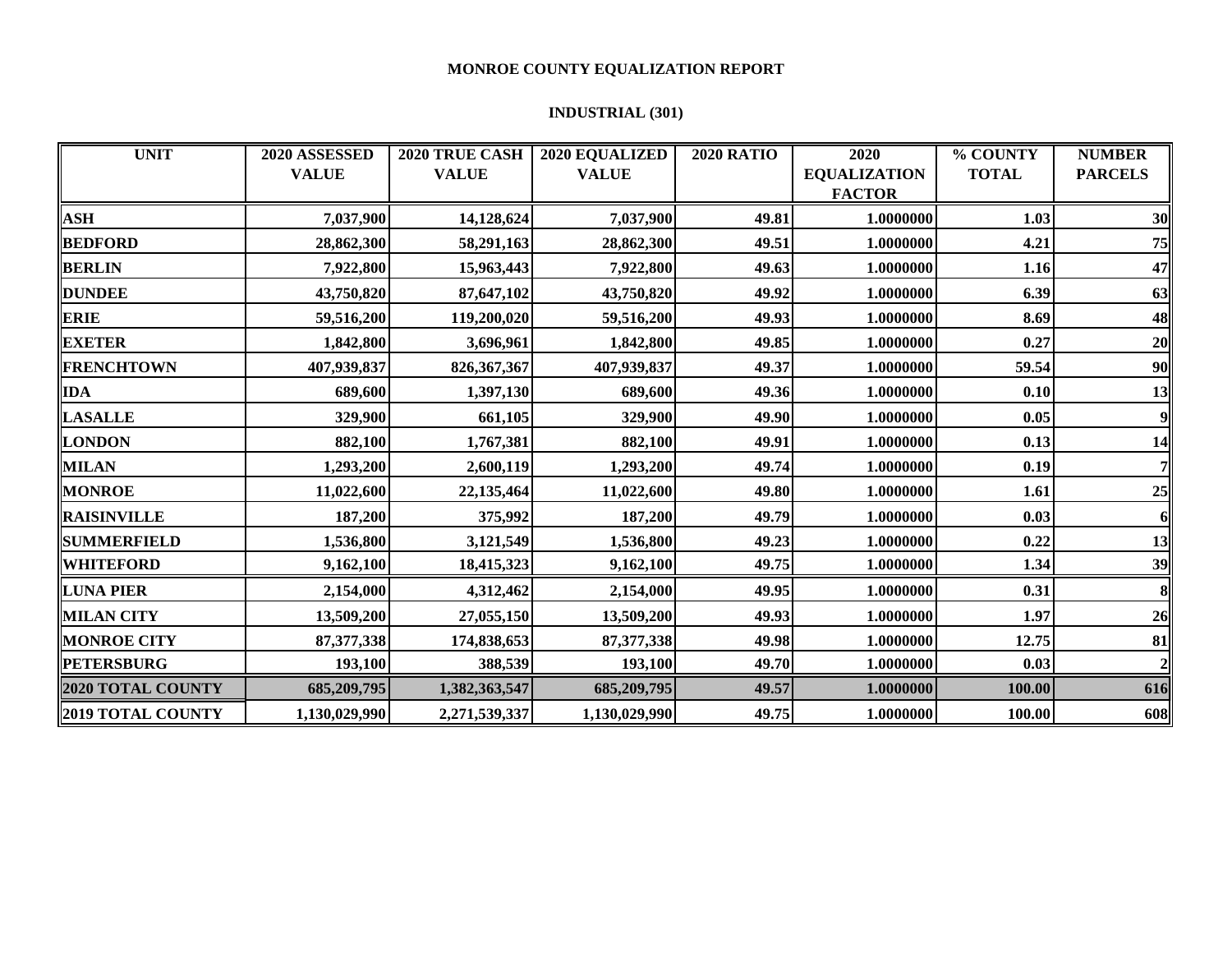#### **RESIDENTIAL (401)**

| <b>UNIT</b>              | 2020 ASSESSED |               | 2020 TRUE CASH   2020 EQUALIZED | <b>2020 RATIO</b> | 2020                | % COUNTY     | <b>NUMBER</b>  |
|--------------------------|---------------|---------------|---------------------------------|-------------------|---------------------|--------------|----------------|
|                          | <b>VALUE</b>  | <b>VALUE</b>  | <b>VALUE</b>                    |                   | <b>EQUALIZATION</b> | <b>TOTAL</b> | <b>PARCELS</b> |
|                          |               |               |                                 |                   | <b>FACTOR</b>       |              |                |
| <b>ASH</b>               | 280,601,800   | 561,749,910   | 280,601,800                     | 49.95             | 1.0000000           | 5.91         | 3,722          |
| <b>BEDFORD</b>           | 1,138,941,650 | 2,297,402,716 | 1,138,941,650                   | 49.58             | 1.0000000           | 24.00        | 12,935         |
| <b>BERLIN</b>            | 329,711,829   | 667,539,062   | 329,711,829                     | 49.39             | 1.0000000           | 6.95         | 4,323          |
| <b>DUNDEE</b>            | 230,643,674   | 463,024,648   | 230,643,674                     | 49.81             | 1.0000000           | 4.86         | 3,072          |
| <b>ERIE</b>              | 125,076,427   | 251,729,565   | 125,076,427                     | 49.69             | 1.0000000           | 2.64         | 2,172          |
| <b>EXETER</b>            | 138,417,900   | 280,625,108   | 138,417,900                     | 49.32             | 1.0000000           | 2.92         | 1,546          |
| <b>FRENCHTOWN</b>        | 536,688,400   | 1,077,199,543 | 536,688,400                     | 49.82             | 1.0000000           | 11.31        | 8,582          |
| <b>IDA</b>               | 192,663,600   | 386,627,811   | 192,663,600                     | 49.83             | 1.0000000           | 4.06         | 1,813          |
| <b>LASALLE</b>           | 198,330,367   | 401,703,979   | 198,330,367                     | 49.37             | 1.0000000           | 4.18         | 2,231          |
| <b>LONDON</b>            | 104,397,800   | 211,090,058   | 104,397,800                     | 49.46             | 1.0000000           | 2.20         | 1,345          |
| <b>MILAN</b>             | 54,574,300    | 110,778,090   | 54,574,300                      | 49.26             | 1.0000000           | 1.15         | 641            |
| <b>MONROE</b>            | 359,092,200   | 719,539,559   | 359,092,200                     | 49.91             | 1.0000000           | 7.57         | 5,862          |
| <b>RAISINVILLE</b>       | 197,657,900   | 400,083,436   | 197,657,900                     | 49.40             | 1.0000000           | 4.17         | 2,632          |
| <b>SUMMERFIELD</b>       | 131,981,770   | 266,499,142   | 131,981,770                     | 49.52             | 1.0000000           | 2.78         | 1,350          |
| <b>WHITEFORD</b>         | 196,245,000   | 393,314,707   | 196,245,000                     | 49.90             | 1.0000000           | 4.14         | 1,888          |
| <b>LUNA PIER</b>         | 42,776,100    | 86,351,250    | 42,776,100                      | 49.54             | 1.0000000           | 0.90         | 796            |
| <b>MILAN CITY</b>        | 53,382,000    | 106,884,470   | 53,382,000                      | 49.94             | 1.0000000           | 1.12         | 753            |
| <b>MONROE CITY</b>       | 403,380,530   | 807,726,610   | 403,380,530                     | 49.94             | 1.0000000           | 8.50         | 6,837          |
| <b>PETERSBURG</b>        | 30,588,700    | 62,044,161    | 30,588,700                      | 49.30             | 1.0000000           | 0.64         | 464            |
| 2020 TOTAL COUNTY        | 4,745,151,947 | 9,551,913,825 | 4,745,151,947                   | 49.68             | 1.0000000           | 100.00       | 62,964         |
| <b>2019 TOTAL COUNTY</b> | 4,451,098,690 | 8,961,465,086 | 4,451,098,690                   | 49.67             | 1.0000000           | 100.00       | 62,411         |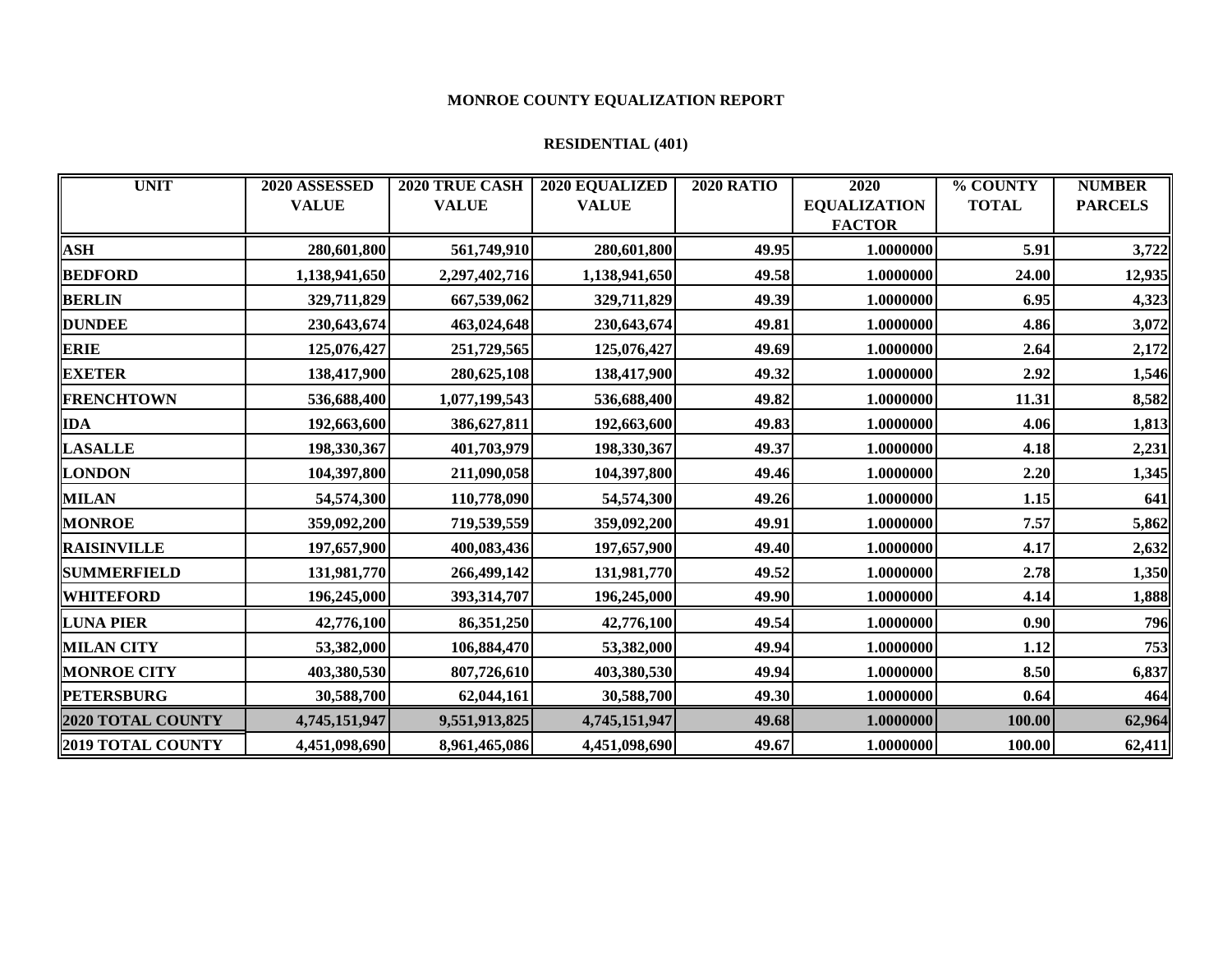#### **DEVELOPMENTAL (601)**

| <b>UNIT</b>              | 2020 ASSESSED |              | 2020 TRUE CASH 2020 EQUALIZED | <b>2020 RATIO</b> | 2020                | % COUNTY     | <b>NUMBER</b>  |
|--------------------------|---------------|--------------|-------------------------------|-------------------|---------------------|--------------|----------------|
|                          | <b>VALUE</b>  | <b>VALUE</b> | <b>VALUE</b>                  |                   | <b>EQUALIZATION</b> | <b>TOTAL</b> | <b>PARCELS</b> |
|                          |               |              |                               |                   | <b>FACTOR</b>       |              |                |
| $\mathbf{ASH}$           |               |              |                               | 0.00              | 0.0000000           | 0.00         |                |
| <b>BEDFORD</b>           | 1,925,800     | 3,872,862    | 1,925,800                     | 49.73             | 1.0000000           | 82.84        | 24             |
| <b>BERLIN</b>            |               |              |                               | 0.00              | 0.0000000           | 0.00         | $\bf{0}$       |
| <b>DUNDEE</b>            |               |              |                               | 0.00              | 0.0000000           | 0.00         | $\mathbf{0}$   |
| <b>ERIE</b>              |               |              |                               | 0.00              | 0.0000000           | 0.00         | $\mathbf{0}$   |
| <b>EXETER</b>            |               |              |                               | 0.00              | 0.0000000           | 0.00         | $\mathbf{0}$   |
| <b>FRENCHTOWN</b>        |               |              |                               | 0.00              | 0.0000000           | 0.00         |                |
| <b>IDA</b>               |               |              |                               | 0.00              | 0.0000000           | 0.00         | $\mathbf{0}$   |
| <b>LASALLE</b>           |               |              |                               | 0.00              | 0.0000000           | 0.00         | $\mathbf{0}$   |
| <b>LONDON</b>            |               |              |                               | 0.00              | 0.0000000           | 0.00         | $\mathbf{0}$   |
| <b>MILAN</b>             |               |              |                               | 0.00              | 0.0000000           | 0.00         | $\mathbf{0}$   |
| <b>MONROE</b>            |               |              |                               | 0.00              | 0.0000000           | 0.00         |                |
| <b>RAISINVILLE</b>       |               |              |                               | 0.00              | 0.0000000           | 0.00         |                |
| <b>SUMMERFIELD</b>       |               |              |                               | 0.00              | 0.0000000           | 0.00         | $\mathbf{0}$   |
| <b>WHITEFORD</b>         |               | $\bf{0}$     |                               | 0.00              | 0.0000000           | 0.00         | $\mathbf{0}$   |
| <b>LUNA PIER</b>         |               |              |                               | 0.00              | 0.0000000           | 0.00         | 0l             |
| <b>MILAN CITY</b>        |               |              |                               | 0.00              | 0.0000000           | 0.00         |                |
| <b>MONROE CITY</b>       | 398,930       | 799,800      | 398,930                       | 49.88             | 1.0000000           | 17.16        |                |
| <b>PETERSBURG</b>        |               |              |                               | 0.00              | 0.0000000           | 0.00         | $\mathbf{0}$   |
| 2020 TOTAL COUNTY        | 2,324,730     | 4,672,662    | 2,324,730                     | 49.75             | 1.0000000           | 100.00       | 30             |
| <b>2019 TOTAL COUNTY</b> | 7,005,200     | 14,128,356   | 7,005,200                     | 49.58             | 1.0000000           | 100.00       | 63             |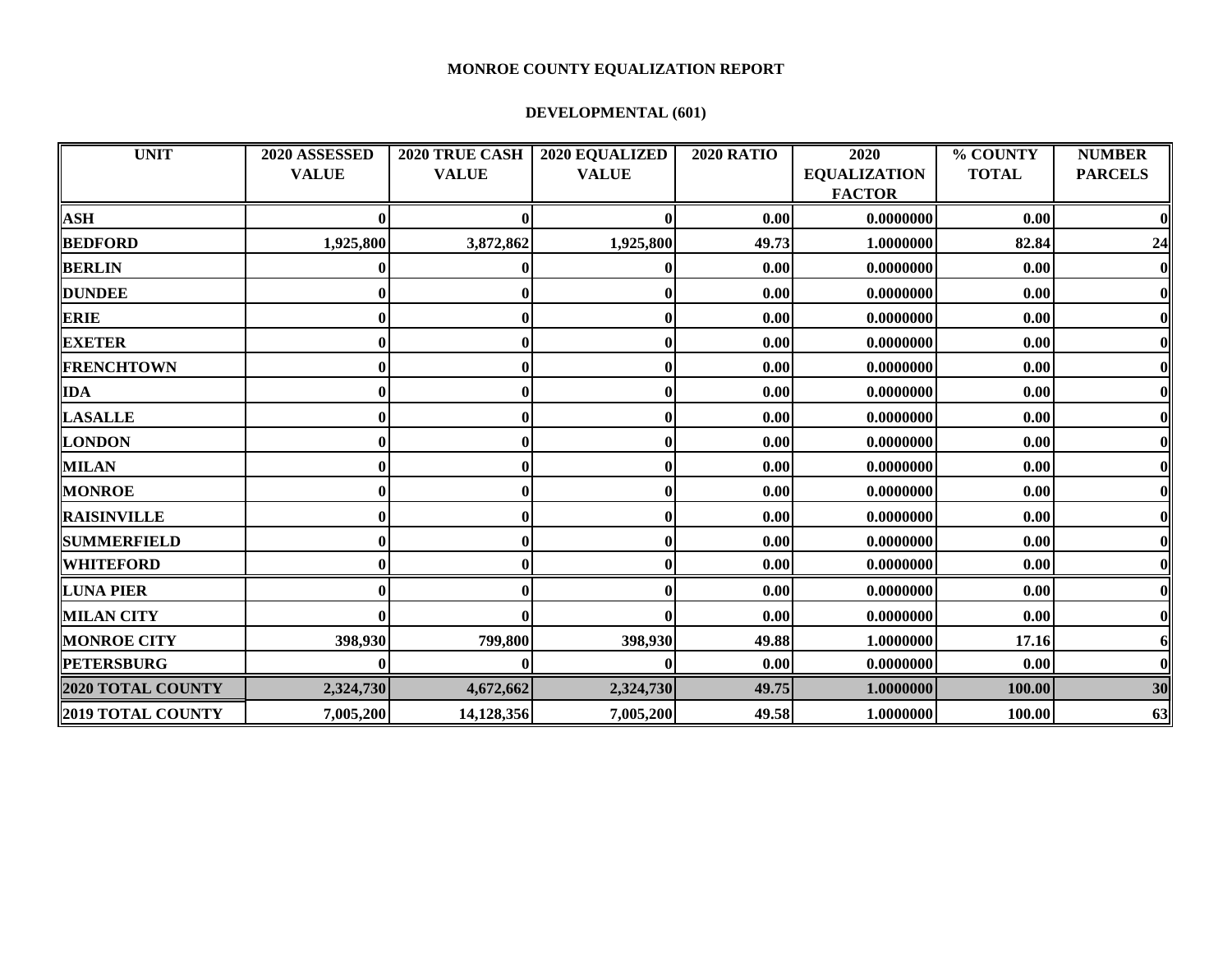#### **MONROE COUNTY EQUALIZATION REPORT 2020 REAL PROPERTY**

| <b>UNIT</b>              | 2020 ASSESSED | 2020 TRUE CASH | 2020 EQUALIZED | 2020         | 2019                                 | <b>2020 % COUNTY</b> | <b>TOTAL PARCELS</b> |
|--------------------------|---------------|----------------|----------------|--------------|--------------------------------------|----------------------|----------------------|
|                          | <b>VALUE</b>  | <b>VALUE</b>   | <b>VALUE</b>   | <b>RATIO</b> | <b>EQUALIZATION</b><br><b>FACTOR</b> | <b>TOTAL</b>         |                      |
| <b>ASH</b>               | 358,539,200   | 718,486,514    | 358,539,200    | 49.90        | 1.0000000                            | 5.21                 | 4,218                |
| <b>BEDFORD</b>           | 1,302,363,750 | 2,626,534,980  | 1,302,363,750  | 49.58        | 1.0000000                            | 18.91                | 13,582               |
| <b>BERLIN</b>            | 396,136,429   | 801,698,583    | 396,136,429    | 49.41        | 1.0000000                            | 5.75                 | 4,720                |
| <b>DUNDEE</b>            | 423,841,793   | 850,524,357    | 423,841,793    | 49.83        | 1.0000000                            | 6.15                 | 3,815                |
| <b>ERIE</b>              | 218,361,227   | 439,098,352    | 218,361,227    | 49.73        | 1.0000000                            | 3.17                 | 2,601                |
| <b>EXETER</b>            | 190,718,344   | 386,860,144    | 190,718,344    | 49.30        | 1.0000000                            | 2.77                 | 2,000                |
| <b>FRENCHTOWN</b>        | 1,214,124,637 | 2,445,804,868  | 1,214,124,637  | 49.64        | 1.0000000                            | 17.63                | 9,352                |
| <b>IDA</b>               | 250,497,000   | 503,989,406    | 250,497,000    | 49.70        | 1.0000000                            | 3.64                 | 2,288                |
| <b>LASALLE</b>           | 235,447,067   | 476,500,574    | 235,447,067    | 49.41        | 1.0000000                            | 3.42                 | 2,965                |
| <b>LONDON</b>            | 146,663,200   | 295,853,437    | 146,663,200    | 49.57        | 1.0000000                            | 2.13                 | 1,773                |
| <b>MILAN</b>             | 110,958,700   | 225,497,098    | 110,958,700    | 49.21        | 1.0000000                            | 1.61                 | 1,112                |
| <b>MONROE</b>            | 496,507,300   | 995,658,711    | 496,507,300    | 49.87        | 1.0000000                            | 7.21                 | 6,317                |
| <b>RAISINVILLE</b>       | 278,858,000   | 564,549,085    | 278,858,000    | 49.39        | 1.0000000                            | 4.05                 | 3,089                |
| <b>SUMMERFIELD</b>       | 191,932,570   | 387,720,231    | 191,932,570    | 49.50        | 1.0000000                            | 2.79                 | 1,794                |
| <b>WHITEFORD</b>         | 284,308,400   | 570,566,579    | 284,308,400    | 49.83        | 1.0000000                            | 4.13                 | 2,451                |
| <b>LUNA PIER</b>         | 48,419,800    | 97,685,938     | 48,419,800     | 49.57        | 1.0000000                            | 0.70                 | 834                  |
| <b>MILAN CITY</b>        | 78,083,900    | 156,343,266    | 78,083,900     | 49.94        | 1.0000000                            | 1.13                 | <b>830</b>           |
| <b>MONROE CITY</b>       | 629,243,948   | 1,260,151,932  | 629,243,948    | 49.93        | 1.0000000                            | 9.14                 | 7,533                |
| <b>PETERSBURG</b>        | 32,912,500    | 66,756,078     | 32,912,500     | 49.30        | 1.0000000                            | 0.48                 | 528                  |
| 2020 TOTAL COUNTY        | 6,887,917,765 | 13,870,280,133 | 6,887,917,765  | 49.66        | 1.0000000                            | 100.00               | 71,802               |
| <b>2019 TOTAL COUNTY</b> | 6,967,829,171 | 14,029,351,379 | 6,967,829,171  | 49.67        | 1.0000000                            | 100.00               | 71,259               |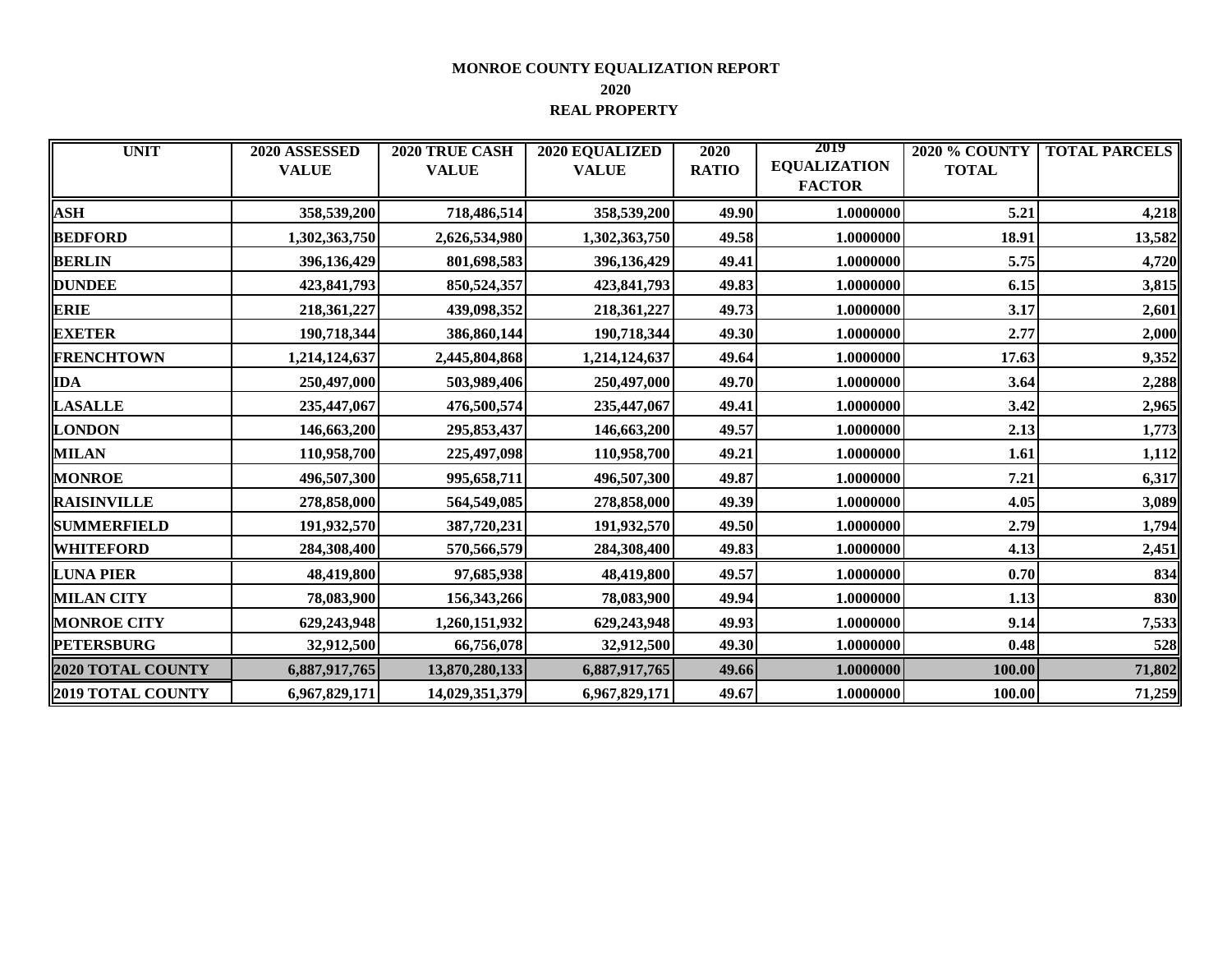**2020**

**PERSONAL PROPERTY**

| <b>UNIT</b>              | 2020 ASSESSED | 2020 TRUE CASH | 2020 EQUALIZED 2020 RATIO |       | 2020                | 2020 %        | <b>TOTAL</b>   |
|--------------------------|---------------|----------------|---------------------------|-------|---------------------|---------------|----------------|
|                          | <b>VALUE</b>  | <b>VALUE</b>   | <b>VALUE</b>              |       | <b>EQUALIZATION</b> | <b>COUNTY</b> | <b>PARCELS</b> |
|                          |               |                |                           |       | <b>FACTOR</b>       | <b>TOTAL</b>  |                |
| <b>ASH</b>               | 28,067,471    | 56,134,942     | 28,067,471                | 50.00 | 1.0000000           | 3.13          | 329            |
| <b>BEDFORD</b>           | 55,681,877    | 111,363,754    | 55,681,877                | 50.00 | 1.0000000           | 6.22          | 956            |
| <b>BERLIN</b>            | 16,387,754    | 32,775,508     | 16,387,754                | 50.00 | 1.0000000           | 1.83          | 145            |
| <b>DUNDEE</b>            | 32,421,155    | 64,842,310     | 32,421,155                | 50.00 | 1.0000000           | 3.62          | 416            |
| <b>ERIE</b>              | 10,091,300    | 20,182,600     | 10,091,300                | 50.00 | 1.0000000           | 1.13          | 142            |
| <b>EXETER</b>            | 9,368,022     | 18,736,044     | 9,368,022                 | 50.00 | 1.0000000           | 1.05          | 103            |
| <b>FRENCHTOWN</b>        | 171,373,764   | 342,747,528    | 171,373,764               | 50.00 | 1.0000000           | 19.13         | 731            |
| <b>IDA</b>               | 11,055,000    | 22,110,000     | 11,055,000                | 50.00 | 1.0000000           | 1.23          | 166            |
| <b>LASALLE</b>           | 6,483,500     | 12,967,000     | 6,483,500                 | 50.00 | 1.0000000           | 0.72          | 76             |
| <b>LONDON</b>            | 7,629,072     | 15,258,144     | 7,629,072                 | 50.00 | 1.0000000           | 0.85          | 58             |
| <b>MILAN</b>             | 26,400,507    | 52,801,014     | 26,400,507                | 50.00 | 1.0000000           | 2.95          | 73             |
| <b>MONROE</b>            | 20,569,487    | 41,138,974     | 20,569,487                | 50.00 | 1.0000000           | 2.30          | 690            |
| <b>RAISINVILLE</b>       | 12,074,974    | 24,149,948     | 12,074,974                | 50.00 | 1.0000000           | 1.35          | 67             |
| <b>SUMMERFIELD</b>       | 16,629,346    | 33,258,692     | 16,629,346                | 50.00 | 1.0000000           | 1.86          | 104            |
| <b>WHITEFORD</b>         | 14,888,683    | 29,777,366     | 14,888,683                | 50.00 | 1.0000000           | 1.66          | 197            |
| <b>LUNA PIER</b>         | 5,386,513     | 10,773,026     | 5,386,513                 | 50.00 | 1.0000000           | 0.60          | 61             |
| <b>MILAN CITY</b>        | 5,837,054     | 11,674,108     | 5,837,054                 | 50.00 | 1.0000000           | 0.65          | 107            |
| <b>MONROE CITY</b>       | 444,636,602   | 889,273,204    | 444,636,602               | 50.00 | 1.0000000           | 49.64         | 1,395          |
| <b>PETERSBURG</b>        | 757,500       | 1,515,000      | 757,500                   | 50.00 | 1.0000000           | 0.08          | 50             |
| <b>2020 TOTAL COUNTY</b> | 895,739,581   | 1,791,479,162  | 895,739,581               | 50.00 | 1.0000000           | 100.00        | 5,866          |
| <b>2019 TOTAL COUNTY</b> | 495,767,181   | 991,534,362    | 495,767,181               | 50.00 | 1.0000000           | 100.00        | 5,639          |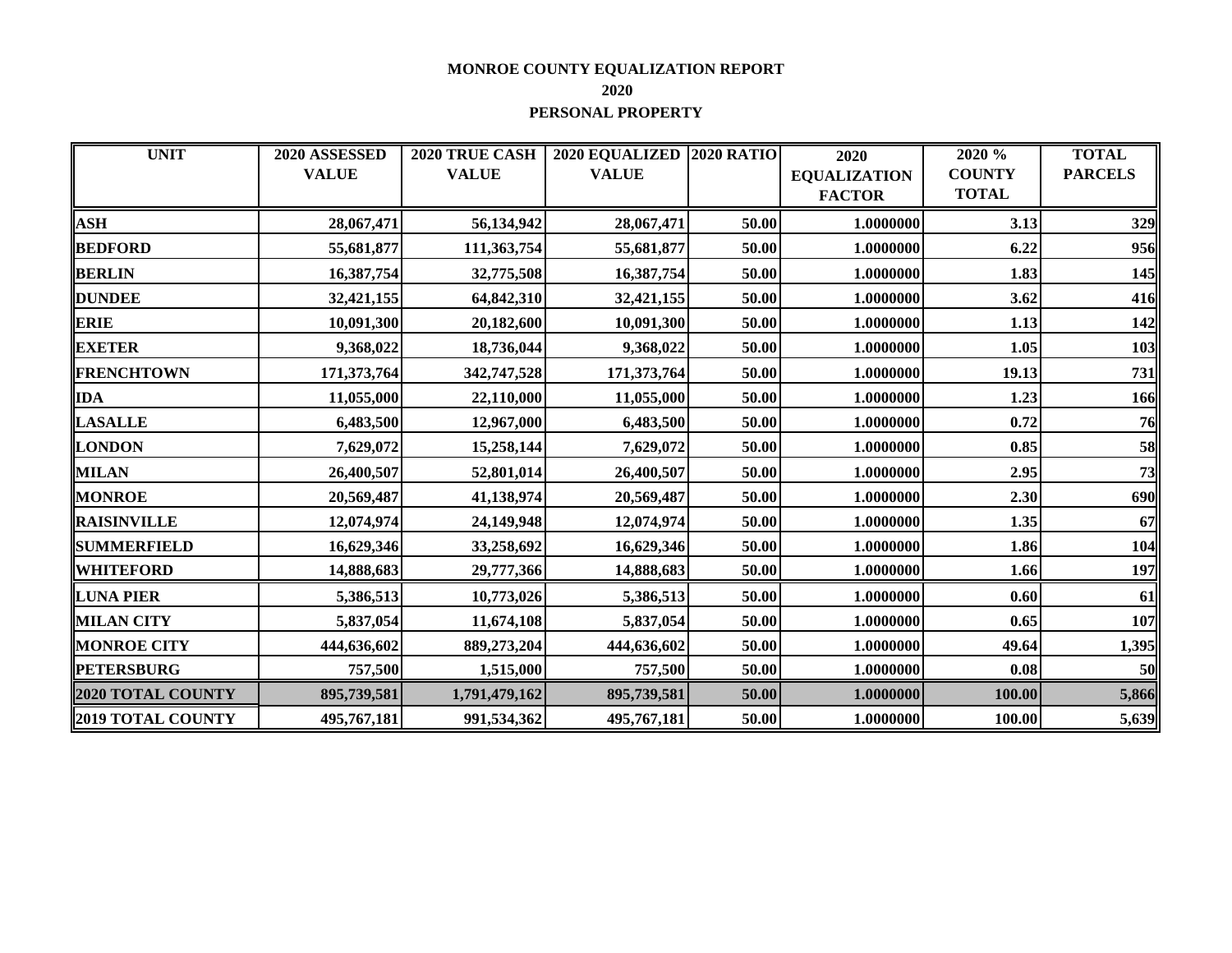#### **MONROE COUNTY EQUALIZATION REPORT 2020 REAL AND PERSONAL**

| <b>UNIT</b>              | 2020 ASSESSED |                |               | 2020 TRUE CASH 2019 EQUALIZED 2020 EQUALIZED | 2020 C.E.V. | 2020 %    | 2020         | <b>NUMBER</b>  |
|--------------------------|---------------|----------------|---------------|----------------------------------------------|-------------|-----------|--------------|----------------|
|                          | <b>VALUE</b>  | <b>VALUE</b>   | <b>VALUE</b>  | <b>VALUE</b>                                 | $+0R -$     | $+OR -$   | % COUNTY     | <b>PARCELS</b> |
|                          |               |                |               |                                              |             |           | <b>TOTAL</b> |                |
| <b>ASH</b>               | 386,606,671   | 774,621,456    | 364,504,855   | 386,606,671                                  | 22,101,816  | 6.06%     | 4.97         | 4,547          |
| <b>BEDFORD</b>           | 1,358,045,627 | 2,737,898,734  | 1,281,749,228 | 1,358,045,627                                | 76,296,399  | 5.95%     | 17.45        | 14,538         |
| <b>BERLIN</b>            | 412,524,183   | 834,474,091    | 384,701,407   | 412,524,183                                  | 27,822,776  | 7.23%     | 5.30         | 4,865          |
| <b>DUNDEE</b>            | 456,262,948   | 915,366,667    | 416,130,809   | 456,262,948                                  | 40,132,139  | 9.64%     | 5.86         | 4,231          |
| <b>ERIE</b>              | 228,452,527   | 459,280,952    | 218,092,100   | 228,452,527                                  | 10,360,427  | 4.75%     | 2.94         | 2,743          |
| <b>EXETER</b>            | 200,086,366   | 405,596,188    | 190,988,271   | 200,086,366                                  | 9,098,095   | 4.76%     | 2.57         | 2,103          |
| <b>FRENCHTOWN</b>        | 1,385,498,401 | 2,788,552,396  | 1,357,613,700 | 1,385,498,401                                | 27,884,701  | 2.05%     | 17.80        | 10,083         |
| <b>IDA</b>               | 261,552,000   | 526,099,406    | 244,527,300   | 261,552,000                                  | 17,024,700  | 6.96%     | 3.36         | 2,454          |
| <b>LASALLE</b>           | 241,930,567   | 489, 467, 574  | 224,318,108   | 241,930,567                                  | 17,612,459  | 7.85%     | 3.11         | 3,041          |
| <b>LONDON</b>            | 154,292,272   | 311,111,581    | 146,489,839   | 154,292,272                                  | 7,802,433   | 5.33%     | 1.98         | 1,831          |
| <b>MILAN</b>             | 137,359,207   | 278,298,112    | 107,398,897   | 137,359,207                                  | 29,960,310  | 27.90%    | 1.76         | 1,185          |
| <b>MONROE</b>            | 517,076,787   | 1,036,797,685  | 497,883,239   | 517,076,787                                  | 19,193,548  | 3.86%     | 6.64         | 7,007          |
| <b>RAISINVILLE</b>       | 290,932,974   | 588,699,033    | 275,633,633   | 290,932,974                                  | 15,299,341  | 5.55%     | 3.74         | 3,156          |
| <b>SUMMERFIELD</b>       | 208,561,916   | 420,978,923    | 191,030,520   | 208,561,916                                  | 17,531,396  | 9.18%     | 2.68         | 1,898          |
| <b>WHITEFORD</b>         | 299,197,083   | 600,343,945    | 286,589,520   | 299,197,083                                  | 12,607,563  | 4.40%     | 3.84         | 2,648          |
| <b>LUNA PIER</b>         | 53,806,313    | 108,458,964    | 50,752,474    | 53,806,313                                   | 3,053,839   | 6.02%     | 0.69         | 895            |
| <b>MILAN CITY</b>        | 83,920,954    | 168,017,374    | 78,755,212    | 83,920,954                                   | 5,165,742   | 6.56%     | 1.08         | 937            |
| <b>MONROE CITY</b>       | 1,073,880,550 | 2,149,425,136  | 1,115,821,940 | 1,073,880,550                                | -41,941,390 | $-3.76%$  | 13.80        | 8,928          |
| <b>PETERSBURG</b>        | 33,670,000    | 68,271,078     | 30,615,300    | 33,670,000                                   | 3,054,700   | 9.98%     | 0.43         | 578            |
| 2020 TOTAL COUNTY        | 7,783,657,346 | 15,661,759,295 | 7,463,596,352 | 7,783,657,346                                | 320,060,994 | 4.29%     | 100.00       | 77,668         |
| <b>2019 TOTAL COUNTY</b> | 7,463,596,352 | 15,020,885,741 | 7,463,596,352 | NA                                           | <b>NA</b>   | <b>NA</b> | 100.00       | 76,898         |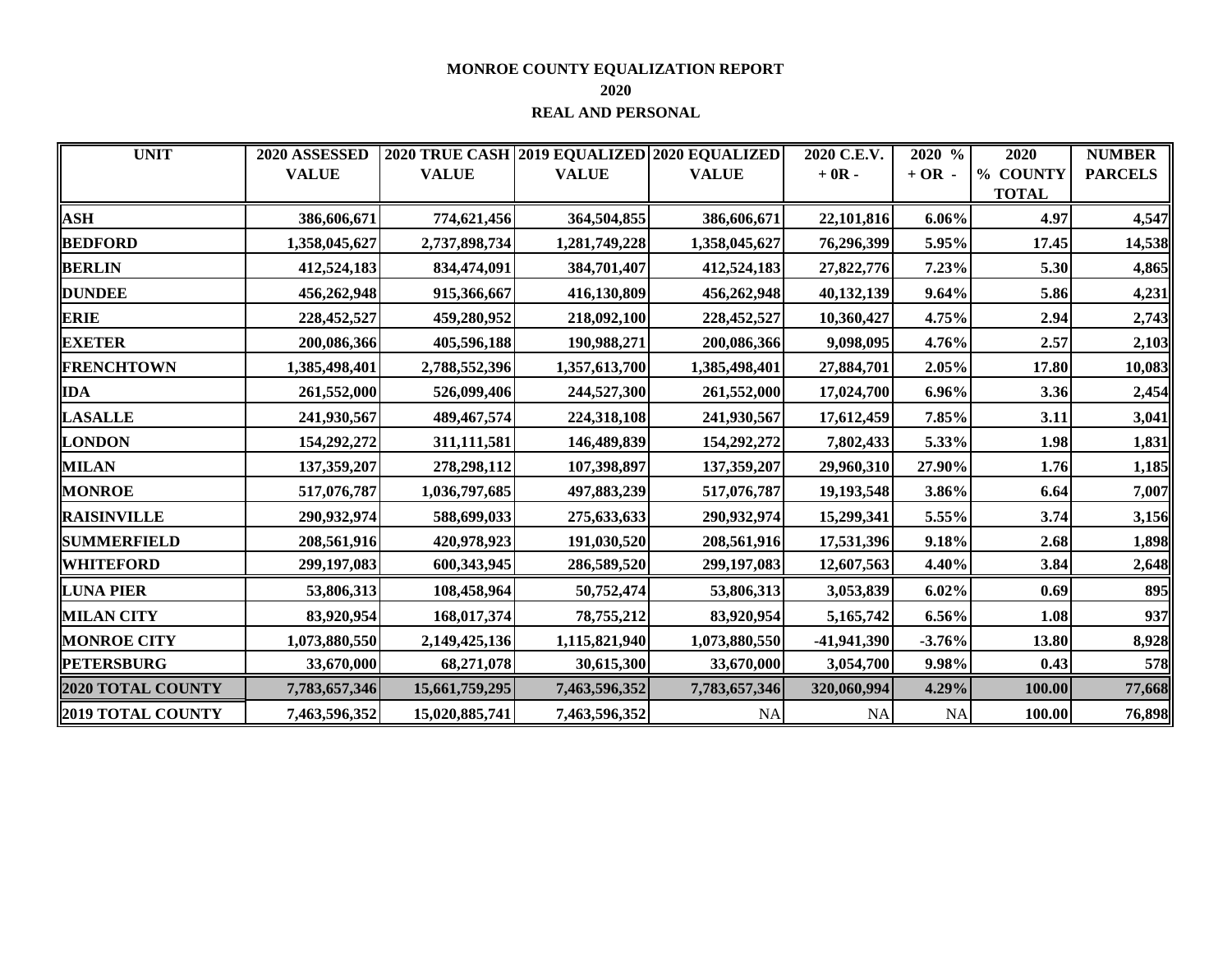## **2020 MONROE COUNTY EQUALIZED VALUE BY PROPERTY CLASS**

**REAL PROPERTY**

|                            | (101) AGRICULTURAL | (201) COMMERCIAL | (301) INDUSTRIAL | (401) RESIDENTIAL | (601) DEVELOPMENTAL | <b>REAL TOTAL</b> |               |
|----------------------------|--------------------|------------------|------------------|-------------------|---------------------|-------------------|---------------|
| ASH                        | 33,215,500         | 37,684,000       | 7,037,900        | 280,601,800       | $\bf{0}$            | 358,539,200       | 386,606,671   |
| % OF TOWNSHIP TOTAL        | 8.59               | 9.75             | 1.82             | 72.58             | 0.00                | 92.74             |               |
| <b>BEDFORD</b>             | 19,054,700         | 113,579,300      | 28,862,300       | 1,138,941,650     | 1,925,800           | 1,302,363,750     | 1,358,045,627 |
| % OF TOWNSHIP TOTAL        | 1.40               | 8.36             | 2.13             | 83.87             | 0.14                | 95.90             |               |
| <b>BERLIN</b>              | 20,715,700         | 37,786,100       | 7,922,800        | 329,711,829       | $\theta$            | 396,136,429       | 412,524,183   |
| % OF TOWNSHIP TOTAL        | 5.02               | 9.16             | 1.92             | 79.93             | 0.00                | 96.03             |               |
| <b>DUNDEE</b>              | 62,297,359         | 87,149,940       | 43,750,820       | 230,643,674       | $\bf{0}$            | 423,841,793       | 456,262,948   |
| % OF TOWNSHIP TOTAL        | 13.65              | 19.10            | 9.59             | 50.55             | 0.00                | 92.89             |               |
| ERIE                       | 21,668,300         | 12,100,300       | 59,516,200       | 125,076,427       | $\bf{0}$            | 218,361,227       | 228,452,527   |
| % OF TOWNSHIP TOTAL        | 9.48               | 5.30             | 26.05            | 54.75             | 0.00                | 95.58             |               |
| EXETER                     | 45,785,944         | 4,671,700        | 1,842,800        | 138,417,900       | $\bf{0}$            | 190,718,344       | 200,086,366   |
| % OF TOWNSHIP TOTAL        | 22.88              | 2.33             | 0.92             | 69.18             | 0.00                | 95.32             |               |
| <b>FRENCHTOWN</b>          | 28,687,000         | 240,809,400      | 407,939,837      | 536,688,400       | $\bf{0}$            | 1,214,124,637     | 1,385,498,401 |
| % OF TOWNSHIP TOTAL        | 2.07               | 17.38            | 29.44            | 38.74             | 0.00                | 87.63             |               |
| IDA                        | 52,034,700         | 5,109,100        | 689,600          | 192,663,600       | $\bf{0}$            | 250,497,000       | 261,552,000   |
| % OF TOWNSHIP TOTAL        | 19.89              | 1.95             | 0.26             | 73.66             | 0.00                | 95.77             |               |
| <b>LASALLE</b>             | 29,319,300         | 7,467,500        | 329,900          | 198,330,367       | $\bf{0}$            | 235,447,067       | 241,930,567   |
| % OF TOWNSHIP TOTAL        | 12.12              | 3.09             | 0.14             | 81.98             | 0.00                | 97.32             |               |
| <b>LONDON</b>              | 38,195,500         | 3,187,800        | 882,100          | 104,397,800       | $\bf{0}$            | 146,663,200       | 154,292,272   |
| % OF TOWNSHIP TOTAL        | 24.76              | 2.07             | 0.57             | 67.66             | 0.00                | 95.06             |               |
| <b>MILAN</b>               | 52,843,500         | 2,247,700        | 1,293,200        | 54,574,300        | $\bf{0}$            | 110,958,700       | 137, 359, 207 |
| % OF TOWNSHIP TOTAL        | 38.47              | 1.64             | 0.94             | 39.73             | 0.00                | 80.78             |               |
| <b>MONROE</b>              | 10,156,900         | 116,235,600      | 11,022,600       | 359,092,200       | $\bf{0}$            | 496,507,300       | 517,076,787   |
| % OF TOWNSHIP TOTAL        | 1.96               | 22.48            | 2.13             | 69.45             | 0.00                | 96.02             |               |
| <b>RAISINVILLE</b>         | 74,660,000         | 6,352,900        | 187,200          | 197,657,900       | $\bf{0}$            | 278,858,000       | 290,932,974   |
| % OF TOWNSHIP TOTAL        | 25.66              | 2.18             | 0.06             | 67.94             | 0.00                | 95.85             |               |
| <b>SUMMERFIELD</b>         | 54,474,800         | 3,939,200        | 1,536,800        | 131,981,770       | $\mathbf{0}$        | 191,932,570       | 208,561,916   |
| % OF TOWNSHIP TOTAL        | 26.12              | 1.89             | 0.74             | 63.28             | 0.00                | 92.03             |               |
| WHITEFORD                  | 51,254,200         | 27,647,100       | 9,162,100        | 196,245,000       | $\bf{0}$            | 284,308,400       | 299,197,083   |
| % OF TOWNSHIP TOTAL        | 17.13              | 9.24             | 3.06             | 65.59             | 0.00                | 95.02             |               |
| <b>LUNA PIER CITY</b>      | $\bf{0}$           | 3,489,700        | 2,154,000        | 42,776,100        | $\bf{0}$            | 48,419,800        | 53,806,313    |
| % OF TOWNSHIP TOTAL        | 0.00               | 6.49             | 4.00             | 79.50             | 0.00                | 89.99             |               |
| <b>MILAN CITY</b>          | $\bf{0}$           | 11,192,700       | 13,509,200       | 53,382,000        | $\bf{0}$            | 78,083,900        | 83,920,954    |
| % OF TOWNSHIP TOTAL        | 0.00               | 13.34            | 16.10            | 63.61             | 0.00                | 93.04             |               |
| <b>MONROE CITY</b>         | 290,250            | 137,796,900      | 87, 377, 338     | 403,380,530       | 398,930             | 629,243,948       | 1,073,880,550 |
| % OF TOWNSHIP TOTAL        | 0.03               | 12.83            | 8.14             | 37.56             | 0.04                | 58.60             |               |
| <b>PETERSBURG CITY</b>     | $\bf{0}$           | 2,130,700        | 193,100          | 30,588,700        | 0                   | 32,912,500        | 33,670,000    |
| % OF TOWNSHIP TOTAL        | 0.00               | 6.33             | 0.57             | 90.85             | 0.00                | 97.75             |               |
| <b>COUNTY TOTAL</b>        | 594,653,653        | 860,577,640      | 685,209,795      | 4,745,151,947     | 2,324,730           | 6,887,917,765     | 7,783,657,346 |
| <b>2020 % COUNTY TOTAL</b> | 7.64               | 11.06            | 8.80             | 60.96             | 0.03                | 88.49             |               |
| <b>2019 % COUNTY TOTAL</b> | 7.52               | 10.96            | 15.14            | 59.64             | 0.09                | 93.36             |               |
|                            |                    |                  |                  |                   |                     |                   |               |

**ITEM** TOTALS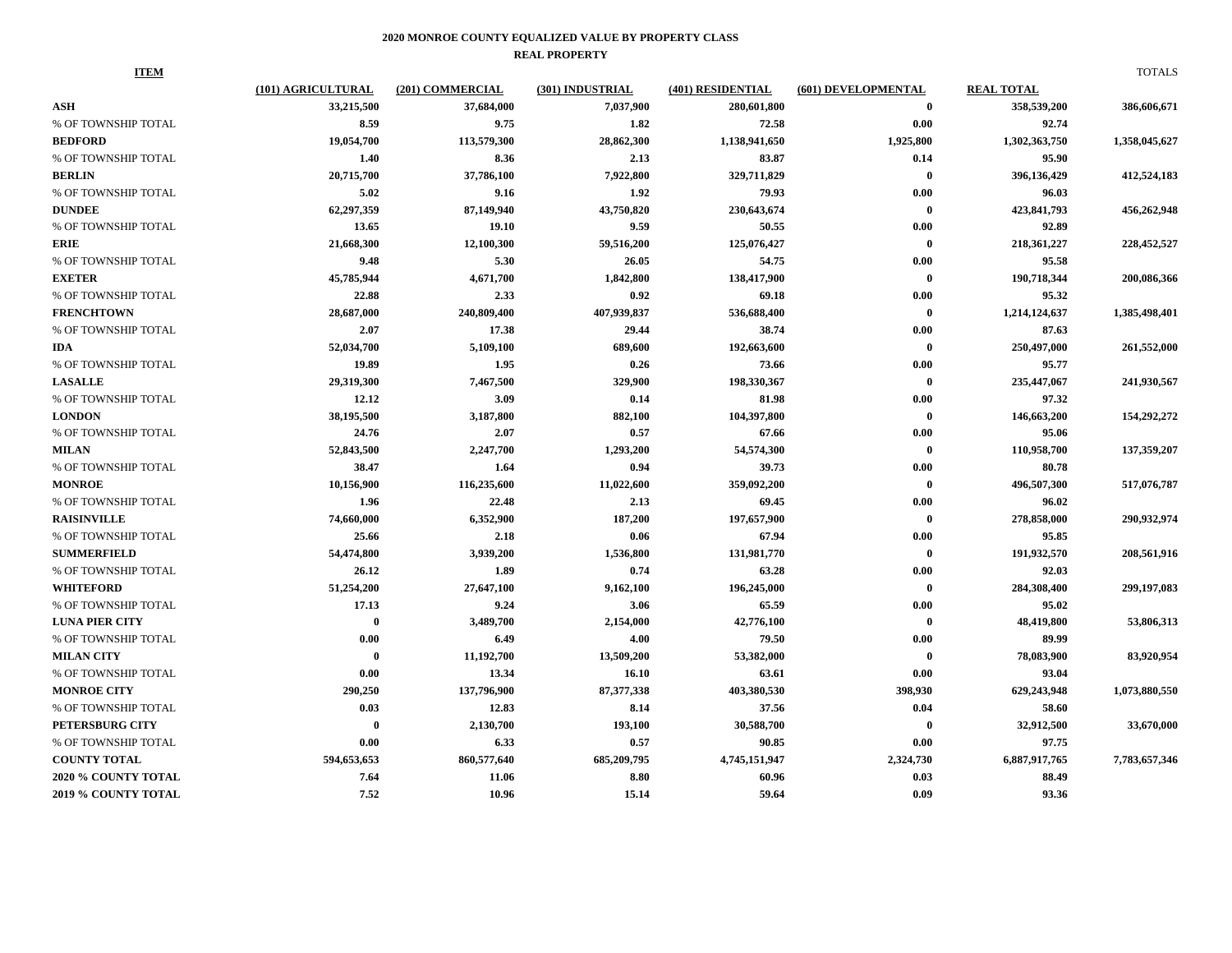#### **2020 MONROE COUNTY EQUALIZED VALUE BY PROPERTY CLASS PERSONAL PROPERTY**

|                            | (151) AGRICULTURAL | (251) COMMERCIAL | (351) INDUSTRIAL | (451) RESIDENTIAL | (551) UTILITY | PERSONAL TOTAL |               |
|----------------------------|--------------------|------------------|------------------|-------------------|---------------|----------------|---------------|
| ASH                        | $\theta$           | 3,794,274        | 410,776          | $\mathbf 0$       | 23,862,421    | 28,067,471     | 386,606,671   |
| % OF TOWNSHIP TOTAL        | 0.00               | 0.98             | 0.11             | 0.00              | 6.17          | 7.26           |               |
| <b>BEDFORD</b>             | $\mathbf{0}$       | 17,943,154       | 4,054,754        | $\theta$          | 33,683,969    | 55,681,877     | 1,358,045,627 |
| % OF TOWNSHIP TOTAL        | 0.00               | 1.32             | 0.30             | 0.00              | 2.48          | 4.10           |               |
| <b>BERLIN</b>              | $\theta$           | 2,459,499        | 2,574,192        | $\theta$          | 11,354,063    | 16,387,754     | 412,524,183   |
| % OF TOWNSHIP TOTAL        | 0.00               | 0.60             | 0.62             | 0.00              | 2.75          | 3.97           |               |
| <b>DUNDEE</b>              | $\theta$           | 8,349,839        | 8,779,319        | $\mathbf{0}$      | 15,291,997    | 32,421,155     | 456,262,948   |
| % OF TOWNSHIP TOTAL        | 0.00               | 1.83             | 1.92             | 0.00              | 3.35          | 7.11           |               |
| <b>ERIE</b>                | $\theta$           | 1,753,300        | 1,577,800        | $\mathbf{0}$      | 6,760,200     | 10,091,300     | 228,452,527   |
| % OF TOWNSHIP TOTAL        |                    | 0.77             | 0.69             | 0.00              | 2.96          | 4.42           |               |
| <b>EXETER</b>              | $\mathbf{0}$       | 760,728          | 14,262           | $\mathbf{0}$      | 8,593,032     | 9,368,022      | 200,086,366   |
| % OF TOWNSHIP TOTAL        | 0.00               | 0.38             | 0.01             | 0.00              | 4.29          | 4.68           |               |
| <b>FRENCHTOWN</b>          | $\mathbf{0}$       | 35,875,300       | 77,430,864       | $\mathbf{0}$      | 58,067,600    | 171,373,764    | 1,385,498,401 |
| % OF TOWNSHIP TOTAL        | 0.00               | 2.59             | 5.59             | 0.00              | 4.19          | 12.37          |               |
| <b>IDA</b>                 | $\mathbf{0}$       | 1,020,900        | $\theta$         | $\mathbf{0}$      | 10,034,100    | 11,055,000     | 261,552,000   |
| % OF TOWNSHIP TOTAL        | 0.00               | 0.39             | 0.00             | 0.00              | 3.84          | 4.23           |               |
| <b>LASALLE</b>             | $\mathbf{0}$       | 993,500          | $\mathbf{0}$     | $\bf{0}$          | 5,490,000     | 6,483,500      | 241,930,567   |
| % OF TOWNSHIP TOTAL        | 0.00               | 0.41             | 0.00             | 0.00              | 2.27          | 2.68           |               |
| <b>LONDON</b>              | $\mathbf{0}$       | 2,055,937        | $\bf{0}$         | $\bf{0}$          | 5,573,135     | 7,629,072      | 154,292,272   |
| % OF TOWNSHIP TOTAL        | 0.00               | 1.33             | 0.00             | 0.00              | 3.61          | 4.94           |               |
| <b>MILAN</b>               | $\mathbf{0}$       | 605,766          | 40,199           | $\bf{0}$          | 25,754,542    | 26,400,507     | 137,359,207   |
| % OF TOWNSHIP TOTAL        | 0.00               | 0.44             | 0.03             | 0.00              | 18.75         | 19.22          |               |
| <b>MONROE</b>              | $\mathbf{0}$       | 9,720,651        | 1,118,396        | $\mathbf{0}$      | 9,730,440     | 20,569,487     | 517,076,787   |
| % OF TOWNSHIP TOTAL        | 0.00               | 1.88             | 0.22             | 0.00              | 1.88          | 3.98           |               |
| <b>RAISINVILLE</b>         | $\mathbf{0}$       | 1,287,823        | $\theta$         | $\mathbf{0}$      | 10,787,151    | 12,074,974     | 290,932,974   |
| % OF TOWNSHIP TOTAL        | 0.00               | 0.44             | 0.00             | 0.00              | 3.71          | 4.15           |               |
| <b>SUMMERFIELD</b>         | $\mathbf{0}$       | 2,449,273        | 99,819           | $\bf{0}$          | 14,080,254    | 16,629,346     | 208,561,916   |
| % OF TOWNSHIP TOTAL        | 0.00               | 1.17             | 0.05             | 0.00              | 6.75          | 7.97           |               |
| <b>WHITEFORD</b>           | $\mathbf{0}$       | 5,466,221        | 1,894,164        | $\bf{0}$          | 7,528,298     | 14,888,683     | 299,197,083   |
| % OF TOWNSHIP TOTAL        | 0.00               | 1.83             | 0.63             | 0.00              | 2.52          | 4.98           |               |
| <b>LUNA PIER CITY</b>      | $\bf{0}$           | 194,942          | $\theta$         | $\bf{0}$          | 5,191,571     | 5,386,513      | 53,806,313    |
| % OF TOWNSHIP TOTAL        | 0.00               | 0.36             | 0.00             | 0.00              | 9.65          | 10.01          |               |
| <b>MILAN CITY</b>          | 0                  | 1,833,753        | 1,726,729        | $\bf{0}$          | 2,276,572     | 5,837,054      | 83,920,954    |
| % OF TOWNSHIP TOTAL        | 0.00               | 2.19             | 2.06             | 0.00              | 2.71          | 6.96           |               |
| <b>MONROE CITY</b>         | $\mathbf{0}$       | 20,648,380       | 393,275,442      | $\bf{0}$          | 30,712,780    | 444,636,602    | 1,073,880,550 |
| % OF TOWNSHIP TOTAL        | 0.00               | 1.92             | 36.62            | 0.00              | 2.86          | 41.40          |               |
| PETERSBURG CITY            | $\mathbf{0}$       | 204,600          | 14,200           | $\bf{0}$          | 538,700       | 757,500        | 33,670,000    |
| % OF TOWNSHIP TOTAL        | 0.00               | 0.61             | 0.04             | 0.00              | 1.60          | 2.25           |               |
| <b>COUNTY TOTAL</b>        | $\mathbf{0}$       | 117,417,840      | 493,010,916      | $\theta$          | 285,310,825   | 895,739,581    | 7,783,657,346 |
| <b>2020 % COUNTY TOTAL</b> | 0.00               | 1.51             | 6.33             | 0.00              | 3.67          | 11.51          |               |
| <b>2019 % COUNTY TOTAL</b> | 0.00               | 1.59             | 1.69             | 0.00              | 3.37          | 6.64           |               |

**ITEM** TOTALS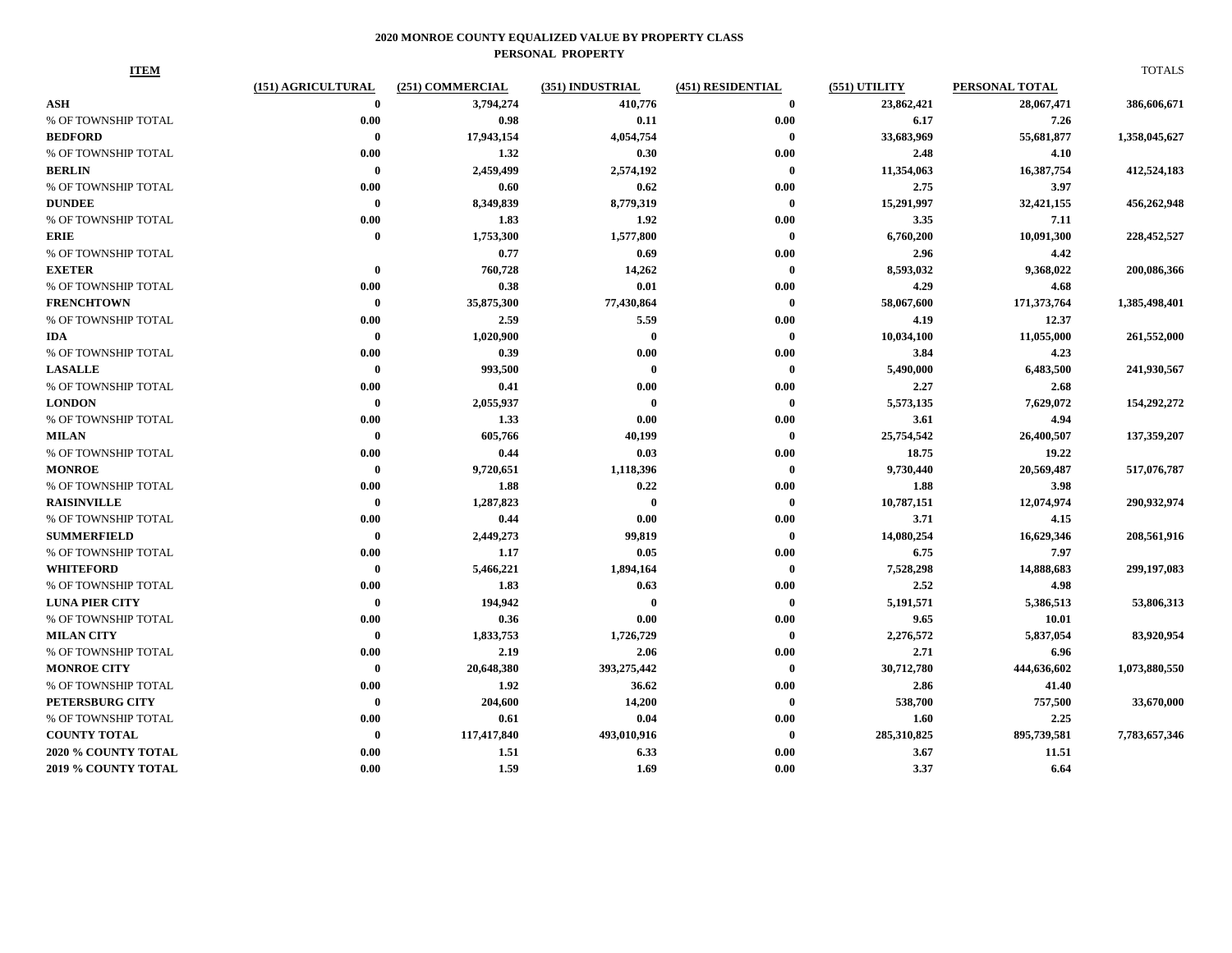#### **2020 MONROE COUNTY ASSESSED VALUE AND TAXABLE VALUATION**

#### **OF**

#### **INDUSTRIAL FACILITY EXEMPTIONS**

| <b>UNIT</b>            | <b>ASSESSED VALUE</b> | <b>TAXABLE VALUE</b> |
|------------------------|-----------------------|----------------------|
| <b>ASH</b>             | 10,767,000            | 10,592,196           |
| <b>BEDFORD</b>         | 9,882,997             | 9,272,250            |
| <b>DUNDEE</b>          | 14,771,621            | 14,454,059           |
| <b>ERIE</b>            | 446,600               | 342,871              |
| <b>FRENCHTOWN</b>      | 3,224,000             | 3,123,401            |
| <b>MONROE TOWNSHIP</b> | 409,010               | 385,786              |
| <b>SUMMERFIELD</b>     | 208,242               | 208,242              |
| <b>WHITEFORD</b>       | 770,726               | 707,690              |
| <b>MILAN CITY</b>      |                       |                      |
| <b>MONROE CITY</b>     | 16,906,300            | 15,128,570           |
| <b>2020 TOTAL</b>      | 57,386,496            | 54,215,065           |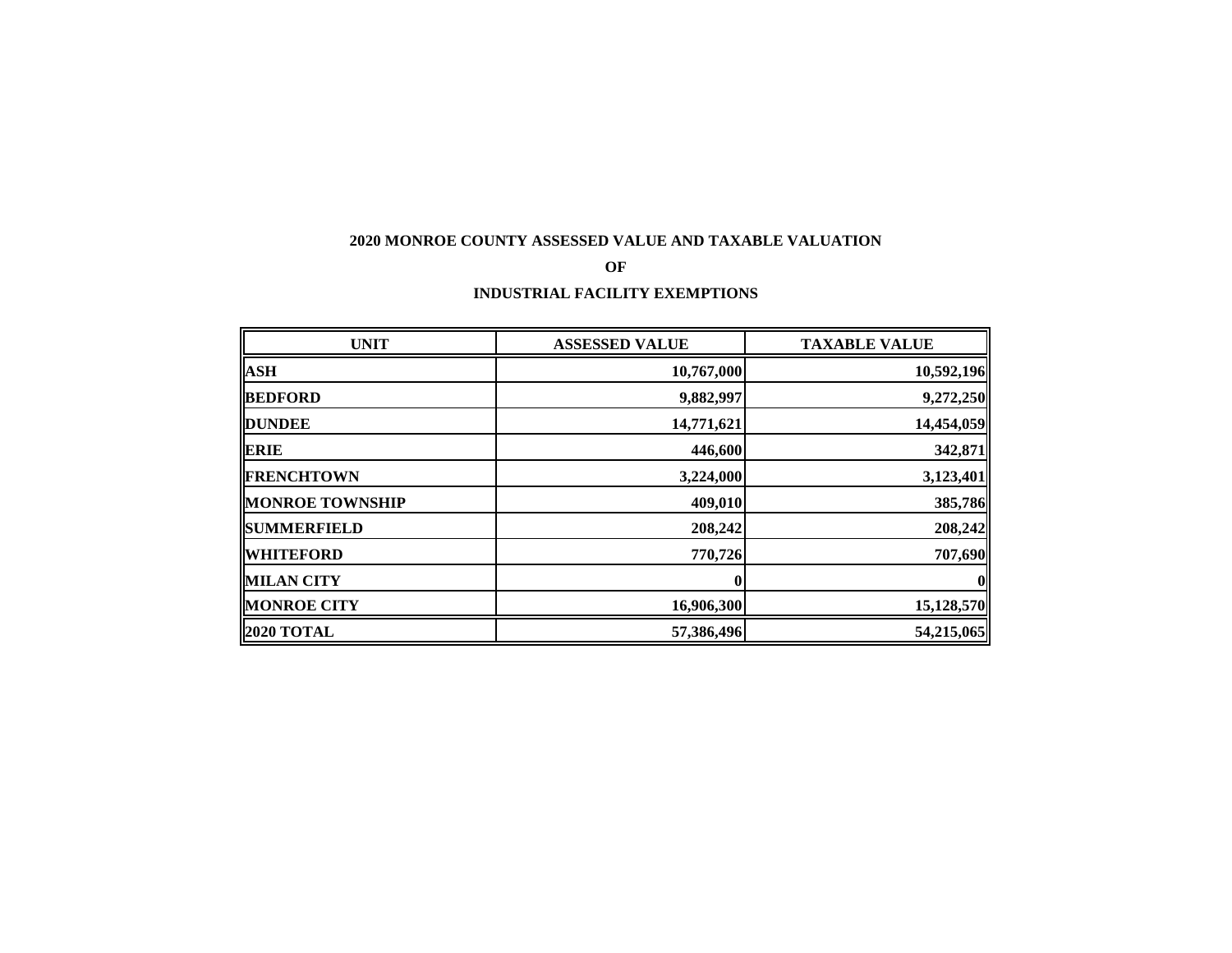|            |                                               | L-4023       | ANALYSIS FOR EQUALIZED VALUATION |                 |                             | 03/24/2020 12:05 PM |
|------------|-----------------------------------------------|--------------|----------------------------------|-----------------|-----------------------------|---------------------|
|            | COUNTY:<br>58 - Monroe                        |              | <b>TOTALS</b>                    |                 | Tax Year: 2020              |                     |
| 100        | <b>REAL PROPERTY</b>                          | # Pcls.      | Assessed Value                   | % Ratio         | True Cash Value             | Remarks             |
| 101        | <b>Agricultural</b>                           | 4,855        | 561,328,241                      | 46.66           | 1,203,118,724               |                     |
| 102        | LOSS                                          |              | 14,994,961                       | 47.12           | 31,820,403                  |                     |
| 103        | <b>SUBTOTAL</b>                               |              | 546,333,280                      | 46.64           | 1,171,298,321               |                     |
| 104        | <b>ADJUSTMENT</b>                             |              | 33,417,079                       |                 |                             |                     |
| 105<br>106 | <b>SUBTOTAL</b><br><b>NEW</b>                 |              | 579,750,359<br>14,903,294        | 49.50<br>49.56  | 1,171,298,321<br>30,073,462 |                     |
| 107        |                                               |              |                                  |                 | 0                           |                     |
| 108        | <b>TOTAL Agricultural</b>                     | 4,842        | 594,653,653                      | 49.50           | 1,201,371,783               |                     |
|            |                                               |              |                                  |                 |                             |                     |
| 200        | <b>REAL PROPERTY</b>                          | # Pcls.      | Assessed Value                   | % Ratio         | True Cash Value             | Remarks             |
| 201        | Commercial                                    | 3,322        | 818,367,050                      | 48.07           | 1,702,371,117               |                     |
| 202        | LOSS                                          |              | 13,013,440                       | 48.41           | 26,880,937                  |                     |
| 203        | <b>SUBTOTAL</b>                               |              | 805,353,610                      | 48.07           | 1,675,490,180               |                     |
| 204        | ADJUSTMENT                                    |              | 28,122,648                       |                 |                             |                     |
| 205        | <b>SUBTOTAL</b>                               |              | 833,476,258                      | 49.75<br>49.76  | 1,675,490,180               |                     |
| 206<br>207 | <b>NEW</b>                                    |              | 27,101,382                       |                 | 54,468,136<br>0             |                     |
| 208        | <b>TOTAL Commercial</b>                       | 3,350        | 860,577,640                      | 49.75           | 1,729,958,316               |                     |
|            |                                               |              |                                  |                 |                             |                     |
| 300        | <b>REAL PROPERTY</b>                          | # Pcls.      | <b>Assessed Value</b>            | % Ratio         | True Cash Value             | Remarks             |
| 301        | <b>Industrial</b>                             | 608          | 1,130,029,990                    | 49.45           | 2,285,249,387               |                     |
| 302        | LOSS                                          |              | 462,109,415                      | 49.76           | 928,684,734                 |                     |
| 303        | <b>SUBTOTAL</b>                               |              | 667,920,575                      | 49.24           | 1,356,564,653               |                     |
| 304        | <b>ADJUSTMENT</b>                             |              | 4,421,595                        | 49.56           |                             |                     |
| 305<br>306 | <b>SUBTOTAL</b><br><b>NEW</b>                 |              | 672,342,170<br>12,867,625        | 49.88           | 1,356,564,653<br>25,798,894 |                     |
| 307        |                                               |              |                                  |                 | 0                           |                     |
| 308        | <b>TOTAL</b> Industrial                       | 616          | 685,209,795                      | 49.57           | 1,382,363,547               |                     |
|            |                                               |              |                                  |                 |                             |                     |
| 400        | <b>REAL PROPERTY</b>                          | # Pcls.      | Assessed Value                   | % Ratio         | True Cash Value             | Remarks             |
| 401        | <b>Residential</b>                            | 62,411       | 4,451,098,690                    | 47.14           | 9,442,759,087               |                     |
| 402        | LOSS                                          |              | 21,283,038                       | 47.11<br>47.14  | 45,174,975                  |                     |
| 403<br>404 | <b>SUBTOTAL</b><br><b>ADJUSTMENT</b>          |              | 4,429,815,652<br>238,633,221     |                 | 9,397,584,112               |                     |
| 405        | <b>SUBTOTAL</b>                               |              | 4,668,448,873                    | 49.68           | 9,397,584,112               |                     |
| 406        | <b>NEW</b>                                    |              | 76,703,074                       | 49.70           | 154,329,713                 |                     |
| 407        |                                               |              |                                  |                 | 0                           |                     |
| 408        | <b>TOTAL Residential</b>                      | 62,964       | 4,745,151,947                    | 49.68           | 9,551,913,825               |                     |
|            |                                               |              |                                  |                 |                             |                     |
| 500<br>501 | <b>REAL PROPERTY</b><br><b>Timber-Cutover</b> | # Pcls.<br>0 | <b>Assessed Value</b><br>0       | % Ratio<br>0.00 | <b>True Cash Value</b><br>0 | Remarks             |
| 502        | LOSS                                          |              | 0                                | 0.00            | 0                           |                     |
| 503        | <b>SUBTOTAL</b>                               |              | 0                                | 0.00            | 0                           |                     |
| 504        | <b>ADJUSTMENT</b>                             |              | 0                                |                 |                             |                     |
| 505        | <b>SUBTOTAL</b>                               |              | 0                                | 0.00            | 0                           |                     |
| 506        | <b>NEW</b>                                    |              | 0                                | 0.00            | 0                           |                     |
| 507        |                                               |              |                                  |                 | 0                           |                     |
| 508        | <b>Timber-Cutover</b><br><b>TOTAL</b>         | 0            | 0                                | 0.00            | 0                           |                     |
| 600        | <b>REAL PROPERTY</b>                          | # Pcls.      | <b>Assessed Value</b>            | % Ratio         | True Cash Value             | Remarks             |
| 601        | Developmental                                 | 63           | 7,005,200                        | 48.27           | 14,511,113                  |                     |
| 602        | LOSS                                          |              | 4,719,410                        | 47.53           | 9,929,342                   |                     |
| 603        | <b>SUBTOTAL</b>                               |              | 2,285,790                        | 49.89           | 4,581,771                   |                     |
| 604        | <b>ADJUSTMENT</b>                             |              | $-6,260$                         |                 |                             |                     |
| 605        | <b>SUBTOTAL</b>                               |              | 2,279,530                        | 49.75           | 4,581,771                   |                     |
| 606        | <b>NEW</b>                                    |              | 45,200                           | 49.73           | 90,891                      |                     |
| 607        |                                               |              |                                  |                 | 0                           |                     |
| 608        | <b>TOTAL Developmental</b>                    | 30           | 2,324,730                        | 49.75           | 4,672,662                   |                     |
| 800        | TOTAL REAL                                    | 71,802       | 6,887,917,765                    | 49.66           | 13,870,280,133              |                     |
|            |                                               |              |                                  |                 |                             |                     |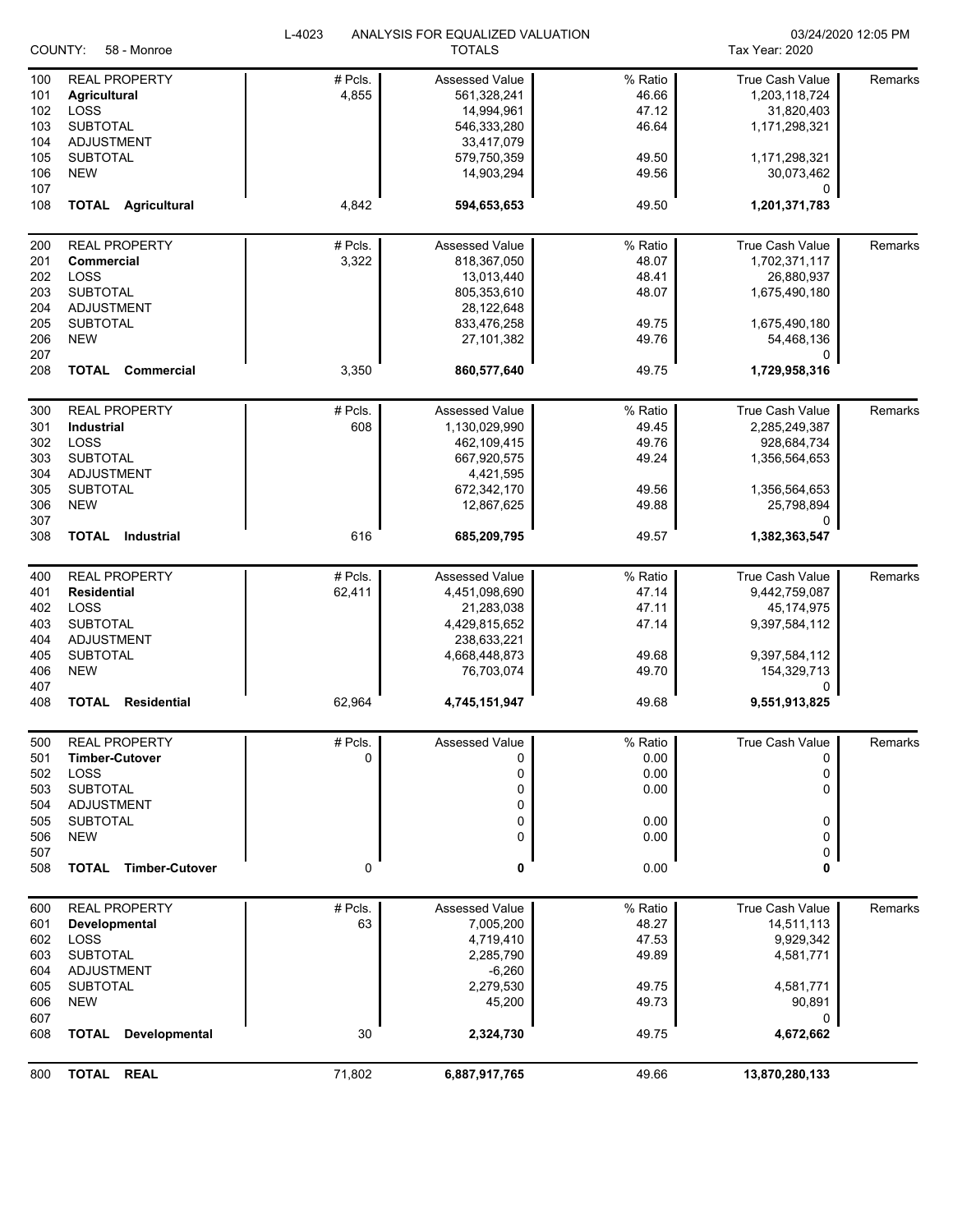| COUNTY:                                | 58 - Monroe                                                                                          | L-4023       | ANALYSIS FOR EQUALIZED VALUATION<br><b>TOTALS</b> |                                         | Tax Year: 2020                             | 03/24/2020 12:05 PM |
|----------------------------------------|------------------------------------------------------------------------------------------------------|--------------|---------------------------------------------------|-----------------------------------------|--------------------------------------------|---------------------|
| 150<br>151<br>152<br>153<br>154<br>155 | PERSONAL PROPERTY<br>Ag. Personal<br>LOSS<br><b>SUBTOTAL</b><br><b>ADJUSTMENT</b><br><b>SUBTOTAL</b> | # Pcls.<br>0 | <b>Assessed Value</b><br>0<br>0<br>0<br>0<br>0    | % Ratio<br>0.00<br>0.00<br>0.00<br>0.00 | <b>True Cash Value</b><br>0<br>0<br>0<br>0 | Remarks             |
| 156                                    | <b>NEW</b>                                                                                           |              | $\Omega$                                          | 0.00                                    | 0                                          |                     |
| 157<br>158                             | <b>TOTAL Ag. Personal</b>                                                                            | 0            | 0                                                 | 0.00                                    | 0<br>0                                     |                     |
|                                        |                                                                                                      |              |                                                   |                                         |                                            |                     |
| 250                                    | PERSONAL PROPERTY                                                                                    | # Pcls.      | Assessed Value                                    | % Ratio                                 | True Cash Value                            | Remarks             |
| 251                                    | Com. Personal                                                                                        | 5,187        | 118,478,179                                       | 50.00                                   | 236,956,358                                |                     |
| 252                                    | LOSS<br><b>SUBTOTAL</b>                                                                              |              | 16,799,075                                        | 50.00<br>50.00                          | 33,598,150                                 |                     |
| 253<br>254                             | <b>ADJUSTMENT</b>                                                                                    |              | 101,679,104<br>0                                  |                                         | 203,358,208                                |                     |
| 255                                    | <b>SUBTOTAL</b>                                                                                      |              | 101,679,104                                       | 50.00                                   | 203,358,208                                |                     |
| 256                                    | <b>NEW</b>                                                                                           |              | 15,738,736                                        | 50.00                                   | 31,477,472                                 |                     |
| 257                                    |                                                                                                      |              |                                                   |                                         | 0                                          |                     |
| 258                                    | <b>TOTAL Com. Personal</b>                                                                           | 5,409        | 117,417,840                                       | 50.00                                   | 234,835,680                                |                     |
| 350                                    | PERSONAL PROPERTY                                                                                    | # Pcls.      | Assessed Value                                    | % Ratio                                 | True Cash Value                            | Remarks             |
| 351                                    | Ind. Personal                                                                                        | 162          | 125,835,527                                       | 50.00                                   | 251,671,054                                |                     |
| 352                                    | LOSS                                                                                                 |              | 29,390,750                                        | 50.00                                   | 58,781,500                                 |                     |
| 353                                    | <b>SUBTOTAL</b>                                                                                      |              | 96,444,777                                        | 50.00                                   | 192,889,554                                |                     |
| 354                                    | <b>ADJUSTMENT</b>                                                                                    |              | 0                                                 |                                         |                                            |                     |
| 355<br>356                             | <b>SUBTOTAL</b><br><b>NEW</b>                                                                        |              | 96,444,777<br>396,566,139                         | 50.00<br>50.00                          | 192,889,554<br>793,132,278                 |                     |
| 357                                    |                                                                                                      |              |                                                   |                                         | 0                                          |                     |
| 358                                    | <b>TOTAL</b><br>Ind. Personal                                                                        | 165          | 493,010,916                                       | 50.00                                   | 986,021,832                                |                     |
| 450                                    | PERSONAL PROPERTY                                                                                    | # Pcls.      | Assessed Value                                    | % Ratio                                 | True Cash Value                            | Remarks             |
| 451                                    | Res. Personal                                                                                        | 0            | 0                                                 | 0.00                                    | 0                                          |                     |
| 452                                    | LOSS                                                                                                 |              | 0                                                 | 0.00                                    | 0                                          |                     |
| 453                                    | <b>SUBTOTAL</b>                                                                                      |              | 0                                                 | 0.00                                    | 0                                          |                     |
| 454                                    | <b>ADJUSTMENT</b>                                                                                    |              | 0                                                 |                                         |                                            |                     |
| 455                                    | <b>SUBTOTAL</b>                                                                                      |              | 0                                                 | 0.00                                    | 0                                          |                     |
| 456<br>457                             | <b>NEW</b>                                                                                           |              | 0                                                 | 0.00                                    | 0<br>0                                     |                     |
| 458                                    | <b>TOTAL</b><br><b>Res. Personal</b>                                                                 | 0            | 0                                                 | 0.00                                    | 0                                          |                     |
| 550                                    | PERSONAL PROPERTY                                                                                    | # Pcls.      | Assessed Value                                    | % Ratio                                 | True Cash Value                            | Remarks             |
| 551                                    | Util. Personal                                                                                       | 290          | 251,453,475                                       | 50.00                                   | 502,906,950                                |                     |
| 552                                    | <b>LOSS</b>                                                                                          |              | 5,097,955                                         | 50.00                                   | 10,195,910                                 |                     |
| 553                                    | <b>SUBTOTAL</b>                                                                                      |              | 246,355,520                                       | 50.00                                   | 492,711,040                                |                     |
| 554                                    | <b>ADJUSTMENT</b>                                                                                    |              | 0                                                 |                                         |                                            |                     |
| 555                                    | <b>SUBTOTAL</b>                                                                                      |              | 246,355,520                                       | 50.00                                   | 492,711,040                                |                     |
| 556                                    | <b>NEW</b>                                                                                           |              | 38,955,305                                        | 50.00                                   | 77,910,610                                 |                     |
| 557<br>558                             | <b>TOTAL</b><br>Util. Personal                                                                       | 292          | 285,310,825                                       | 50.00                                   | 0<br>570,621,650                           |                     |
| 850                                    | TOTAL PERSONAL                                                                                       | 5,866        | 895,739,581                                       | 50.00                                   | 1,791,479,162                              |                     |
|                                        |                                                                                                      |              |                                                   |                                         |                                            |                     |
| 900                                    | <b>Total Real and Personal</b>                                                                       |              | 77,668<br>7,783,657,346                           |                                         | 15,661,759,295                             |                     |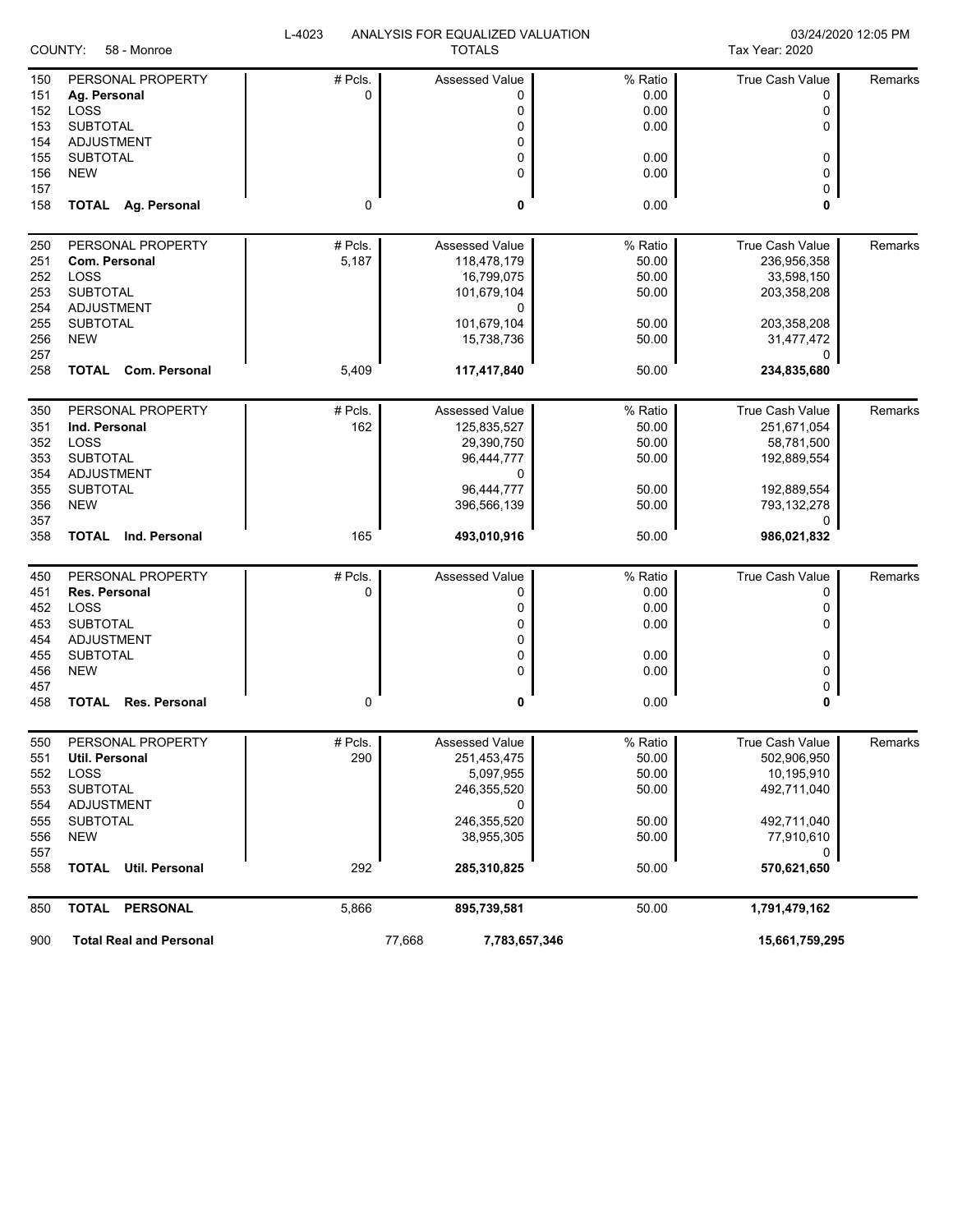| COUNTY:                                              | 58 - Monroe                                                                                                                          | L-4023           | ANALYSIS FOR EQUALIZED VALUATION<br>01 - Ash                                                        |                                                      | Tax Year: 2020                                                                               | 03/24/2020 12:05 PM |
|------------------------------------------------------|--------------------------------------------------------------------------------------------------------------------------------------|------------------|-----------------------------------------------------------------------------------------------------|------------------------------------------------------|----------------------------------------------------------------------------------------------|---------------------|
| 100<br>101<br>102<br>103                             | <b>REAL PROPERTY</b><br><b>Agricultural</b><br>LOSS<br><b>SUBTOTAL</b>                                                               | # Pcls.<br>256   | <b>Assessed Value</b><br>33,243,500<br>3,763,000<br>29,480,500                                      | % Ratio<br>48.93<br>48.93<br>48.93                   | <b>True Cash Value</b><br>67,940,936<br>7,690,578<br>60,250,358                              | Remarks<br>AS       |
| 104<br>105<br>106<br>107                             | <b>ADJUSTMENT</b><br><b>SUBTOTAL</b><br><b>NEW</b>                                                                                   |                  | 359,700<br>29,840,200<br>3,375,300                                                                  | 49.53<br>49.53                                       | 60,250,358<br>6,814,658<br>0                                                                 |                     |
| 108<br>109                                           | <b>TOTAL Agricultural</b><br>Computed 50% TCV Agricultural                                                                           | 259              | 33,215,500<br>33,532,508                                                                            | 49.53<br>Recommended CEV<br>Agricultural             | 67,065,016                                                                                   | 33,215,500          |
| 200<br>201<br>202<br>203<br>204<br>205               | <b>REAL PROPERTY</b><br>Commercial<br>LOSS<br><b>SUBTOTAL</b><br><b>ADJUSTMENT</b><br><b>SUBTOTAL</b>                                | # Pcls.<br>209   | Assessed Value<br>36,350,100<br>491,200<br>35,858,900<br>1,446,500<br>37,305,400                    | % Ratio<br>47.95<br>47.95<br>47.95<br>49.88          | <b>True Cash Value</b><br>75,808,342<br>1,024,400<br>74,783,942<br>74,783,942                | Remarks<br>AS       |
| 206<br>207<br>208<br>209                             | <b>NEW</b><br><b>TOTAL Commercial</b><br>Computed 50% TCV Commercial                                                                 | 207              | 378,600<br>37,684,000<br>37,771,482                                                                 | 49.88<br>49.88<br>Recommended CEV<br>Commercial      | 759,022<br>0<br>75,542,964                                                                   | 37,684,000          |
| 300                                                  | <b>REAL PROPERTY</b>                                                                                                                 | # Pcls.          | Assessed Value                                                                                      | % Ratio                                              | <b>True Cash Value</b>                                                                       | <b>Remarks</b>      |
| 301<br>302<br>303                                    | Industrial<br>LOSS<br><b>SUBTOTAL</b>                                                                                                | 30               | 6,754,400<br>0<br>6,754,400                                                                         | 47.82<br>47.82<br>47.82                              | 14,123,404<br>0<br>14,123,404                                                                | AS                  |
| 304<br>305<br>306<br>307                             | <b>ADJUSTMENT</b><br><b>SUBTOTAL</b><br><b>NEW</b>                                                                                   |                  | 280,900<br>7,035,300<br>2,600                                                                       | 49.81<br>49.81                                       | 14,123,404<br>5,220<br>0                                                                     |                     |
| 308<br>309                                           | <b>TOTAL</b> Industrial<br>Computed 50% TCV Industrial                                                                               | 30               | 7,037,900<br>7,064,312                                                                              | 49.81<br>Recommended CEV<br>Industrial               | 14,128,624                                                                                   | 7,037,900           |
| 400<br>401<br>402<br>403<br>404<br>405<br>406<br>407 | <b>REAL PROPERTY</b><br><b>Residential</b><br>LOSS<br><b>SUBTOTAL</b><br><b>ADJUSTMENT</b><br><b>SUBTOTAL</b><br><b>NEW</b>          | # Pcls.<br>3,692 | Assessed Value<br>259,795,600<br>1,559,800<br>258,235,800<br>14,937,490<br>273,173,290<br>7,428,510 | % Ratio<br>47.22<br>47.22<br>47.22<br>49.95<br>49.95 | True Cash Value<br>550,181,279<br>3,303,261<br>546,878,018<br>546,878,018<br>14,871,892<br>0 | Remarks<br>SS       |
| 408<br>409                                           | <b>TOTAL Residential</b><br>Computed 50% TCV Residential                                                                             | 3,722            | 280,601,800<br>280,874,955                                                                          | 49.95<br>Recommended CEV Residential                 | 561,749,910                                                                                  | 280,601,800         |
| 500<br>501<br>502<br>503<br>504<br>505<br>506<br>507 | <b>REAL PROPERTY</b><br><b>Timber-Cutover</b><br>LOSS<br><b>SUBTOTAL</b><br><b>ADJUSTMENT</b><br><b>SUBTOTAL</b><br><b>NEW</b>       | # Pcls.<br>0     | Assessed Value<br>0<br>0<br>0<br>0<br>0<br>0                                                        | % Ratio<br>0.00<br>0.00<br>0.00<br>0.00<br>0.00      | <b>True Cash Value</b><br>0<br>0<br>0<br>0<br>0<br>0                                         | Remarks             |
| 508<br>509                                           | <b>TOTAL Timber-Cutover</b><br>Computed 50% TCV Timber-Cutover                                                                       | 0                | 0<br>0                                                                                              | 0.00<br>Recommended CEV Timber-Cutover               | 0                                                                                            | 0                   |
| 600<br>601<br>602<br>603<br>604<br>605<br>606<br>607 | <b>REAL PROPERTY</b><br><b>Developmental</b><br><b>LOSS</b><br><b>SUBTOTAL</b><br><b>ADJUSTMENT</b><br><b>SUBTOTAL</b><br><b>NEW</b> | # Pcls.<br>0     | Assessed Value<br>0<br>0<br>0<br>0<br>0<br>0                                                        | % Ratio<br>0.00<br>0.00<br>0.00<br>0.00<br>0.00      | True Cash Value<br>0<br>0<br>0<br>0<br>0<br>0                                                | Remarks             |
| 608<br>609                                           | <b>TOTAL Developmental</b><br>Computed 50% TCV Developmental                                                                         | 0                | 0<br>0                                                                                              | 0.00<br>Recommended CEV<br>Developmental             | 0                                                                                            | 0                   |
| 800<br>809                                           | TOTAL REAL<br>Computed 50% TCV REAL                                                                                                  | 4,218            | 358,539,200<br>359,243,257                                                                          | 49.90<br>Recommended CEV<br><b>REAL</b>              | 718,486,514                                                                                  | 358,539,200         |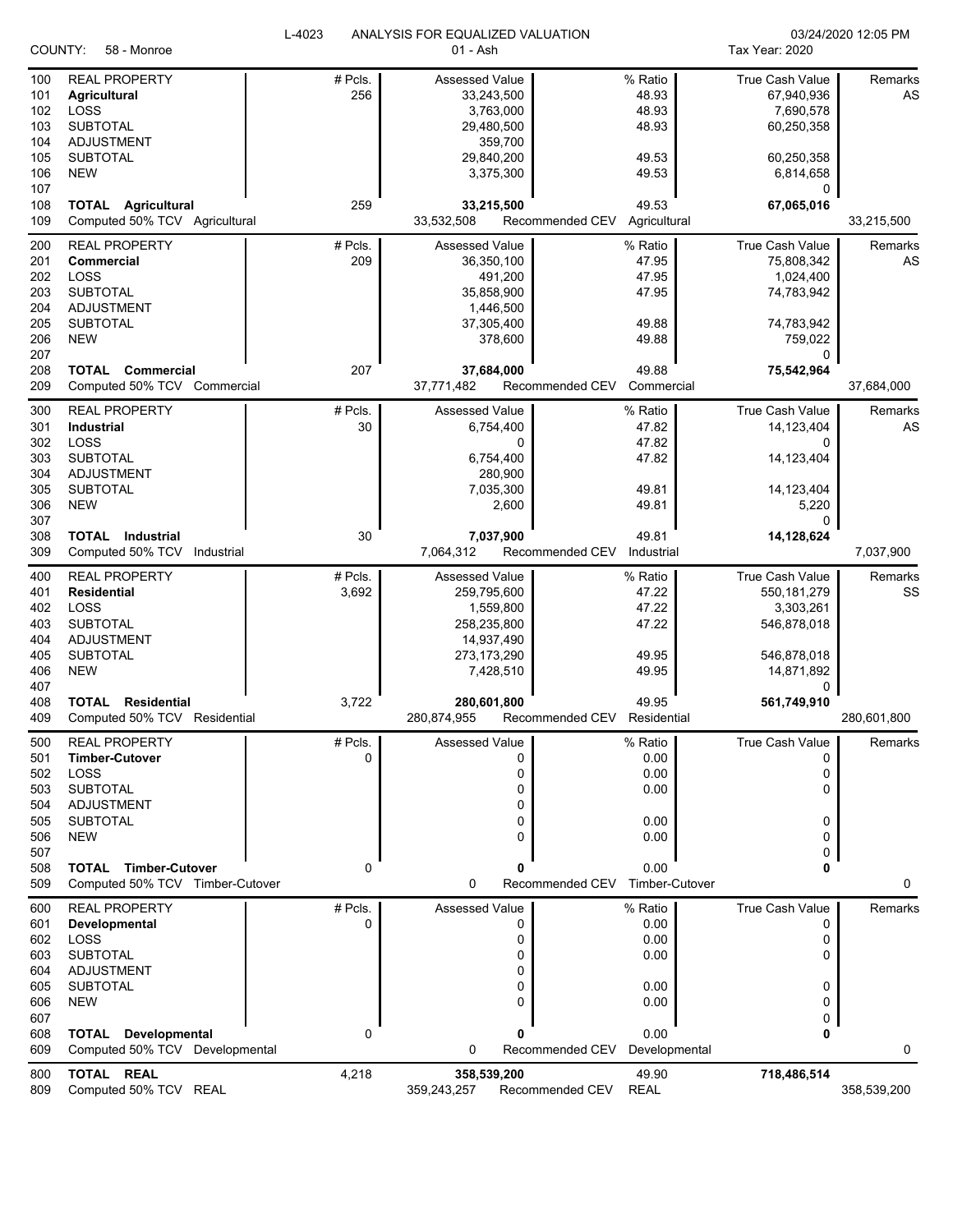|                   | COUNTY:<br>58 - Monroe                    | L-4023         | ANALYSIS FOR EQUALIZED VALUATION<br>01 - Ash |                             | Tax Year: 2020                   | 03/24/2020 12:05 PM |
|-------------------|-------------------------------------------|----------------|----------------------------------------------|-----------------------------|----------------------------------|---------------------|
| 150<br>151<br>152 | PERSONAL PROPERTY<br>Ag. Personal<br>LOSS | # Pcls.<br>0   | <b>Assessed Value</b><br>0<br>0              | % Ratio<br>0.00<br>0.00     | <b>True Cash Value</b><br>0<br>0 | Remarks             |
| 153<br>154        | <b>SUBTOTAL</b><br><b>ADJUSTMENT</b>      |                | 0<br>0                                       | 0.00                        | 0                                |                     |
| 155<br>156        | <b>SUBTOTAL</b><br><b>NEW</b>             |                | 0<br>0                                       | 0.00<br>0.00                | 0<br>0                           |                     |
| 157<br>158        | <b>TOTAL Ag. Personal</b>                 | 0              | 0                                            | 0.00                        | 0<br>0                           |                     |
| 250               | PERSONAL PROPERTY                         | # Pcls.        | <b>Assessed Value</b>                        | % Ratio                     | <b>True Cash Value</b>           | Remarks             |
| 251               | Com. Personal                             | 297            | 3,916,947                                    | 50.00                       | 7,833,894                        | AU                  |
| 252               | LOSS                                      |                | 639,661                                      | 50.00                       | 1,279,322                        |                     |
| 253               | <b>SUBTOTAL</b>                           |                | 3,277,286                                    | 50.00                       | 6,554,572                        |                     |
| 254               | <b>ADJUSTMENT</b>                         |                | 0                                            |                             |                                  |                     |
| 255               | <b>SUBTOTAL</b>                           |                | 3,277,286                                    | 50.00                       | 6,554,572                        |                     |
| 256<br>257        | <b>NEW</b>                                |                | 516,988                                      | 50.00                       | 1,033,976                        |                     |
| 258               | <b>TOTAL Com. Personal</b>                | 300            | 3,794,274                                    | 50.00                       | 0<br>7,588,548                   |                     |
|                   |                                           |                |                                              |                             |                                  |                     |
| 350               | PERSONAL PROPERTY                         | # Pcls.        | <b>Assessed Value</b>                        | % Ratio                     | True Cash Value                  | Remarks             |
| 351               | Ind. Personal                             | $\overline{7}$ | 638,844                                      | 50.00                       | 1,277,688                        | AU                  |
| 352               | LOSS                                      |                | 228,068                                      | 50.00                       | 456,136                          |                     |
| 353               | <b>SUBTOTAL</b>                           |                | 410,776                                      | 50.00                       | 821,552                          |                     |
| 354               | <b>ADJUSTMENT</b>                         |                | 0                                            |                             |                                  |                     |
| 355               | <b>SUBTOTAL</b>                           |                | 410,776                                      | 50.00                       | 821,552                          |                     |
| 356               | <b>NEW</b>                                |                | 0                                            | 50.00                       | 0                                |                     |
| 357<br>358        | <b>TOTAL</b> Ind. Personal                | 8              | 410,776                                      | 50.00                       | 0<br>821,552                     |                     |
|                   |                                           |                |                                              |                             |                                  |                     |
| 450               | PERSONAL PROPERTY                         | # Pcls.        | Assessed Value                               | % Ratio                     | True Cash Value                  | Remarks             |
| 451               | Res. Personal                             | 0              | 0                                            | 0.00                        | 0                                |                     |
| 452               | LOSS                                      |                | 0                                            | 0.00                        | 0                                |                     |
| 453               | <b>SUBTOTAL</b>                           |                | 0                                            | 0.00                        | 0                                |                     |
| 454               | <b>ADJUSTMENT</b>                         |                | 0                                            |                             |                                  |                     |
| 455               | <b>SUBTOTAL</b>                           |                | 0                                            | 0.00                        | 0                                |                     |
| 456               | <b>NEW</b>                                |                | 0                                            | 0.00                        | 0                                |                     |
| 457               |                                           |                |                                              |                             | 0                                |                     |
| 458               | TOTAL<br><b>Res. Personal</b>             | 0              | 0                                            | 0.00                        | 0                                |                     |
| 550               | PERSONAL PROPERTY                         | # Pcls.        | Assessed Value                               | % Ratio                     | True Cash Value                  | Remarks             |
| 551               | Util. Personal                            | 21             | 23,805,464                                   | 50.00                       | 47,610,928                       | AU                  |
| 552               | LOSS                                      |                | 205,358                                      | 50.00                       | 410,716                          |                     |
| 553               | <b>SUBTOTAL</b>                           |                | 23,600,106                                   | 50.00                       | 47,200,212                       |                     |
| 554               | ADJUSTMENT                                |                | 0                                            |                             |                                  |                     |
| 555               | <b>SUBTOTAL</b>                           |                | 23,600,106                                   | 50.00                       | 47,200,212                       |                     |
| 556               | <b>NEW</b>                                |                | 262,315                                      | 50.00                       | 524,630                          |                     |
| 557               |                                           |                |                                              |                             | 0                                |                     |
| 558               | <b>Util. Personal</b><br><b>TOTAL</b>     | 21             | 23,862,421                                   | 50.00                       | 47,724,842                       |                     |
| 850               | TOTAL PERSONAL                            | 329            | 28,067,471                                   | 50.00                       | 56,134,942                       |                     |
| 859               | Computed 50% TCV PERSONAL                 |                | 28,067,471                                   | PERSONAL<br>Recommended CEV |                                  | 28,067,471          |
| 900               | <b>Total Real and Personal</b>            |                | 4,547<br>386,606,671                         |                             | 774,621,456                      |                     |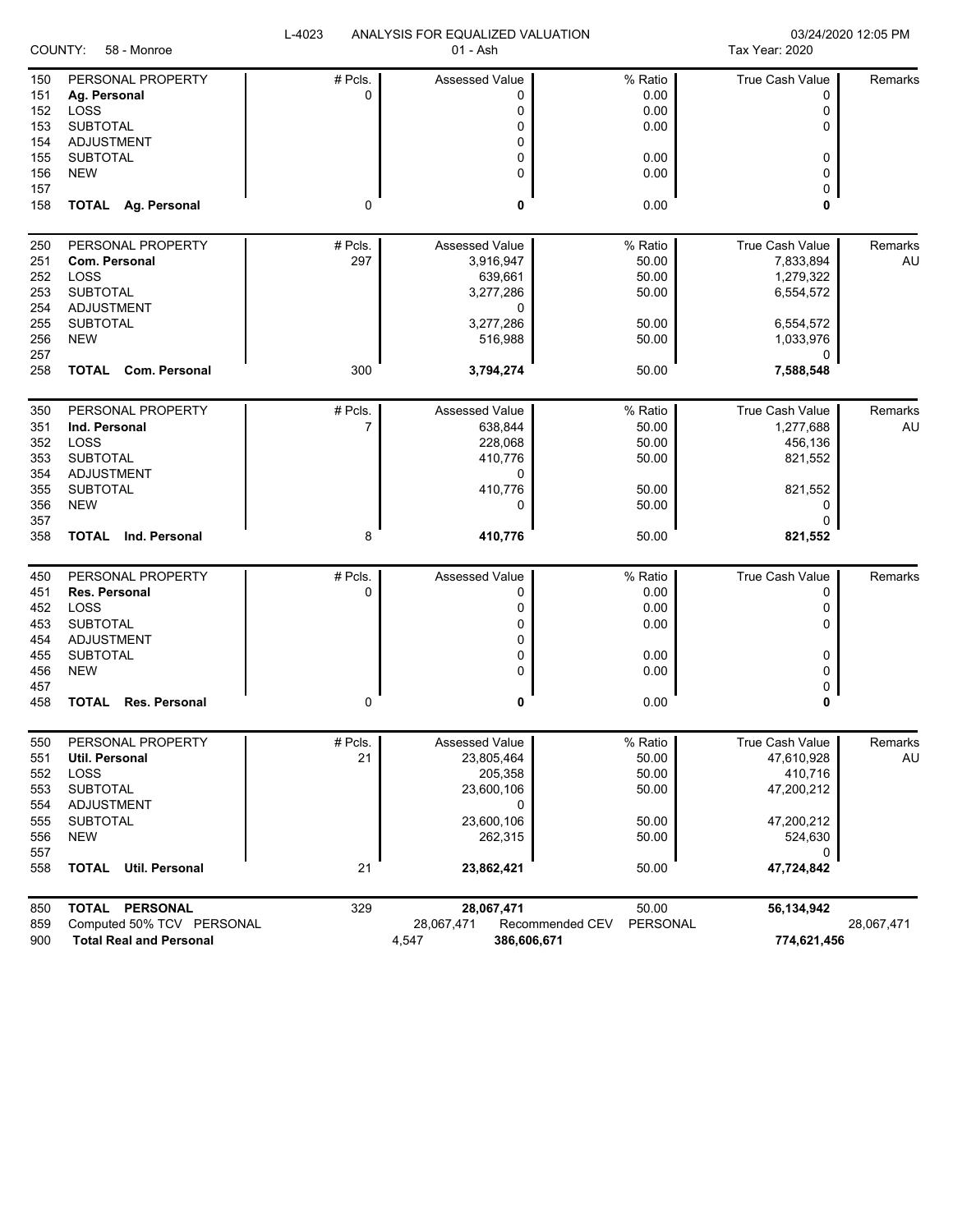| COUNTY:                                              | 58 - Monroe                                                                                                                 | L-4023            | ANALYSIS FOR EQUALIZED VALUATION<br>02 - Bedford                                                                  |                                                      | Tax Year: 2020                                                                                            | 03/24/2020 12:05 PM |
|------------------------------------------------------|-----------------------------------------------------------------------------------------------------------------------------|-------------------|-------------------------------------------------------------------------------------------------------------------|------------------------------------------------------|-----------------------------------------------------------------------------------------------------------|---------------------|
| 100<br>101<br>102<br>103<br>104                      | <b>REAL PROPERTY</b><br><b>Agricultural</b><br><b>LOSS</b><br><b>SUBTOTAL</b><br><b>ADJUSTMENT</b>                          | # Pcls.<br>146    | <b>Assessed Value</b><br>17,734,200<br>191,100<br>17,543,100<br>1,181,300                                         | % Ratio<br>46.37<br>46.37<br>46.37                   | <b>True Cash Value</b><br>38,244,986<br>412,120<br>37,832,866                                             | Remarks<br>AS       |
| 105<br>106<br>107                                    | <b>SUBTOTAL</b><br><b>NEW</b>                                                                                               |                   | 18,724,400<br>330,300                                                                                             | 49.49<br>49.49                                       | 37,832,866<br>667,408<br>0                                                                                |                     |
| 108<br>109                                           | <b>TOTAL Agricultural</b><br>Computed 50% TCV Agricultural                                                                  | 146               | 19,054,700<br>19,250,137                                                                                          | 49.49<br>Recommended CEV<br>Agricultural             | 38,500,274                                                                                                | 19,054,700          |
| 200<br>201<br>202<br>203<br>204<br>205<br>206<br>207 | <b>REAL PROPERTY</b><br>Commercial<br>LOSS<br><b>SUBTOTAL</b><br><b>ADJUSTMENT</b><br><b>SUBTOTAL</b><br><b>NEW</b>         | # Pcls.<br>392    | Assessed Value<br>108,588,700<br>1,798,500<br>106,790,200<br>2,807,700<br>109,597,900<br>3,981,400                | % Ratio<br>48.44<br>48.44<br>48.44<br>49.71<br>49.71 | <b>True Cash Value</b><br>224, 171, 552<br>3,712,841<br>220,458,711<br>220,458,711<br>8,009,254<br>0      | Remarks<br>AS       |
| 208<br>209                                           | <b>TOTAL Commercial</b><br>Computed 50% TCV Commercial                                                                      | 402               | 113,579,300<br>114,233,983                                                                                        | 49.71<br>Recommended CEV<br>Commercial               | 228,467,965                                                                                               | 113,579,300         |
| 300<br>301<br>302<br>303<br>304<br>305<br>306        | <b>REAL PROPERTY</b><br>Industrial<br>LOSS<br><b>SUBTOTAL</b><br><b>ADJUSTMENT</b><br><b>SUBTOTAL</b><br><b>NEW</b>         | # Pcls.<br>76     | <b>Assessed Value</b><br>28,819,300<br>1,601,600<br>27,217,700<br>263,200<br>27,480,900<br>1,381,400              | % Ratio<br>49.04<br>49.04<br>49.04<br>49.51<br>49.51 | True Cash Value<br>58,766,925<br>3,265,905<br>55,501,020<br>55,501,020<br>2,790,143                       | Remarks<br>AS       |
| 307<br>308<br>309                                    | <b>TOTAL</b> Industrial<br>Computed 50% TCV Industrial                                                                      | 75                | 28,862,300<br>29,145,582                                                                                          | 49.51<br>Recommended CEV<br>Industrial               | 0<br>58,291,163                                                                                           | 28,862,300          |
| 400<br>401<br>402<br>403<br>404<br>405<br>406<br>407 | <b>REAL PROPERTY</b><br><b>Residential</b><br>LOSS<br><b>SUBTOTAL</b><br><b>ADJUSTMENT</b><br><b>SUBTOTAL</b><br><b>NEW</b> | # Pcls.<br>12,869 | <b>Assessed Value</b><br>1,070,150,856<br>4,019,700<br>1,066,131,156<br>55,311,012<br>1,121,442,168<br>17,499,482 | % Ratio<br>47.13<br>47.13<br>47.13<br>49.58<br>49.58 | <b>True Cash Value</b><br>2,270,636,232<br>8,528,962<br>2,262,107,270<br>2,262,107,270<br>35,295,446<br>0 | Remarks<br>SS       |
| 408<br>409                                           | <b>TOTAL Residential</b><br>Computed 50% TCV Residential                                                                    | 12,935            | 1,138,941,650                                                                                                     | 49.58<br>1,148,701,358 Recommended CEV Residential   | 2,297,402,716                                                                                             | 1,138,941,650       |
| 500<br>501<br>502<br>503<br>504<br>505<br>506<br>507 | <b>REAL PROPERTY</b><br><b>Timber-Cutover</b><br>LOSS<br><b>SUBTOTAL</b><br>ADJUSTMENT<br><b>SUBTOTAL</b><br><b>NEW</b>     | # Pcls.<br>0      | <b>Assessed Value</b><br>0<br>0<br>0<br>0<br>0<br>$\Omega$                                                        | % Ratio<br>0.00<br>0.00<br>0.00<br>0.00<br>0.00      | <b>True Cash Value</b><br>0<br>0<br>0<br>0<br>0<br>0                                                      | Remarks             |
| 508<br>509                                           | <b>TOTAL Timber-Cutover</b><br>Computed 50% TCV Timber-Cutover                                                              | 0                 | 0<br>0                                                                                                            | 0.00<br>Timber-Cutover<br>Recommended CEV            | 0                                                                                                         | 0                   |
| 600<br>601<br>602<br>603<br>604<br>605<br>606<br>607 | <b>REAL PROPERTY</b><br>Developmental<br>LOSS<br><b>SUBTOTAL</b><br>ADJUSTMENT<br><b>SUBTOTAL</b><br><b>NEW</b>             | # Pcls.<br>27     | <b>Assessed Value</b><br>2,249,200<br>365,400<br>1,883,800<br>$-3,200$<br>1,880,600<br>45,200                     | % Ratio<br>49.81<br>49.81<br>49.81<br>49.73<br>49.73 | <b>True Cash Value</b><br>4,515,559<br>733,588<br>3,781,971<br>3,781,971<br>90,891<br>0                   | Remarks<br>AS       |
| 608<br>609                                           | <b>TOTAL Developmental</b><br>Computed 50% TCV Developmental                                                                | 24                | 1,925,800<br>1,936,431                                                                                            | 49.73<br>Recommended CEV<br>Developmental            | 3,872,862                                                                                                 | 1,925,800           |
| 800<br>809                                           | TOTAL REAL<br>Computed 50% TCV REAL                                                                                         | 13,582            | 1,302,363,750<br>1,313,267,490                                                                                    | 49.58<br>Recommended CEV<br><b>REAL</b>              | 2,626,534,980                                                                                             | 1,302,363,750       |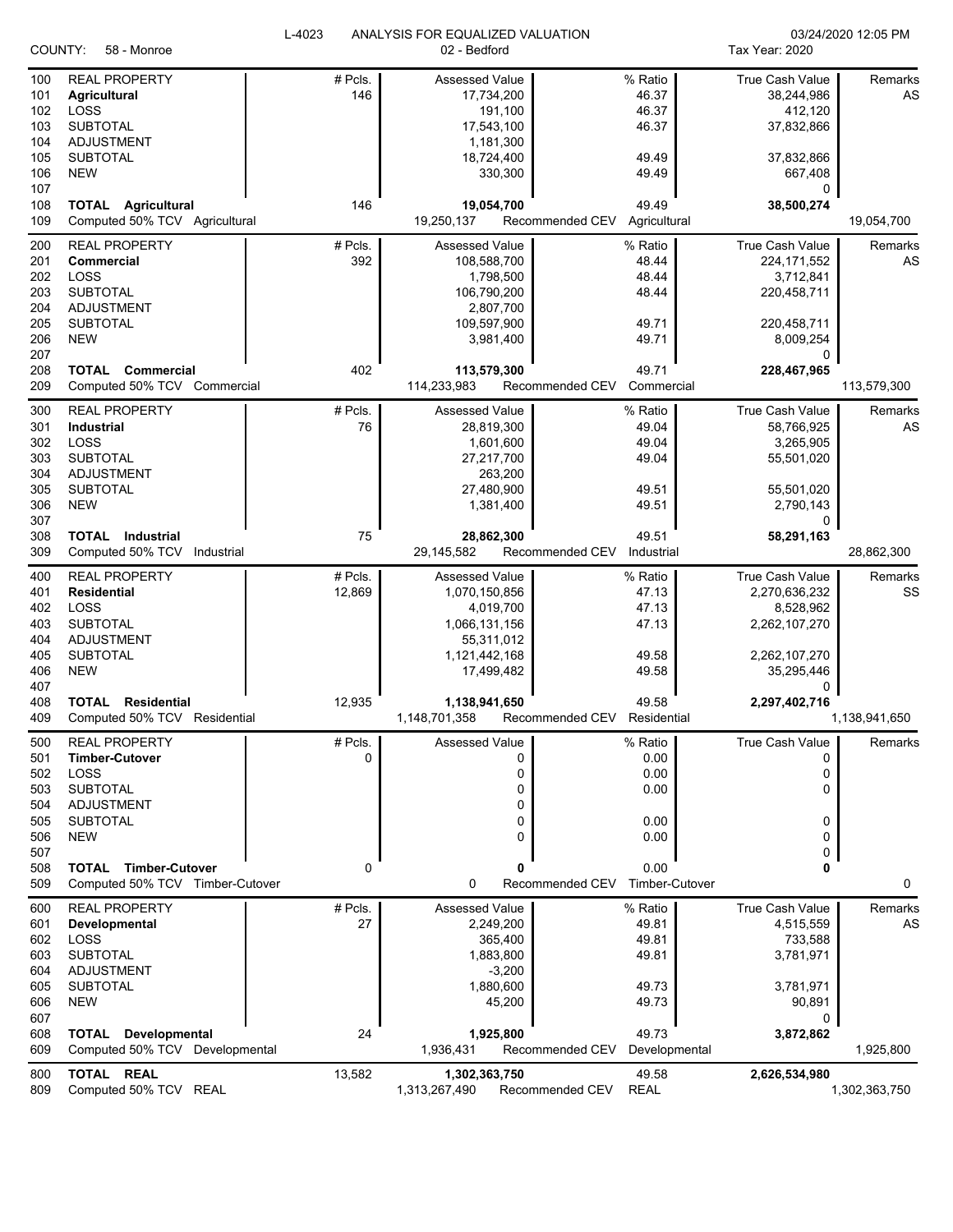|                                                             | COUNTY:<br>58 - Monroe                                                                                                                          | L-4023              | ANALYSIS FOR EQUALIZED VALUATION<br>02 - Bedford                                                    |                                                               | Tax Year: 2020                                                                                       | 03/24/2020 12:05 PM  |  |
|-------------------------------------------------------------|-------------------------------------------------------------------------------------------------------------------------------------------------|---------------------|-----------------------------------------------------------------------------------------------------|---------------------------------------------------------------|------------------------------------------------------------------------------------------------------|----------------------|--|
| 150<br>151<br>152<br>153<br>154                             | PERSONAL PROPERTY<br>Ag. Personal<br>LOSS<br><b>SUBTOTAL</b><br><b>ADJUSTMENT</b>                                                               | # Pcls.<br>0        | Assessed Value<br>0<br>0<br>0<br>0                                                                  | % Ratio<br>0.00<br>0.00<br>0.00                               | <b>True Cash Value</b><br>0<br>0<br>0                                                                | Remarks              |  |
| 155<br>156<br>157                                           | <b>SUBTOTAL</b><br><b>NEW</b>                                                                                                                   |                     | 0<br>0                                                                                              | 0.00<br>0.00                                                  | 0<br>0<br>0                                                                                          |                      |  |
| 158                                                         | <b>TOTAL Ag. Personal</b>                                                                                                                       | 0                   | 0                                                                                                   | 0.00                                                          | 0                                                                                                    |                      |  |
| 250<br>251<br>252<br>253<br>254                             | PERSONAL PROPERTY<br>Com. Personal<br>LOSS<br><b>SUBTOTAL</b><br><b>ADJUSTMENT</b>                                                              | # Pcls.<br>885      | Assessed Value<br>19,356,208<br>4,538,583<br>14,817,625<br>0                                        | % Ratio<br>50.00<br>50.00<br>50.00                            | <b>True Cash Value</b><br>38,712,416<br>9,077,166<br>29,635,250                                      | Remarks<br>AU        |  |
| 255<br>256<br>257                                           | <b>SUBTOTAL</b><br><b>NEW</b>                                                                                                                   |                     | 14,817,625<br>3,125,529                                                                             | 50.00<br>50.00                                                | 29,635,250<br>6,251,058<br>0                                                                         |                      |  |
| 258                                                         | <b>Com. Personal</b><br>TOTAL                                                                                                                   | 896                 | 17,943,154                                                                                          | 50.00                                                         | 35,886,308                                                                                           |                      |  |
| 350<br>351<br>352<br>353<br>354<br>355<br>356               | PERSONAL PROPERTY<br>Ind. Personal<br>LOSS<br><b>SUBTOTAL</b><br><b>ADJUSTMENT</b><br><b>SUBTOTAL</b><br><b>NEW</b>                             | # Pcls.<br>36       | <b>Assessed Value</b><br>4,270,924<br>739,655<br>3,531,269<br>0<br>3,531,269<br>523,485             | % Ratio<br>50.00<br>50.00<br>50.00<br>50.00<br>50.00          | <b>True Cash Value</b><br>8,541,848<br>1,479,310<br>7,062,538<br>7,062,538<br>1,046,970              | Remarks<br>AU        |  |
| 357<br>358                                                  | <b>TOTAL</b> Ind. Personal                                                                                                                      | 35                  | 4,054,754                                                                                           | 50.00                                                         | 0<br>8,109,508                                                                                       |                      |  |
| 450<br>451<br>452<br>453<br>454<br>455<br>456<br>457<br>458 | PERSONAL PROPERTY<br>Res. Personal<br>LOSS<br><b>SUBTOTAL</b><br><b>ADJUSTMENT</b><br><b>SUBTOTAL</b><br><b>NEW</b><br>TOTAL<br>Res. Personal   | # Pcls.<br>0<br>0   | Assessed Value<br>0<br>0<br>0<br>0<br>0<br>0<br>0                                                   | % Ratio<br>0.00<br>0.00<br>0.00<br>0.00<br>0.00<br>0.00       | True Cash Value<br>0<br>0<br>0<br>0<br>0<br>0<br>0                                                   | Remarks              |  |
| 550<br>551<br>552<br>553<br>554<br>555<br>556<br>557<br>558 | PERSONAL PROPERTY<br>Util. Personal<br>LOSS<br><b>SUBTOTAL</b><br>ADJUSTMENT<br><b>SUBTOTAL</b><br><b>NEW</b><br><b>Util. Personal</b><br>TOTAL | # Pcls.<br>25<br>25 | Assessed Value<br>30,579,840<br>119,185<br>30,460,655<br>0<br>30,460,655<br>3,223,314<br>33,683,969 | % Ratio<br>50.00<br>50.00<br>50.00<br>50.00<br>50.00<br>50.00 | True Cash Value<br>61,159,680<br>238,370<br>60,921,310<br>60,921,310<br>6,446,628<br>0<br>67,367,938 | Remarks<br><b>AU</b> |  |
| 850<br>859<br>900                                           | TOTAL PERSONAL<br>Computed 50% TCV PERSONAL<br><b>Total Real and Personal</b>                                                                   | 956                 | 55,681,877<br>55,681,877<br>14,538<br>1,358,045,627                                                 | 50.00<br>Recommended CEV<br>PERSONAL                          | 111,363,754<br>2,737,898,734                                                                         | 55,681,877           |  |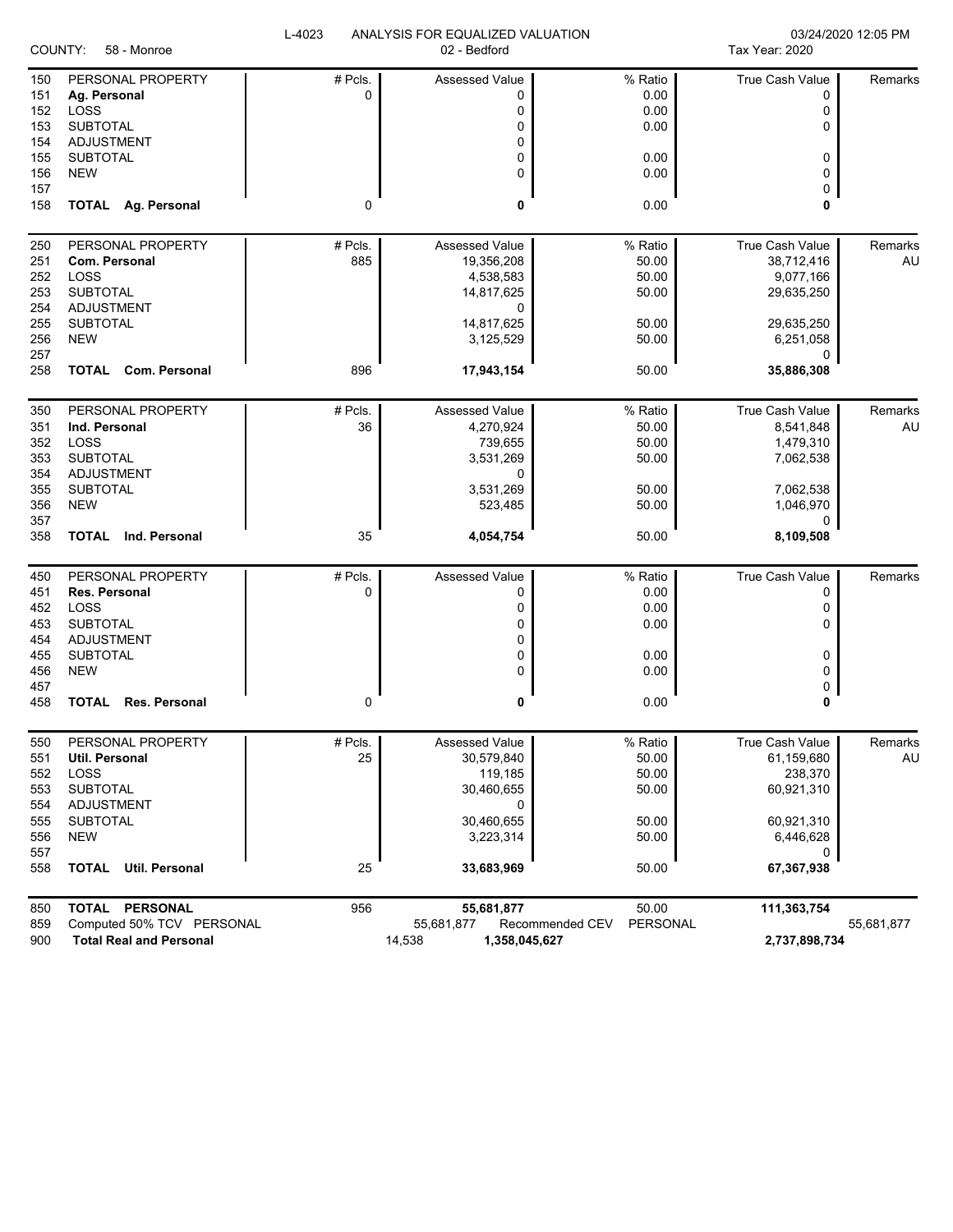| COUNTY:                                              | 58 - Monroe                                                                                                                        | L-4023           | ANALYSIS FOR EQUALIZED VALUATION<br>03 - Berlin                                                   |                                                      | Tax Year: 2020                                                                                     | 03/24/2020 12:05 PM |
|------------------------------------------------------|------------------------------------------------------------------------------------------------------------------------------------|------------------|---------------------------------------------------------------------------------------------------|------------------------------------------------------|----------------------------------------------------------------------------------------------------|---------------------|
| 100<br>101<br>102<br>103<br>104                      | <b>REAL PROPERTY</b><br>Agricultural<br>LOSS<br><b>SUBTOTAL</b><br><b>ADJUSTMENT</b>                                               | #Pcls.<br>229    | <b>Assessed Value</b><br>19,983,300<br>412,600<br>19,570,700<br>861,400                           | % Ratio<br>47.46<br>47.46<br>47.46                   | <b>True Cash Value</b><br>42,105,563<br>869,364<br>41,236,199                                      | Remarks<br>AS       |
| 105<br>106<br>107                                    | <b>SUBTOTAL</b><br><b>NEW</b>                                                                                                      |                  | 20,432,100<br>283,600                                                                             | 49.55<br>49.55                                       | 41,236,199<br>572,351<br>0                                                                         |                     |
| 108<br>109                                           | <b>TOTAL Agricultural</b><br>Computed 50% TCV Agricultural                                                                         | 227              | 20,715,700<br>20,904,275                                                                          | 49.55<br>Recommended CEV<br>Agricultural             | 41,808,550                                                                                         | 20,715,700          |
| 200<br>201<br>202<br>203<br>204                      | <b>REAL PROPERTY</b><br>Commercial<br><b>LOSS</b><br><b>SUBTOTAL</b><br><b>ADJUSTMENT</b>                                          | # Pcls.<br>123   | Assessed Value<br>36,062,700<br>354,800<br>35,707,900<br>1,738,300                                | % Ratio<br>47.17<br>47.17<br>47.17                   | True Cash Value<br>76,452,618<br>752,173<br>75,700,445                                             | Remarks<br>AS       |
| 205<br>206<br>207                                    | <b>SUBTOTAL</b><br><b>NEW</b>                                                                                                      |                  | 37,446,200<br>339,900                                                                             | 49.47<br>49.47                                       | 75,700,445<br>687,083<br>0                                                                         |                     |
| 208<br>209                                           | <b>TOTAL Commercial</b><br>Computed 50% TCV Commercial                                                                             | 123              | 37,786,100<br>38,193,764                                                                          | 49.47<br>Recommended CEV<br>Commercial               | 76,387,528                                                                                         | 37,786,100          |
| 300<br>301<br>302<br>303<br>304<br>305<br>306        | <b>REAL PROPERTY</b><br>Industrial<br>LOSS<br><b>SUBTOTAL</b><br><b>ADJUSTMENT</b><br><b>SUBTOTAL</b><br><b>NEW</b>                | # Pcls.<br>47    | Assessed Value<br>7,374,100<br>0<br>7,374,100<br>545,900<br>7,920,000<br>2,800                    | % Ratio<br>46.21<br>46.21<br>46.21<br>49.63<br>49.63 | True Cash Value<br>15,957,801<br>0<br>15,957,801<br>15,957,801<br>5,642                            | Remarks<br>AS       |
| 307<br>308<br>309                                    | <b>TOTAL</b> Industrial<br>Computed 50% TCV<br>Industrial                                                                          | 47               | 7,922,800<br>7,981,722                                                                            | 49.63<br>Recommended CEV<br>Industrial               | 0<br>15,963,443                                                                                    | 7,922,800           |
| 400<br>401<br>402<br>403<br>404<br>405<br>406        | <b>REAL PROPERTY</b><br><b>Residential</b><br><b>LOSS</b><br><b>SUBTOTAL</b><br><b>ADJUSTMENT</b><br><b>SUBTOTAL</b><br><b>NEW</b> | # Pcls.<br>4,316 | Assessed Value<br>304,763,517<br>562,800<br>304,200,717<br>22,219,683<br>326,420,400<br>3,291,429 | % Ratio<br>46.03<br>46.03<br>46.03<br>49.39<br>49.39 | <b>True Cash Value</b><br>662,097,582<br>1,222,681<br>660,874,901<br>660,874,901<br>6,664,161<br>0 | Remarks<br>SS       |
| 407<br>408<br>409                                    | <b>TOTAL Residential</b><br>Computed 50% TCV Residential                                                                           | 4,323            | 329,711,829<br>333,769,531                                                                        | 49.39<br>Recommended CEV Residential                 | 667,539,062                                                                                        | 329,711,829         |
| 500<br>501<br>502<br>503<br>504<br>505<br>506<br>507 | <b>REAL PROPERTY</b><br><b>Timber-Cutover</b><br>LOSS<br><b>SUBTOTAL</b><br>ADJUSTMENT<br><b>SUBTOTAL</b><br><b>NEW</b>            | # Pcls.<br>0     | <b>Assessed Value</b><br>0<br>0<br>0<br>0<br>0<br>0                                               | % Ratio<br>0.00<br>0.00<br>0.00<br>0.00<br>0.00      | True Cash Value<br>0<br>0<br>0<br>0<br>0<br>0                                                      | Remarks             |
| 508<br>509                                           | <b>TOTAL Timber-Cutover</b><br>Computed 50% TCV Timber-Cutover                                                                     | 0                | 0<br>0                                                                                            | 0.00<br>Recommended CEV Timber-Cutover               | 0                                                                                                  | 0                   |
| 600<br>601<br>602<br>603<br>604<br>605<br>606<br>607 | <b>REAL PROPERTY</b><br>Developmental<br>LOSS<br><b>SUBTOTAL</b><br><b>ADJUSTMENT</b><br><b>SUBTOTAL</b><br><b>NEW</b>             | # Pcls.<br>0     | Assessed Value<br>0<br>0<br>0<br>0<br>0<br>0                                                      | % Ratio<br>0.00<br>0.00<br>0.00<br>0.00<br>0.00      | True Cash Value<br>0<br>0<br>0<br>0<br>0<br>0                                                      | Remarks             |
| 608<br>609                                           | TOTAL<br>Developmental<br>Computed 50% TCV Developmental                                                                           | 0                | 0                                                                                                 | 0.00<br>Recommended CEV<br>Developmental             | 0                                                                                                  | 0                   |
| 800<br>809                                           | TOTAL REAL<br>Computed 50% TCV REAL                                                                                                | 4,720            | 396,136,429<br>400,849,292                                                                        | 49.41<br>Recommended CEV<br><b>REAL</b>              | 801,698,583                                                                                        | 396,136,429         |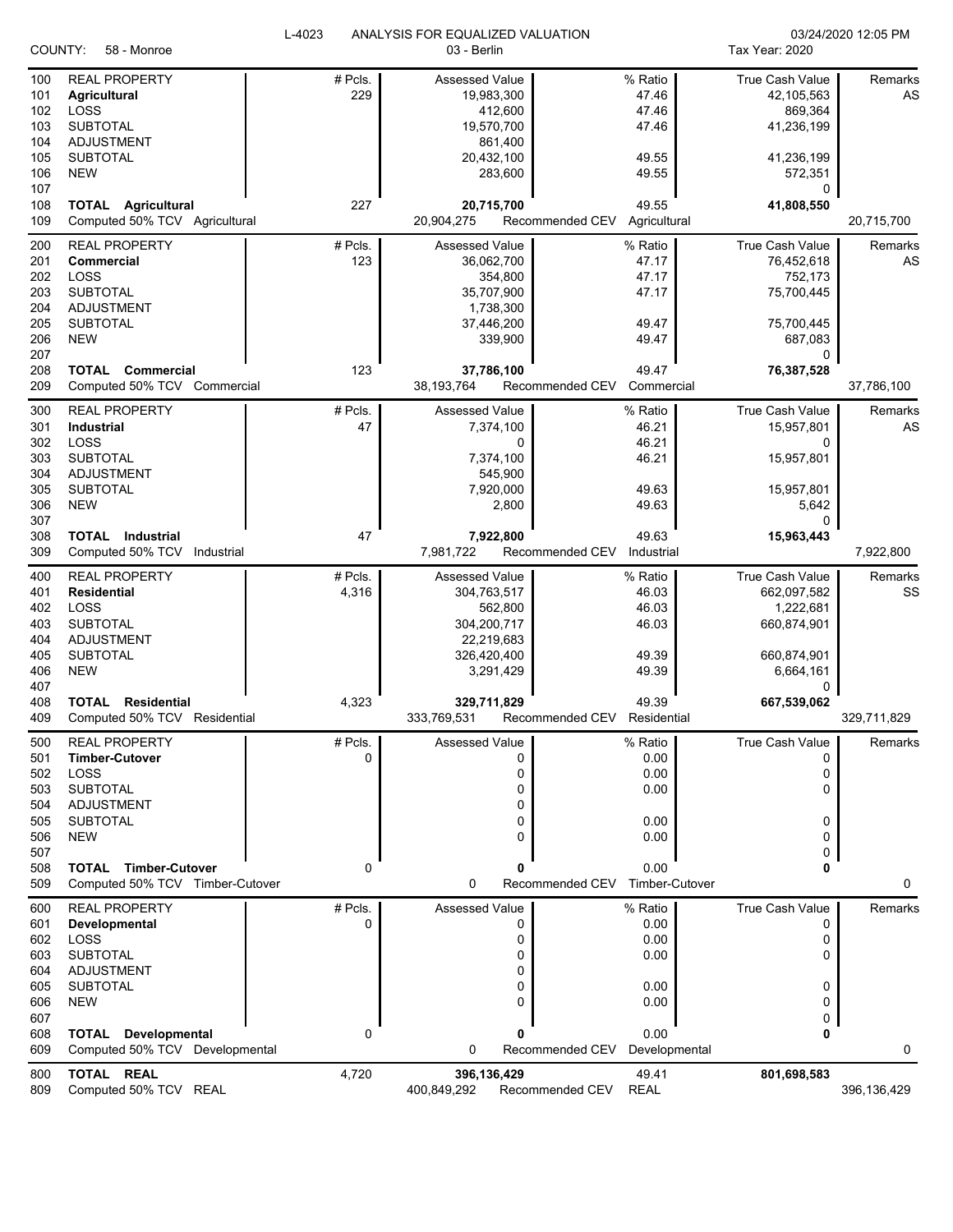| COUNTY:    | 58 - Monroe                           | L-4023  | ANALYSIS FOR EQUALIZED VALUATION<br>03 - Berlin |                                     | Tax Year: 2020         | 03/24/2020 12:05 PM |
|------------|---------------------------------------|---------|-------------------------------------------------|-------------------------------------|------------------------|---------------------|
| 150        | PERSONAL PROPERTY                     | # Pcls. | Assessed Value                                  | % Ratio                             | <b>True Cash Value</b> | Remarks             |
| 151        | Ag. Personal                          | 0       | 0                                               | 0.00                                | 0                      |                     |
| 152        | LOSS                                  |         | 0                                               | 0.00                                | 0                      |                     |
| 153        | <b>SUBTOTAL</b>                       |         | 0                                               | 0.00                                | 0                      |                     |
| 154        | <b>ADJUSTMENT</b>                     |         | 0                                               |                                     |                        |                     |
| 155        | <b>SUBTOTAL</b>                       |         | 0<br>0                                          | 0.00                                | 0                      |                     |
| 156<br>157 | <b>NEW</b>                            |         |                                                 | 0.00                                | 0<br>0                 |                     |
| 158        | <b>TOTAL Ag. Personal</b>             | 0       | 0                                               | 0.00                                | 0                      |                     |
|            |                                       |         |                                                 |                                     |                        |                     |
| 250        | PERSONAL PROPERTY                     | # Pcls. | Assessed Value                                  | % Ratio                             | True Cash Value        | Remarks             |
| 251<br>252 | Com. Personal<br>LOSS                 | 127     | 2,536,829<br>298,479                            | 50.00<br>50.00                      | 5,073,658<br>596,958   | AU                  |
| 253        | <b>SUBTOTAL</b>                       |         | 2,238,350                                       | 50.00                               | 4,476,700              |                     |
| 254        | ADJUSTMENT                            |         | 0                                               |                                     |                        |                     |
| 255        | <b>SUBTOTAL</b>                       |         | 2,238,350                                       | 50.00                               | 4,476,700              |                     |
| 256        | <b>NEW</b>                            |         | 221,149                                         | 50.00                               | 442,298                |                     |
| 257        |                                       |         |                                                 |                                     | 0                      |                     |
| 258        | <b>TOTAL Com. Personal</b>            | 120     | 2,459,499                                       | 50.00                               | 4,918,998              |                     |
| 350        | PERSONAL PROPERTY                     | # Pcls. | Assessed Value                                  | % Ratio                             | True Cash Value        | Remarks             |
| 351        | Ind. Personal                         | 10      | 2,648,557                                       | 50.00                               | 5,297,114              | AU                  |
| 352        | LOSS                                  |         | 231,921                                         | 50.00                               | 463,842                |                     |
| 353        | <b>SUBTOTAL</b>                       |         | 2,416,636                                       | 50.00                               | 4,833,272              |                     |
| 354        | ADJUSTMENT                            |         | 0                                               |                                     |                        |                     |
| 355        | <b>SUBTOTAL</b>                       |         | 2,416,636                                       | 50.00                               | 4,833,272              |                     |
| 356<br>357 | <b>NEW</b>                            |         | 157,556                                         | 50.00                               | 315,112<br>0           |                     |
| 358        | <b>TOTAL</b> Ind. Personal            | 9       | 2,574,192                                       | 50.00                               | 5,148,384              |                     |
|            | PERSONAL PROPERTY                     | # Pcls. | Assessed Value                                  | % Ratio                             | True Cash Value        | Remarks             |
| 450<br>451 | Res. Personal                         | 0       | 0                                               | 0.00                                | 0                      |                     |
| 452        | LOSS                                  |         | 0                                               | 0.00                                | 0                      |                     |
| 453        | <b>SUBTOTAL</b>                       |         | 0                                               | 0.00                                | 0                      |                     |
| 454        | ADJUSTMENT                            |         | 0                                               |                                     |                        |                     |
| 455        | <b>SUBTOTAL</b>                       |         | 0                                               | 0.00                                | 0                      |                     |
| 456        | <b>NEW</b>                            |         | 0                                               | 0.00                                | 0                      |                     |
| 457        |                                       |         |                                                 |                                     | 0                      |                     |
| 458        | Res. Personal<br><b>TOTAL</b>         | 0       | 0                                               | 0.00                                | 0                      |                     |
| 550        | PERSONAL PROPERTY                     | # Pcls. | Assessed Value                                  | % Ratio                             | True Cash Value        | Remarks             |
| 551        | Util. Personal                        | 16      | 11,332,404                                      | 50.00                               | 22,664,808             | AU                  |
| 552        | LOSS                                  |         | 197,288                                         | 50.00                               | 394,576                |                     |
| 553        | <b>SUBTOTAL</b>                       |         | 11,135,116                                      | 50.00                               | 22,270,232             |                     |
| 554<br>555 | <b>ADJUSTMENT</b><br><b>SUBTOTAL</b>  |         | 0<br>11,135,116                                 | 50.00                               | 22,270,232             |                     |
| 556        | <b>NEW</b>                            |         | 218,947                                         | 50.00                               | 437,894                |                     |
| 557        |                                       |         |                                                 |                                     | 0                      |                     |
| 558        | <b>Util. Personal</b><br><b>TOTAL</b> | 16      | 11,354,063                                      | 50.00                               | 22,708,126             |                     |
| 850        | TOTAL PERSONAL                        | 145     | 16,387,754                                      | 50.00                               | 32,775,508             |                     |
| 850        | Computed 50% TCV DERSONAL             |         |                                                 | 16 387 754 Recommended CEV PERSONAL |                        | 16 387 754          |

| <b>OUU IUIAL FERSUNAL</b>     | 140   | 10.007.704                          | JU.UU | <b>JA, 113, 300</b> |
|-------------------------------|-------|-------------------------------------|-------|---------------------|
| 859 Computed 50% TCV PERSONAL |       | 16.387.754 Recommended CEV PERSONAL |       | 16.387.754          |
| 900 Total Real and Personal   | 4,865 | 412,524,183                         |       | 834,474,091         |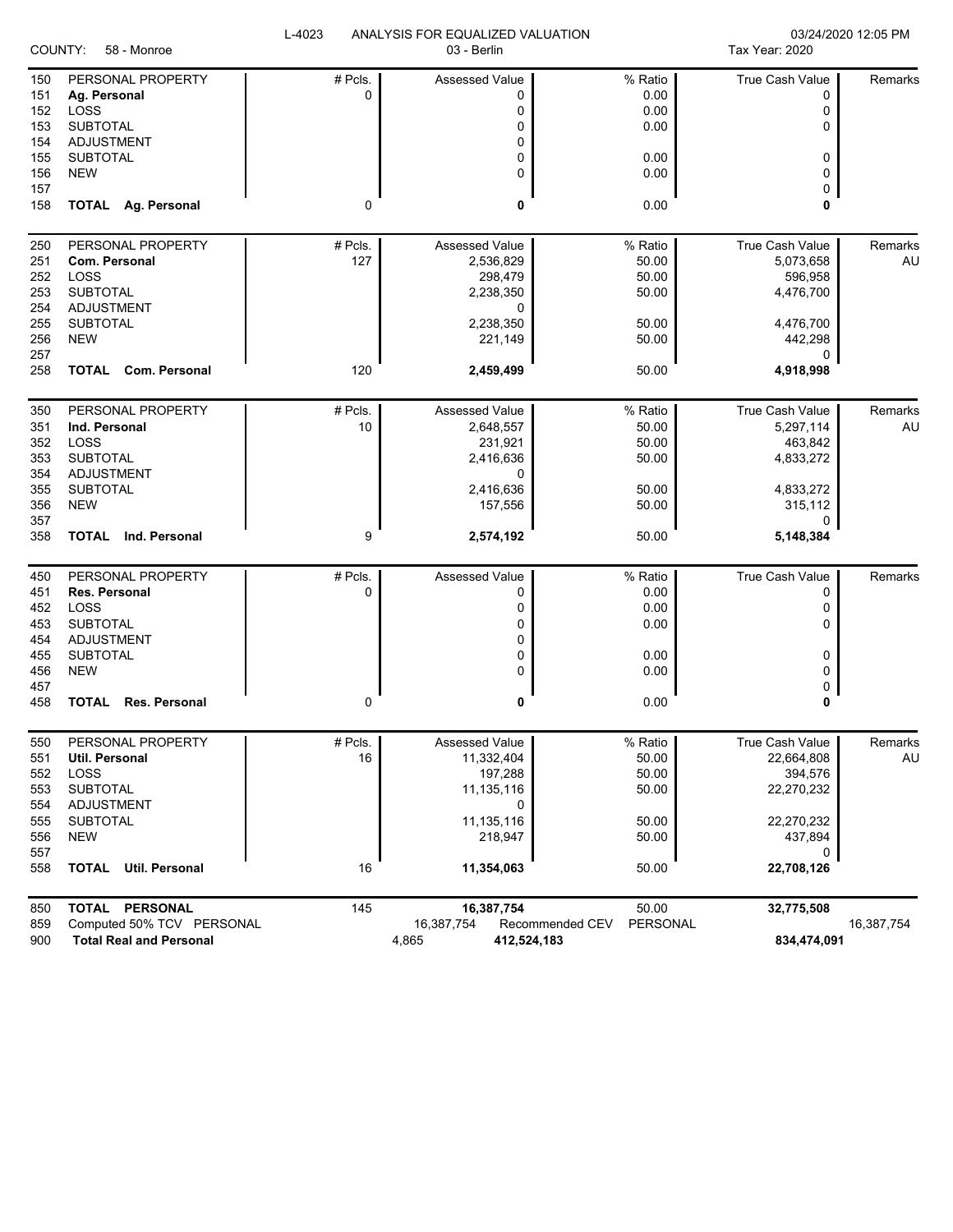| COUNTY:                  | 58 - Monroe                                                            | L-4023         | ANALYSIS FOR EQUALIZED VALUATION<br>04 - Dundee              |                                          | Tax Year: 2020                                                      | 03/24/2020 12:05 PM |
|--------------------------|------------------------------------------------------------------------|----------------|--------------------------------------------------------------|------------------------------------------|---------------------------------------------------------------------|---------------------|
| 100<br>101<br>102<br>103 | <b>REAL PROPERTY</b><br><b>Agricultural</b><br>LOSS<br><b>SUBTOTAL</b> | # Pcls.<br>448 | <b>Assessed Value</b><br>56,135,580<br>562,461<br>55,573,119 | % Ratio<br>45.88<br>45.88<br>45.88       | <b>True Cash Value</b><br>122,353,051<br>1,225,939<br>121, 127, 112 | Remarks<br>AS       |
| 104<br>105<br>106<br>107 | <b>ADJUSTMENT</b><br><b>SUBTOTAL</b><br><b>NEW</b>                     |                | 4,657,540<br>60,230,659<br>2,066,700                         | 49.73<br>49.73                           | 121, 127, 112<br>4,155,842<br>0                                     |                     |
| 108<br>109               | <b>TOTAL Agricultural</b><br>Computed 50% TCV Agricultural             | 458            | 62,297,359<br>62,641,477                                     | 49.73<br>Recommended CEV<br>Agricultural | 125,282,954                                                         | 62,297,359          |
| 200                      | <b>REAL PROPERTY</b>                                                   | # Pcls.        | <b>Assessed Value</b>                                        | % Ratio                                  | True Cash Value                                                     | Remarks             |
| 201                      | Commercial                                                             | 223            | 79,944,750                                                   | 47.53                                    | 168,198,506                                                         | AS                  |
| 202                      | LOSS                                                                   |                | 895,480                                                      | 47.53                                    | 1,884,031                                                           |                     |
| 203                      | <b>SUBTOTAL</b>                                                        |                | 79,049,270                                                   | 47.53                                    | 166,314,475                                                         |                     |
| 204                      | <b>ADJUSTMENT</b>                                                      |                | 3,979,685                                                    |                                          |                                                                     |                     |
| 205<br>206               | <b>SUBTOTAL</b><br><b>NEW</b>                                          |                | 83,028,955<br>4,120,985                                      | 49.92<br>49.92                           | 166,314,475<br>8,255,178                                            |                     |
| 207                      |                                                                        |                |                                                              |                                          | 0                                                                   |                     |
| 208                      | <b>TOTAL Commercial</b>                                                | 222            | 87,149,940                                                   | 49.92                                    | 174,569,653                                                         |                     |
| 209                      | Computed 50% TCV Commercial                                            |                | 87,284,827                                                   | Recommended CEV<br>Commercial            |                                                                     | 87,149,940          |
| 300                      | <b>REAL PROPERTY</b>                                                   | # Pcls.        | <b>Assessed Value</b>                                        | % Ratio                                  | <b>True Cash Value</b>                                              | <b>Remarks</b>      |
| 301                      | <b>Industrial</b>                                                      | 59             | 34,994,300                                                   | 48.49                                    | 72,168,076                                                          | AS                  |
| 302                      | LOSS                                                                   |                | 73,250                                                       | 48.49                                    | 151,062                                                             |                     |
| 303                      | <b>SUBTOTAL</b>                                                        |                | 34,921,050                                                   | 48.49                                    | 72,017,014                                                          |                     |
| 304                      | <b>ADJUSTMENT</b>                                                      |                | 1,027,230                                                    |                                          |                                                                     |                     |
| 305                      | <b>SUBTOTAL</b>                                                        |                | 35,948,280                                                   | 49.92                                    | 72,017,014                                                          |                     |
| 306<br>307               | <b>NEW</b>                                                             |                | 7,802,540                                                    | 49.92                                    | 15,630,088<br>0                                                     |                     |
| 308                      | <b>TOTAL</b> Industrial                                                | 63             | 43,750,820                                                   | 49.92                                    | 87,647,102                                                          |                     |
| 309                      | Computed 50% TCV Industrial                                            |                | 43,823,551                                                   | Recommended CEV<br>Industrial            |                                                                     | 43,750,820          |
| 400                      | <b>REAL PROPERTY</b>                                                   | # Pcls.        | Assessed Value                                               | % Ratio                                  | True Cash Value                                                     | Remarks             |
| 401                      | <b>Residential</b>                                                     | 3,066          | 208,708,753                                                  | 46.06                                    | 453,123,650                                                         | SS                  |
| 402                      | LOSS                                                                   |                | 1,248,930                                                    | 46.06                                    | 2,711,528                                                           |                     |
| 403                      | <b>SUBTOTAL</b>                                                        |                | 207,459,823                                                  | 46.06                                    | 450,412,122                                                         |                     |
| 404                      | <b>ADJUSTMENT</b>                                                      |                | 16,901,552                                                   |                                          |                                                                     |                     |
| 405                      | <b>SUBTOTAL</b>                                                        |                | 224,361,375                                                  | 49.81                                    | 450,412,122                                                         |                     |
| 406                      | <b>NEW</b>                                                             |                | 6,282,299                                                    | 49.81                                    | 12,612,526                                                          |                     |
| 407<br>408               | <b>TOTAL Residential</b>                                               | 3,072          | 230,643,674                                                  | 49.81                                    | 0<br>463,024,648                                                    |                     |
| 409                      | Computed 50% TCV Residential                                           |                | 231,512,324                                                  | Recommended CEV Residential              |                                                                     | 230,643,674         |
|                          | <b>REAL PROPERTY</b>                                                   | # Pcls.        |                                                              |                                          |                                                                     |                     |
| 500<br>501               | <b>Timber-Cutover</b>                                                  | 0              | <b>Assessed Value</b><br>0                                   | % Ratio<br>0.00                          | <b>True Cash Value</b><br>0                                         | Remarks             |
| 502                      | <b>LOSS</b>                                                            |                | 0                                                            | 0.00                                     | 0                                                                   |                     |
| 503                      | <b>SUBTOTAL</b>                                                        |                | 0                                                            | 0.00                                     | 0                                                                   |                     |
| 504                      | <b>ADJUSTMENT</b>                                                      |                | 0                                                            |                                          |                                                                     |                     |
| 505                      | <b>SUBTOTAL</b>                                                        |                | 0                                                            | 0.00                                     | 0                                                                   |                     |
| 506                      | <b>NEW</b>                                                             |                | $\Omega$                                                     | 0.00                                     | 0                                                                   |                     |
| 507<br>508               | <b>TOTAL Timber-Cutover</b>                                            | 0              | 0                                                            | 0.00                                     | 0<br>0                                                              |                     |
| 509                      | Computed 50% TCV Timber-Cutover                                        |                | 0                                                            | Recommended CEV Timber-Cutover           |                                                                     | 0                   |
|                          |                                                                        |                |                                                              |                                          |                                                                     |                     |
| 600                      | <b>REAL PROPERTY</b>                                                   | # Pcls.        | <b>Assessed Value</b>                                        | % Ratio                                  | True Cash Value                                                     | Remarks             |
| 601<br>602               | Developmental<br>LOSS                                                  | 22             | 2,831,210<br>2,831,210                                       | 47.46<br>47.46                           | 5,965,466<br>5,965,466                                              | AS                  |
| 603                      | <b>SUBTOTAL</b>                                                        |                | 0                                                            | 47.46                                    | 0                                                                   |                     |
| 604                      | <b>ADJUSTMENT</b>                                                      |                | 0                                                            |                                          |                                                                     |                     |
| 605                      | <b>SUBTOTAL</b>                                                        |                | 0                                                            | 0.00                                     | 0                                                                   |                     |
| 606                      | <b>NEW</b>                                                             |                | $\Omega$                                                     | 0.00                                     | 0                                                                   |                     |
| 607                      |                                                                        |                |                                                              |                                          | 0                                                                   |                     |
| 608                      | <b>TOTAL Developmental</b>                                             | 0              | 0                                                            | 0.00                                     | 0                                                                   |                     |
| 609                      | Computed 50% TCV Developmental                                         |                | 0                                                            | Recommended CEV<br>Developmental         |                                                                     | 0                   |
| 800                      | TOTAL REAL                                                             | 3,815          | 423,841,793                                                  | 49.83                                    | 850,524,357                                                         |                     |
| 809                      | Computed 50% TCV REAL                                                  |                | 425,262,179                                                  | Recommended CEV<br><b>REAL</b>           |                                                                     | 423,841,793         |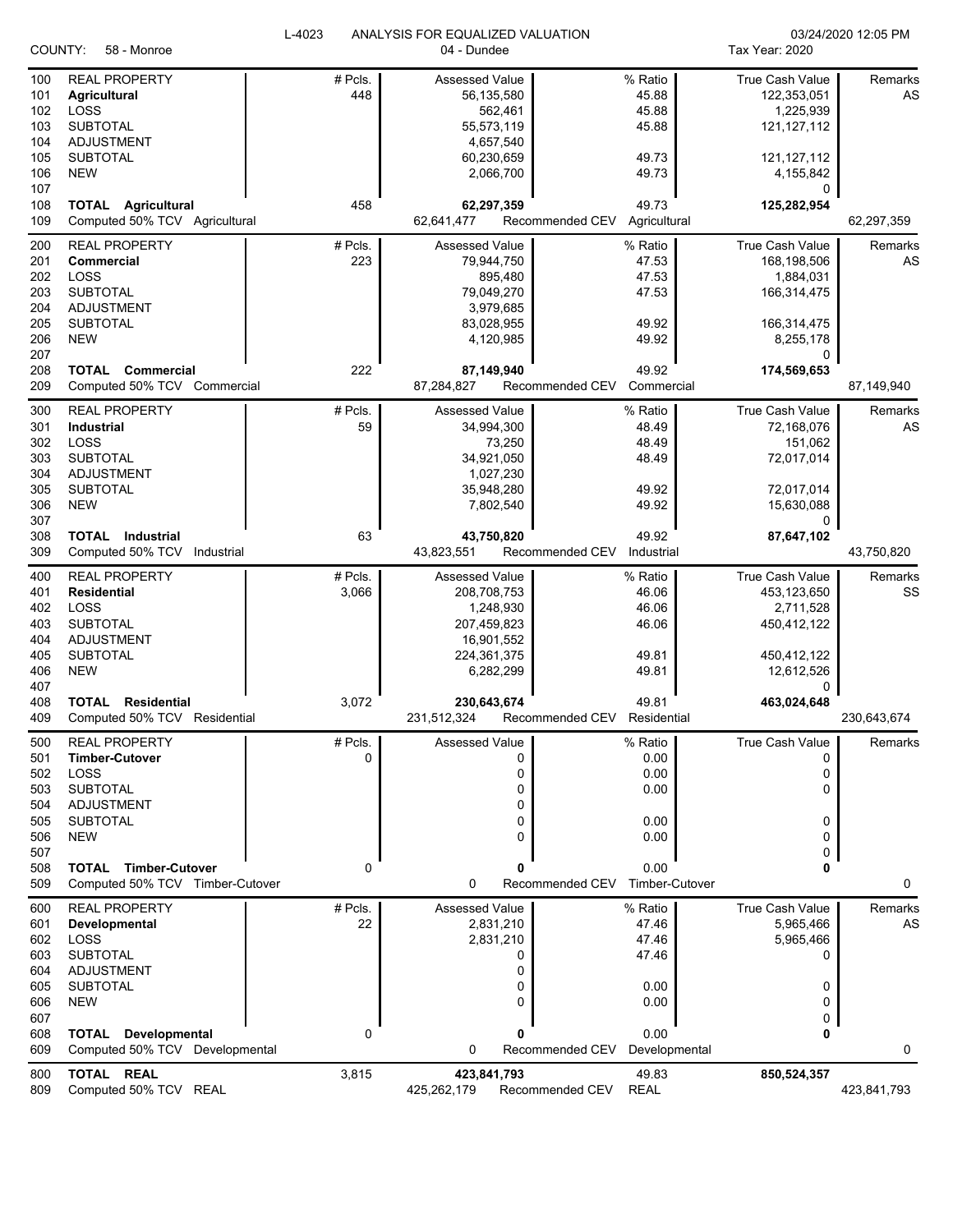| COUNTY:    | 58 - Monroe                          | L-4023        | ANALYSIS FOR EQUALIZED VALUATION<br>04 - Dundee |                             | Tax Year: 2020                | 03/24/2020 12:05 PM |
|------------|--------------------------------------|---------------|-------------------------------------------------|-----------------------------|-------------------------------|---------------------|
| 150        | PERSONAL PROPERTY                    | # Pcls.       | Assessed Value                                  | % Ratio                     | <b>True Cash Value</b>        | Remarks             |
| 151        | Ag. Personal                         | 0             | 0                                               | 0.00                        | 0                             |                     |
| 152        | LOSS                                 |               | 0                                               | 0.00                        | 0                             |                     |
| 153        | <b>SUBTOTAL</b>                      |               | 0                                               | 0.00                        | 0                             |                     |
| 154        | <b>ADJUSTMENT</b>                    |               | 0                                               |                             |                               |                     |
| 155        | <b>SUBTOTAL</b>                      |               | 0                                               | 0.00                        | 0                             |                     |
| 156        | <b>NEW</b>                           |               | 0                                               | 0.00                        | 0                             |                     |
| 157        |                                      |               |                                                 |                             | 0                             |                     |
| 158        | <b>TOTAL Ag. Personal</b>            | 0             | 0                                               | 0.00                        | 0                             |                     |
| 250        | PERSONAL PROPERTY                    | # Pcls.       | Assessed Value                                  | % Ratio                     | True Cash Value               | Remarks             |
| 251        | Com. Personal                        | 347           | 8,061,815                                       | 50.00                       | 16,123,630                    | AU                  |
| 252        | LOSS                                 |               | 837,438                                         | 50.00                       | 1,674,876                     |                     |
| 253        | <b>SUBTOTAL</b>                      |               | 7,224,377                                       | 50.00                       | 14,448,754                    |                     |
| 254        | ADJUSTMENT                           |               | 0                                               |                             |                               |                     |
| 255        | <b>SUBTOTAL</b>                      |               | 7,224,377                                       | 50.00                       | 14,448,754                    |                     |
| 256        | <b>NEW</b>                           |               | 1,125,462                                       | 50.00                       | 2,250,924                     |                     |
| 257<br>258 | <b>TOTAL Com. Personal</b>           | 355           | 8,349,839                                       | 50.00                       | 0<br>16,699,678               |                     |
|            |                                      |               |                                                 |                             |                               |                     |
| 350        | PERSONAL PROPERTY                    | # Pcls.       | Assessed Value                                  | % Ratio                     | True Cash Value               | Remarks             |
| 351        | Ind. Personal                        | 27            | 11,005,835                                      | 50.00                       | 22,011,670                    | AU                  |
| 352        | LOSS                                 |               | 2,232,525                                       | 50.00                       | 4,465,050                     |                     |
| 353        | <b>SUBTOTAL</b>                      |               | 8,773,310                                       | 50.00                       | 17,546,620                    |                     |
| 354        | ADJUSTMENT                           |               | 0                                               |                             |                               |                     |
| 355        | <b>SUBTOTAL</b>                      |               | 8,773,310                                       | 50.00                       | 17,546,620                    |                     |
| 356        | <b>NEW</b>                           |               | 6,009                                           | 50.00                       | 12,018                        |                     |
| 357<br>358 | <b>TOTAL</b> Ind. Personal           | 28            | 8,779,319                                       | 50.00                       | 0<br>17,558,638               |                     |
|            |                                      |               |                                                 |                             |                               |                     |
| 450        | PERSONAL PROPERTY                    | # Pcls.       | Assessed Value                                  | % Ratio                     | True Cash Value               | Remarks             |
| 451        | Res. Personal                        | 0             | 0                                               | 0.00                        | 0                             |                     |
| 452        | LOSS                                 |               | 0                                               | 0.00                        | 0                             |                     |
| 453        | <b>SUBTOTAL</b><br><b>ADJUSTMENT</b> |               | 0<br>0                                          | 0.00                        | 0                             |                     |
| 454<br>455 | <b>SUBTOTAL</b>                      |               | 0                                               | 0.00                        | 0                             |                     |
| 456        | <b>NEW</b>                           |               | 0                                               | 0.00                        | 0                             |                     |
| 457        |                                      |               |                                                 |                             | 0                             |                     |
| 458        | <b>TOTAL</b><br><b>Res. Personal</b> | 0             | 0                                               | 0.00                        | 0                             |                     |
|            |                                      |               |                                                 |                             |                               |                     |
| 550<br>551 | PERSONAL PROPERTY<br>Util. Personal  | # Pcls.<br>32 | Assessed Value<br>14,448,566                    | % Ratio<br>50.00            | True Cash Value<br>28,897,132 | Remarks<br>AU       |
| 552        | LOSS                                 |               | 484,688                                         | 50.00                       | 969,376                       |                     |
| 553        | <b>SUBTOTAL</b>                      |               | 13,963,878                                      | 50.00                       | 27,927,756                    |                     |
| 554        | ADJUSTMENT                           |               | 0                                               |                             |                               |                     |
| 555        | <b>SUBTOTAL</b>                      |               | 13,963,878                                      | 50.00                       | 27,927,756                    |                     |
| 556        | <b>NEW</b>                           |               | 1,328,119                                       | 50.00                       | 2,656,238                     |                     |
| 557        |                                      |               |                                                 |                             | 0                             |                     |
| 558        | Util. Personal<br><b>TOTAL</b>       | 33            | 15,291,997                                      | 50.00                       | 30,583,994                    |                     |
| 850        | TOTAL PERSONAL                       | 416           | 32,421,155                                      | 50.00                       | 64,842,310                    |                     |
| 859        | Computed 50% TCV PERSONAL            |               | 32,421,155                                      | Recommended CEV<br>PERSONAL |                               | 32,421,155          |

900 **Total Real and Personal** 4,231 **456,262,948 915,366,667**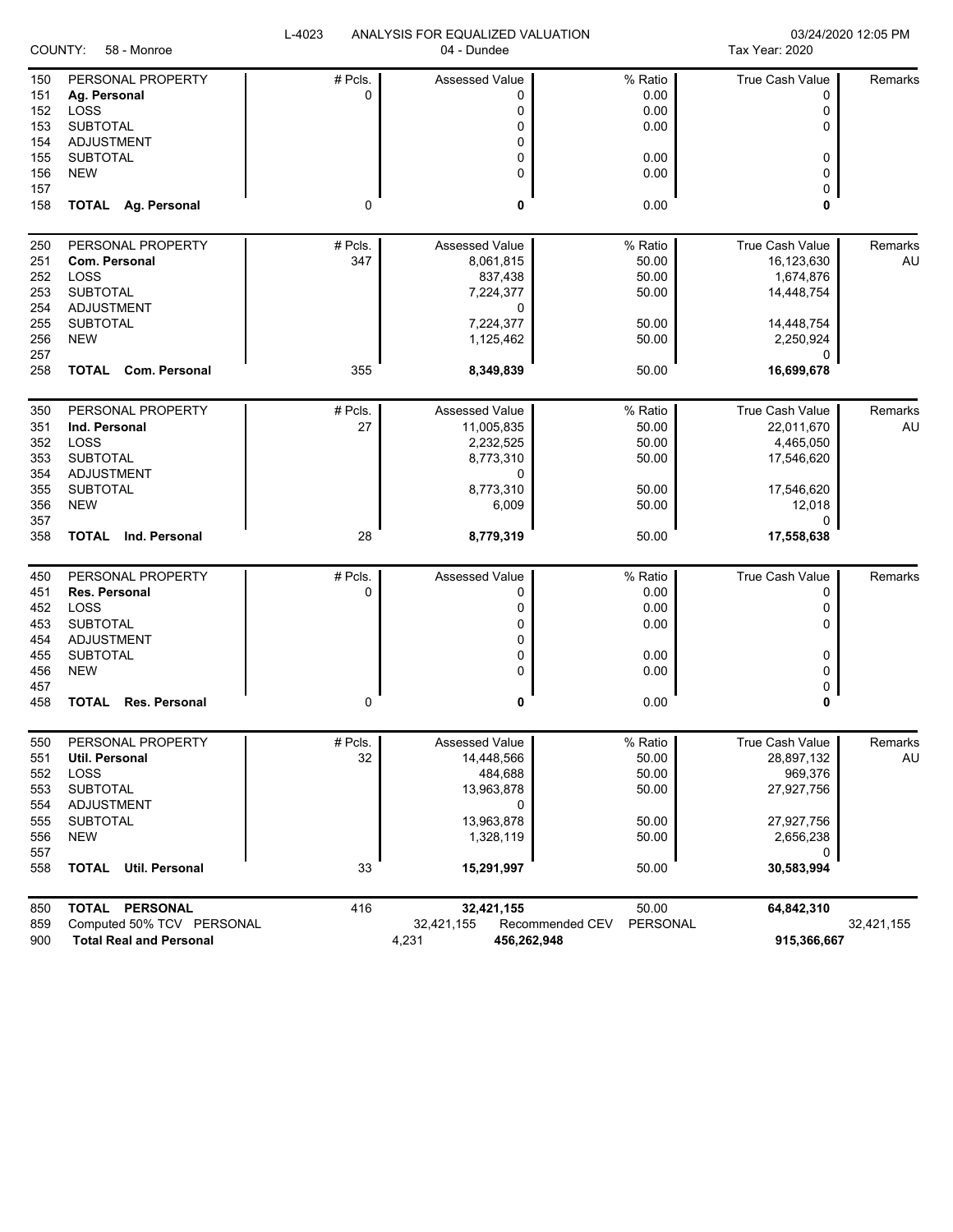| COUNTY:    | 58 - Monroe                          | L-4023         | ANALYSIS FOR EQUALIZED VALUATION<br>05 - Erie |                                 | Tax Year: 2020           | 03/24/2020 12:05 PM |
|------------|--------------------------------------|----------------|-----------------------------------------------|---------------------------------|--------------------------|---------------------|
|            |                                      |                |                                               |                                 |                          |                     |
| 100        | <b>REAL PROPERTY</b>                 | # Pcls.        | <b>Assessed Value</b>                         | % Ratio                         | <b>True Cash Value</b>   | Remarks             |
| 101        | <b>Agricultural</b>                  | 265            | 20,531,900                                    | 46.34                           | 44,307,078               | AS                  |
| 102        | LOSS                                 |                | 367,200                                       | 46.34                           | 792,404                  |                     |
| 103        | <b>SUBTOTAL</b>                      |                | 20,164,700                                    | 46.34                           | 43,514,674               |                     |
| 104        | ADJUSTMENT                           |                | 1,388,600                                     |                                 |                          |                     |
| 105        | <b>SUBTOTAL</b><br><b>NEW</b>        |                | 21,553,300                                    | 49.53<br>49.53                  | 43,514,674               |                     |
| 106<br>107 |                                      |                | 115,000                                       |                                 | 232,183<br>0             |                     |
| 108        | <b>TOTAL Agricultural</b>            | 263            | 21,668,300                                    | 49.53                           | 43,746,857               |                     |
| 109        | Computed 50% TCV Agricultural        |                | 21,873,429                                    | Recommended CEV<br>Agricultural |                          | 21,668,300          |
|            |                                      |                |                                               |                                 |                          |                     |
| 200        | <b>REAL PROPERTY</b>                 | # Pcls.<br>117 | <b>Assessed Value</b>                         | % Ratio                         | <b>True Cash Value</b>   | Remarks             |
| 201<br>202 | Commercial<br>LOSS                   |                | 10,836,800<br>102,400                         | 47.62<br>47.62                  | 22,756,825<br>215,036    | AS                  |
| 203        | <b>SUBTOTAL</b>                      |                | 10,734,400                                    | 47.62                           | 22,541,789               |                     |
| 204        | <b>ADJUSTMENT</b>                    |                | 434,300                                       |                                 |                          |                     |
| 205        | <b>SUBTOTAL</b>                      |                | 11,168,700                                    | 49.55                           | 22,541,789               |                     |
| 206        | <b>NEW</b>                           |                | 931,600                                       | 49.55                           | 1,880,121                |                     |
| 207        |                                      |                |                                               |                                 | 0                        |                     |
| 208        | <b>TOTAL Commercial</b>              | 118            | 12,100,300                                    | 49.55                           | 24,421,910               |                     |
| 209        | Computed 50% TCV Commercial          |                | 12,210,955                                    | Recommended CEV<br>Commercial   |                          | 12,100,300          |
| 300        | <b>REAL PROPERTY</b>                 | # Pcls.        | <b>Assessed Value</b>                         | % Ratio                         | <b>True Cash Value</b>   | <b>Remarks</b>      |
| 301        | Industrial                           | 48             | 59,398,500                                    | 49.94                           | 118,945,864              | AS                  |
| 302        | LOSS                                 |                | 0                                             | 49.94                           |                          |                     |
| 303        | <b>SUBTOTAL</b>                      |                | 59,398,500                                    | 49.94                           | 118,945,864              |                     |
| 304        | ADJUSTMENT                           |                | $-9,200$                                      |                                 |                          |                     |
| 305        | <b>SUBTOTAL</b>                      |                | 59,389,300                                    | 49.93                           | 118,945,864              |                     |
| 306        | <b>NEW</b>                           |                | 126,900                                       | 49.93                           | 254,156                  |                     |
| 307<br>308 | <b>TOTAL</b> Industrial              | 48             | 59,516,200                                    | 49.93                           | 0<br>119,200,020         |                     |
| 309        | Computed 50% TCV Industrial          |                | 59,600,010                                    | Recommended CEV<br>Industrial   |                          | 59,516,200          |
|            |                                      |                |                                               |                                 |                          |                     |
| 400        | <b>REAL PROPERTY</b>                 | # Pcls.        | <b>Assessed Value</b>                         | % Ratio                         | <b>True Cash Value</b>   | Remarks             |
| 401        | <b>Residential</b><br>LOSS           | 2,172          | 118,026,100                                   | 46.98<br>46.98                  | 251,226,266<br>1,023,165 | SS                  |
| 402<br>403 | <b>SUBTOTAL</b>                      |                | 480,683<br>117,545,417                        | 46.98                           | 250,203,101              |                     |
| 404        | ADJUSTMENT                           |                | 6,772,510                                     |                                 |                          |                     |
| 405        | <b>SUBTOTAL</b>                      |                | 124,317,927                                   | 49.69                           | 250,203,101              |                     |
| 406        | <b>NEW</b>                           |                | 758,500                                       | 49.69                           | 1,526,464                |                     |
| 407        |                                      |                |                                               |                                 | 0                        |                     |
| 408        | <b>TOTAL Residential</b>             | 2,172          | 125,076,427                                   | 49.69                           | 251,729,565              |                     |
| 409        | Computed 50% TCV Residential         |                | 125,864,783                                   | Recommended CEV Residential     |                          | 125,076,427         |
| 500        | <b>REAL PROPERTY</b>                 | # Pcls.        | Assessed Value                                | % Ratio                         | <b>True Cash Value</b>   | Remarks             |
| 501        | <b>Timber-Cutover</b>                | 0              | 0                                             | 0.00                            | 0                        |                     |
| 502        | LOSS                                 |                | 0                                             | 0.00                            | 0                        |                     |
| 503        | <b>SUBTOTAL</b>                      |                | 0                                             | 0.00                            | 0                        |                     |
| 504        | ADJUSTMENT                           |                | 0                                             |                                 |                          |                     |
| 505        | <b>SUBTOTAL</b>                      |                | 0                                             | 0.00                            | 0                        |                     |
| 506        | <b>NEW</b>                           |                | 0                                             | 0.00                            |                          |                     |
| 507        |                                      |                |                                               |                                 | 0                        |                     |
| 508        | <b>TOTAL Timber-Cutover</b>          | 0              | 0                                             | 0.00                            | 0                        |                     |
| 509        | Computed 50% TCV Timber-Cutover      |                | 0                                             | Recommended CEV Timber-Cutover  |                          | 0                   |
| 600        | <b>REAL PROPERTY</b>                 | # Pcls.        | Assessed Value                                | % Ratio                         | True Cash Value          | Remarks             |
| 601        | Developmental                        | 0              | 0                                             | 0.00                            | 0                        |                     |
| 602        | LOSS                                 |                | 0                                             | 0.00                            | 0                        |                     |
| 603<br>604 | <b>SUBTOTAL</b><br><b>ADJUSTMENT</b> |                | 0<br>0                                        | 0.00                            | 0                        |                     |
| 605        | <b>SUBTOTAL</b>                      |                | 0                                             | 0.00                            | 0                        |                     |
| 606        | <b>NEW</b>                           |                | 0                                             | 0.00                            | 0                        |                     |
| 607        |                                      |                |                                               |                                 | 0                        |                     |
| 608        | <b>TOTAL Developmental</b>           | 0              | 0                                             | 0.00                            | 0                        |                     |
| 609        | Computed 50% TCV Developmental       |                | 0                                             | Recommended CEV Developmental   |                          | 0                   |
| 800        | TOTAL REAL                           | 2,601          | 218,361,227                                   | 49.73                           | 439,098,352              |                     |
| 809        | Computed 50% TCV REAL                |                | 219,549,176                                   | Recommended CEV REAL            |                          | 218,361,227         |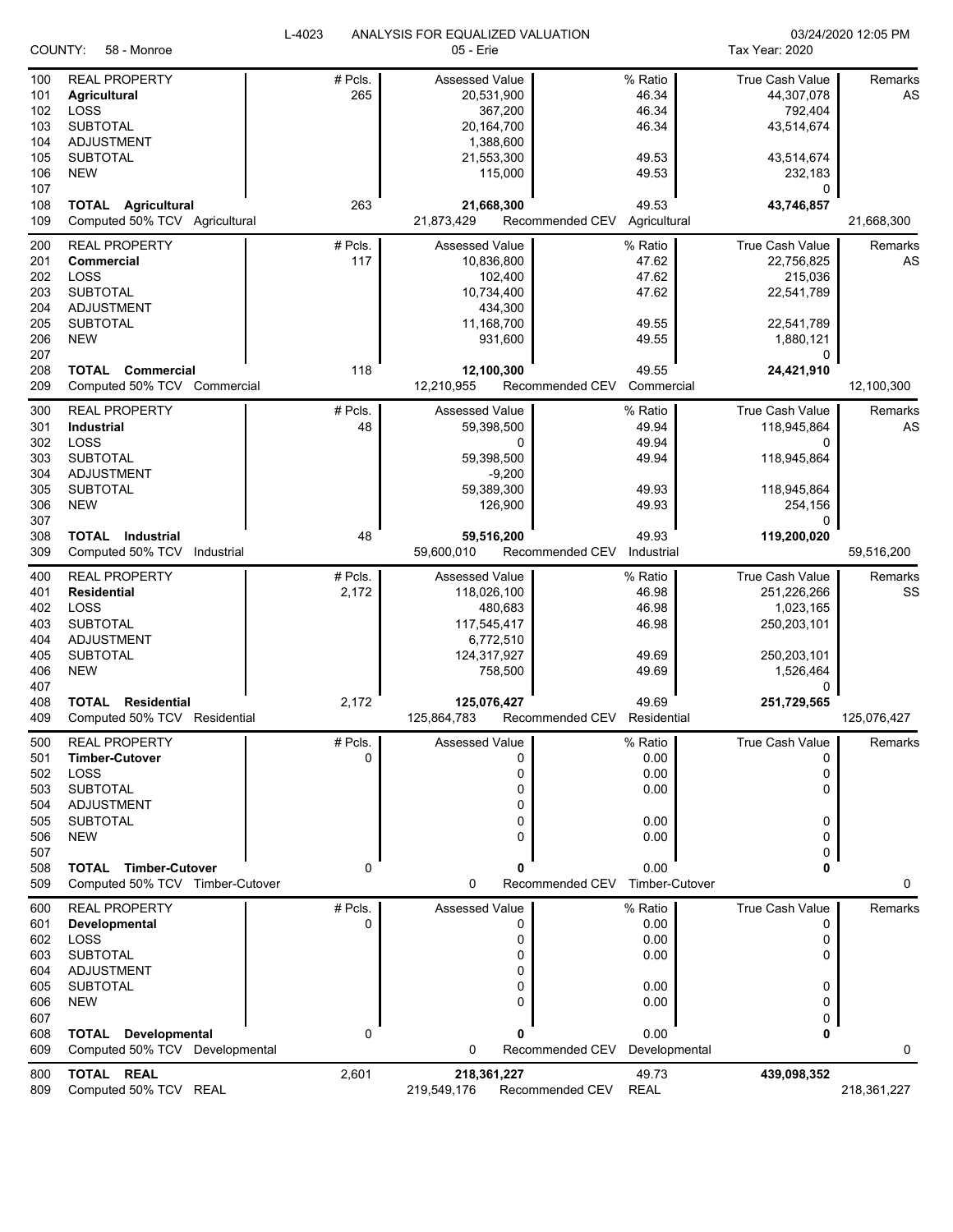|     | COUNTY:<br>58 - Monroe                | L-4023         | ANALYSIS FOR EQUALIZED VALUATION<br>05 - Erie |                             | Tax Year: 2020         | 03/24/2020 12:05 PM |
|-----|---------------------------------------|----------------|-----------------------------------------------|-----------------------------|------------------------|---------------------|
| 150 | PERSONAL PROPERTY                     | # Pcls.        | <b>Assessed Value</b>                         | % Ratio                     | <b>True Cash Value</b> | Remarks             |
| 151 | Ag. Personal                          | 0              | 0                                             | 0.00                        | 0                      |                     |
| 152 | LOSS                                  |                | 0                                             | 0.00                        | 0                      |                     |
| 153 | <b>SUBTOTAL</b>                       |                | 0                                             | 0.00                        | 0                      |                     |
| 154 | <b>ADJUSTMENT</b>                     |                | 0                                             |                             |                        |                     |
| 155 | <b>SUBTOTAL</b>                       |                | 0                                             | 0.00                        | 0                      |                     |
| 156 | <b>NEW</b>                            |                | 0                                             | 0.00                        | 0                      |                     |
| 157 |                                       |                |                                               |                             | 0                      |                     |
| 158 | <b>TOTAL Ag. Personal</b>             | 0              | 0                                             | 0.00                        | 0                      |                     |
| 250 | PERSONAL PROPERTY                     | # Pcls.        | Assessed Value                                | % Ratio                     | True Cash Value        | Remarks             |
| 251 | <b>Com. Personal</b>                  | 125            | 1,264,800                                     | 50.00                       | 2,529,600              | AU                  |
| 252 | LOSS                                  |                | 149,000                                       | 50.00                       | 298,000                |                     |
| 253 | <b>SUBTOTAL</b>                       |                | 1,115,800                                     | 50.00                       | 2,231,600              |                     |
| 254 | <b>ADJUSTMENT</b>                     |                | 0                                             |                             |                        |                     |
| 255 | <b>SUBTOTAL</b>                       |                | 1,115,800                                     | 50.00                       | 2,231,600              |                     |
| 256 | <b>NEW</b>                            |                | 637,500                                       | 50.00                       | 1,275,000              |                     |
| 257 |                                       |                |                                               |                             | 0                      |                     |
| 258 | <b>TOTAL Com. Personal</b>            | 128            | 1,753,300                                     | 50.00                       | 3,506,600              |                     |
| 350 | PERSONAL PROPERTY                     | # Pcls.        | Assessed Value                                | % Ratio                     | True Cash Value        | Remarks             |
| 351 | Ind. Personal                         | $\overline{7}$ | 1,578,100                                     | 50.00                       | 3,156,200              | AU                  |
| 352 | LOSS                                  |                | 61,900                                        | 50.00                       | 123,800                |                     |
| 353 | <b>SUBTOTAL</b>                       |                | 1,516,200                                     | 50.00                       | 3,032,400              |                     |
| 354 | <b>ADJUSTMENT</b>                     |                | 0                                             |                             |                        |                     |
| 355 | <b>SUBTOTAL</b>                       |                | 1,516,200                                     | 50.00                       | 3,032,400              |                     |
| 356 | <b>NEW</b>                            |                | 61,600                                        | 50.00                       | 123,200                |                     |
| 357 |                                       |                |                                               |                             | 0                      |                     |
| 358 | Ind. Personal<br><b>TOTAL</b>         | 7              | 1,577,800                                     | 50.00                       | 3,155,600              |                     |
| 450 | PERSONAL PROPERTY                     | # Pcls.        | Assessed Value                                | % Ratio                     | True Cash Value        | Remarks             |
| 451 | Res. Personal                         | 0              | 0                                             | 0.00                        | 0                      |                     |
| 452 | LOSS                                  |                | 0                                             | 0.00                        | 0                      |                     |
| 453 | <b>SUBTOTAL</b>                       |                | 0                                             | 0.00                        | 0                      |                     |
| 454 | <b>ADJUSTMENT</b>                     |                | 0                                             |                             |                        |                     |
| 455 | <b>SUBTOTAL</b>                       |                | 0                                             | 0.00                        | 0                      |                     |
| 456 | <b>NEW</b>                            |                | $\Omega$                                      | 0.00                        | 0                      |                     |
| 457 |                                       |                |                                               |                             | 0                      |                     |
| 458 | <b>Res. Personal</b><br><b>TOTAL</b>  | 0              | 0                                             | 0.00                        | 0                      |                     |
| 550 | PERSONAL PROPERTY                     | # Pcls.        | Assessed Value                                | % Ratio                     | True Cash Value        | Remarks             |
| 551 | <b>Util. Personal</b>                 | $\overline{7}$ | 6,455,900                                     | 50.00                       | 12,911,800             | AU                  |
| 552 | LOSS                                  |                | 18,500                                        | 50.00                       | 37,000                 |                     |
| 553 | <b>SUBTOTAL</b>                       |                | 6,437,400                                     | 50.00                       | 12,874,800             |                     |
| 554 | ADJUSTMENT                            |                | 0                                             |                             |                        |                     |
| 555 | <b>SUBTOTAL</b>                       |                | 6,437,400                                     | 50.00                       | 12,874,800             |                     |
| 556 | <b>NEW</b>                            |                | 322,800                                       | 50.00                       | 645,600                |                     |
| 557 |                                       |                |                                               |                             | 0                      |                     |
| 558 | <b>TOTAL</b><br><b>Util. Personal</b> | 7              | 6,760,200                                     | 50.00                       | 13,520,400             |                     |
| 850 | TOTAL PERSONAL                        | 142            | 10,091,300                                    | 50.00                       | 20,182,600             |                     |
| 859 | Computed 50% TCV PERSONAL             |                | 10,091,300                                    | Recommended CEV<br>PERSONAL |                        | 10,091,300          |
| 900 | <b>Total Real and Personal</b>        |                | 2,743<br>228,452,527                          |                             | 459,280,952            |                     |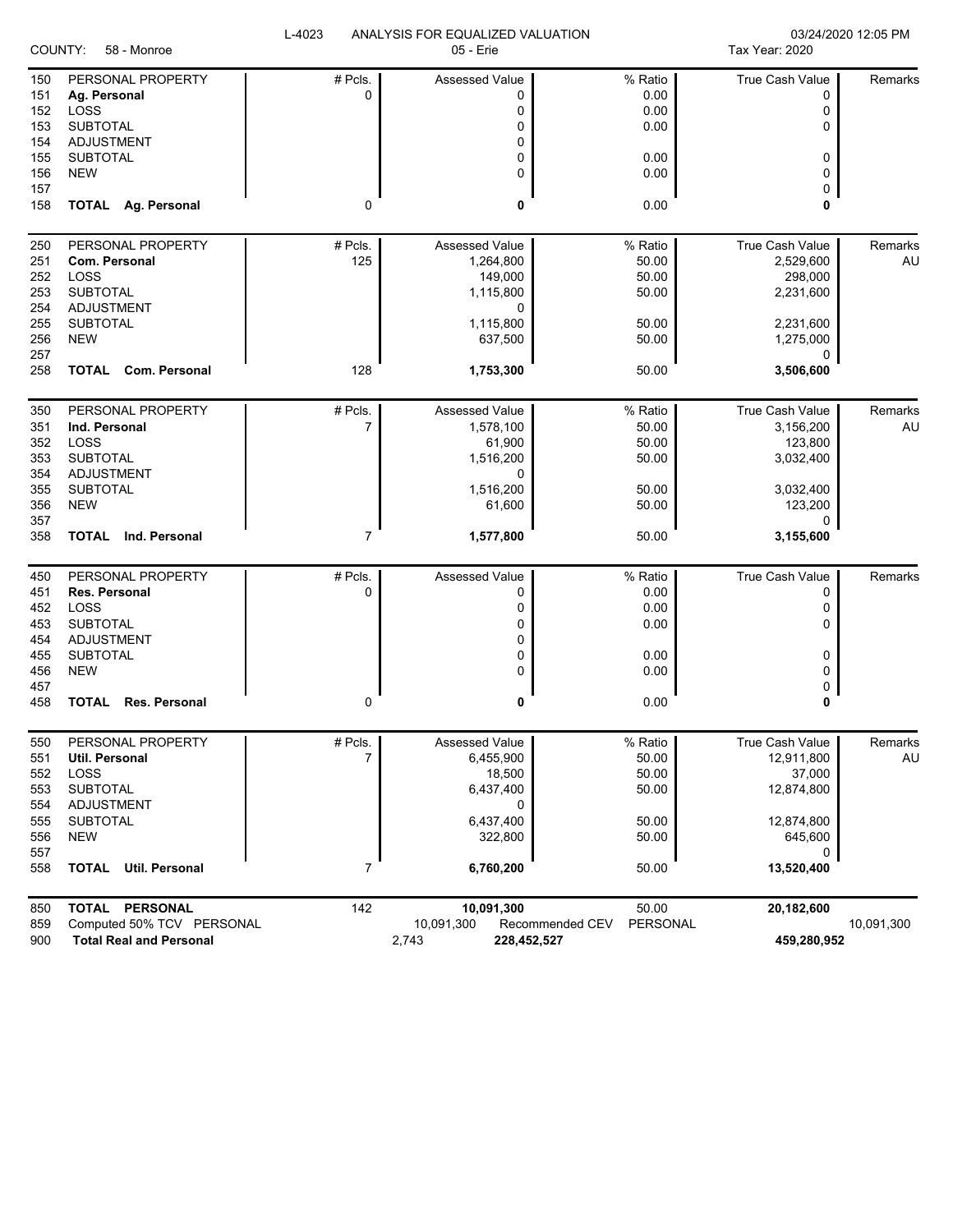| COUNTY:                  | 58 - Monroe                                                           | L-4023         | ANALYSIS FOR EQUALIZED VALUATION<br>06 - Exeter    |                                          | Tax Year: 2020                                                  | 03/24/2020 12:05 PM |
|--------------------------|-----------------------------------------------------------------------|----------------|----------------------------------------------------|------------------------------------------|-----------------------------------------------------------------|---------------------|
| 100<br>101<br>102        | <b>REAL PROPERTY</b><br><b>Agricultural</b><br>LOSS                   | # Pcls.<br>374 | Assessed Value<br>44,152,050<br>808,650            | % Ratio<br>47.84<br>47.84                | <b>True Cash Value</b><br>92,291,074<br>1,690,322<br>90,600,752 | Remarks<br>AS       |
| 103<br>104<br>105<br>106 | <b>SUBTOTAL</b><br><b>ADJUSTMENT</b><br><b>SUBTOTAL</b><br><b>NEW</b> |                | 43,343,400<br>1,243,050<br>44,586,450<br>1,199,494 | 47.84<br>49.21<br>49.21                  | 90,600,752<br>2,437,501                                         |                     |
| 107<br>108<br>109        | <b>TOTAL Agricultural</b><br>Computed 50% TCV Agricultural            | 382            | 45,785,944<br>46,519,127                           | 49.21<br>Recommended CEV<br>Agricultural | 0<br>93,038,253                                                 | 45,785,944          |
| 200                      | <b>REAL PROPERTY</b>                                                  | # Pcls.        | Assessed Value                                     | % Ratio                                  | <b>True Cash Value</b>                                          | Remarks             |
| 201                      | Commercial                                                            | 50             | 4,562,950                                          | 48.54                                    | 9,400,391                                                       | AS                  |
| 202                      | LOSS                                                                  |                | 0                                                  | 48.54                                    | 0                                                               |                     |
| 203<br>204               | <b>SUBTOTAL</b><br><b>ADJUSTMENT</b>                                  |                | 4,562,950<br>59,850                                | 48.54                                    | 9,400,391                                                       |                     |
| 205                      | <b>SUBTOTAL</b>                                                       |                | 4,622,800                                          | 49.18                                    | 9,400,391                                                       |                     |
| 206                      | <b>NEW</b>                                                            |                | 48,900                                             | 49.18                                    | 99,431                                                          |                     |
| 207                      |                                                                       |                |                                                    |                                          | 0                                                               |                     |
| 208<br>209               | <b>TOTAL Commercial</b><br>Computed 50% TCV Commercial                | 52             | 4,671,700<br>4,749,911                             | 49.18<br>Recommended CEV<br>Commercial   | 9,499,822                                                       | 4,671,700           |
| 300                      | <b>REAL PROPERTY</b>                                                  | # Pcls.        | Assessed Value                                     | % Ratio                                  | <b>True Cash Value</b>                                          | Remarks             |
| 301                      | Industrial                                                            | 20             | 1,934,250                                          | 52.32                                    | 3,696,961                                                       | AS                  |
| 302                      | LOSS                                                                  |                | 0                                                  | 52.32                                    | 0                                                               |                     |
| 303                      | <b>SUBTOTAL</b>                                                       |                | 1,934,250                                          | 52.32                                    | 3,696,961                                                       |                     |
| 304<br>305               | <b>ADJUSTMENT</b><br><b>SUBTOTAL</b>                                  |                | $-91,450$<br>1,842,800                             | 49.85                                    | 3,696,961                                                       |                     |
| 306                      | <b>NEW</b>                                                            |                | 0                                                  | 49.85                                    | 0                                                               |                     |
| 307                      |                                                                       |                |                                                    |                                          | 0                                                               |                     |
| 308                      | <b>TOTAL</b> Industrial                                               | 20             | 1,842,800                                          | 49.85                                    | 3,696,961                                                       |                     |
| 309                      | Computed 50% TCV Industrial                                           |                | 1,848,481                                          | Recommended CEV<br>Industrial            |                                                                 | 1,842,800           |
| 400                      | <b>REAL PROPERTY</b>                                                  | # Pcls.        | Assessed Value                                     | % Ratio                                  | <b>True Cash Value</b>                                          | Remarks             |
| 401<br>402               | <b>Residential</b><br>LOSS                                            | 1,541          | 131,197,950<br>552,700                             | 47.46<br>47.46                           | 276,439,001<br>1,164,560                                        | SS                  |
| 403                      | <b>SUBTOTAL</b>                                                       |                | 130,645,250                                        | 47.46                                    | 275,274,441                                                     |                     |
| 404                      | <b>ADJUSTMENT</b>                                                     |                | 5,133,701                                          |                                          |                                                                 |                     |
| 405                      | <b>SUBTOTAL</b>                                                       |                | 135,778,951                                        | 49.32                                    | 275,274,441                                                     |                     |
| 406                      | <b>NEW</b>                                                            |                | 2,638,949                                          | 49.32                                    | 5,350,667                                                       |                     |
| 407<br>408               | <b>TOTAL Residential</b>                                              | 1,546          | 138,417,900                                        | 49.32                                    | 0<br>280,625,108                                                |                     |
| 409                      | Computed 50% TCV Residential                                          |                | 140,312,554                                        | Recommended CEV Residential              |                                                                 | 138,417,900         |
| 500                      | <b>REAL PROPERTY</b>                                                  | # Pcls.        | <b>Assessed Value</b>                              | % Ratio                                  | <b>True Cash Value</b>                                          | <b>Remarks</b>      |
| 501                      | <b>Timber-Cutover</b>                                                 | 0              | 0                                                  | 0.00                                     | 0                                                               |                     |
| 502                      | LOSS                                                                  |                | 0                                                  | 0.00                                     | 0                                                               |                     |
| 503                      | <b>SUBTOTAL</b>                                                       |                | 0                                                  | 0.00                                     | 0                                                               |                     |
| 504<br>505               | <b>ADJUSTMENT</b><br><b>SUBTOTAL</b>                                  |                | 0<br>0                                             | 0.00                                     | 0                                                               |                     |
| 506                      | <b>NEW</b>                                                            |                | 0                                                  | 0.00                                     | 0                                                               |                     |
| 507                      |                                                                       |                |                                                    |                                          | 0                                                               |                     |
| 508                      | <b>TOTAL Timber-Cutover</b>                                           | 0              | 0                                                  | 0.00                                     | 0                                                               |                     |
| 509                      | Computed 50% TCV Timber-Cutover                                       |                | 0                                                  | Recommended CEV Timber-Cutover           |                                                                 | 0                   |
| 600                      | <b>REAL PROPERTY</b>                                                  | # Pcls.        | Assessed Value                                     | % Ratio                                  | True Cash Value                                                 | Remarks             |
| 601                      | <b>Developmental</b><br>LOSS                                          | 0              | 0                                                  | 0.00                                     | 0                                                               |                     |
| 602<br>603               | <b>SUBTOTAL</b>                                                       |                | 0<br>0                                             | 0.00<br>0.00                             | 0<br>0                                                          |                     |
| 604                      | <b>ADJUSTMENT</b>                                                     |                | 0                                                  |                                          |                                                                 |                     |
| 605                      | <b>SUBTOTAL</b>                                                       |                | 0                                                  | 0.00                                     | 0                                                               |                     |
| 606                      | <b>NEW</b>                                                            |                | 0                                                  | 0.00                                     | 0                                                               |                     |
| 607<br>608               | <b>TOTAL Developmental</b>                                            | 0              | 0                                                  | 0.00                                     | 0<br>0                                                          |                     |
| 609                      | Computed 50% TCV Developmental                                        |                | 0                                                  | Recommended CEV<br>Developmental         |                                                                 | 0                   |
| 800                      | TOTAL REAL                                                            | 2,000          | 190,718,344                                        | 49.30                                    | 386,860,144                                                     |                     |
| 809                      | Computed 50% TCV REAL                                                 |                | 193,430,072                                        | Recommended CEV<br>REAL                  |                                                                 | 190,718,344         |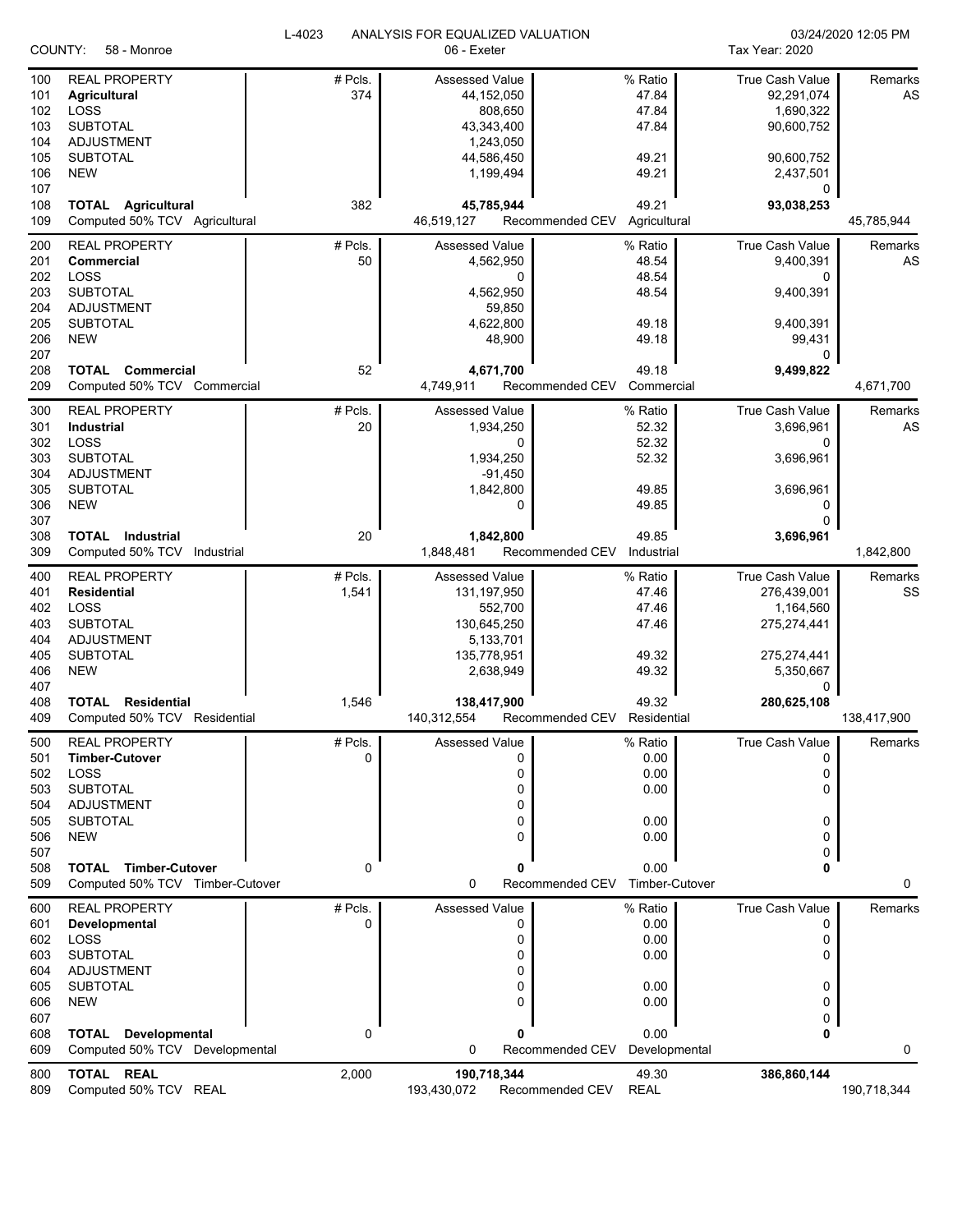|                   | COUNTY:<br>58 - Monroe                    | L-4023       | ANALYSIS FOR EQUALIZED VALUATION<br>06 - Exeter |                             | Tax Year: 2020                   | 03/24/2020 12:05 PM |
|-------------------|-------------------------------------------|--------------|-------------------------------------------------|-----------------------------|----------------------------------|---------------------|
| 150<br>151<br>152 | PERSONAL PROPERTY<br>Ag. Personal<br>LOSS | # Pcls.<br>0 | Assessed Value<br>0<br>0                        | % Ratio<br>0.00<br>0.00     | <b>True Cash Value</b><br>0<br>0 | Remarks             |
| 153<br>154        | <b>SUBTOTAL</b><br>ADJUSTMENT             |              | 0<br>0                                          | 0.00                        | 0                                |                     |
| 155<br>156        | <b>SUBTOTAL</b><br><b>NEW</b>             |              | 0<br>0                                          | 0.00<br>0.00                | 0<br>0                           |                     |
| 157<br>158        | <b>TOTAL Ag. Personal</b>                 | 0            | 0                                               | 0.00                        | 0<br>0                           |                     |
| 250               | PERSONAL PROPERTY                         | # Pcls.      | Assessed Value                                  | % Ratio                     | True Cash Value                  | Remarks             |
| 251               | Com. Personal                             | 75           | 840,973                                         | 50.00                       | 1,681,946                        | AU                  |
| 252               | LOSS                                      |              | 167,689                                         | 50.00                       | 335,378                          |                     |
| 253               | <b>SUBTOTAL</b>                           |              | 673,284                                         | 50.00                       | 1,346,568                        |                     |
| 254               | <b>ADJUSTMENT</b>                         |              | 0                                               |                             |                                  |                     |
| 255               | <b>SUBTOTAL</b><br><b>NEW</b>             |              | 673,284                                         | 50.00<br>50.00              | 1,346,568                        |                     |
| 256<br>257        |                                           |              | 87,444                                          |                             | 174,888<br>0                     |                     |
| 258               | TOTAL<br><b>Com. Personal</b>             | 75           | 760,728                                         | 50.00                       | 1,521,456                        |                     |
|                   |                                           |              |                                                 |                             |                                  |                     |
| 350               | PERSONAL PROPERTY                         | # Pcls.      | Assessed Value                                  | % Ratio                     | True Cash Value                  | Remarks             |
| 351<br>352        | Ind. Personal<br>LOSS                     |              | 9,878<br>0                                      | 50.00<br>50.00              | 19,756<br>0                      | AU                  |
| 353               | <b>SUBTOTAL</b>                           |              | 9,878                                           | 50.00                       | 19,756                           |                     |
| 354               | ADJUSTMENT                                |              | 0                                               |                             |                                  |                     |
| 355               | <b>SUBTOTAL</b>                           |              | 9,878                                           | 50.00                       | 19,756                           |                     |
| 356               | <b>NEW</b>                                |              | 4,384                                           | 50.00                       | 8,768                            |                     |
| 357               |                                           |              |                                                 |                             | 0                                |                     |
| 358               | <b>TOTAL</b> Ind. Personal                | 1            | 14,262                                          | 50.00                       | 28,524                           |                     |
| 450               | PERSONAL PROPERTY                         | # Pcls.      | Assessed Value                                  | % Ratio                     | True Cash Value                  | Remarks             |
| 451               | Res. Personal                             | 0            | 0                                               | 0.00                        | 0                                |                     |
| 452               | LOSS                                      |              | 0                                               | 0.00                        | 0                                |                     |
| 453               | <b>SUBTOTAL</b>                           |              | 0                                               | 0.00                        | 0                                |                     |
| 454               | <b>ADJUSTMENT</b>                         |              | 0                                               |                             |                                  |                     |
| 455               | <b>SUBTOTAL</b>                           |              | 0                                               | 0.00                        | 0                                |                     |
| 456               | <b>NEW</b>                                |              | $\Omega$                                        | 0.00                        | 0                                |                     |
| 457<br>458        | <b>TOTAL Res. Personal</b>                | 0            | 0                                               | 0.00                        | 0<br>0                           |                     |
|                   |                                           |              |                                                 |                             |                                  |                     |
| 550               | PERSONAL PROPERTY                         | # Pcls.      | Assessed Value                                  | % Ratio                     | True Cash Value                  | Remarks             |
| 551               | Util. Personal<br>LOSS                    | 27           | 8,290,220                                       | 50.00                       | 16,580,440<br>160,242            | AU                  |
| 552<br>553        | <b>SUBTOTAL</b>                           |              | 80,121<br>8,210,099                             | 50.00<br>50.00              | 16,420,198                       |                     |
| 554               | ADJUSTMENT                                |              | 0                                               |                             |                                  |                     |
| 555               | <b>SUBTOTAL</b>                           |              | 8,210,099                                       | 50.00                       | 16,420,198                       |                     |
| 556               | <b>NEW</b>                                |              | 382,933                                         | 50.00                       | 765,866                          |                     |
| 557               |                                           |              |                                                 |                             | 0                                |                     |
| 558               | Util. Personal<br><b>TOTAL</b>            | 27           | 8,593,032                                       | 50.00                       | 17,186,064                       |                     |
| 850               | TOTAL PERSONAL                            | 103          | 9,368,022                                       | 50.00                       | 18,736,044                       |                     |
| 859               | Computed 50% TCV PERSONAL                 |              | 9,368,022                                       | Recommended CEV<br>PERSONAL |                                  | 9,368,022           |
| 900               | <b>Total Real and Personal</b>            |              | 2,103<br>200,086,366                            |                             | 405,596,188                      |                     |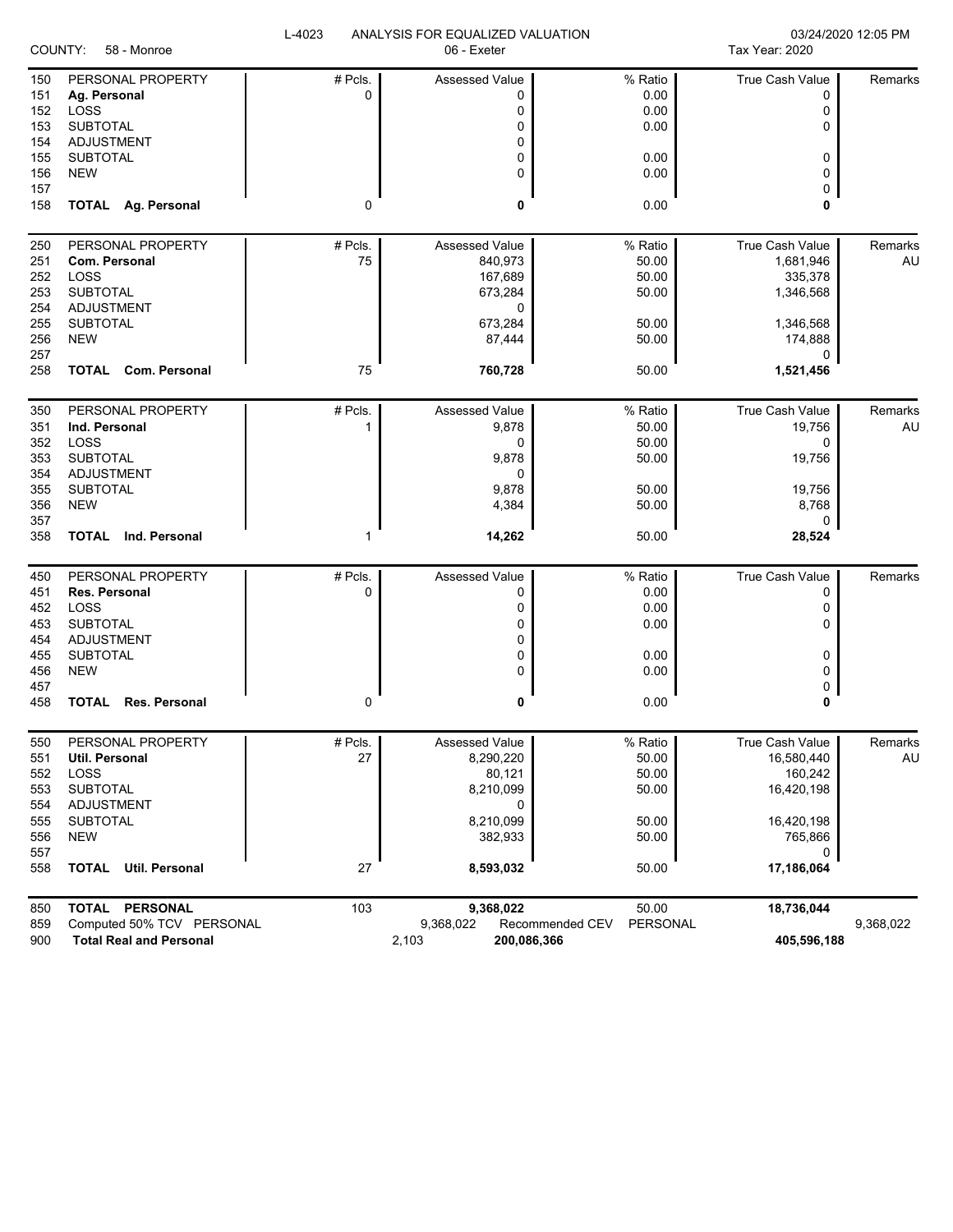| COUNTY:                  | 58 - Monroe                                                            | L-4023         | ANALYSIS FOR EQUALIZED VALUATION<br>07 - Frenchtown            |                                       | Tax Year: 2020                                                  | 03/24/2020 12:05 PM |
|--------------------------|------------------------------------------------------------------------|----------------|----------------------------------------------------------------|---------------------------------------|-----------------------------------------------------------------|---------------------|
| 100<br>101<br>102<br>103 | <b>REAL PROPERTY</b><br><b>Agricultural</b><br>LOSS<br><b>SUBTOTAL</b> | # Pcls.<br>247 | <b>Assessed Value</b><br>28,636,400<br>1,416,100<br>27,220,300 | % Ratio<br>48.34<br>48.34<br>48.34    | <b>True Cash Value</b><br>59,239,553<br>2,929,458<br>56,310,095 | Remarks<br>AS       |
| 104<br>105<br>106        | <b>ADJUSTMENT</b><br><b>SUBTOTAL</b><br><b>NEW</b>                     |                | 920,700<br>28,141,000<br>546,000                               | 49.98<br>49.98                        | 56,310,095<br>1,092,437                                         |                     |
| 107<br>108<br>109        | <b>TOTAL Agricultural</b><br>Computed 50% TCV Agricultural             | 233            | 28,687,000<br>28,701,266                                       | 49.98<br>Recommended CEV Agricultural | 0<br>57,402,532                                                 | 28,687,000          |
| 200                      | <b>REAL PROPERTY</b>                                                   | # Pcls.        | Assessed Value                                                 | % Ratio                               | True Cash Value                                                 | Remarks             |
| 201                      | Commercial                                                             | 446            | 224,794,300                                                    | 47.39                                 | 474,349,652                                                     | AS                  |
| 202                      | LOSS                                                                   |                | 2,053,900                                                      | 47.39                                 | 4,334,037                                                       |                     |
| 203                      | <b>SUBTOTAL</b>                                                        |                | 222,740,400                                                    | 47.39                                 | 470,015,615                                                     |                     |
| 204<br>205               | <b>ADJUSTMENT</b><br><b>SUBTOTAL</b>                                   |                | 10,708,000                                                     | 49.67                                 |                                                                 |                     |
| 206                      | <b>NEW</b>                                                             |                | 233,448,400<br>7,361,000                                       | 49.67                                 | 470,015,615<br>14,819,811                                       |                     |
| 207                      |                                                                        |                |                                                                |                                       | 0                                                               |                     |
| 208                      | <b>TOTAL Commercial</b>                                                | 447            | 240,809,400                                                    | 49.67                                 | 484,835,426                                                     |                     |
| 209                      | Computed 50% TCV Commercial                                            |                | 242,417,713                                                    | Recommended CEV<br>Commercial         |                                                                 | 240,809,400         |
| 300                      | <b>REAL PROPERTY</b>                                                   | # Pcls.        | <b>Assessed Value</b>                                          | % Ratio                               | <b>True Cash Value</b>                                          | Remarks             |
| 301                      | Industrial                                                             | 90             | 422,110,200                                                    | 49.30                                 | 856,282,483                                                     | AS                  |
| 302                      | LOSS                                                                   |                | 14,881,263                                                     | 49.30                                 | 30,185,118                                                      |                     |
| 303                      | <b>SUBTOTAL</b>                                                        |                | 407,228,937                                                    | 49.30                                 | 826,097,365                                                     |                     |
| 304                      | <b>ADJUSTMENT</b>                                                      |                | 577,600                                                        |                                       |                                                                 |                     |
| 305                      | <b>SUBTOTAL</b>                                                        |                | 407,806,537                                                    | 49.37                                 | 826,097,365                                                     |                     |
| 306                      | <b>NEW</b>                                                             |                | 133,300                                                        | 49.37                                 | 270,002                                                         |                     |
| 307                      | <b>TOTAL</b> Industrial                                                | 90             | 407,939,837                                                    | 49.37                                 | 0                                                               |                     |
| 308<br>309               | Computed 50% TCV Industrial                                            |                | 413,183,684                                                    | Recommended CEV Industrial            | 826,367,367                                                     | 407,939,837         |
|                          |                                                                        |                |                                                                |                                       |                                                                 |                     |
| 400                      | <b>REAL PROPERTY</b>                                                   | # Pcls.        | <b>Assessed Value</b>                                          | % Ratio                               | True Cash Value                                                 | Remarks             |
| 401<br>402               | <b>Residential</b><br>LOSS                                             | 8,185          | 499,563,400<br>3,910,600                                       | 47.31<br>47.31                        | 1,055,936,166<br>8,265,906                                      | SS                  |
| 403                      | <b>SUBTOTAL</b>                                                        |                | 495,652,800                                                    | 47.31                                 | 1,047,670,260                                                   |                     |
| 404                      | <b>ADJUSTMENT</b>                                                      |                | 26,324,111                                                     |                                       |                                                                 |                     |
| 405                      | <b>SUBTOTAL</b>                                                        |                | 521,976,911                                                    | 49.82                                 | 1,047,670,260                                                   |                     |
| 406                      | <b>NEW</b>                                                             |                | 14,711,489                                                     | 49.82                                 | 29,529,283                                                      |                     |
| 407                      |                                                                        |                |                                                                |                                       | 0                                                               |                     |
| 408                      | <b>TOTAL Residential</b>                                               | 8,582          | 536,688,400                                                    | 49.82                                 | 1,077,199,543                                                   |                     |
| 409                      | Computed 50% TCV Residential                                           |                | 538,599,772                                                    | Recommended CEV Residential           |                                                                 | 536,688,400         |
| 500                      | <b>REAL PROPERTY</b>                                                   | # Pcls.        | <b>Assessed Value</b>                                          | % Ratio                               | <b>True Cash Value</b>                                          | Remarks             |
| 501                      | <b>Timber-Cutover</b>                                                  | 0              | 0                                                              | 0.00                                  | 0                                                               |                     |
| 502                      | LOSS                                                                   |                | 0                                                              | 0.00                                  | 0                                                               |                     |
| 503                      | <b>SUBTOTAL</b>                                                        |                | 0                                                              | 0.00                                  | 0                                                               |                     |
| 504<br>505               | <b>ADJUSTMENT</b><br><b>SUBTOTAL</b>                                   |                | 0<br>0                                                         | 0.00                                  | 0                                                               |                     |
| 506                      | <b>NEW</b>                                                             |                | O                                                              | 0.00                                  | 0                                                               |                     |
| 507                      |                                                                        |                |                                                                |                                       | 0                                                               |                     |
| 508                      | <b>TOTAL Timber-Cutover</b>                                            | 0              | 0                                                              | 0.00                                  | 0                                                               |                     |
| 509                      | Computed 50% TCV Timber-Cutover                                        |                | 0                                                              | Recommended CEV Timber-Cutover        |                                                                 | 0                   |
| 600                      | <b>REAL PROPERTY</b>                                                   | # Pcls.        | Assessed Value                                                 | % Ratio                               | <b>True Cash Value</b>                                          | Remarks             |
| 601                      | Developmental                                                          | 0              | 0                                                              | 0.00                                  | 0                                                               |                     |
| 602                      | LOSS                                                                   |                | 0                                                              | 0.00                                  | 0                                                               |                     |
| 603                      | <b>SUBTOTAL</b>                                                        |                | 0                                                              | 0.00                                  | 0                                                               |                     |
| 604                      | <b>ADJUSTMENT</b>                                                      |                | 0                                                              |                                       |                                                                 |                     |
| 605                      | <b>SUBTOTAL</b>                                                        |                | 0                                                              | 0.00                                  | 0                                                               |                     |
| 606                      | <b>NEW</b>                                                             |                | 0                                                              | 0.00                                  | 0                                                               |                     |
| 607<br>608               | <b>TOTAL Developmental</b>                                             | 0              | 0                                                              | 0.00                                  | 0<br>0                                                          |                     |
| 609                      | Computed 50% TCV Developmental                                         |                | 0                                                              | Recommended CEV<br>Developmental      |                                                                 | 0                   |
|                          |                                                                        |                |                                                                |                                       |                                                                 |                     |
| 800<br>809               | TOTAL REAL<br>Computed 50% TCV REAL                                    | 9,352          | 1,214,124,637<br>1,222,902,434                                 | 49.64<br>Recommended CEV<br>REAL      | 2,445,804,868                                                   | 1,214,124,637       |
|                          |                                                                        |                |                                                                |                                       |                                                                 |                     |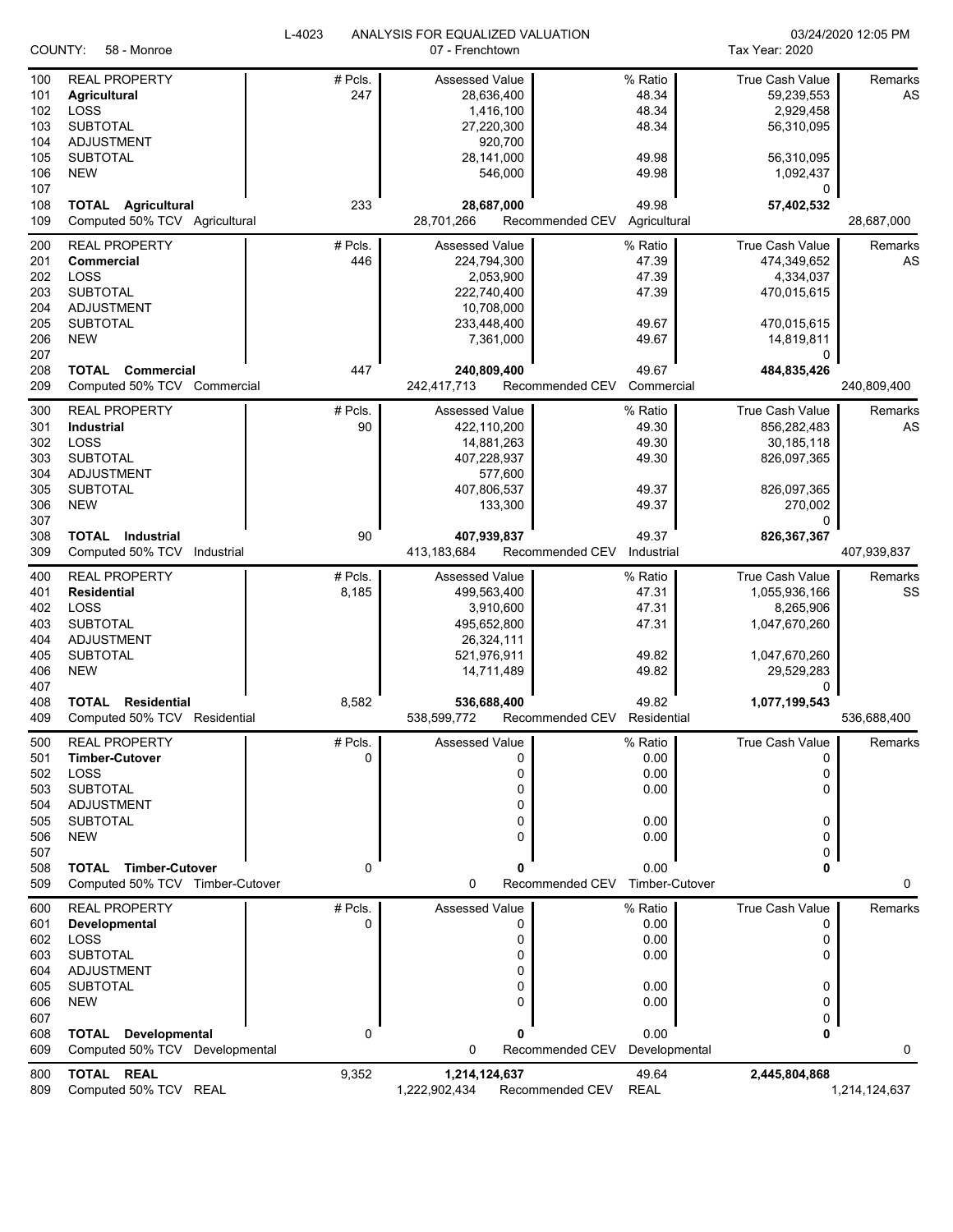| COUNTY:    | 58 - Monroe                                 | L-4023  | ANALYSIS FOR EQUALIZED VALUATION<br>07 - Frenchtown |                                   | 03/24/2020 12:05 PM<br>Tax Year: 2020 |             |  |
|------------|---------------------------------------------|---------|-----------------------------------------------------|-----------------------------------|---------------------------------------|-------------|--|
| 150        | PERSONAL PROPERTY                           | # Pcls. | <b>Assessed Value</b>                               | % Ratio                           | True Cash Value                       | Remarks     |  |
| 151        | Ag. Personal                                | 0       | 0                                                   | 0.00                              | 0                                     |             |  |
| 152        | LOSS                                        |         | 0                                                   | 0.00                              | 0                                     |             |  |
| 153        | <b>SUBTOTAL</b>                             |         | 0                                                   | 0.00                              | 0                                     |             |  |
| 154        | <b>ADJUSTMENT</b>                           |         | 0                                                   |                                   |                                       |             |  |
| 155<br>156 | <b>SUBTOTAL</b><br><b>NEW</b>               |         | 0<br>0                                              | 0.00<br>0.00                      | 0<br>0                                |             |  |
| 157        |                                             |         |                                                     |                                   | 0                                     |             |  |
| 158        | <b>TOTAL Ag. Personal</b>                   | 0       | 0                                                   | 0.00                              | 0                                     |             |  |
|            |                                             |         |                                                     |                                   |                                       |             |  |
| 250        | PERSONAL PROPERTY                           | # Pcls. | Assessed Value                                      | % Ratio                           | True Cash Value                       | Remarks     |  |
| 251        | Com. Personal                               | 693     | 36,629,500                                          | 50.00                             | 73,259,000                            | AU          |  |
| 252        | LOSS                                        |         | 4,301,900                                           | 50.00                             | 8,603,800                             |             |  |
| 253        | <b>SUBTOTAL</b>                             |         | 32,327,600                                          | 50.00                             | 64,655,200                            |             |  |
| 254        | <b>ADJUSTMENT</b>                           |         | 0                                                   |                                   |                                       |             |  |
| 255        | <b>SUBTOTAL</b>                             |         | 32,327,600                                          | 50.00                             | 64,655,200                            |             |  |
| 256<br>257 | <b>NEW</b>                                  |         | 3,547,700                                           | 50.00                             | 7,095,400<br>0                        |             |  |
| 258        | TOTAL<br><b>Com. Personal</b>               | 699     | 35,875,300                                          | 50.00                             | 71,750,600                            |             |  |
|            |                                             |         |                                                     |                                   |                                       |             |  |
| 350        | PERSONAL PROPERTY                           | # Pcls. | <b>Assessed Value</b>                               | % Ratio                           | True Cash Value                       | Remarks     |  |
| 351        | Ind. Personal                               | 12      | 88,696,500                                          | 50.00                             | 177,393,000                           | <b>AU</b>   |  |
| 352        | LOSS                                        |         | 24,908,100                                          | 50.00                             | 49,816,200                            |             |  |
| 353        | <b>SUBTOTAL</b>                             |         | 63,788,400                                          | 50.00                             | 127,576,800                           |             |  |
| 354        | <b>ADJUSTMENT</b>                           |         | 0                                                   |                                   |                                       |             |  |
| 355        | <b>SUBTOTAL</b>                             |         | 63,788,400                                          | 50.00                             | 127,576,800                           |             |  |
| 356        | <b>NEW</b>                                  |         | 13,642,464                                          | 50.00                             | 27,284,928                            |             |  |
| 357<br>358 | <b>TOTAL</b><br>Ind. Personal               | 14      | 77,430,864                                          | 50.00                             | 0<br>154,861,728                      |             |  |
|            |                                             |         |                                                     |                                   |                                       |             |  |
| 450        | PERSONAL PROPERTY                           | # Pcls. | Assessed Value                                      | % Ratio                           | True Cash Value                       | Remarks     |  |
| 451        | Res. Personal                               | 0       | 0                                                   | 0.00                              | 0                                     |             |  |
| 452        | LOSS                                        |         | 0                                                   | 0.00                              | 0                                     |             |  |
| 453<br>454 | <b>SUBTOTAL</b><br><b>ADJUSTMENT</b>        |         | 0<br>0                                              | 0.00                              | 0                                     |             |  |
| 455        | <b>SUBTOTAL</b>                             |         | 0                                                   | 0.00                              | 0                                     |             |  |
| 456        | <b>NEW</b>                                  |         | 0                                                   | 0.00                              | 0                                     |             |  |
| 457        |                                             |         |                                                     |                                   | 0                                     |             |  |
| 458        | Res. Personal<br><b>TOTAL</b>               | 0       | 0                                                   | 0.00                              | 0                                     |             |  |
|            |                                             |         |                                                     |                                   |                                       |             |  |
| 550        | PERSONAL PROPERTY                           | # Pcls. | Assessed Value                                      | % Ratio                           | True Cash Value                       | Remarks     |  |
| 551        | Util. Personal                              | 18      | 57,183,400                                          | 50.00                             | 114,366,800                           | AU          |  |
| 552<br>553 | LOSS<br><b>SUBTOTAL</b>                     |         | 640,200                                             | 50.00<br>50.00                    | 1,280,400<br>113,086,400              |             |  |
| 554        | ADJUSTMENT                                  |         | 56,543,200<br>0                                     |                                   |                                       |             |  |
| 555        | <b>SUBTOTAL</b>                             |         | 56,543,200                                          | 50.00                             | 113,086,400                           |             |  |
| 556        | <b>NEW</b>                                  |         | 1,524,400                                           | 50.00                             | 3,048,800                             |             |  |
| 557        |                                             |         |                                                     |                                   | 0                                     |             |  |
| 558        | <b>Util. Personal</b><br><b>TOTAL</b>       | 18      | 58,067,600                                          | 50.00                             | 116,135,200                           |             |  |
|            |                                             |         |                                                     |                                   |                                       |             |  |
| 850<br>859 | TOTAL PERSONAL<br>Computed 50% TCV PERSONAL | 731     | 171,373,764<br>171,373,764                          | 50.00<br>Recommended CEV PERSONAL | 342,747,528                           | 171,373,764 |  |
|            |                                             |         |                                                     |                                   |                                       |             |  |

900 **Total Real and Personal** 10,083 **1,385,498,401 2,788,552,396**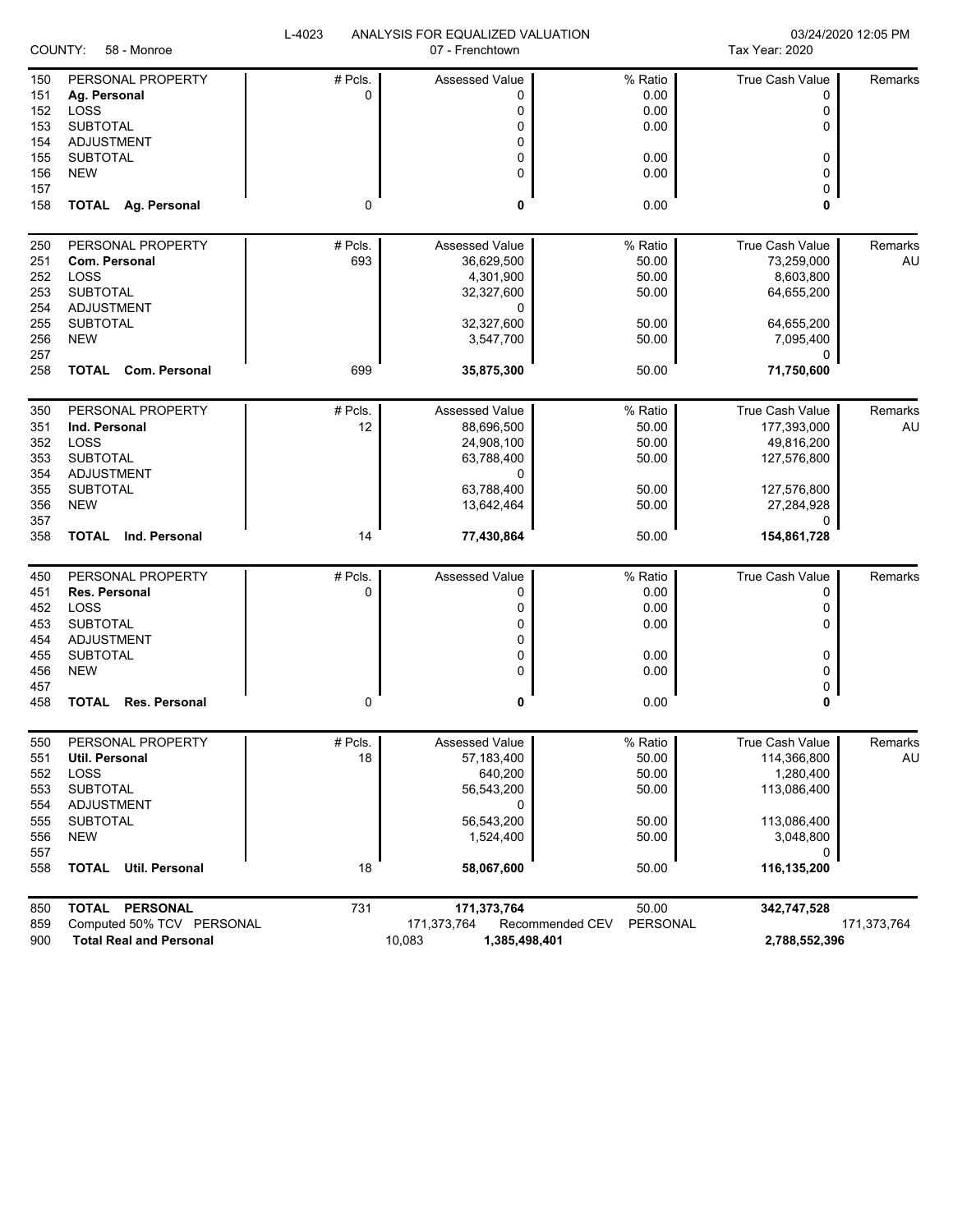| COUNTY:    | 58 - Monroe                                                    | L-4023  | ANALYSIS FOR EQUALIZED VALUATION<br>08 - Ida |                                  | Tax Year: 2020           | 03/24/2020 12:05 PM |
|------------|----------------------------------------------------------------|---------|----------------------------------------------|----------------------------------|--------------------------|---------------------|
|            |                                                                |         |                                              |                                  |                          |                     |
| 100        | <b>REAL PROPERTY</b>                                           | # Pcls. | <b>Assessed Value</b>                        | % Ratio                          | <b>True Cash Value</b>   | Remarks             |
| 101        | <b>Agricultural</b><br>LOSS                                    | 412     | 48,647,400<br>1,119,000                      | 45.84<br>45.84                   | 106,124,346<br>2,441,099 | AS                  |
| 102<br>103 | <b>SUBTOTAL</b>                                                |         | 47,528,400                                   | 45.84                            | 103,683,247              |                     |
| 104        | <b>ADJUSTMENT</b>                                              |         | 3,557,000                                    |                                  |                          |                     |
| 105        | <b>SUBTOTAL</b>                                                |         | 51,085,400                                   | 49.27                            | 103,683,247              |                     |
| 106        | <b>NEW</b>                                                     |         | 949,300                                      | 49.27                            | 1,926,730                |                     |
| 107        |                                                                |         |                                              |                                  | 0                        |                     |
| 108        | <b>TOTAL Agricultural</b>                                      | 407     | 52,034,700                                   | 49.27                            | 105,609,977              |                     |
| 109        | Computed 50% TCV Agricultural                                  |         | 52,804,989                                   | Recommended CEV<br>Agricultural  |                          | 52,034,700          |
| 200        | <b>REAL PROPERTY</b>                                           | # Pcls. | <b>Assessed Value</b>                        | % Ratio                          | <b>True Cash Value</b>   | Remarks             |
| 201        | Commercial                                                     | 55      | 4,634,400                                    | 45.80                            | 10,118,777               | AS                  |
| 202        | LOSS                                                           |         | 0                                            | 45.80                            |                          |                     |
| 203        | <b>SUBTOTAL</b>                                                |         | 4,634,400                                    | 45.80                            | 10,118,777               |                     |
| 204        | <b>ADJUSTMENT</b>                                              |         | 358,400                                      |                                  |                          |                     |
| 205        | <b>SUBTOTAL</b>                                                |         | 4,992,800                                    | 49.34                            | 10,118,777               |                     |
| 206<br>207 | <b>NEW</b>                                                     |         | 116,300                                      | 49.34                            | 235,711<br>0             |                     |
| 208        | <b>TOTAL Commercial</b>                                        | 55      | 5,109,100                                    | 49.34                            | 10,354,488               |                     |
| 209        | Computed 50% TCV Commercial                                    |         | 5,177,244                                    | Recommended CEV<br>Commercial    |                          | 5,109,100           |
| 300        | <b>REAL PROPERTY</b>                                           | # Pcls. | Assessed Value                               | % Ratio                          | True Cash Value          | Remarks             |
| 301        | Industrial                                                     | 13      | 662,100                                      | 47.39                            | 1,397,130                | AS                  |
| 302        | LOSS                                                           |         | 0                                            | 47.39                            | 0                        |                     |
| 303        | <b>SUBTOTAL</b>                                                |         | 662,100                                      | 47.39                            | 1,397,130                |                     |
| 304        | <b>ADJUSTMENT</b>                                              |         | 27,500                                       |                                  |                          |                     |
| 305        | <b>SUBTOTAL</b>                                                |         | 689,600                                      | 49.36                            | 1,397,130                |                     |
| 306        | <b>NEW</b>                                                     |         | 0                                            | 49.36                            | 0                        |                     |
| 307        |                                                                |         |                                              |                                  | 0                        |                     |
| 308        | <b>TOTAL</b> Industrial                                        | 13      | 689,600                                      | 49.36                            | 1,397,130                |                     |
| 309        | Computed 50% TCV Industrial                                    |         | 698,565                                      | Recommended CEV<br>Industrial    |                          | 689,600             |
| 400        | <b>REAL PROPERTY</b>                                           | # Pcls. | Assessed Value                               | % Ratio                          | <b>True Cash Value</b>   | Remarks             |
| 401        | <b>Residential</b>                                             | 1,806   | 180, 152, 700                                | 47.33                            | 380,631,101              | SS                  |
| 402        | LOSS                                                           |         | 1,378,050                                    | 47.33                            | 2,911,578                |                     |
| 403        | <b>SUBTOTAL</b>                                                |         | 178,774,650                                  | 47.33                            | 377,719,523              |                     |
| 404<br>405 | ADJUSTMENT<br><b>SUBTOTAL</b>                                  |         | 9,449,950<br>188,224,600                     | 49.83                            | 377,719,523              |                     |
| 406        | <b>NEW</b>                                                     |         | 4,439,000                                    | 49.83                            | 8,908,288                |                     |
| 407        |                                                                |         |                                              |                                  | 0                        |                     |
| 408        | <b>TOTAL Residential</b>                                       | 1,813   | 192,663,600                                  | 49.83                            | 386,627,811              |                     |
| 409        | Computed 50% TCV Residential                                   |         | 193,313,906                                  | Recommended CEV Residential      |                          | 192,663,600         |
| 500        | <b>REAL PROPERTY</b>                                           | # Pcls. | <b>Assessed Value</b>                        | % Ratio                          | True Cash Value          | Remarks             |
| 501        | <b>Timber-Cutover</b>                                          | 0       | 0                                            | 0.00                             | 0                        |                     |
| 502        | LOSS                                                           |         | 0                                            | 0.00                             | 0                        |                     |
| 503        | <b>SUBTOTAL</b>                                                |         | 0                                            | 0.00                             | 0                        |                     |
| 504        | <b>ADJUSTMENT</b>                                              |         | 0                                            |                                  |                          |                     |
| 505        | <b>SUBTOTAL</b>                                                |         | 0                                            | 0.00                             | 0                        |                     |
| 506        | <b>NEW</b>                                                     |         |                                              | 0.00                             |                          |                     |
| 507        |                                                                |         |                                              | 0.00                             | 0                        |                     |
| 508<br>509 | <b>TOTAL Timber-Cutover</b><br>Computed 50% TCV Timber-Cutover | 0       | 0<br>0                                       | Recommended CEV Timber-Cutover   | 0                        | 0                   |
|            |                                                                |         |                                              |                                  |                          |                     |
| 600        | <b>REAL PROPERTY</b>                                           | # Pcls. | <b>Assessed Value</b>                        | % Ratio                          | True Cash Value          | Remarks             |
| 601        | <b>Developmental</b><br>LOSS                                   | 0       | 0                                            | 0.00                             | 0                        |                     |
| 602<br>603 | <b>SUBTOTAL</b>                                                |         | 0<br>0                                       | 0.00<br>0.00                     | 0<br>0                   |                     |
| 604        | <b>ADJUSTMENT</b>                                              |         | 0                                            |                                  |                          |                     |
| 605        | <b>SUBTOTAL</b>                                                |         | 0                                            | 0.00                             | 0                        |                     |
| 606        | <b>NEW</b>                                                     |         | 0                                            | 0.00                             | 0                        |                     |
| 607        |                                                                |         |                                              |                                  | 0                        |                     |
| 608        | <b>TOTAL Developmental</b>                                     | 0       | 0                                            | 0.00                             | 0                        |                     |
| 609        | Computed 50% TCV Developmental                                 |         | 0                                            | Recommended CEV<br>Developmental |                          | 0                   |
| 800        | TOTAL REAL                                                     | 2,288   | 250,497,000                                  | 49.70                            | 503,989,406              |                     |
| 809        | Computed 50% TCV REAL                                          |         | 251,994,703                                  | Recommended CEV<br><b>REAL</b>   |                          | 250,497,000         |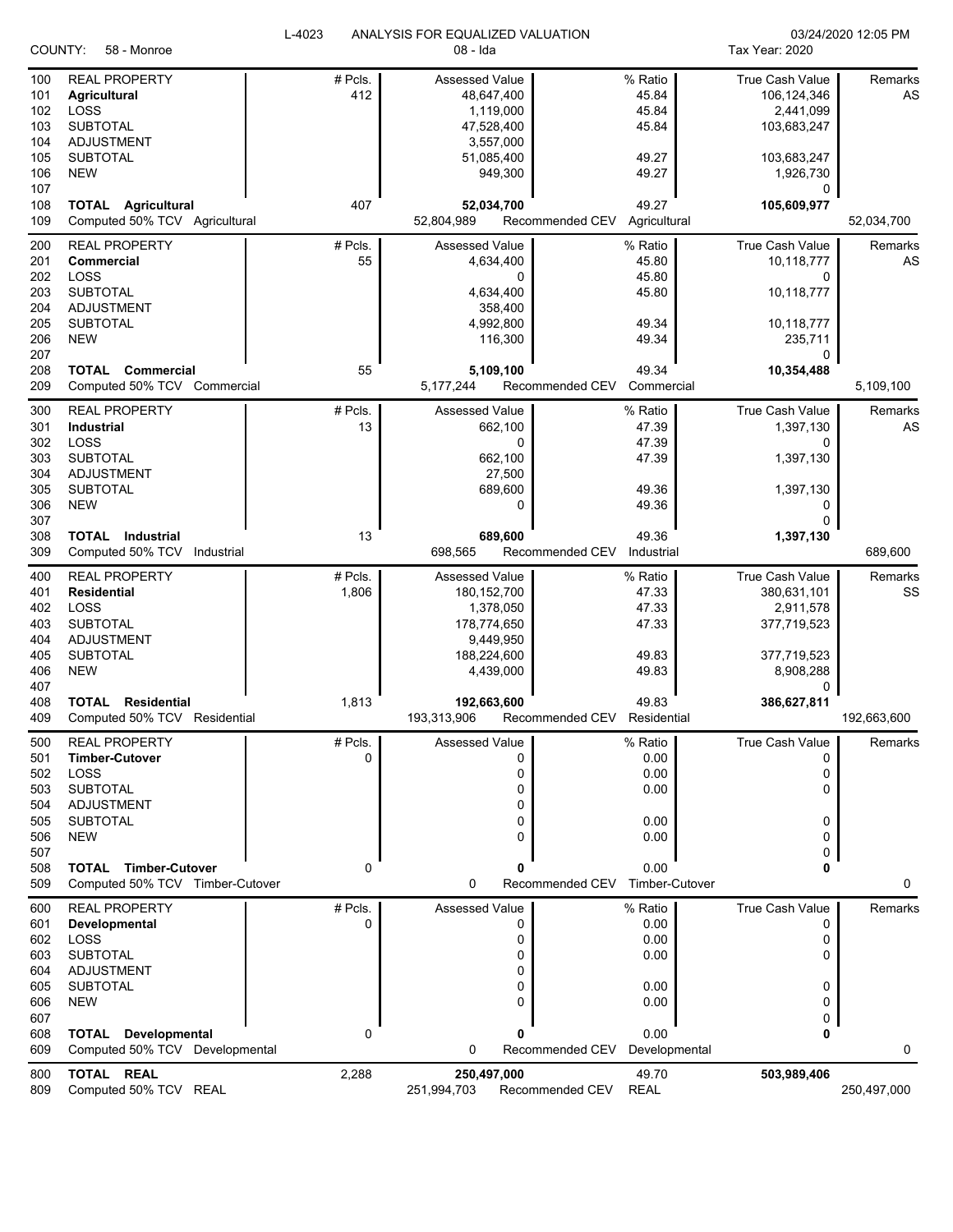| COUNTY:<br>58 - Monroe |                                | L-4023  | ANALYSIS FOR EQUALIZED VALUATION<br>08 - Ida |                             |                        | 03/24/2020 12:05 PM<br>Tax Year: 2020 |  |
|------------------------|--------------------------------|---------|----------------------------------------------|-----------------------------|------------------------|---------------------------------------|--|
| 150                    | PERSONAL PROPERTY              | # Pcls. | <b>Assessed Value</b>                        | % Ratio                     | True Cash Value        | Remarks                               |  |
| 151                    | Ag. Personal                   | 0       | 0                                            | 0.00                        | 0                      |                                       |  |
| 152                    | LOSS                           |         | 0                                            | 0.00                        | 0                      |                                       |  |
| 153                    | <b>SUBTOTAL</b>                |         | 0                                            | 0.00                        | 0                      |                                       |  |
| 154                    | ADJUSTMENT                     |         | 0                                            |                             |                        |                                       |  |
| 155                    | <b>SUBTOTAL</b>                |         | 0                                            | 0.00                        | 0                      |                                       |  |
| 156                    | <b>NEW</b>                     |         | 0                                            | 0.00                        | 0                      |                                       |  |
| 157                    |                                |         |                                              |                             | 0                      |                                       |  |
| 158                    | <b>TOTAL Ag. Personal</b>      | 0       | 0                                            | 0.00                        | 0                      |                                       |  |
| 250                    | PERSONAL PROPERTY              | # Pcls. | Assessed Value                               | % Ratio                     | True Cash Value        | Remarks                               |  |
| 251                    | Com. Personal                  | 140     | 976,600                                      | 50.00                       | 1,953,200              | AU                                    |  |
| 252                    | LOSS                           |         | 97,900                                       | 50.00                       | 195,800                |                                       |  |
| 253                    | <b>SUBTOTAL</b>                |         | 878,700                                      | 50.00                       | 1,757,400              |                                       |  |
| 254                    | <b>ADJUSTMENT</b>              |         | 0                                            |                             |                        |                                       |  |
| 255                    | <b>SUBTOTAL</b>                |         | 878,700                                      | 50.00                       | 1,757,400              |                                       |  |
| 256                    | <b>NEW</b>                     |         | 142,200                                      | 50.00                       | 284,400                |                                       |  |
| 257                    |                                |         |                                              |                             | 0                      |                                       |  |
| 258                    | <b>TOTAL Com. Personal</b>     | 141     | 1,020,900                                    | 50.00                       | 2,041,800              |                                       |  |
| 350                    | PERSONAL PROPERTY              | # Pcls. | Assessed Value                               | % Ratio                     | True Cash Value        | Remarks                               |  |
| 351                    | Ind. Personal                  | 2       | 0                                            | 0.00                        | 0                      |                                       |  |
| 352                    | LOSS                           |         | 0                                            | 0.00                        | 0                      |                                       |  |
| 353                    | <b>SUBTOTAL</b>                |         | 0                                            | 0.00                        | 0                      |                                       |  |
| 354                    | <b>ADJUSTMENT</b>              |         | 0                                            |                             |                        |                                       |  |
| 355                    | <b>SUBTOTAL</b>                |         | 0                                            | 0.00                        | 0                      |                                       |  |
| 356                    | <b>NEW</b>                     |         | 0                                            | 0.00                        | 0                      |                                       |  |
| 357                    |                                |         |                                              |                             | 0                      |                                       |  |
| 358                    | <b>TOTAL</b> Ind. Personal     | 2       | 0                                            | 0.00                        | 0                      |                                       |  |
| 450                    | PERSONAL PROPERTY              | # Pcls. | Assessed Value                               | % Ratio                     | <b>True Cash Value</b> | Remarks                               |  |
| 451                    | Res. Personal                  | 0       | 0                                            | 0.00                        | 0                      |                                       |  |
| 452                    | LOSS                           |         | 0                                            | 0.00                        | 0                      |                                       |  |
| 453                    | <b>SUBTOTAL</b>                |         | 0                                            | 0.00                        | 0                      |                                       |  |
| 454                    | <b>ADJUSTMENT</b>              |         | 0                                            |                             |                        |                                       |  |
| 455                    | <b>SUBTOTAL</b>                |         | 0                                            | 0.00                        | 0                      |                                       |  |
| 456                    | <b>NEW</b>                     |         | 0                                            | 0.00                        | 0                      |                                       |  |
| 457                    |                                |         |                                              |                             | 0                      |                                       |  |
| 458                    | Res. Personal<br>TOTAL         | 0       | 0                                            | 0.00                        | 0                      |                                       |  |
| 550                    | PERSONAL PROPERTY              | # Pcls. | Assessed Value                               | % Ratio                     | True Cash Value        | Remarks                               |  |
| 551                    | Util. Personal                 | 23      | 9,454,100                                    | 50.00                       | 18,908,200             | AU                                    |  |
| 552                    | LOSS                           |         | 14,800                                       | 50.00                       | 29,600                 |                                       |  |
| 553                    | <b>SUBTOTAL</b>                |         | 9,439,300                                    | 50.00                       | 18,878,600             |                                       |  |
| 554                    | ADJUSTMENT                     |         | 0                                            |                             |                        |                                       |  |
| 555                    | <b>SUBTOTAL</b>                |         | 9,439,300                                    | 50.00                       | 18,878,600             |                                       |  |
| 556                    | <b>NEW</b>                     |         | 594,800                                      | 50.00                       | 1,189,600              |                                       |  |
| 557                    |                                |         |                                              |                             | 0                      |                                       |  |
| 558                    | <b>TOTAL</b> Util. Personal    | 23      | 10,034,100                                   | 50.00                       | 20,068,200             |                                       |  |
| 850                    | TOTAL PERSONAL                 | 166     | 11,055,000                                   | 50.00                       | 22,110,000             |                                       |  |
| 859                    | Computed 50% TCV PERSONAL      |         | 11,055,000                                   | PERSONAL<br>Recommended CEV |                        | 11,055,000                            |  |
| 900                    | <b>Total Real and Personal</b> |         | 2,454<br>261,552,000                         |                             | 526,099,406            |                                       |  |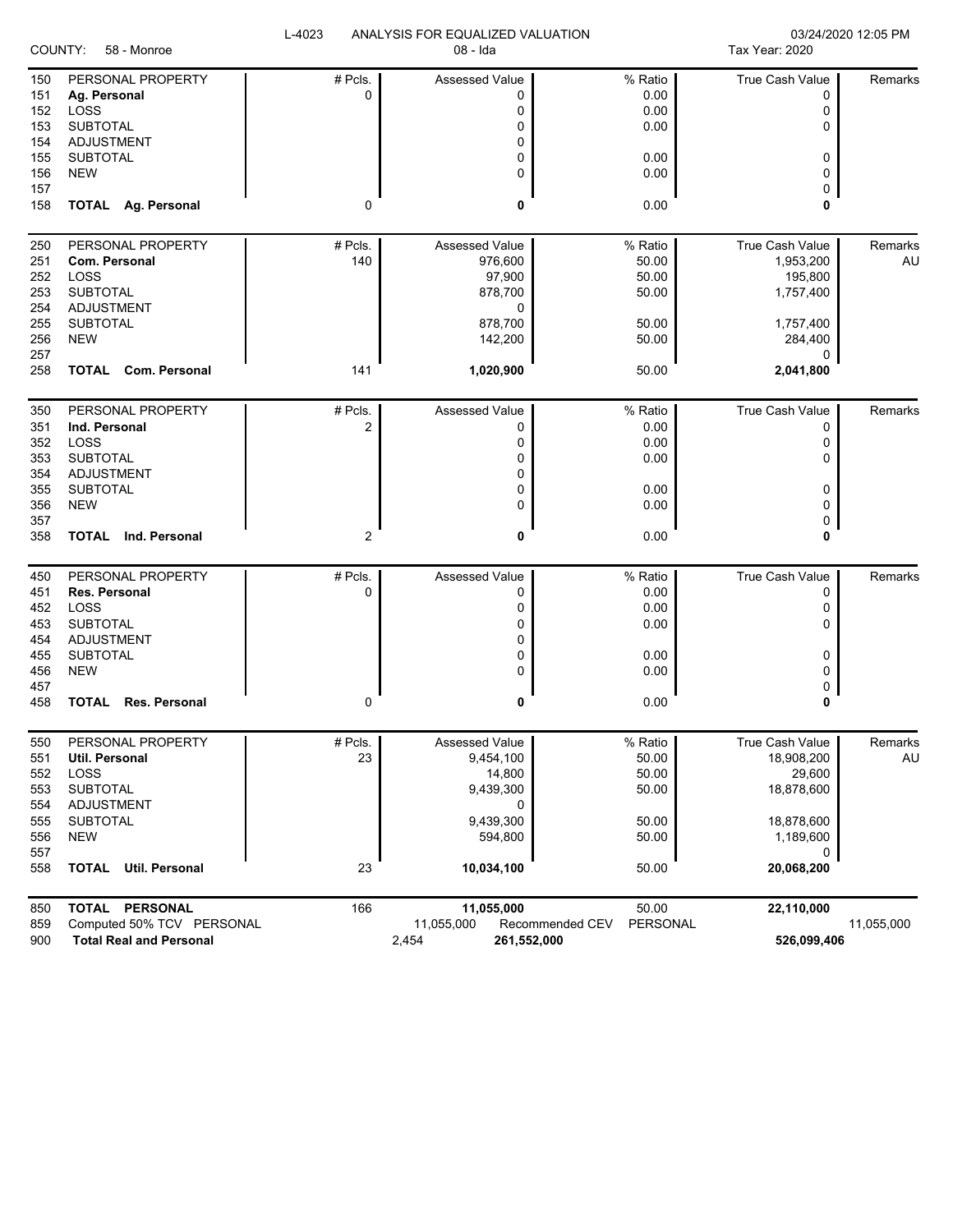| COUNTY:                                              | 58 - Monroe                                                                                                                 | L-4023           | ANALYSIS FOR EQUALIZED VALUATION<br>09 - Lasalle                                                    |                                                      | Tax Year: 2020                                                                                | 03/24/2020 12:05 PM |
|------------------------------------------------------|-----------------------------------------------------------------------------------------------------------------------------|------------------|-----------------------------------------------------------------------------------------------------|------------------------------------------------------|-----------------------------------------------------------------------------------------------|---------------------|
| 100<br>101<br>102<br>103                             | <b>REAL PROPERTY</b><br><b>Agricultural</b><br>LOSS<br><b>SUBTOTAL</b>                                                      | # Pcls.<br>320   | <b>Assessed Value</b><br>28,193,429<br>638,700<br>27,554,729                                        | % Ratio<br>47.77<br>47.77<br>47.77                   | <b>True Cash Value</b><br>59,019,110<br>1,337,032<br>57,682,078                               | Remarks<br>AS       |
| 104<br>105<br>106<br>107                             | <b>ADJUSTMENT</b><br><b>SUBTOTAL</b><br><b>NEW</b>                                                                          |                  | 1,069,071<br>28,623,800<br>695,500                                                                  | 49.62<br>49.62                                       | 57,682,078<br>1,401,653                                                                       |                     |
| 108<br>109                                           | <b>TOTAL Agricultural</b><br>Computed 50% TCV Agricultural                                                                  | 317              | 29,319,300<br>29,541,866                                                                            | 49.62<br>Recommended CEV<br>Agricultural             | 0<br>59,083,731                                                                               | 29,319,300          |
| 200<br>201                                           | <b>REAL PROPERTY</b><br>Commercial                                                                                          | # Pcls.<br>408   | Assessed Value<br>7,227,100                                                                         | % Ratio<br>48.01                                     | True Cash Value<br>15,051,759                                                                 | Remarks<br>AS       |
| 202<br>203<br>204                                    | LOSS<br><b>SUBTOTAL</b><br><b>ADJUSTMENT</b>                                                                                |                  | 0<br>7,227,100<br>240,400                                                                           | 48.01<br>48.01                                       | 0<br>15,051,759                                                                               |                     |
| 205<br>206<br>207                                    | <b>SUBTOTAL</b><br><b>NEW</b>                                                                                               |                  | 7,467,500<br>0                                                                                      | 49.61<br>49.61                                       | 15,051,759<br>0<br>0                                                                          |                     |
| 208<br>209                                           | <b>TOTAL Commercial</b><br>Computed 50% TCV Commercial                                                                      | 408              | 7,467,500<br>7,525,880                                                                              | 49.61<br>Recommended CEV<br>Commercial               | 15,051,759                                                                                    | 7,467,500           |
| 300<br>301<br>302                                    | <b>REAL PROPERTY</b><br>Industrial<br>LOSS                                                                                  | # Pcls.<br>9     | Assessed Value<br>320,500<br>0                                                                      | % Ratio<br>48.48<br>48.48                            | <b>True Cash Value</b><br>661,105<br>0                                                        | Remarks<br>AS       |
| 303<br>304<br>305<br>306                             | <b>SUBTOTAL</b><br><b>ADJUSTMENT</b><br><b>SUBTOTAL</b><br><b>NEW</b>                                                       |                  | 320,500<br>9,400<br>329,900<br>0                                                                    | 48.48<br>49.90<br>49.90                              | 661,105<br>661,105<br>0                                                                       |                     |
| 307<br>308<br>309                                    | <b>TOTAL</b> Industrial<br>Computed 50% TCV Industrial                                                                      | 9                | 329,900<br>330,553                                                                                  | 49.90<br>Recommended CEV<br>Industrial               | 0<br>661,105                                                                                  | 329,900             |
| 400<br>401<br>402<br>403<br>404<br>405<br>406<br>407 | <b>REAL PROPERTY</b><br><b>Residential</b><br>LOSS<br><b>SUBTOTAL</b><br><b>ADJUSTMENT</b><br><b>SUBTOTAL</b><br><b>NEW</b> | # Pcls.<br>2,226 | Assessed Value<br>182,451,479<br>1,505,900<br>180,945,579<br>15,485,768<br>196,431,347<br>1,899,020 | % Ratio<br>45.48<br>45.48<br>45.48<br>49.37<br>49.37 | True Cash Value<br>401,168,599<br>3,311,126<br>397,857,473<br>397, 857, 473<br>3,846,506<br>0 | Remarks<br>SS       |
| 408<br>409                                           | <b>TOTAL Residential</b><br>Computed 50% TCV Residential                                                                    | 2,231            | 198,330,367<br>200,851,990                                                                          | 49.37<br>Recommended CEV Residential                 | 401,703,979                                                                                   | 198,330,367         |
| 500<br>501<br>502<br>503<br>504<br>505<br>506<br>507 | <b>REAL PROPERTY</b><br><b>Timber-Cutover</b><br>LOSS<br><b>SUBTOTAL</b><br>ADJUSTMENT<br><b>SUBTOTAL</b><br><b>NEW</b>     | # Pcls.<br>0     | <b>Assessed Value</b><br>0<br>0<br>0<br>0<br>0<br>0                                                 | % Ratio<br>0.00<br>0.00<br>0.00<br>0.00<br>0.00      | <b>True Cash Value</b><br>0<br>0<br>$\Omega$<br>0<br>0<br>0                                   | Remarks             |
| 508<br>509                                           | <b>TOTAL Timber-Cutover</b><br>Computed 50% TCV Timber-Cutover                                                              | 0                | 0<br>0                                                                                              | 0.00<br>Recommended CEV Timber-Cutover               | 0                                                                                             | 0                   |
| 600<br>601<br>602<br>603<br>604<br>605<br>606<br>607 | <b>REAL PROPERTY</b><br>Developmental<br>LOSS<br><b>SUBTOTAL</b><br><b>ADJUSTMENT</b><br><b>SUBTOTAL</b><br><b>NEW</b>      | # Pcls.<br>0     | Assessed Value<br>0<br>0<br>0<br>0<br>0<br>0                                                        | % Ratio<br>0.00<br>0.00<br>0.00<br>0.00<br>0.00      | True Cash Value<br>0<br>0<br>0<br>0<br>0<br>0                                                 | Remarks             |
| 608<br>609                                           | <b>TOTAL</b> Developmental<br>Computed 50% TCV Developmental                                                                | 0                | 0<br>0                                                                                              | 0.00<br>Recommended CEV<br>Developmental             | 0                                                                                             | 0                   |
| 800<br>809                                           | TOTAL REAL<br>Computed 50% TCV REAL                                                                                         | 2,965            | 235,447,067<br>238,250,287                                                                          | 49.41<br>Recommended CEV<br><b>REAL</b>              | 476,500,574                                                                                   | 235,447,067         |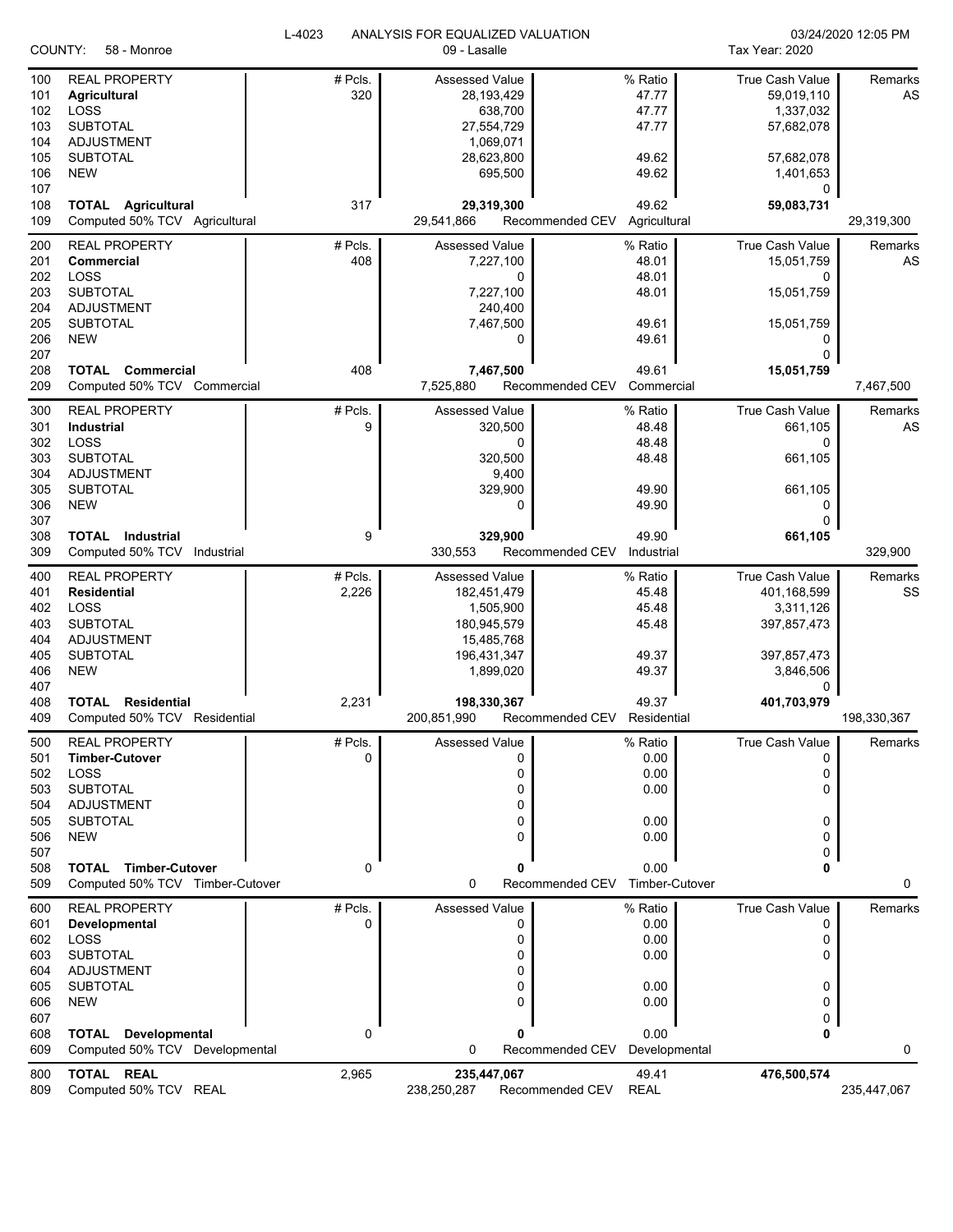| COUNTY:<br>58 - Monroe |                                | L-4023  | ANALYSIS FOR EQUALIZED VALUATION<br>09 - Lasalle |                             | 03/24/2020 12:05 PM<br>Tax Year: 2020 |           |  |
|------------------------|--------------------------------|---------|--------------------------------------------------|-----------------------------|---------------------------------------|-----------|--|
| 150                    | PERSONAL PROPERTY              | # Pcls. | <b>Assessed Value</b>                            | % Ratio                     | True Cash Value                       | Remarks   |  |
| 151                    | Ag. Personal                   | 0       | 0                                                | 0.00                        | 0                                     |           |  |
| 152                    | LOSS                           |         | 0                                                | 0.00                        | 0                                     |           |  |
| 153                    | <b>SUBTOTAL</b>                |         | 0                                                | 0.00                        | 0                                     |           |  |
| 154                    | ADJUSTMENT                     |         | 0                                                |                             |                                       |           |  |
| 155                    | <b>SUBTOTAL</b>                |         | 0                                                | 0.00                        | 0                                     |           |  |
| 156                    | <b>NEW</b>                     |         | $\Omega$                                         | 0.00                        | 0                                     |           |  |
| 157                    |                                |         |                                                  |                             | 0                                     |           |  |
| 158                    | <b>TOTAL Ag. Personal</b>      | 0       | 0                                                | 0.00                        | 0                                     |           |  |
| 250                    | PERSONAL PROPERTY              | # Pcls. | Assessed Value                                   | % Ratio                     | True Cash Value                       | Remarks   |  |
| 251                    | Com. Personal                  | 64      | 1,006,100                                        | 50.00                       | 2,012,200                             | AU        |  |
| 252                    | LOSS                           |         | 187,600                                          | 50.00                       | 375,200                               |           |  |
| 253                    | <b>SUBTOTAL</b>                |         | 818,500                                          | 50.00                       | 1,637,000                             |           |  |
| 254                    | <b>ADJUSTMENT</b>              |         | 0                                                |                             |                                       |           |  |
| 255                    | <b>SUBTOTAL</b>                |         | 818,500                                          | 50.00                       | 1,637,000                             |           |  |
| 256                    | <b>NEW</b>                     |         | 175,000                                          | 50.00                       | 350,000                               |           |  |
| 257                    |                                |         |                                                  |                             | 0                                     |           |  |
| 258                    | TOTAL<br><b>Com. Personal</b>  | 61      | 993,500                                          | 50.00                       | 1,987,000                             |           |  |
|                        |                                |         |                                                  |                             |                                       |           |  |
| 350                    | PERSONAL PROPERTY              | # Pcls. | Assessed Value                                   | % Ratio                     | True Cash Value                       | Remarks   |  |
| 351                    | Ind. Personal                  | 0       | 0                                                | 0.00                        | 0                                     |           |  |
| 352                    | LOSS                           |         | 0                                                | 0.00                        | 0                                     |           |  |
| 353                    | <b>SUBTOTAL</b>                |         | 0                                                | 0.00                        | 0                                     |           |  |
| 354                    | <b>ADJUSTMENT</b>              |         | 0                                                |                             |                                       |           |  |
| 355                    | <b>SUBTOTAL</b>                |         | 0                                                | 0.00                        | 0                                     |           |  |
| 356                    | <b>NEW</b>                     |         | $\Omega$                                         | 0.00                        | 0                                     |           |  |
| 357                    |                                |         |                                                  |                             | 0                                     |           |  |
| 358                    | <b>TOTAL</b> Ind. Personal     | 0       | 0                                                | 0.00                        | 0                                     |           |  |
| 450                    | PERSONAL PROPERTY              | # Pcls. | Assessed Value                                   | % Ratio                     | True Cash Value                       | Remarks   |  |
| 451                    | Res. Personal                  | 0       | 0                                                | 0.00                        | 0                                     |           |  |
| 452                    | LOSS                           |         | 0                                                | 0.00                        | 0                                     |           |  |
| 453                    | <b>SUBTOTAL</b>                |         | 0                                                | 0.00                        | 0                                     |           |  |
| 454                    | ADJUSTMENT                     |         | 0                                                |                             |                                       |           |  |
| 455                    | <b>SUBTOTAL</b>                |         | 0                                                | 0.00                        | 0                                     |           |  |
| 456                    | <b>NEW</b>                     |         | 0                                                | 0.00                        | 0                                     |           |  |
| 457                    |                                |         |                                                  |                             | 0                                     |           |  |
| 458                    | <b>TOTAL Res. Personal</b>     | 0       | 0                                                | 0.00                        | 0                                     |           |  |
| 550                    | PERSONAL PROPERTY              | # Pcls. | Assessed Value                                   | % Ratio                     | True Cash Value                       | Remarks   |  |
| 551                    | Util. Personal                 | 15      | 5,119,500                                        | 50.00                       | 10,239,000                            | AU        |  |
| 552                    | LOSS                           |         | 5,300                                            | 50.00                       | 10,600                                |           |  |
| 553                    | <b>SUBTOTAL</b>                |         | 5,114,200                                        | 50.00                       | 10,228,400                            |           |  |
| 554                    | ADJUSTMENT                     |         | 0                                                |                             |                                       |           |  |
| 555                    | <b>SUBTOTAL</b>                |         | 5,114,200                                        | 50.00                       | 10,228,400                            |           |  |
| 556                    | <b>NEW</b>                     |         | 375,800                                          | 50.00                       | 751,600                               |           |  |
| 557                    |                                |         |                                                  |                             | 0                                     |           |  |
| 558                    | <b>Util. Personal</b><br>TOTAL | 15      | 5,490,000                                        | 50.00                       | 10,980,000                            |           |  |
| 850                    | TOTAL PERSONAL                 | 76      | 6,483,500                                        | 50.00                       | 12,967,000                            |           |  |
| 859                    | Computed 50% TCV PERSONAL      |         | 6,483,500                                        | Recommended CEV<br>PERSONAL |                                       | 6,483,500 |  |
| 900                    | <b>Total Real and Personal</b> |         | 3,041<br>241,930,567                             |                             | 489,467,574                           |           |  |
|                        |                                |         |                                                  |                             |                                       |           |  |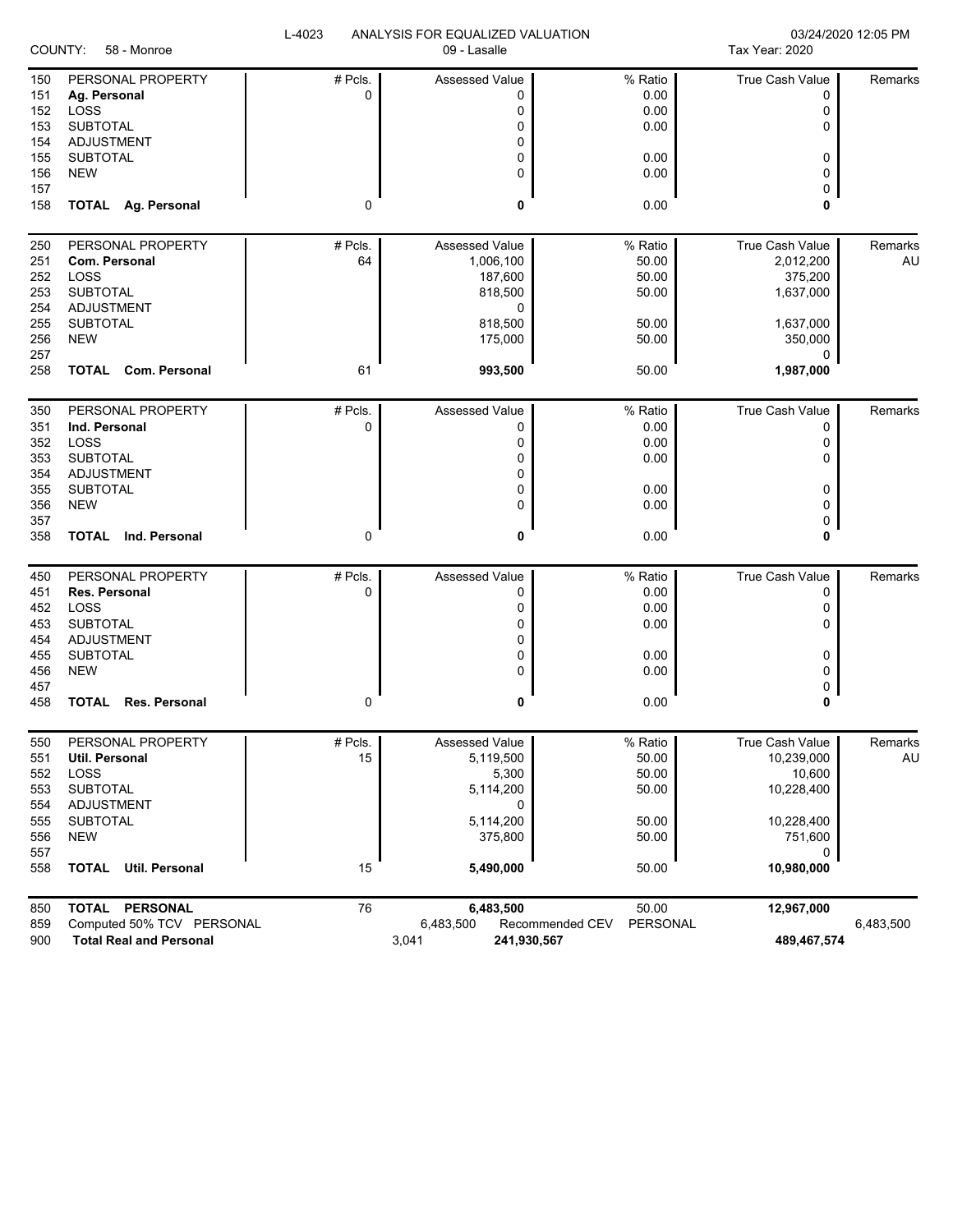| COUNTY:                                | 58 - Monroe                                                                                                          | L-4023           | ANALYSIS FOR EQUALIZED VALUATION<br>10 - London                                   |                                                  | Tax Year: 2020                                                            | 03/24/2020 12:05 PM |
|----------------------------------------|----------------------------------------------------------------------------------------------------------------------|------------------|-----------------------------------------------------------------------------------|--------------------------------------------------|---------------------------------------------------------------------------|---------------------|
| 100<br>101<br>102                      | <b>REAL PROPERTY</b><br><b>Agricultural</b><br>LOSS                                                                  | # Pcls.<br>380   | <b>Assessed Value</b><br>36,824,619<br>689,700                                    | % Ratio<br>48.72<br>48.72                        | <b>True Cash Value</b><br>75,584,193<br>1,415,640                         | Remarks<br>AS       |
| 103<br>104<br>105<br>106               | <b>SUBTOTAL</b><br><b>ADJUSTMENT</b><br><b>SUBTOTAL</b><br><b>NEW</b>                                                |                  | 36,134,919<br>885,181<br>37,020,100<br>1,175,400                                  | 48.72<br>49.91<br>49.91                          | 74,168,553<br>74,168,553<br>2,355,039                                     |                     |
| 107<br>108<br>109                      | <b>TOTAL Agricultural</b><br>Computed 50% TCV Agricultural                                                           | 382              | 38,195,500<br>38,261,796                                                          | 49.91<br>Recommended CEV<br>Agricultural         | 0<br>76,523,592                                                           | 38,195,500          |
| 200<br>201<br>202                      | <b>REAL PROPERTY</b><br>Commercial<br><b>LOSS</b>                                                                    | # Pcls.<br>30    | Assessed Value<br>2,757,100<br>0                                                  | % Ratio<br>47.02<br>47.02                        | <b>True Cash Value</b><br>5,863,675<br>0                                  | Remarks<br>AS       |
| 203<br>204<br>205<br>206               | <b>SUBTOTAL</b><br><b>ADJUSTMENT</b><br><b>SUBTOTAL</b><br><b>NEW</b>                                                |                  | 2,757,100<br>130,900<br>2,888,000<br>299,800                                      | 47.02<br>49.25<br>49.25                          | 5,863,675<br>5,863,675<br>608,731                                         |                     |
| 207<br>208<br>209                      | <b>TOTAL Commercial</b><br>Computed 50% TCV Commercial                                                               | 32               | 3,187,800<br>3,236,203                                                            | 49.25<br>Recommended CEV<br>Commercial           | 0<br>6,472,406                                                            | 3,187,800           |
| 300<br>301<br>302<br>303               | <b>REAL PROPERTY</b><br>Industrial<br>LOSS<br><b>SUBTOTAL</b>                                                        | # Pcls.<br>14    | Assessed Value<br>882,100<br>0<br>882,100                                         | % Ratio<br>49.91<br>49.91<br>49.91               | True Cash Value<br>1,767,381<br>0<br>1,767,381                            | Remarks<br>AS       |
| 304<br>305<br>306<br>307               | <b>ADJUSTMENT</b><br><b>SUBTOTAL</b><br><b>NEW</b>                                                                   |                  | 0<br>882,100<br>0                                                                 | 49.91<br>49.91                                   | 1,767,381<br>0<br>0                                                       |                     |
| 308<br>309                             | <b>TOTAL</b> Industrial<br>Computed 50% TCV Industrial                                                               | 14               | 882,100<br>883,691                                                                | 49.91<br>Recommended CEV<br>Industrial           | 1,767,381                                                                 | 882,100             |
| 400<br>401<br>402<br>403<br>404<br>405 | <b>REAL PROPERTY</b><br><b>Residential</b><br><b>LOSS</b><br><b>SUBTOTAL</b><br><b>ADJUSTMENT</b><br><b>SUBTOTAL</b> | # Pcls.<br>1,348 | Assessed Value<br>98,880,411<br>767,400<br>98,113,011<br>4,974,389<br>103,087,400 | % Ratio<br>47.07<br>47.07<br>47.07<br>49.46      | True Cash Value<br>210,070,982<br>1,630,338<br>208,440,644<br>208,440,644 | Remarks<br>SS       |
| 406<br>407<br>408<br>409               | <b>NEW</b><br><b>TOTAL Residential</b><br>Computed 50% TCV Residential                                               | 1,345            | 1,310,400<br>104,397,800<br>105,545,029                                           | 49.46<br>49.46<br>Recommended CEV<br>Residential | 2,649,414<br>0<br>211,090,058                                             | 104,397,800         |
| 500<br>501<br>502                      | <b>REAL PROPERTY</b><br><b>Timber-Cutover</b><br>LOSS<br><b>SUBTOTAL</b>                                             | # Pcls.<br>0     | <b>Assessed Value</b><br>0<br>0                                                   | % Ratio<br>0.00<br>0.00                          | <b>True Cash Value</b><br>0<br>0                                          | Remarks             |
| 503<br>504<br>505<br>506<br>507        | <b>ADJUSTMENT</b><br><b>SUBTOTAL</b><br><b>NEW</b>                                                                   |                  | 0<br>0<br>0<br>0                                                                  | 0.00<br>0.00<br>0.00                             | 0<br>0<br>0<br>0                                                          |                     |
| 508<br>509                             | <b>TOTAL Timber-Cutover</b><br>Computed 50% TCV Timber-Cutover                                                       | 0                | 0<br>0                                                                            | 0.00<br>Recommended CEV Timber-Cutover           | 0                                                                         | 0                   |
| 600<br>601<br>602<br>603<br>604<br>605 | <b>REAL PROPERTY</b><br>Developmental<br>LOSS<br><b>SUBTOTAL</b><br>ADJUSTMENT<br><b>SUBTOTAL</b>                    | # Pcls.<br>0     | <b>Assessed Value</b><br>0<br>0<br>0<br>0<br>0                                    | % Ratio<br>0.00<br>0.00<br>0.00<br>0.00          | <b>True Cash Value</b><br>0<br>0<br>0<br>0                                | Remarks             |
| 606<br>607<br>608<br>609               | <b>NEW</b><br>TOTAL<br>Developmental<br>Computed 50% TCV Developmental                                               | 0                | 0<br>0<br>0                                                                       | 0.00<br>0.00<br>Recommended CEV                  | 0<br>0<br>0<br>Developmental                                              | 0                   |
| 800<br>809                             | TOTAL REAL<br>Computed 50% TCV REAL                                                                                  | 1,773            | 146,663,200<br>147,926,719                                                        | 49.57<br>Recommended CEV<br><b>REAL</b>          | 295,853,437                                                               | 146,663,200         |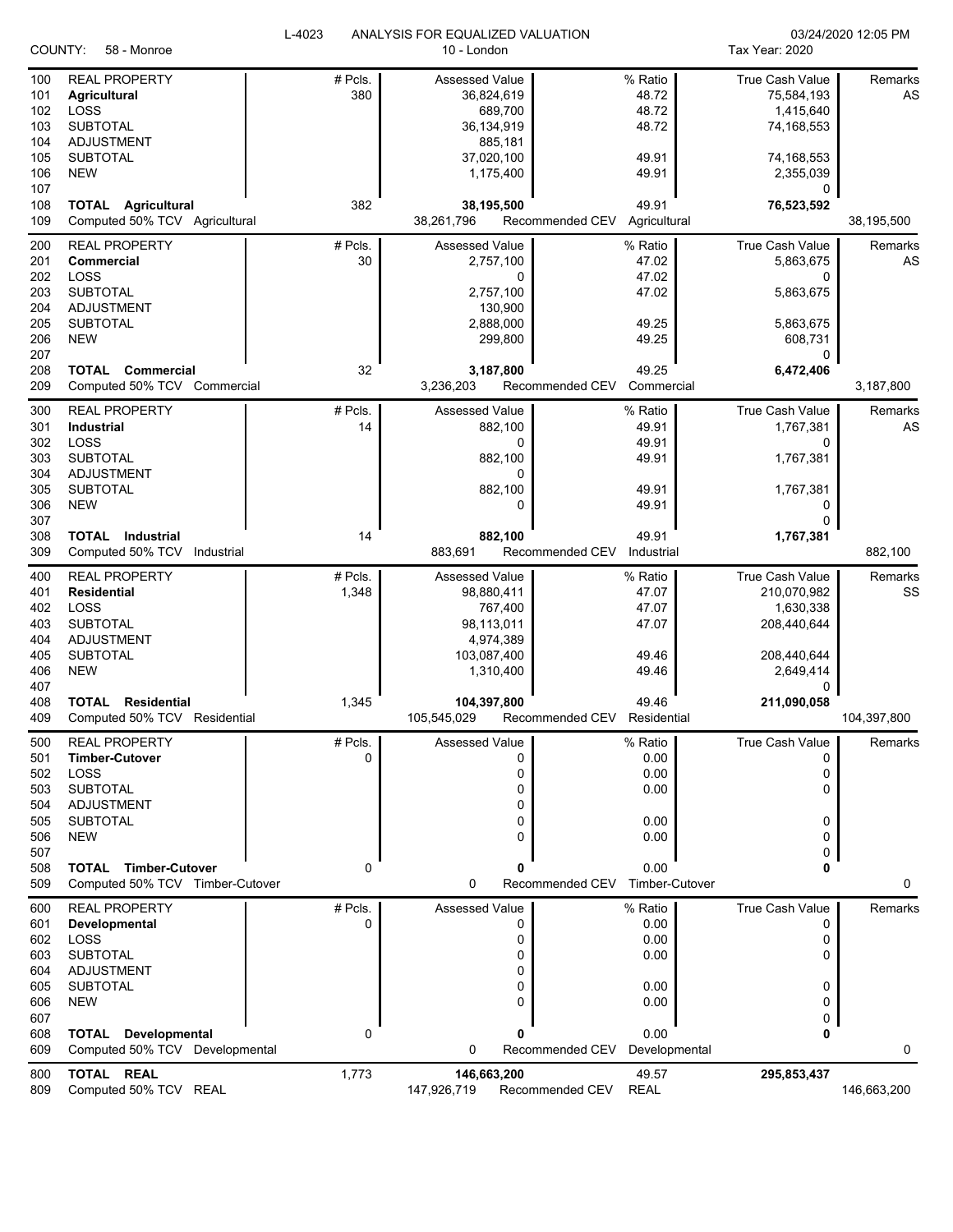| COUNTY:    | 58 - Monroe                          | L-4023  | ANALYSIS FOR EQUALIZED VALUATION<br>10 - London |                                  | Tax Year: 2020  | 03/24/2020 12:05 PM |
|------------|--------------------------------------|---------|-------------------------------------------------|----------------------------------|-----------------|---------------------|
|            | PERSONAL PROPERTY                    | # Pcls. | Assessed Value                                  | % Ratio                          | True Cash Value | Remarks             |
| 150<br>151 | Ag. Personal                         | 0       | 0                                               | 0.00                             | 0               |                     |
| 152        | LOSS                                 |         | 0                                               | 0.00                             | 0               |                     |
| 153        | <b>SUBTOTAL</b>                      |         | 0                                               | 0.00                             | 0               |                     |
| 154        | ADJUSTMENT                           |         | 0                                               |                                  |                 |                     |
| 155        | <b>SUBTOTAL</b>                      |         | 0                                               | 0.00                             | 0               |                     |
| 156        | <b>NEW</b>                           |         | 0                                               | 0.00                             | 0               |                     |
| 157        |                                      |         |                                                 |                                  | 0               |                     |
| 158        | <b>TOTAL Ag. Personal</b>            | 0       | 0                                               | 0.00                             | 0               |                     |
| 250        | PERSONAL PROPERTY                    | # Pcls. | Assessed Value                                  | % Ratio                          | True Cash Value | Remarks             |
| 251        | Com. Personal                        | 54      | 1,936,245                                       | 50.00                            | 3,872,490       | AU                  |
| 252        | LOSS                                 |         | 60,063                                          | 50.00                            | 120,126         |                     |
| 253        | <b>SUBTOTAL</b>                      |         | 1,876,182                                       | 50.00                            | 3,752,364       |                     |
| 254        | ADJUSTMENT                           |         | 0                                               |                                  |                 |                     |
| 255        | <b>SUBTOTAL</b><br><b>NEW</b>        |         | 1,876,182<br>179,755                            | 50.00<br>50.00                   | 3,752,364       |                     |
| 256<br>257 |                                      |         |                                                 |                                  | 359,510<br>0    |                     |
| 258        | <b>TOTAL Com. Personal</b>           | 49      | 2,055,937                                       | 50.00                            | 4,111,874       |                     |
|            | PERSONAL PROPERTY                    | # Pcls. | Assessed Value                                  | % Ratio                          | True Cash Value | Remarks             |
| 350<br>351 | Ind. Personal                        | 1       | 0                                               | 0.00                             | 0               |                     |
| 352        | LOSS                                 |         | 0                                               | 0.00                             | 0               |                     |
| 353        | <b>SUBTOTAL</b>                      |         | 0                                               | 0.00                             | 0               |                     |
| 354        | <b>ADJUSTMENT</b>                    |         | 0                                               |                                  |                 |                     |
| 355        | <b>SUBTOTAL</b>                      |         | 0                                               | 0.00                             | 0               |                     |
| 356        | <b>NEW</b>                           |         | 0                                               | 0.00                             | 0               |                     |
| 357        |                                      |         |                                                 |                                  | 0               |                     |
| 358        | <b>TOTAL</b> Ind. Personal           |         | 0                                               | 0.00                             | 0               |                     |
| 450        | PERSONAL PROPERTY                    | # Pcls. | Assessed Value                                  | % Ratio                          | True Cash Value | Remarks             |
| 451        | Res. Personal                        | 0       | 0                                               | 0.00                             | 0               |                     |
| 452        | LOSS                                 |         | 0                                               | 0.00                             | 0               |                     |
| 453        | <b>SUBTOTAL</b><br><b>ADJUSTMENT</b> |         | 0<br>0                                          | 0.00                             | 0               |                     |
| 454<br>455 | <b>SUBTOTAL</b>                      |         | 0                                               | 0.00                             | 0               |                     |
| 456        | <b>NEW</b>                           |         | 0                                               | 0.00                             | 0               |                     |
| 457        |                                      |         |                                                 |                                  | 0               |                     |
| 458        | <b>TOTAL</b><br><b>Res. Personal</b> | 0       | 0                                               | 0.00                             | 0               |                     |
| 550        | PERSONAL PROPERTY                    | # Pcls. | Assessed Value                                  | % Ratio                          | True Cash Value | Remarks             |
| 551        | Util. Personal                       | 8       | 5,209,364                                       | 50.00                            | 10,418,728      | AU                  |
| 552        | LOSS                                 |         | 17,727                                          | 50.00                            | 35,454          |                     |
| 553        | <b>SUBTOTAL</b>                      |         | 5,191,637                                       | 50.00                            | 10,383,274      |                     |
| 554        | ADJUSTMENT                           |         | 0                                               |                                  |                 |                     |
| 555        | <b>SUBTOTAL</b>                      |         | 5,191,637                                       | 50.00                            | 10,383,274      |                     |
| 556<br>557 | <b>NEW</b>                           |         | 381,498                                         | 50.00                            | 762,996<br>0    |                     |
| 558        | <b>Util. Personal</b><br>TOTAL       | 8       | 5,573,135                                       | 50.00                            | 11,146,270      |                     |
| 850        | TOTAL PERSONAL                       | 58      | 7,629,072                                       | 50.00                            | 15,258,144      |                     |
| 850        | Computed 50% TCV PERSONAL            |         |                                                 | 7629072 Recommended CEV PERSONAL |                 | 7 629 072           |

|     | 859 Computed 50% TCV PERSONAL | 7.629.072 | Recommended CEV PERSONAL |             | 7,629,072 |
|-----|-------------------------------|-----------|--------------------------|-------------|-----------|
| 900 | Total Real and Personal       | .831      | 154.292.272              | 311,111,581 |           |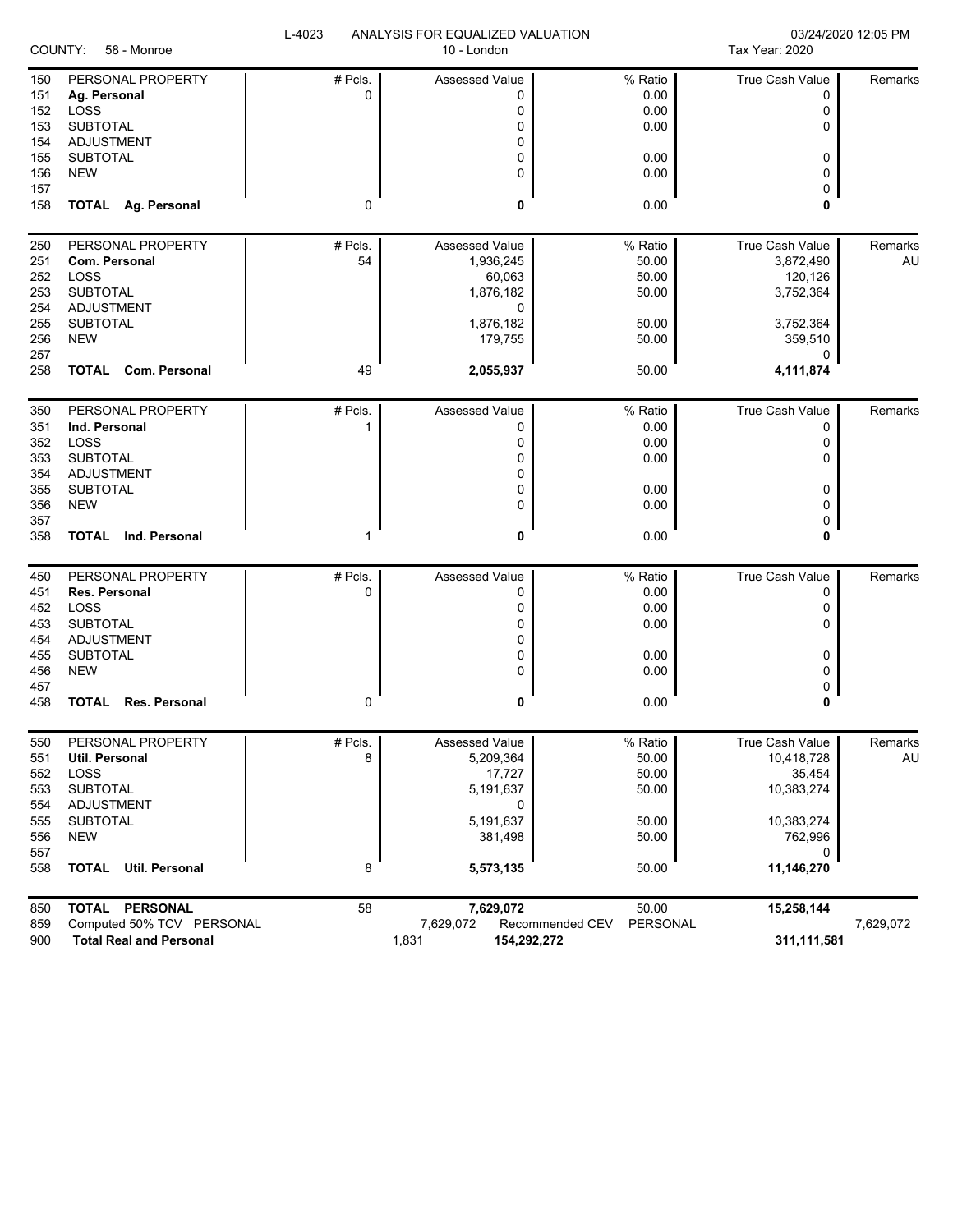| COUNTY:                  | 58 - Monroe                                                            | L-4023         | ANALYSIS FOR EQUALIZED VALUATION<br>11 - Milan               |                                          | Tax Year: 2020                                                    | 03/24/2020 12:05 PM |
|--------------------------|------------------------------------------------------------------------|----------------|--------------------------------------------------------------|------------------------------------------|-------------------------------------------------------------------|---------------------|
| 100<br>101<br>102<br>103 | <b>REAL PROPERTY</b><br><b>Agricultural</b><br>LOSS<br><b>SUBTOTAL</b> | # Pcls.<br>446 | <b>Assessed Value</b><br>50,654,200<br>623,300<br>50,030,900 | % Ratio<br>46.75<br>46.75<br>46.75       | <b>True Cash Value</b><br>108,351,230<br>1,333,262<br>107,017,968 | Remarks<br>AS       |
| 104<br>105<br>106<br>107 | ADJUSTMENT<br><b>SUBTOTAL</b><br><b>NEW</b>                            |                | 2,525,300<br>52,556,200<br>287,300                           | 49.11<br>49.11                           | 107,017,968<br>585,013<br>0                                       |                     |
| 108<br>109               | <b>TOTAL Agricultural</b><br>Computed 50% TCV Agricultural             | 443            | 52,843,500<br>53,801,491                                     | 49.11<br>Recommended CEV<br>Agricultural | 107,602,981                                                       | 52,843,500          |
| 200                      | <b>REAL PROPERTY</b>                                                   | # Pcls.        | <b>Assessed Value</b>                                        | % Ratio                                  | <b>True Cash Value</b>                                            | Remarks             |
| 201                      | Commercial                                                             | 24             | 2,585,200                                                    | 48.70                                    | 5,308,419                                                         | AS                  |
| 202                      | LOSS                                                                   |                | 470,300                                                      | 48.70                                    | 965,708                                                           |                     |
| 203                      | <b>SUBTOTAL</b>                                                        |                | 2,114,900                                                    | 48.70                                    | 4,342,711                                                         |                     |
| 204<br>205               | ADJUSTMENT<br><b>SUBTOTAL</b>                                          |                | 46,600                                                       | 49.77                                    |                                                                   |                     |
| 206                      | <b>NEW</b>                                                             |                | 2,161,500<br>86,200                                          | 49.77                                    | 4,342,711<br>173,197                                              |                     |
| 207                      |                                                                        |                |                                                              |                                          | 0                                                                 |                     |
| 208                      | <b>TOTAL Commercial</b>                                                | 21             | 2,247,700                                                    | 49.77                                    | 4,515,908                                                         |                     |
| 209                      | Computed 50% TCV Commercial                                            |                | 2,257,954                                                    | Recommended CEV<br>Commercial            |                                                                   | 2,247,700           |
| 300                      | <b>REAL PROPERTY</b>                                                   | # Pcls.        | <b>Assessed Value</b>                                        | % Ratio                                  | <b>True Cash Value</b>                                            | Remarks             |
| 301                      | Industrial                                                             | 7              | 1,274,900                                                    | 49.03                                    | 2,600,119                                                         | AS                  |
| 302                      | LOSS                                                                   |                | 0                                                            | 49.03                                    | 0                                                                 |                     |
| 303                      | <b>SUBTOTAL</b>                                                        |                | 1,274,900                                                    | 49.03                                    | 2,600,119                                                         |                     |
| 304                      | ADJUSTMENT                                                             |                | 18,300                                                       |                                          |                                                                   |                     |
| 305                      | <b>SUBTOTAL</b>                                                        |                | 1,293,200                                                    | 49.74                                    | 2,600,119                                                         |                     |
| 306<br>307               | <b>NEW</b>                                                             |                | 0                                                            | 49.74                                    | 0<br>0                                                            |                     |
| 308                      | <b>TOTAL</b> Industrial                                                | 7              | 1,293,200                                                    | 49.74                                    | 2,600,119                                                         |                     |
| 309                      | Computed 50% TCV Industrial                                            |                | 1,300,060                                                    | Recommended CEV<br>Industrial            |                                                                   | 1,293,200           |
| 400                      | <b>REAL PROPERTY</b>                                                   | # Pcls.        | <b>Assessed Value</b>                                        | % Ratio                                  | <b>True Cash Value</b>                                            | Remarks             |
| 401                      | <b>Residential</b>                                                     | 637            | 49,740,800                                                   | 45.38                                    | 109,609,520                                                       | SS                  |
| 402                      | LOSS                                                                   |                | 336,400                                                      | 45.38                                    | 741,296                                                           |                     |
| 403                      | <b>SUBTOTAL</b>                                                        |                | 49,404,400                                                   | 45.38                                    | 108,868,224                                                       |                     |
| 404                      | <b>ADJUSTMENT</b>                                                      |                | 4,229,100                                                    |                                          |                                                                   |                     |
| 405                      | <b>SUBTOTAL</b>                                                        |                | 53,633,500                                                   | 49.26                                    | 108,868,224                                                       |                     |
| 406                      | <b>NEW</b>                                                             |                | 940,800                                                      | 49.26                                    | 1,909,866                                                         |                     |
| 407<br>408               | <b>TOTAL Residential</b>                                               | 641            | 54,574,300                                                   | 49.26                                    | 0<br>110,778,090                                                  |                     |
| 409                      | Computed 50% TCV Residential                                           |                | 55,389,045                                                   | Recommended CEV Residential              |                                                                   | 54,574,300          |
|                          |                                                                        |                |                                                              |                                          |                                                                   |                     |
| 500<br>501               | <b>REAL PROPERTY</b><br><b>Timber-Cutover</b>                          | # Pcls.<br>0   | <b>Assessed Value</b><br>0                                   | % Ratio<br>0.00                          | <b>True Cash Value</b><br>0                                       | <b>Remarks</b>      |
| 502                      | LOSS                                                                   |                | 0                                                            | 0.00                                     | 0                                                                 |                     |
| 503                      | <b>SUBTOTAL</b>                                                        |                | 0                                                            | 0.00                                     | 0                                                                 |                     |
| 504                      | ADJUSTMENT                                                             |                | 0                                                            |                                          |                                                                   |                     |
| 505                      | <b>SUBTOTAL</b>                                                        |                | 0                                                            | 0.00                                     | 0                                                                 |                     |
| 506                      | <b>NEW</b>                                                             |                | 0                                                            | 0.00                                     | 0                                                                 |                     |
| 507                      |                                                                        |                |                                                              |                                          | 0                                                                 |                     |
| 508<br>509               | <b>TOTAL Timber-Cutover</b><br>Computed 50% TCV Timber-Cutover         | 0              | 0<br>0                                                       | 0.00<br>Recommended CEV Timber-Cutover   | 0                                                                 | 0                   |
|                          |                                                                        |                |                                                              |                                          |                                                                   |                     |
| 600                      | <b>REAL PROPERTY</b>                                                   | # Pcls.        | <b>Assessed Value</b>                                        | % Ratio                                  | True Cash Value                                                   | Remarks             |
| 601                      | Developmental                                                          | 0              | 0                                                            | 0.00                                     | 0                                                                 |                     |
| 602<br>603               | LOSS<br><b>SUBTOTAL</b>                                                |                | 0<br>0                                                       | 0.00<br>0.00                             | 0<br>0                                                            |                     |
| 604                      | <b>ADJUSTMENT</b>                                                      |                | 0                                                            |                                          |                                                                   |                     |
| 605                      | <b>SUBTOTAL</b>                                                        |                | 0                                                            | 0.00                                     | 0                                                                 |                     |
| 606                      | <b>NEW</b>                                                             |                | 0                                                            | 0.00                                     | 0                                                                 |                     |
| 607                      |                                                                        |                |                                                              |                                          | 0                                                                 |                     |
| 608                      | <b>TOTAL Developmental</b>                                             | 0              | 0                                                            | 0.00                                     | 0                                                                 |                     |
| 609                      | Computed 50% TCV Developmental                                         |                | 0                                                            | Recommended CEV<br>Developmental         |                                                                   | 0                   |
| 800                      | TOTAL REAL                                                             | 1,112          | 110,958,700                                                  | 49.21                                    | 225,497,098                                                       |                     |
| 809                      | Computed 50% TCV REAL                                                  |                | 112,748,549                                                  | Recommended CEV<br><b>REAL</b>           |                                                                   | 110,958,700         |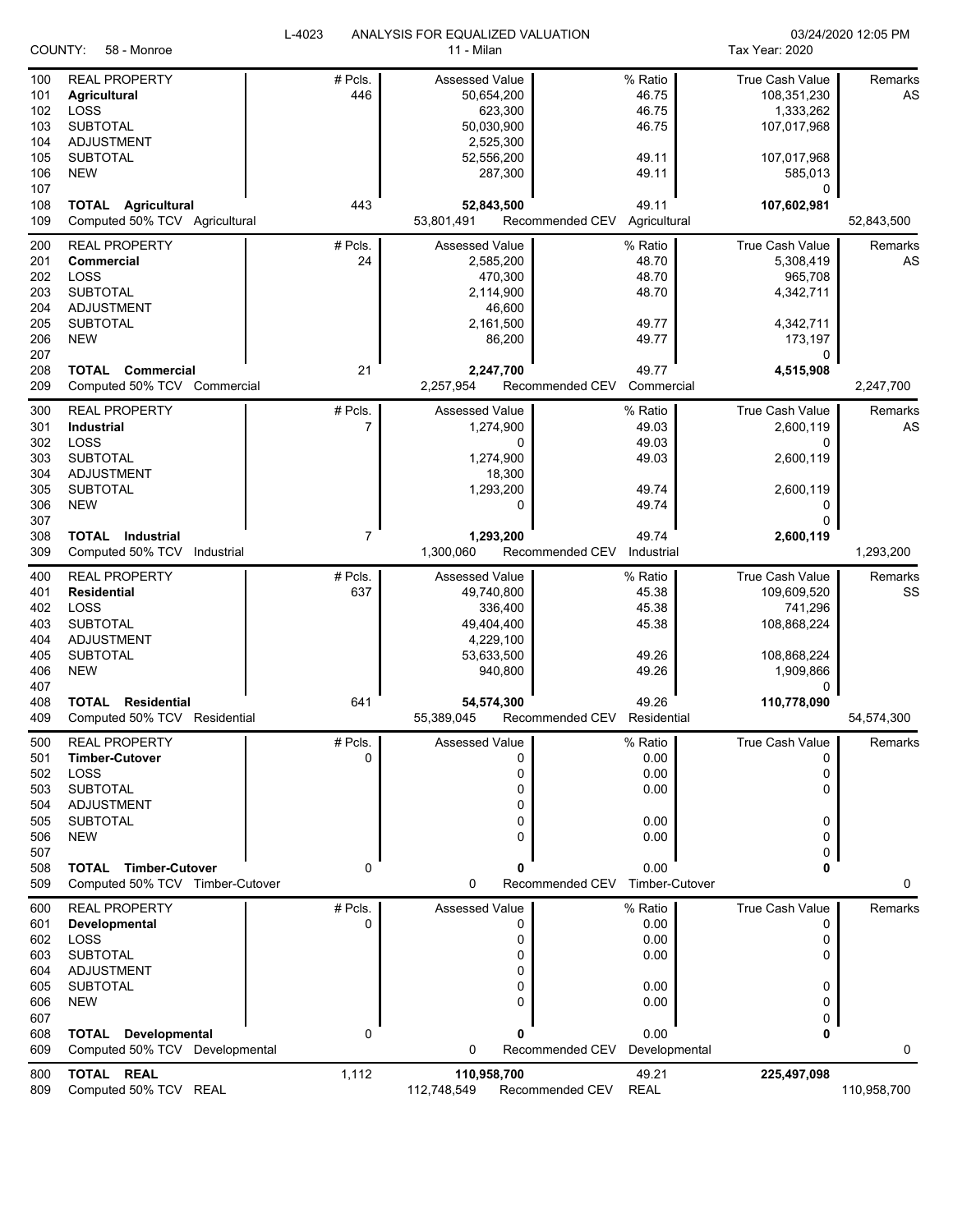| COUNTY: | 58 - Monroe                    | L-4023  | ANALYSIS FOR EQUALIZED VALUATION<br>11 - Milan |                             | Tax Year: 2020         | 03/24/2020 12:05 PM |
|---------|--------------------------------|---------|------------------------------------------------|-----------------------------|------------------------|---------------------|
| 150     | PERSONAL PROPERTY              | # Pcls. | <b>Assessed Value</b>                          | % Ratio                     | <b>True Cash Value</b> | Remarks             |
| 151     | Ag. Personal                   | 0       | 0                                              | 0.00                        | 0                      |                     |
| 152     | LOSS                           |         | 0                                              | 0.00                        | 0                      |                     |
| 153     | <b>SUBTOTAL</b>                |         | 0                                              | 0.00                        | 0                      |                     |
| 154     | ADJUSTMENT                     |         | 0                                              |                             |                        |                     |
| 155     | <b>SUBTOTAL</b>                |         | 0                                              | 0.00                        | 0                      |                     |
| 156     | <b>NEW</b>                     |         | 0                                              | 0.00                        | 0                      |                     |
| 157     |                                |         |                                                |                             | 0                      |                     |
| 158     | <b>TOTAL Ag. Personal</b>      | 0       | 0                                              | 0.00                        | 0                      |                     |
| 250     | PERSONAL PROPERTY              | # Pcls. | Assessed Value                                 | % Ratio                     | True Cash Value        | Remarks             |
| 251     | Com. Personal                  | 51      | 539,200                                        | 50.00                       | 1,078,400              | AU                  |
| 252     | LOSS                           |         | 229,932                                        | 50.00                       | 459,864                |                     |
| 253     | <b>SUBTOTAL</b>                |         | 309,268                                        | 50.00                       | 618,536                |                     |
| 254     | ADJUSTMENT                     |         | 0                                              |                             |                        |                     |
| 255     | <b>SUBTOTAL</b>                |         | 309,268                                        | 50.00                       | 618,536                |                     |
| 256     | <b>NEW</b>                     |         | 296,498                                        | 50.00                       | 592,996                |                     |
| 257     |                                |         |                                                |                             | 0                      |                     |
| 258     | <b>TOTAL</b> Com. Personal     | 56      | 605,766                                        | 50.00                       | 1,211,532              |                     |
| 350     | PERSONAL PROPERTY              | # Pcls. | Assessed Value                                 | % Ratio                     | True Cash Value        | Remarks             |
| 351     | Ind. Personal                  | 6       | 44,535                                         | 50.00                       | 89,070                 | AU                  |
|         | LOSS                           |         |                                                | 50.00                       | 8,672                  |                     |
| 352     |                                |         | 4,336                                          |                             |                        |                     |
| 353     | <b>SUBTOTAL</b>                |         | 40,199                                         | 50.00                       | 80,398                 |                     |
| 354     | <b>ADJUSTMENT</b>              |         | 0                                              |                             |                        |                     |
| 355     | <b>SUBTOTAL</b>                |         | 40,199                                         | 50.00                       | 80,398                 |                     |
| 356     | <b>NEW</b>                     |         | 0                                              | 50.00                       | 0                      |                     |
| 357     |                                |         |                                                |                             | 0                      |                     |
| 358     | <b>TOTAL</b> Ind. Personal     | 6       | 40,199                                         | 50.00                       | 80,398                 |                     |
| 450     | PERSONAL PROPERTY              | #Pcls.  | <b>Assessed Value</b>                          | % Ratio                     | True Cash Value        | Remarks             |
| 451     | Res. Personal                  | 0       | 0                                              | 0.00                        | 0                      |                     |
| 452     | LOSS                           |         | 0                                              | 0.00                        | 0                      |                     |
| 453     | <b>SUBTOTAL</b>                |         | 0                                              | 0.00                        | 0                      |                     |
| 454     | <b>ADJUSTMENT</b>              |         | 0                                              |                             |                        |                     |
| 455     | <b>SUBTOTAL</b>                |         | 0                                              | 0.00                        | 0                      |                     |
| 456     | <b>NEW</b>                     |         | $\Omega$                                       | 0.00                        | 0                      |                     |
| 457     |                                |         |                                                |                             | 0                      |                     |
| 458     | Res. Personal<br>TOTAL         | 0       | 0                                              | 0.00                        | 0                      |                     |
| 550     | PERSONAL PROPERTY              | # Pcls. | Assessed Value                                 | % Ratio                     | True Cash Value        | Remarks             |
| 551     | Util. Personal                 | 10      | 2,560,062                                      | 50.00                       | 5,120,124              | <b>AU</b>           |
| 552     | LOSS                           |         | 19,423                                         | 50.00                       | 38,846                 |                     |
| 553     | <b>SUBTOTAL</b>                |         | 2,540,639                                      | 50.00                       | 5,081,278              |                     |
| 554     | ADJUSTMENT                     |         | 0                                              |                             |                        |                     |
| 555     | <b>SUBTOTAL</b>                |         | 2,540,639                                      | 50.00                       | 5,081,278              |                     |
| 556     | <b>NEW</b>                     |         | 23,213,903                                     | 50.00                       | 46,427,806             |                     |
| 557     |                                |         |                                                |                             | 0                      |                     |
| 558     | <b>TOTAL Util. Personal</b>    | 11      | 25,754,542                                     | 50.00                       | 51,509,084             |                     |
| 850     | TOTAL PERSONAL                 | 73      | 26,400,507                                     | 50.00                       | 52,801,014             |                     |
| 859     | Computed 50% TCV PERSONAL      |         | 26,400,507                                     | PERSONAL<br>Recommended CEV |                        | 26,400,507          |
| 900     | <b>Total Real and Personal</b> |         | 1,185<br>137,359,207                           |                             | 278,298,112            |                     |
|         |                                |         |                                                |                             |                        |                     |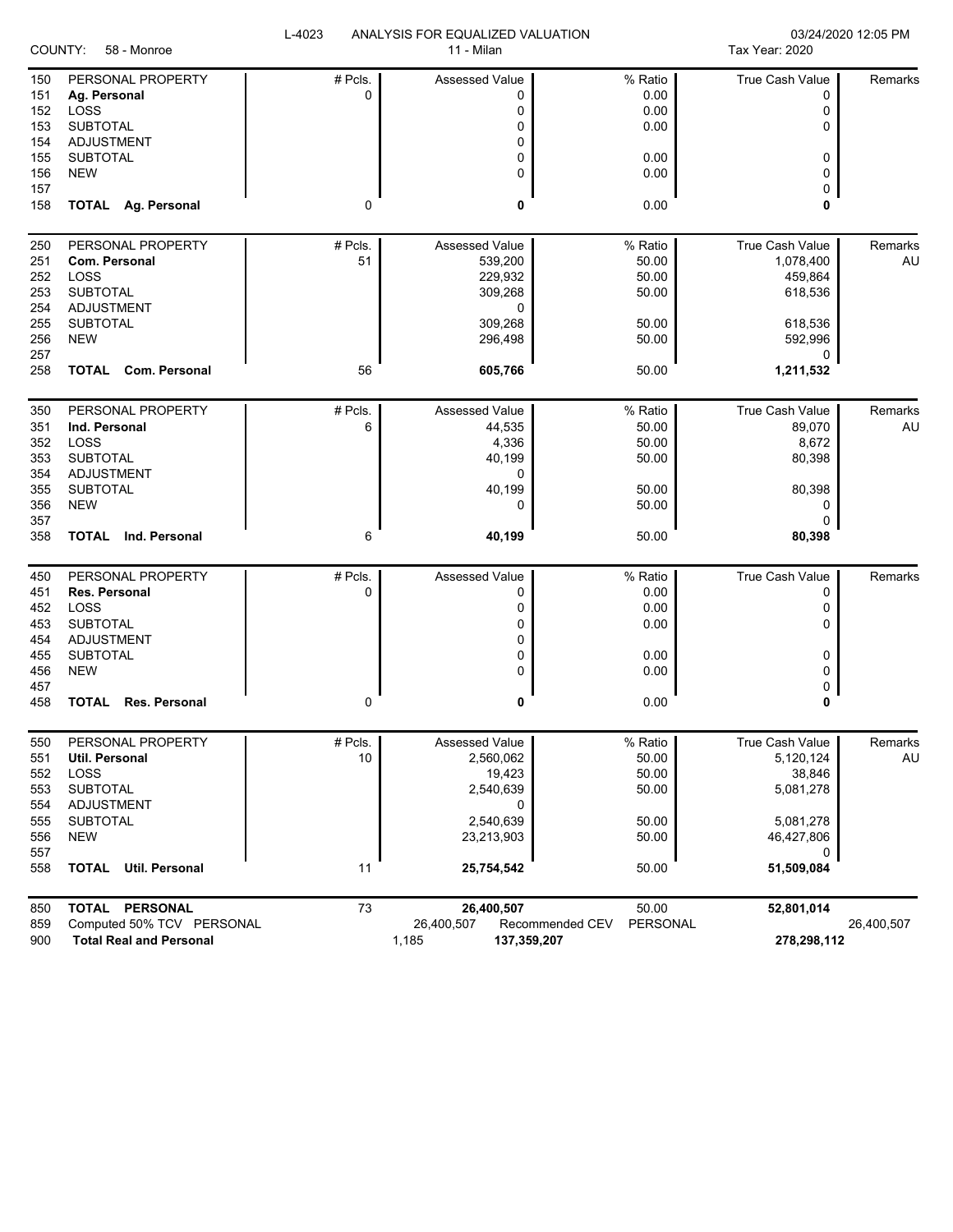| COUNTY:                                                     | 58 - Monroe                                                                                                                                             | L-4023                    | ANALYSIS FOR EQUALIZED VALUATION<br>12 - Monroe                                                            |                                                               | Tax Year: 2020                                                                                     | 03/24/2020 12:05 PM |
|-------------------------------------------------------------|---------------------------------------------------------------------------------------------------------------------------------------------------------|---------------------------|------------------------------------------------------------------------------------------------------------|---------------------------------------------------------------|----------------------------------------------------------------------------------------------------|---------------------|
| 100<br>101<br>102<br>103                                    | <b>REAL PROPERTY</b><br><b>Agricultural</b><br>LOSS<br><b>SUBTOTAL</b>                                                                                  | # Pcls.<br>87             | <b>Assessed Value</b><br>10,177,750<br>216,250<br>9,961,500                                                | % Ratio<br>49.08<br>49.08<br>49.08                            | <b>True Cash Value</b><br>20,737,062<br>440,607<br>20,296,455                                      | Remarks<br>AS       |
| 104<br>105<br>106<br>107                                    | <b>ADJUSTMENT</b><br><b>SUBTOTAL</b><br><b>NEW</b>                                                                                                      |                           | 78,900<br>10,040,400<br>116,500                                                                            | 49.47<br>49.47                                                | 20,296,455<br>235,496<br>0                                                                         |                     |
| 108<br>109                                                  | <b>TOTAL Agricultural</b><br>Computed 50% TCV Agricultural                                                                                              | 87                        | 10,156,900<br>10,265,976                                                                                   | 49.47<br>Recommended CEV<br>Agricultural                      | 20,531,951                                                                                         | 10,156,900          |
| 200<br>201<br>202<br>203<br>204<br>205<br>206               | <b>REAL PROPERTY</b><br>Commercial<br>LOSS<br><b>SUBTOTAL</b><br><b>ADJUSTMENT</b><br><b>SUBTOTAL</b><br><b>NEW</b>                                     | # Pcls.<br>341            | <b>Assessed Value</b><br>112,460,650<br>1,857,700<br>110,602,950<br>3,199,900<br>113,802,850<br>2,432,750  | % Ratio<br>48.39<br>48.39<br>48.39<br>49.79<br>49.79          | <b>True Cash Value</b><br>232,404,732<br>3,839,016<br>228,565,716<br>228,565,716<br>4,886,021      | Remarks<br>AS       |
| 207<br>208<br>209                                           | <b>TOTAL Commercial</b><br>Computed 50% TCV Commercial                                                                                                  | 343                       | 116,235,600<br>116,725,869                                                                                 | 49.79<br>Recommended CEV<br>Commercial                        | 0<br>233,451,737                                                                                   | 116,235,600         |
| 300<br>301<br>302<br>303<br>304<br>305<br>306<br>307        | <b>REAL PROPERTY</b><br>Industrial<br>LOSS<br><b>SUBTOTAL</b><br><b>ADJUSTMENT</b><br><b>SUBTOTAL</b><br><b>NEW</b>                                     | # Pcls.<br>25             | <b>Assessed Value</b><br>10,634,650<br>5,200<br>10,629,450<br>393,150<br>11,022,600<br>0                   | % Ratio<br>48.02<br>48.02<br>48.02<br>49.80<br>49.80          | <b>True Cash Value</b><br>22,146,293<br>10,829<br>22,135,464<br>22,135,464<br>0<br>0               | Remarks<br>AS       |
| 308<br>309                                                  | <b>TOTAL</b> Industrial<br>Computed 50% TCV Industrial                                                                                                  | 25                        | 11,022,600<br>11,067,732                                                                                   | 49.80<br>Recommended CEV<br>Industrial                        | 22,135,464                                                                                         | 11,022,600          |
| 400<br>401<br>402<br>403<br>404<br>405<br>406<br>407<br>408 | <b>REAL PROPERTY</b><br><b>Residential</b><br>LOSS<br><b>SUBTOTAL</b><br><b>ADJUSTMENT</b><br><b>SUBTOTAL</b><br><b>NEW</b><br><b>TOTAL Residential</b> | # Pcls.<br>5,863<br>5,862 | <b>Assessed Value</b><br>342,789,050<br>1,406,275<br>341,382,775<br>14,518,175<br>355,900,950<br>3,191,250 | % Ratio<br>47.87<br>47.87<br>47.87<br>49.91<br>49.91<br>49.91 | <b>True Cash Value</b><br>716,083,246<br>2,937,696<br>713,145,550<br>713,145,550<br>6,394,009<br>0 | Remarks<br>SS       |
| 409                                                         | Computed 50% TCV Residential                                                                                                                            |                           | 359,092,200<br>359,769,780                                                                                 | Recommended CEV Residential                                   | 719,539,559                                                                                        | 359,092,200         |
| 500<br>501<br>502<br>503<br>504<br>505<br>506<br>507        | <b>REAL PROPERTY</b><br><b>Timber-Cutover</b><br>LOSS<br><b>SUBTOTAL</b><br><b>ADJUSTMENT</b><br><b>SUBTOTAL</b><br><b>NEW</b>                          | # Pcls.<br>0              | <b>Assessed Value</b><br>0<br>0<br>0<br>0<br>0<br>0                                                        | % Ratio<br>0.00<br>0.00<br>0.00<br>0.00<br>0.00               | <b>True Cash Value</b><br>0<br>0<br>0<br>0<br>0<br>0                                               | Remarks             |
| 508<br>509                                                  | <b>TOTAL Timber-Cutover</b><br>Computed 50% TCV Timber-Cutover                                                                                          | 0                         | 0<br>0                                                                                                     | 0.00<br>Recommended CEV<br>Timber-Cutover                     | 0                                                                                                  | 0                   |
| 600<br>601<br>602<br>603<br>604<br>605<br>606<br>607        | <b>REAL PROPERTY</b><br><b>Developmental</b><br>LOSS<br><b>SUBTOTAL</b><br><b>ADJUSTMENT</b><br><b>SUBTOTAL</b><br><b>NEW</b>                           | # Pcls.<br>0              | <b>Assessed Value</b><br>0<br>0<br>0<br>0<br>0<br>0                                                        | % Ratio<br>0.00<br>0.00<br>0.00<br>0.00<br>0.00               | <b>True Cash Value</b><br>0<br>0<br>0<br>0<br>0                                                    | Remarks             |
| 608<br>609                                                  | <b>TOTAL Developmental</b><br>Computed 50% TCV Developmental                                                                                            | 0                         | 0<br>0                                                                                                     | 0.00<br>Recommended CEV<br>Developmental                      | 0                                                                                                  | 0                   |
| 800<br>809                                                  | TOTAL REAL<br>Computed 50% TCV REAL                                                                                                                     | 6,317                     | 496,507,300<br>497,829,356                                                                                 | 49.87<br>Recommended CEV<br><b>REAL</b>                       | 995,658,711                                                                                        | 496,507,300         |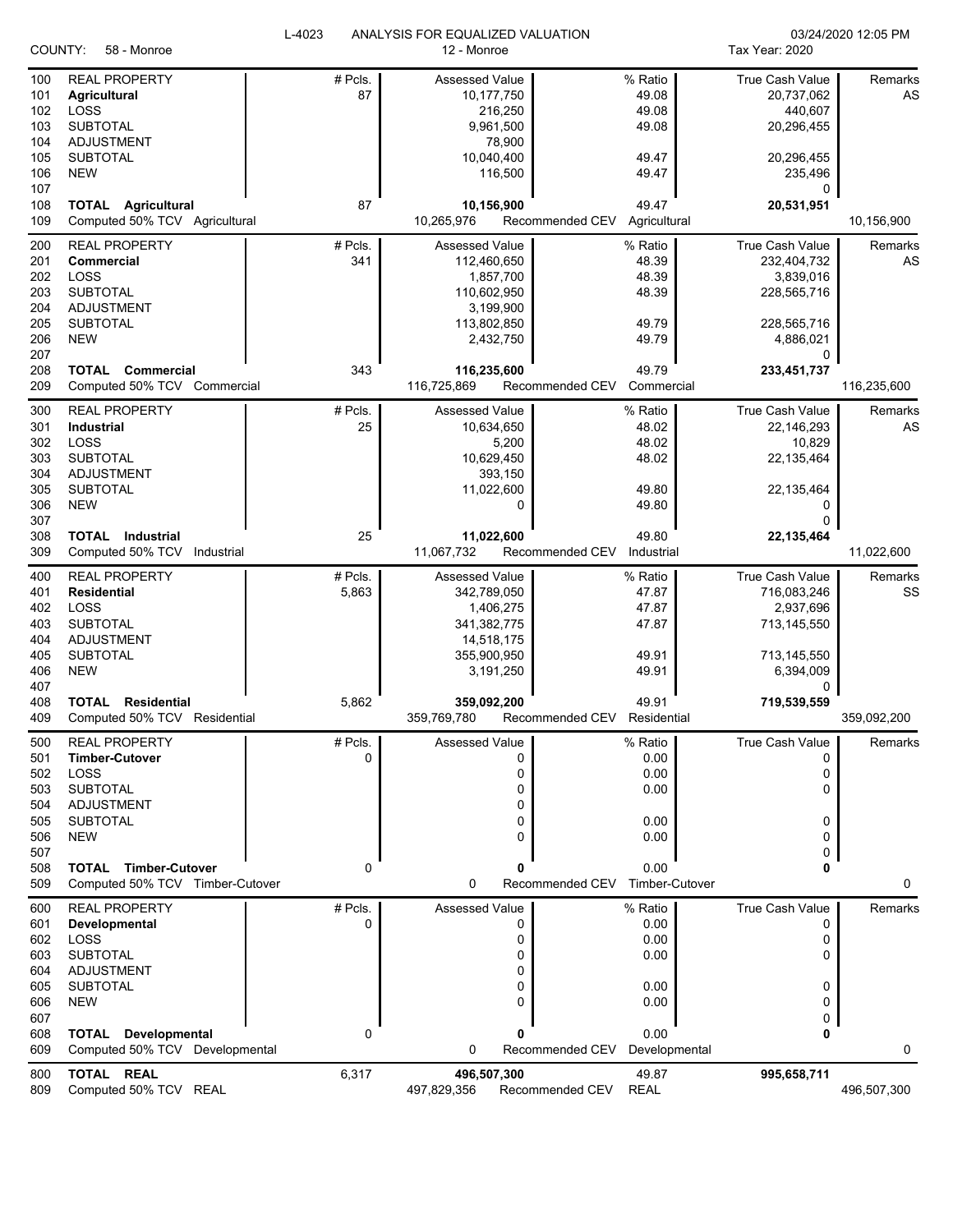| COUNTY:<br>58 - Monroe                                      |                                                                                                                                                   | L-4023                | ANALYSIS FOR EQUALIZED VALUATION<br>12 - Monroe                                                         |                                                               | 03/24/2020 12:05 PM<br>Tax Year: 2020                                                                         |                      |  |
|-------------------------------------------------------------|---------------------------------------------------------------------------------------------------------------------------------------------------|-----------------------|---------------------------------------------------------------------------------------------------------|---------------------------------------------------------------|---------------------------------------------------------------------------------------------------------------|----------------------|--|
| 150<br>151<br>152<br>153<br>154<br>155<br>156<br>157<br>158 | PERSONAL PROPERTY<br>Ag. Personal<br>LOSS<br><b>SUBTOTAL</b><br><b>ADJUSTMENT</b><br><b>SUBTOTAL</b><br><b>NEW</b><br><b>TOTAL Ag. Personal</b>   | # Pcls.<br>0<br>0     | <b>Assessed Value</b><br>0<br>0<br>0<br>0<br>0<br>0<br>0                                                | % Ratio<br>0.00<br>0.00<br>0.00<br>0.00<br>0.00<br>0.00       | True Cash Value<br>0<br>0<br>0<br>0<br>0<br>0<br>0                                                            | Remarks              |  |
| 250<br>251<br>252<br>253<br>254<br>255<br>256<br>257<br>258 | PERSONAL PROPERTY<br>Com. Personal<br>LOSS<br><b>SUBTOTAL</b><br><b>ADJUSTMENT</b><br><b>SUBTOTAL</b><br><b>NEW</b><br><b>TOTAL Com. Personal</b> | # Pcls.<br>661<br>674 | <b>Assessed Value</b><br>10,334,073<br>1,379,625<br>8,954,448<br>0<br>8,954,448<br>766,203<br>9,720,651 | % Ratio<br>50.00<br>50.00<br>50.00<br>50.00<br>50.00<br>50.00 | <b>True Cash Value</b><br>20,668,146<br>2,759,250<br>17,908,896<br>17,908,896<br>1,532,406<br>0<br>19,441,302 | Remarks<br>AU        |  |
| 350<br>351<br>352<br>353<br>354<br>355<br>356<br>357<br>358 | PERSONAL PROPERTY<br>Ind. Personal<br>LOSS<br><b>SUBTOTAL</b><br><b>ADJUSTMENT</b><br><b>SUBTOTAL</b><br><b>NEW</b><br><b>TOTAL</b> Ind. Personal | # Pcls.<br>6<br>6     | <b>Assessed Value</b><br>1,216,525<br>98,129<br>1,118,396<br>0<br>1,118,396<br>0<br>1,118,396           | % Ratio<br>50.00<br>50.00<br>50.00<br>50.00<br>50.00<br>50.00 | True Cash Value<br>2,433,050<br>196,258<br>2,236,792<br>2,236,792<br>0<br>0<br>2,236,792                      | Remarks<br><b>AU</b> |  |
| 450<br>451<br>452<br>453<br>454<br>455<br>456<br>457<br>458 | PERSONAL PROPERTY<br>Res. Personal<br>LOSS<br><b>SUBTOTAL</b><br><b>ADJUSTMENT</b><br><b>SUBTOTAL</b><br><b>NEW</b><br>TOTAL<br>Res. Personal     | # Pcls.<br>0<br>0     | Assessed Value<br>0<br>0<br>0<br>0<br>0<br>0<br>0                                                       | % Ratio<br>0.00<br>0.00<br>0.00<br>0.00<br>0.00<br>0.00       | True Cash Value<br>0<br>0<br>0<br>0<br>0<br>0<br>0                                                            | Remarks              |  |
| 550<br>551<br>552<br>553<br>554<br>555<br>556<br>557<br>558 | PERSONAL PROPERTY<br>Util. Personal<br>LOSS<br><b>SUBTOTAL</b><br><b>ADJUSTMENT</b><br><b>SUBTOTAL</b><br><b>NEW</b><br>TOTAL<br>Util. Personal   | # Pcls.<br>10<br>10   | Assessed Value<br>10,270,541<br>549.896<br>9,720,645<br>0<br>9,720,645<br>9,795<br>9,730,440            | % Ratio<br>50.00<br>50.00<br>50.00<br>50.00<br>50.00<br>50.00 | True Cash Value<br>20,541,082<br>1,099,792<br>19,441,290<br>19,441,290<br>19,590<br>0<br>19,460,880           | Remarks<br><b>AU</b> |  |
| 850<br>859<br>900                                           | TOTAL PERSONAL<br>Computed 50% TCV PERSONAL<br><b>Total Real and Personal</b>                                                                     | 690                   | 20,569,487<br>20,569,487<br>7,007<br>517,076,787                                                        | 50.00<br>PERSONAL<br>Recommended CEV                          | 41,138,974<br>1,036,797,685                                                                                   | 20,569,487           |  |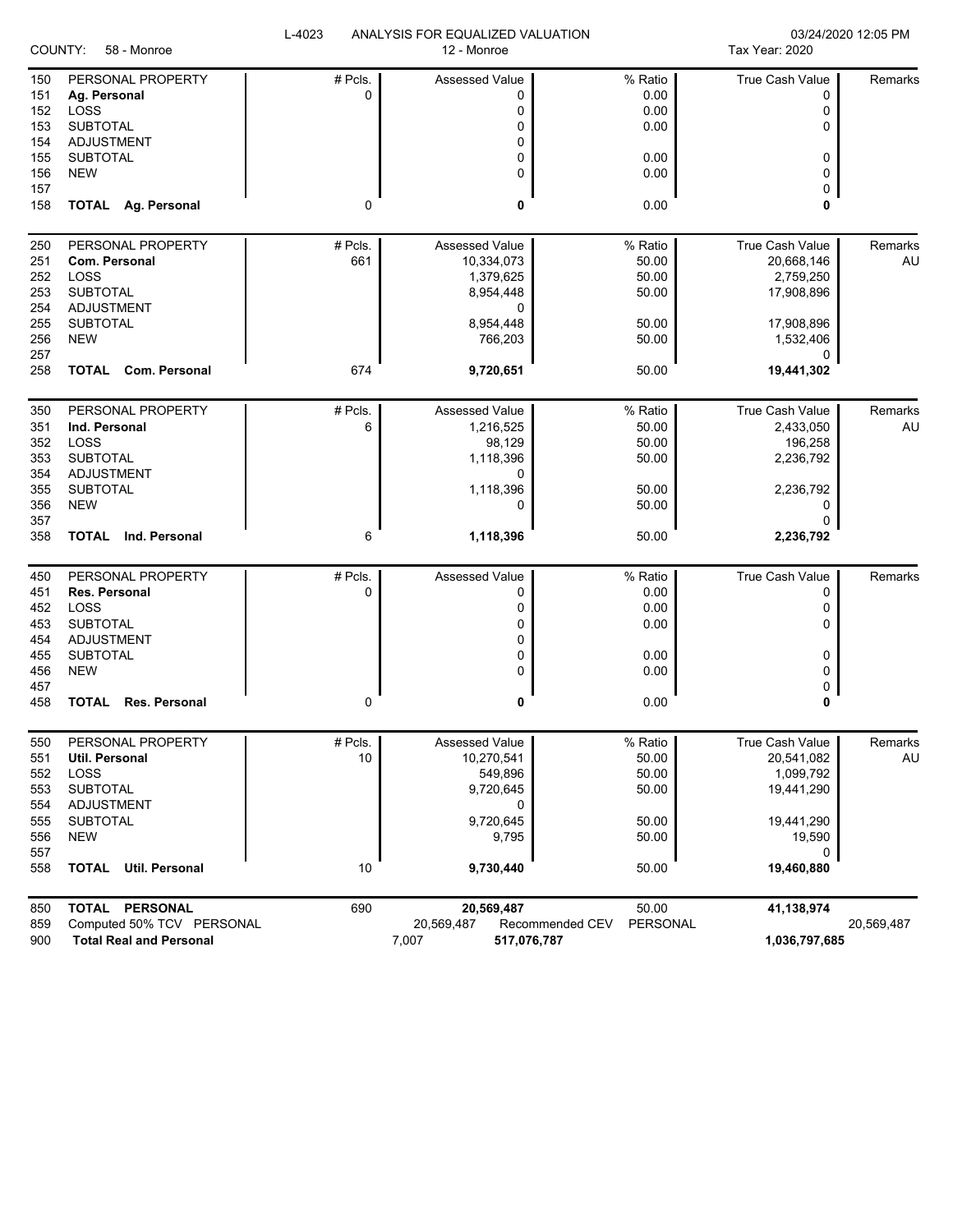| COUNTY:    | 58 - Monroe                          | L-4023  | ANALYSIS FOR EQUALIZED VALUATION<br>13 - Raisinville |                                   | Tax Year: 2020           | 03/24/2020 12:05 PM |
|------------|--------------------------------------|---------|------------------------------------------------------|-----------------------------------|--------------------------|---------------------|
| 100        | <b>REAL PROPERTY</b>                 | #Pcls.  | <b>Assessed Value</b>                                | % Ratio                           | <b>True Cash Value</b>   | Remarks             |
| 101        | Agricultural                         | 418     | 68,040,363                                           | 45.32                             | 150,133,193              | AS                  |
| 102        | LOSS                                 |         | 283,100                                              | 45.32                             | 624,669                  |                     |
| 103        | <b>SUBTOTAL</b>                      |         | 67,757,263                                           | 45.32                             | 149,508,524              |                     |
| 104<br>105 | <b>ADJUSTMENT</b><br><b>SUBTOTAL</b> |         | 5,996,837<br>73,754,100                              | 49.33                             | 149,508,524              |                     |
| 106        | <b>NEW</b>                           |         | 905,900                                              | 49.33                             | 1,836,408                |                     |
| 107        |                                      |         |                                                      |                                   | 0                        |                     |
| 108        | <b>TOTAL Agricultural</b>            | 418     | 74,660,000                                           | 49.33                             | 151,344,932              |                     |
| 109        | Computed 50% TCV Agricultural        |         | 75,672,466                                           | Recommended CEV<br>Agricultural   |                          | 74,660,000          |
| 200        | <b>REAL PROPERTY</b>                 | # Pcls. | Assessed Value                                       | % Ratio                           | True Cash Value          | Remarks             |
| 201        | Commercial                           | 33      | 6,160,800                                            | 48.34                             | 12,744,725               | AS                  |
| 202        | LOSS                                 |         | 0                                                    | 48.34                             | 0                        |                     |
| 203        | <b>SUBTOTAL</b>                      |         | 6,160,800                                            | 48.34                             | 12,744,725               |                     |
| 204<br>205 | <b>ADJUSTMENT</b><br><b>SUBTOTAL</b> |         | 192,100<br>6,352,900                                 | 49.85                             | 12,744,725               |                     |
| 206        | <b>NEW</b>                           |         | 0                                                    | 49.85                             | 0                        |                     |
| 207        |                                      |         |                                                      |                                   | 0                        |                     |
| 208        | TOTAL<br>Commercial                  | 33      | 6,352,900                                            | 49.85                             | 12,744,725               |                     |
| 209        | Computed 50% TCV Commercial          |         | 6,372,363                                            | Recommended CEV<br>Commercial     |                          | 6,352,900           |
| 300        | <b>REAL PROPERTY</b>                 | # Pcls. | Assessed Value                                       | % Ratio                           | True Cash Value          | Remarks             |
| 301        | Industrial                           | 6       | 187,200                                              | 49.79                             | 375,992                  | AS                  |
| 302        | LOSS                                 |         | 0                                                    | 49.79                             | 0                        |                     |
| 303        | <b>SUBTOTAL</b>                      |         | 187,200                                              | 49.79                             | 375,992                  |                     |
| 304        | <b>ADJUSTMENT</b>                    |         | 0                                                    |                                   |                          |                     |
| 305        | <b>SUBTOTAL</b><br><b>NEW</b>        |         | 187,200<br>0                                         | 49.79<br>49.79                    | 375,992                  |                     |
| 306<br>307 |                                      |         |                                                      |                                   | 0<br>0                   |                     |
| 308        | TOTAL<br>Industrial                  | 6       | 187,200                                              | 49.79                             | 375,992                  |                     |
| 309        | Computed 50% TCV Industrial          |         | 187,996                                              | Recommended CEV<br>Industrial     |                          | 187,200             |
| 400        | <b>REAL PROPERTY</b>                 | # Pcls. | Assessed Value                                       | % Ratio                           | True Cash Value          | Remarks             |
| 401        | <b>Residential</b>                   | 2,629   | 190,179,600                                          | 47.94                             | 396,703,379              | SS                  |
| 402        | LOSS                                 |         | 720,800                                              | 47.94                             | 1,503,546                |                     |
| 403        | <b>SUBTOTAL</b>                      |         | 189,458,800                                          | 47.94                             | 395,199,833              |                     |
| 404        | <b>ADJUSTMENT</b>                    |         | 5,786,600                                            |                                   |                          |                     |
| 405        | <b>SUBTOTAL</b><br><b>NEW</b>        |         | 195,245,400<br>2,412,500                             | 49.40<br>49.40                    | 395,199,833<br>4,883,603 |                     |
| 406<br>407 |                                      |         |                                                      |                                   | 0                        |                     |
| 408        | Residential<br>TOTAL                 | 2,632   | 197,657,900                                          | 49.40                             | 400.083.436              |                     |
| 409        | Computed 50% TCV Residential         |         | 200,041,718                                          | Recommended CEV Residential       |                          | 197,657,900         |
| 500        | <b>REAL PROPERTY</b>                 | # Pcls. | Assessed Value                                       | % Ratio                           | <b>True Cash Value</b>   | Remarks             |
| 501        | <b>Timber-Cutover</b>                | 0       | 0                                                    | 0.00                              | 0                        |                     |
| 502        | LOSS                                 |         | 0                                                    | 0.00                              | 0                        |                     |
| 503        | <b>SUBTOTAL</b><br><b>ADJUSTMENT</b> |         | 0                                                    | 0.00                              | 0                        |                     |
| 504<br>505 | <b>SUBTOTAL</b>                      |         | 0<br>0                                               | 0.00                              | 0                        |                     |
| 506        | <b>NEW</b>                           |         |                                                      | 0.00                              | 0                        |                     |
| 507        |                                      |         |                                                      |                                   | 0                        |                     |
| 508        | <b>TOTAL Timber-Cutover</b>          | 0       | 0                                                    | 0.00                              | 0                        |                     |
| 509        | Computed 50% TCV Timber-Cutover      |         | 0                                                    | Recommended CEV<br>Timber-Cutover |                          | 0                   |
| 600        | <b>REAL PROPERTY</b>                 | # Pcls. | Assessed Value                                       | % Ratio                           | True Cash Value          | Remarks             |
| 601        | Developmental                        | 0       | 0                                                    | 0.00                              | 0                        |                     |
| 602        | LOSS                                 |         | 0                                                    | 0.00                              | 0                        |                     |
| 603        | <b>SUBTOTAL</b>                      |         | 0                                                    | 0.00                              | 0                        |                     |
| 604        | <b>ADJUSTMENT</b><br><b>SUBTOTAL</b> |         | 0<br>0                                               | 0.00                              | 0                        |                     |
| 605<br>606 | <b>NEW</b>                           |         | 0                                                    | 0.00                              | 0                        |                     |
| 607        |                                      |         |                                                      |                                   | 0                        |                     |
| 608        | <b>TOTAL Developmental</b>           | 0       | 0                                                    | 0.00                              | 0                        |                     |
| 609        | Computed 50% TCV Developmental       |         | 0                                                    | Developmental<br>Recommended CEV  |                          | 0                   |
| 800        | TOTAL REAL                           | 3,089   | 278,858,000                                          | 49.39                             | 564,549,085              |                     |
| 809        | Computed 50% TCV REAL                |         | 282,274,543                                          | Recommended CEV<br><b>REAL</b>    |                          | 278,858,000         |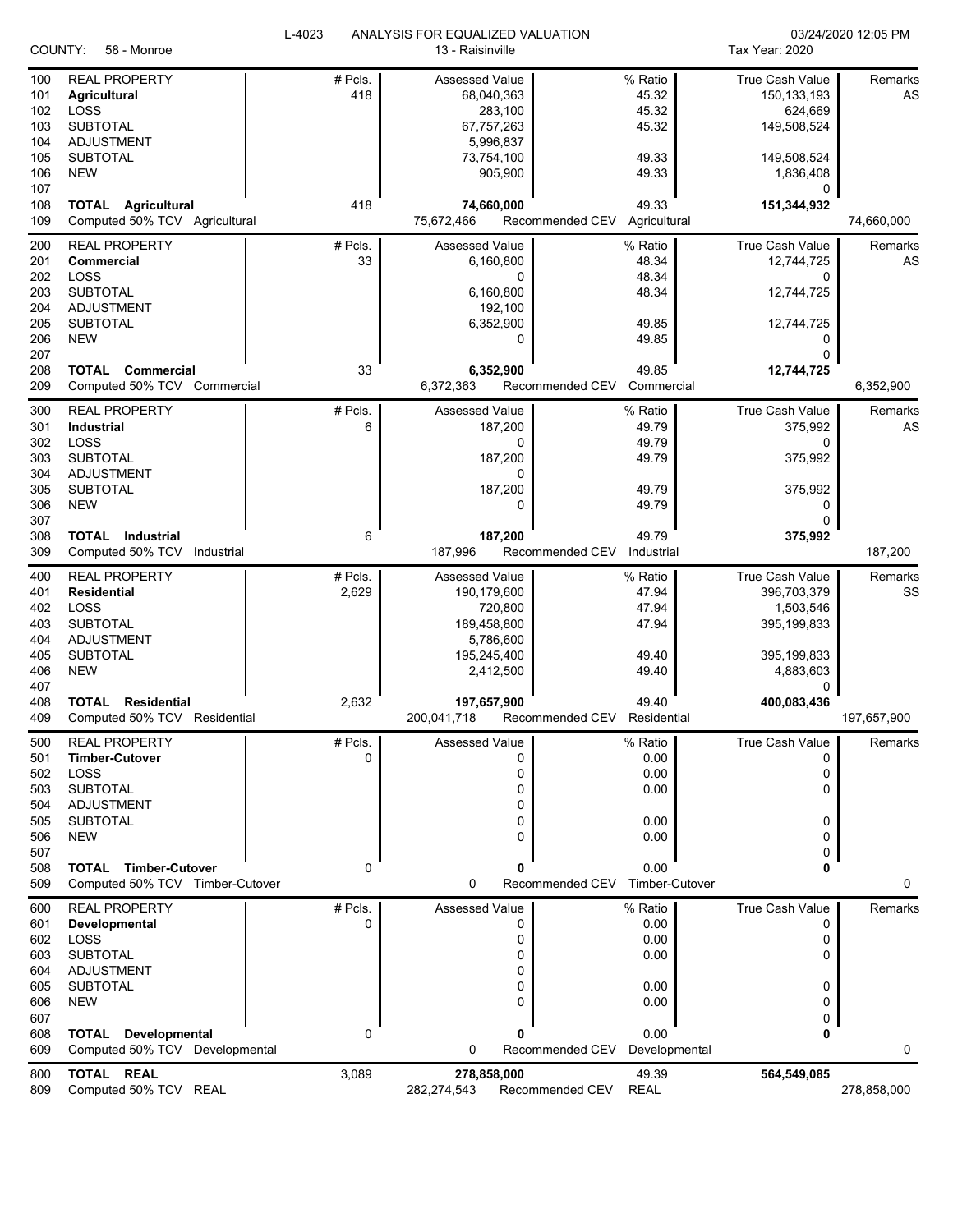| COUNTY:                | 58 - Monroe                               | L-4023  | ANALYSIS FOR EQUALIZED VALUATION<br>13 - Raisinville |                                         | Tax Year: 2020  | 03/24/2020 12:05 PM |
|------------------------|-------------------------------------------|---------|------------------------------------------------------|-----------------------------------------|-----------------|---------------------|
| 150                    | PERSONAL PROPERTY                         | # Pcls. | Assessed Value                                       | % Ratio                                 | True Cash Value | Remarks             |
| 151                    | Ag. Personal                              | 0       | 0                                                    | 0.00                                    | 0               |                     |
| 152                    | LOSS                                      |         | 0                                                    | 0.00                                    | 0               |                     |
| 153                    | <b>SUBTOTAL</b>                           |         | 0                                                    | 0.00                                    | 0               |                     |
| 154                    | ADJUSTMENT                                |         | 0                                                    |                                         |                 |                     |
| 155                    | <b>SUBTOTAL</b>                           |         | 0                                                    | 0.00                                    | 0               |                     |
| 156                    | <b>NEW</b>                                |         | 0                                                    | 0.00                                    | 0               |                     |
| 157                    |                                           |         |                                                      |                                         | 0               |                     |
| 158                    | <b>TOTAL Ag. Personal</b>                 | 0       | 0                                                    | 0.00                                    | 0               |                     |
| 250                    | PERSONAL PROPERTY                         | # Pcls. | Assessed Value                                       | % Ratio                                 | True Cash Value | Remarks             |
| 251                    | Com. Personal                             | 47      | 1,106,516                                            | 50.00                                   | 2,213,032       | AU                  |
| 252                    | LOSS                                      |         | 48,172                                               | 50.00                                   | 96,344          |                     |
| 253                    | <b>SUBTOTAL</b>                           |         | 1,058,344                                            | 50.00                                   | 2,116,688       |                     |
| 254                    | <b>ADJUSTMENT</b>                         |         | 0                                                    |                                         |                 |                     |
| 255                    | <b>SUBTOTAL</b>                           |         | 1,058,344                                            | 50.00                                   | 2,116,688       |                     |
| 256                    | <b>NEW</b>                                |         | 229,479                                              | 50.00                                   | 458,958         |                     |
| 257                    |                                           |         |                                                      |                                         | 0               |                     |
| 258                    | <b>TOTAL Com. Personal</b>                | 43      | 1,287,823                                            | 50.00                                   | 2,575,646       |                     |
| 350                    | PERSONAL PROPERTY                         | # Pcls. | Assessed Value                                       | % Ratio                                 | True Cash Value | Remarks             |
| 351                    | Ind. Personal                             | 0       | 0                                                    | 0.00                                    | 0               |                     |
| 352                    | LOSS                                      |         | 0                                                    | 0.00                                    | 0               |                     |
| 353                    | <b>SUBTOTAL</b>                           |         | 0                                                    | 0.00                                    | 0               |                     |
| 354                    | <b>ADJUSTMENT</b>                         |         | 0                                                    |                                         |                 |                     |
| 355                    | <b>SUBTOTAL</b>                           |         | 0                                                    | 0.00                                    | 0               |                     |
| 356                    | <b>NEW</b>                                |         | 0                                                    | 0.00                                    | 0               |                     |
| 357<br>358             | <b>TOTAL</b> Ind. Personal                | 0       | 0                                                    | 0.00                                    | 0<br>0          |                     |
|                        |                                           |         |                                                      |                                         |                 |                     |
| 450                    | PERSONAL PROPERTY                         | # Pcls. | Assessed Value                                       | % Ratio                                 | True Cash Value | Remarks             |
| 451                    | Res. Personal                             | 0       | 0                                                    | 0.00                                    | 0               |                     |
| 452                    | LOSS                                      |         | 0                                                    | 0.00                                    | 0               |                     |
| 453                    | <b>SUBTOTAL</b>                           |         | 0                                                    | 0.00                                    | 0               |                     |
| 454                    | <b>ADJUSTMENT</b>                         |         | 0                                                    |                                         |                 |                     |
| 455                    | <b>SUBTOTAL</b><br><b>NEW</b>             |         | 0<br>0                                               | 0.00<br>0.00                            | 0<br>0          |                     |
| 456<br>457             |                                           |         |                                                      |                                         |                 |                     |
| 458                    | Res. Personal<br><b>TOTAL</b>             | 0       | 0                                                    | 0.00                                    | 0<br>0          |                     |
|                        |                                           |         |                                                      |                                         |                 |                     |
| 550                    | PERSONAL PROPERTY                         | # Pcls. | Assessed Value                                       | % Ratio                                 | True Cash Value | Remarks             |
| 551                    | Util. Personal                            | 24      | 9,959,154                                            | 50.00                                   | 19,918,308      | AU                  |
| 552                    | LOSS                                      |         | 59,768                                               | 50.00                                   | 119,536         |                     |
| 553<br>554             | <b>SUBTOTAL</b><br>ADJUSTMENT             |         | 9,899,386<br>0                                       | 50.00                                   | 19,798,772      |                     |
| 555                    | <b>SUBTOTAL</b>                           |         | 9,899,386                                            | 50.00                                   | 19,798,772      |                     |
| 556                    | <b>NEW</b>                                |         | 887,765                                              | 50.00                                   | 1,775,530       |                     |
| 557                    |                                           |         |                                                      |                                         | 0               |                     |
| 558                    | <b>Util. Personal</b><br><b>TOTAL</b>     | 24      | 10,787,151                                           | 50.00                                   | 21,574,302      |                     |
|                        | <b>PERSONAL</b>                           | 67      |                                                      |                                         |                 |                     |
| 850<br>0E <sub>0</sub> | <b>TOTAL</b><br>$1.500$ TO $\ell$ DEDCOMM |         | 12,074,974<br>10.071.071                             | 50.00<br><b>DEDCOMM</b><br>proposal CEV | 24,149,948      | 10.071.071          |

859 Computed 50% TCV PERSONAL 12,074,974 Recommended CEV PERSONAL 12,074,974 900 **Total Real and Personal** 3,156 **290,932,974 588,699,033**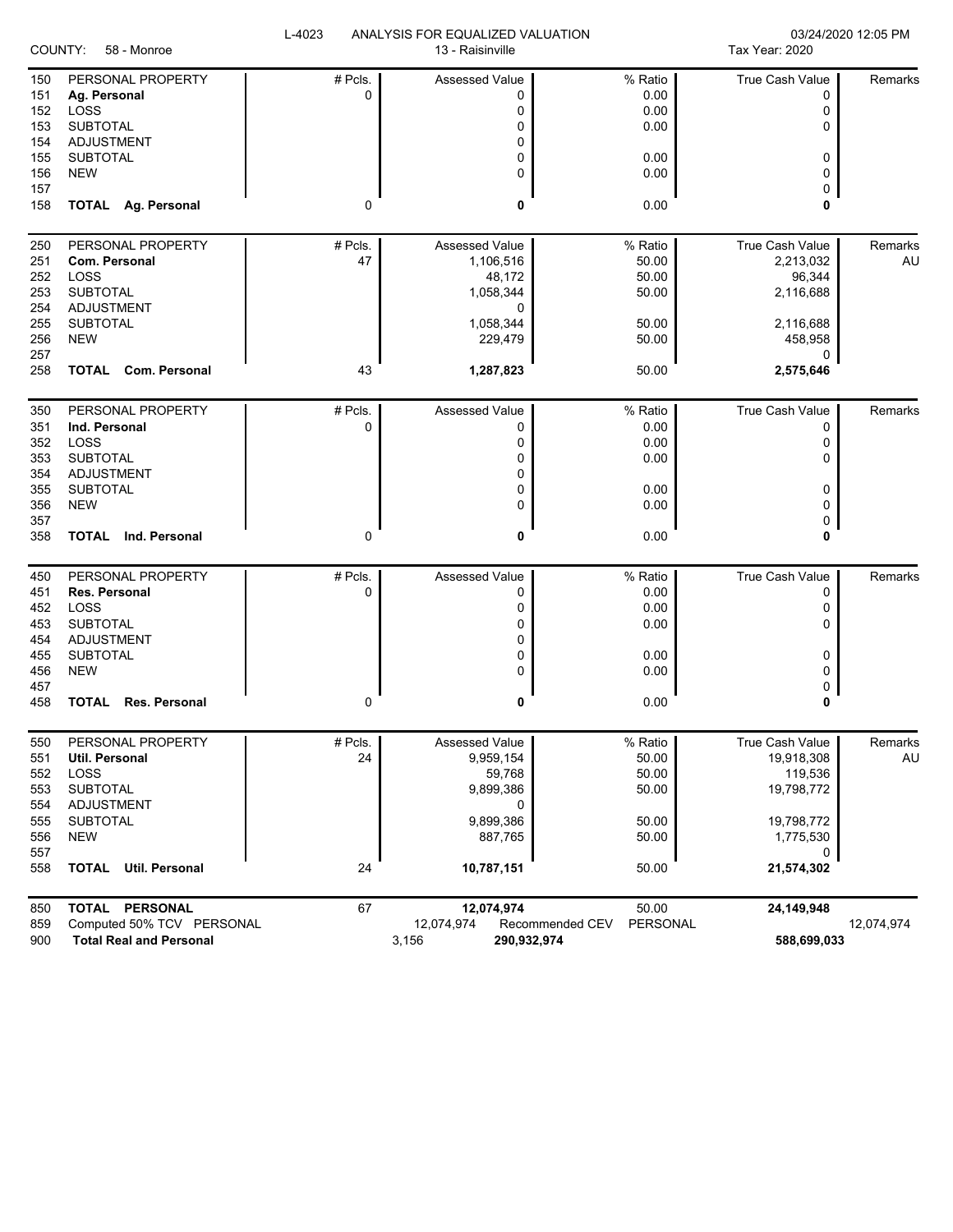| COUNTY:                                                     | 58 - Monroe                                                                                                                                             | L-4023                    | ANALYSIS FOR EQUALIZED VALUATION<br>14 - Summerfield                                                            |                                                               | Tax Year: 2020                                                                                             | 03/24/2020 12:05 PM |
|-------------------------------------------------------------|---------------------------------------------------------------------------------------------------------------------------------------------------------|---------------------------|-----------------------------------------------------------------------------------------------------------------|---------------------------------------------------------------|------------------------------------------------------------------------------------------------------------|---------------------|
| 100<br>101<br>102<br>103                                    | <b>REAL PROPERTY</b><br><b>Agricultural</b><br>LOSS<br><b>SUBTOTAL</b>                                                                                  | # Pcls.<br>401            | <b>Assessed Value</b><br>50,902,500<br>1,626,100<br>49,276,400                                                  | % Ratio<br>45.84<br>45.84<br>45.84                            | <b>True Cash Value</b><br>111,043,848<br>3,547,339<br>107,496,509                                          | Remarks<br>AS       |
| 104<br>105<br>106                                           | <b>ADJUSTMENT</b><br><b>SUBTOTAL</b><br><b>NEW</b>                                                                                                      |                           | 3,860,000<br>53,136,400<br>1,338,400                                                                            | 49.43<br>49.43                                                | 107,496,509<br>2,707,667                                                                                   |                     |
| 107<br>108<br>109                                           | <b>TOTAL Agricultural</b><br>Computed 50% TCV Agricultural                                                                                              | 397                       | 54,474,800<br>55,102,088                                                                                        | 49.43<br>Recommended CEV<br>Agricultural                      | 0<br>110,204,176                                                                                           | 54,474,800          |
| 200<br>201<br>202<br>203<br>204                             | <b>REAL PROPERTY</b><br>Commercial<br>LOSS<br><b>SUBTOTAL</b><br><b>ADJUSTMENT</b>                                                                      | # Pcls.<br>34             | Assessed Value<br>3,831,600<br>0<br>3,831,600<br>43,700                                                         | % Ratio<br>49.33<br>49.33<br>49.33                            | <b>True Cash Value</b><br>7,767,282<br>0<br>7,767,282                                                      | Remarks<br>AS       |
| 205<br>206<br>207                                           | <b>SUBTOTAL</b><br><b>NEW</b>                                                                                                                           |                           | 3,875,300<br>63,900                                                                                             | 49.89<br>49.89                                                | 7,767,282<br>128,082<br>0                                                                                  |                     |
| 208<br>209                                                  | <b>TOTAL Commercial</b><br>Computed 50% TCV Commercial                                                                                                  | 34                        | 3,939,200<br>3,947,682                                                                                          | 49.89<br>Recommended CEV<br>Commercial                        | 7,895,364                                                                                                  | 3,939,200           |
| 300<br>301<br>302<br>303<br>304<br>305<br>306               | <b>REAL PROPERTY</b><br>Industrial<br>LOSS<br><b>SUBTOTAL</b><br><b>ADJUSTMENT</b><br><b>SUBTOTAL</b><br><b>NEW</b>                                     | # Pcls.<br>13             | Assessed Value<br>1,515,200<br>0<br>1,515,200<br>21,600<br>1,536,800<br>0                                       | % Ratio<br>48.54<br>48.54<br>48.54<br>49.23<br>49.23          | True Cash Value<br>3,121,549<br>3,121,549<br>3,121,549<br>0                                                | Remarks<br>AS       |
| 307<br>308<br>309                                           | <b>TOTAL</b> Industrial<br>Computed 50% TCV Industrial                                                                                                  | 13                        | 1,536,800<br>1,560,775                                                                                          | 49.23<br>Recommended CEV Industrial                           | 0<br>3,121,549                                                                                             | 1,536,800           |
| 400<br>401<br>402<br>403<br>404<br>405<br>406<br>407<br>408 | <b>REAL PROPERTY</b><br><b>Residential</b><br>LOSS<br><b>SUBTOTAL</b><br><b>ADJUSTMENT</b><br><b>SUBTOTAL</b><br><b>NEW</b><br><b>TOTAL Residential</b> | # Pcls.<br>1,340<br>1,350 | Assessed Value<br>123,140,264<br>976,300<br>122,163,964<br>6,835,906<br>128,999,870<br>2,981,900<br>131,981,770 | % Ratio<br>46.90<br>46.90<br>46.90<br>49.52<br>49.52<br>49.52 | True Cash Value<br>262,559,198<br>2,081,663<br>260,477,535<br>260,477,535<br>6,021,607<br>0<br>266,499,142 | Remarks<br>SS       |
| 409                                                         | Computed 50% TCV Residential                                                                                                                            |                           |                                                                                                                 | 133,249,571 Recommended CEV Residential                       |                                                                                                            | 131,981,770         |
| 500<br>501<br>502<br>503<br>504<br>505<br>506<br>507        | <b>REAL PROPERTY</b><br><b>Timber-Cutover</b><br>LOSS<br><b>SUBTOTAL</b><br>ADJUSTMENT<br><b>SUBTOTAL</b><br><b>NEW</b>                                 | # Pcls.<br>0              | Assessed Value<br>0<br>0<br>0<br>0<br>0<br>0                                                                    | % Ratio<br>0.00<br>0.00<br>0.00<br>0.00<br>0.00               | <b>True Cash Value</b><br>0<br>0<br>0<br>0<br>0                                                            | Remarks             |
| 508<br>509                                                  | <b>TOTAL Timber-Cutover</b><br>Computed 50% TCV Timber-Cutover                                                                                          | 0                         | 0                                                                                                               | 0.00<br>Recommended CEV Timber-Cutover                        | 0                                                                                                          | 0                   |
| 600<br>601<br>602<br>603<br>604<br>605<br>606<br>607        | <b>REAL PROPERTY</b><br>Developmental<br>LOSS<br>SUBTOTAL<br><b>ADJUSTMENT</b><br><b>SUBTOTAL</b><br><b>NEW</b>                                         | # Pcls.<br>0              | Assessed Value<br>0<br>0<br>0<br>0<br>0<br>0                                                                    | % Ratio<br>0.00<br>0.00<br>0.00<br>0.00<br>0.00               | True Cash Value<br>0<br>0<br>0<br>0<br>0<br>0                                                              | Remarks             |
| 608<br>609                                                  | <b>TOTAL Developmental</b><br>Computed 50% TCV Developmental                                                                                            | 0                         | 0<br>0                                                                                                          | 0.00<br>Recommended CEV<br>Developmental                      | 0                                                                                                          | 0                   |
| 800<br>809                                                  | TOTAL REAL<br>Computed 50% TCV REAL                                                                                                                     | 1,794                     | 191,932,570<br>193,860,116                                                                                      | 49.50<br>Recommended CEV<br><b>REAL</b>                       | 387,720,231                                                                                                | 191,932,570         |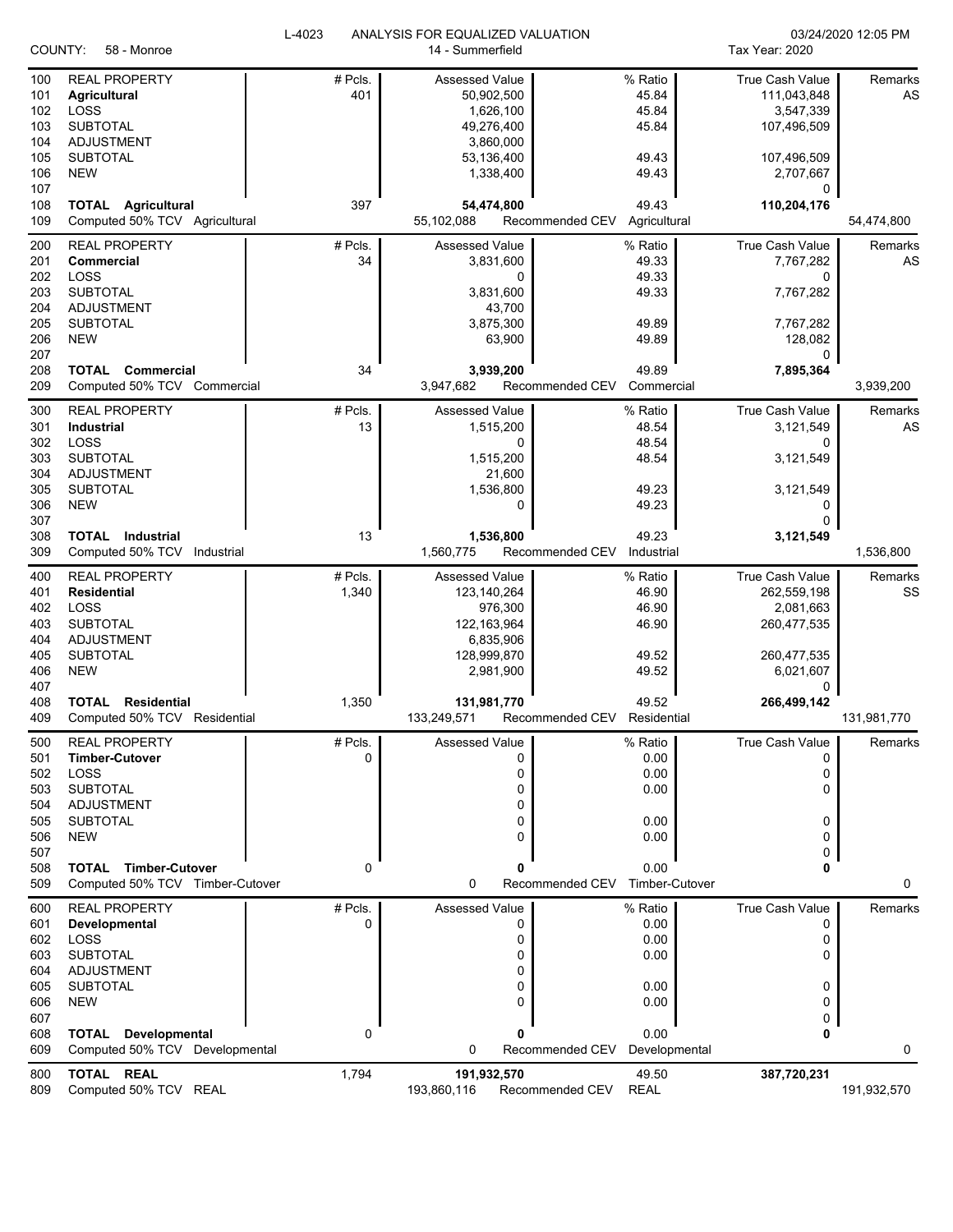|            | COUNTY:<br>58 - Monroe                | L-4023  | ANALYSIS FOR EQUALIZED VALUATION<br>14 - Summerfield |                             | Tax Year: 2020         | 03/24/2020 12:05 PM |
|------------|---------------------------------------|---------|------------------------------------------------------|-----------------------------|------------------------|---------------------|
| 150        | PERSONAL PROPERTY                     | # Pcls. | Assessed Value                                       | % Ratio                     | <b>True Cash Value</b> | Remarks             |
| 151        | Ag. Personal                          | 0       | 0                                                    | 0.00                        | 0                      |                     |
| 152        | LOSS                                  |         | 0                                                    | 0.00                        | 0                      |                     |
| 153        | <b>SUBTOTAL</b>                       |         | 0                                                    | 0.00                        | 0                      |                     |
| 154        | <b>ADJUSTMENT</b>                     |         | 0                                                    |                             |                        |                     |
| 155        | <b>SUBTOTAL</b>                       |         | 0                                                    | 0.00                        | 0                      |                     |
| 156        | <b>NEW</b>                            |         | $\Omega$                                             | 0.00                        | 0                      |                     |
| 157        |                                       |         |                                                      |                             | 0                      |                     |
| 158        | <b>TOTAL Ag. Personal</b>             | 0       | 0                                                    | 0.00                        | 0                      |                     |
| 250        | PERSONAL PROPERTY                     | # Pcls. | Assessed Value                                       | % Ratio                     | True Cash Value        | Remarks             |
| 251        | Com. Personal                         | 72      | 2,155,340                                            | 50.00                       | 4,310,680              | AU                  |
| 252        | LOSS                                  |         | 126,525                                              | 50.00                       | 253,050                |                     |
| 253        | <b>SUBTOTAL</b>                       |         | 2,028,815                                            | 50.00                       | 4,057,630              |                     |
| 254        | <b>ADJUSTMENT</b>                     |         | 0                                                    |                             |                        |                     |
| 255        | <b>SUBTOTAL</b>                       |         |                                                      | 50.00                       | 4,057,630              |                     |
|            |                                       |         | 2,028,815                                            |                             |                        |                     |
| 256<br>257 | <b>NEW</b>                            |         | 420,458                                              | 50.00                       | 840,916<br>0           |                     |
| 258        | <b>TOTAL Com. Personal</b>            | 77      | 2,449,273                                            | 50.00                       | 4,898,546              |                     |
|            |                                       |         |                                                      |                             |                        |                     |
| 350        | PERSONAL PROPERTY                     | # Pcls. | Assessed Value                                       | % Ratio                     | True Cash Value        | Remarks             |
| 351        | Ind. Personal                         | 1       | 72,175                                               | 50.00                       | 144,350                | AU                  |
| 352        | LOSS                                  |         | 0                                                    | 50.00                       |                        |                     |
| 353        | <b>SUBTOTAL</b>                       |         | 72,175                                               | 50.00                       | 144,350                |                     |
| 354        | <b>ADJUSTMENT</b>                     |         | 0                                                    |                             |                        |                     |
| 355        | <b>SUBTOTAL</b>                       |         | 72,175                                               | 50.00                       | 144,350                |                     |
| 356        | <b>NEW</b>                            |         | 27,644                                               | 50.00                       | 55,288                 |                     |
| 357        |                                       |         |                                                      |                             | 0                      |                     |
| 358        | Ind. Personal<br><b>TOTAL</b>         |         | 99,819                                               | 50.00                       | 199,638                |                     |
|            | PERSONAL PROPERTY                     | # Pcls. | Assessed Value                                       | % Ratio                     | True Cash Value        | Remarks             |
| 450        | Res. Personal                         | 0       | 0                                                    | 0.00                        | 0                      |                     |
| 451        |                                       |         |                                                      |                             |                        |                     |
| 452        | LOSS                                  |         | 0                                                    | 0.00                        | 0                      |                     |
| 453        | <b>SUBTOTAL</b>                       |         | 0                                                    | 0.00                        | 0                      |                     |
| 454        | <b>ADJUSTMENT</b>                     |         | 0                                                    |                             |                        |                     |
| 455        | <b>SUBTOTAL</b>                       |         | 0                                                    | 0.00                        | 0                      |                     |
| 456        | <b>NEW</b>                            |         | 0                                                    | 0.00                        | 0                      |                     |
| 457<br>458 | <b>TOTAL</b><br>Res. Personal         | 0       | 0                                                    | 0.00                        | 0<br>0                 |                     |
|            |                                       |         |                                                      |                             |                        |                     |
| 550        | PERSONAL PROPERTY                     | # Pcls. | Assessed Value                                       | % Ratio                     | True Cash Value        | Remarks             |
| 551        | Util. Personal                        | 26      | 9,413,441                                            | 50.00                       | 18,826,882             | AU                  |
| 552        | LOSS                                  |         | 65,977                                               | 50.00                       | 131,954                |                     |
| 553        | <b>SUBTOTAL</b>                       |         | 9,347,464                                            | 50.00                       | 18,694,928             |                     |
| 554        | <b>ADJUSTMENT</b>                     |         | 0                                                    |                             |                        |                     |
| 555        | <b>SUBTOTAL</b>                       |         | 9,347,464                                            | 50.00                       | 18,694,928             |                     |
| 556        | <b>NEW</b>                            |         | 4,732,790                                            | 50.00                       | 9,465,580              |                     |
| 557        |                                       |         |                                                      |                             | 0                      |                     |
| 558        | <b>Util. Personal</b><br><b>TOTAL</b> | 26      | 14,080,254                                           | 50.00                       | 28,160,508             |                     |
| 850        | TOTAL PERSONAL                        | 104     | 16,629,346                                           | 50.00                       | 33,258,692             |                     |
| 859        | Computed 50% TCV PERSONAL             |         | 16,629,346                                           | PERSONAL<br>Recommended CEV |                        | 16,629,346          |
| 900        | <b>Total Real and Personal</b>        |         | 1,898<br>208,561,916                                 |                             | 420,978,923            |                     |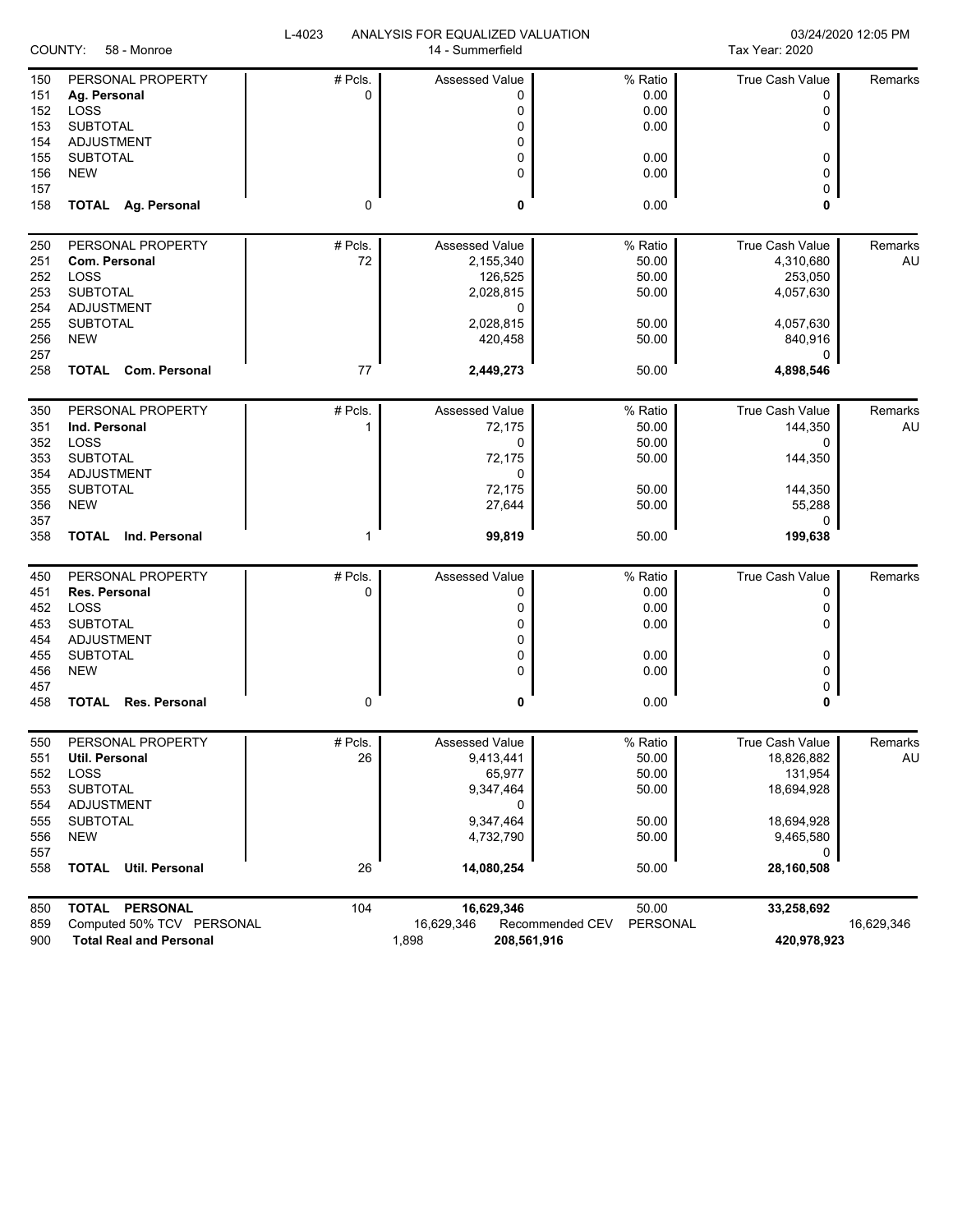| COUNTY:                                              | 58 - Monroe                                                                                                                    | L-4023           | ANALYSIS FOR EQUALIZED VALUATION<br>15 - Whiteford                                                      |                                                      | Tax Year: 2020                                                                                | 03/24/2020 12:05 PM |
|------------------------------------------------------|--------------------------------------------------------------------------------------------------------------------------------|------------------|---------------------------------------------------------------------------------------------------------|------------------------------------------------------|-----------------------------------------------------------------------------------------------|---------------------|
| 100<br>101<br>102<br>103                             | <b>REAL PROPERTY</b><br><b>Agricultural</b><br>LOSS<br><b>SUBTOTAL</b>                                                         | # Pcls.<br>425   | <b>Assessed Value</b><br>47,194,300<br>2,277,700<br>44,916,600                                          | % Ratio<br>44.92<br>44.92<br>44.92                   | True Cash Value<br>105,063,001<br>5,070,570<br>99,992,431                                     | Remarks<br>AS       |
| 104<br>105<br>106<br>107                             | <b>ADJUSTMENT</b><br><b>SUBTOTAL</b><br><b>NEW</b>                                                                             |                  | 4,819,000<br>49,735,600<br>1,518,600                                                                    | 49.74<br>49.74                                       | 99,992,431<br>3,053,076<br>0                                                                  |                     |
| 108<br>109                                           | <b>TOTAL Agricultural</b><br>Computed 50% TCV Agricultural                                                                     | 422              | 51,254,200<br>51,522,754                                                                                | 49.74<br>Recommended CEV<br>Agricultural             | 103,045,507                                                                                   | 51,254,200          |
| 200<br>201<br>202<br>203<br>204<br>205               | <b>REAL PROPERTY</b><br>Commercial<br>LOSS<br><b>SUBTOTAL</b><br><b>ADJUSTMENT</b><br><b>SUBTOTAL</b>                          | # Pcls.<br>105   | <b>Assessed Value</b><br>25,724,300<br>498,700<br>25,225,600<br>1,269,800<br>26,495,400                 | % Ratio<br>47.18<br>47.18<br>47.18<br>49.55          | True Cash Value<br>54,523,739<br>1,057,016<br>53,466,723<br>53,466,723                        | Remarks<br>AS       |
| 206<br>207<br>208                                    | <b>NEW</b><br>TOTAL<br>Commercial                                                                                              | 102              | 1,151,700<br>27,647,100                                                                                 | 49.55<br>49.55                                       | 2,324,319<br>0<br>55,791,042                                                                  |                     |
| 209                                                  | Computed 50% TCV Commercial                                                                                                    |                  | 27,895,521                                                                                              | Recommended CEV<br>Commercial                        |                                                                                               | 27,647,100          |
| 300<br>301<br>302<br>303<br>304<br>305               | <b>REAL PROPERTY</b><br><b>Industrial</b><br>LOSS<br><b>SUBTOTAL</b><br><b>ADJUSTMENT</b><br><b>SUBTOTAL</b>                   | # Pcls.<br>33    | <b>Assessed Value</b><br>8,424,100<br>191,600<br>8,232,500<br>508,200<br>8,740,700                      | % Ratio<br>46.86<br>46.86<br>46.86<br>49.75          | True Cash Value<br>17,977,166<br>408,878<br>17,568,288<br>17,568,288                          | Remarks<br>AS       |
| 306<br>307<br>308<br>309                             | <b>NEW</b><br>TOTAL<br><b>Industrial</b><br>Computed 50% TCV<br>Industrial                                                     | 39               | 421,400<br>9,162,100<br>9,207,662                                                                       | 49.75<br>49.75<br>Recommended CEV<br>Industrial      | 847,035<br>0<br>18,415,323                                                                    | 9,162,100           |
| 400<br>401<br>402<br>403<br>404<br>405<br>406        | <b>REAL PROPERTY</b><br><b>Residential</b><br>LOSS<br><b>SUBTOTAL</b><br><b>ADJUSTMENT</b><br><b>SUBTOTAL</b><br><b>NEW</b>    | # Pcls.<br>1,876 | <b>Assessed Value</b><br>190,798,900<br>958,100<br>189,840,800<br>1,669,800<br>191,510,600<br>4,734,400 | % Ratio<br>49.46<br>49.46<br>49.46<br>49.90<br>49.90 | <b>True Cash Value</b><br>385,764,052<br>1,937,121<br>383,826,931<br>383,826,931<br>9,487,776 | Remarks<br>SS       |
| 407<br>408<br>409                                    | TOTAL<br>Residential<br>Computed 50% TCV Residential                                                                           | 1,888            | 196,245,000<br>196,657,354                                                                              | 49.90<br>Recommended CEV Residential                 | 0<br>393,314,707                                                                              | 196,245,000         |
| 500<br>501<br>502<br>503<br>504<br>505<br>506<br>507 | <b>REAL PROPERTY</b><br><b>Timber-Cutover</b><br>LOSS<br><b>SUBTOTAL</b><br><b>ADJUSTMENT</b><br><b>SUBTOTAL</b><br><b>NEW</b> | # Pcls.<br>0     | <b>Assessed Value</b><br>0<br>0<br>0<br>0<br>0<br>0                                                     | % Ratio<br>0.00<br>0.00<br>0.00<br>0.00<br>0.00      | <b>True Cash Value</b><br>0<br>0<br>0<br>0<br>0<br>0                                          | Remarks             |
| 508<br>509                                           | <b>TOTAL Timber-Cutover</b><br>Computed 50% TCV Timber-Cutover                                                                 | 0                | 0<br>0                                                                                                  | 0.00<br>Recommended CEV Timber-Cutover               | 0                                                                                             | 0                   |
| 600<br>601<br>602<br>603<br>604<br>605<br>606<br>607 | <b>REAL PROPERTY</b><br><b>Developmental</b><br>LOSS<br><b>SUBTOTAL</b><br><b>ADJUSTMENT</b><br><b>SUBTOTAL</b><br><b>NEW</b>  | # Pcls.<br>0     | Assessed Value<br>0<br>0<br>0<br>0<br>0<br>0                                                            | % Ratio<br>0.00<br>0.00<br>0.00<br>0.00<br>0.00      | True Cash Value<br>0<br>0<br>0<br>0<br>0<br>0                                                 | Remarks             |
| 608<br>609                                           | TOTAL<br>Developmental<br>Computed 50% TCV Developmental                                                                       | 0                | 0                                                                                                       | 0.00<br>Recommended CEV Developmental                |                                                                                               | 0                   |
| 800<br>809                                           | TOTAL REAL<br>Computed 50% TCV REAL                                                                                            | 2,451            | 284,308,400<br>285,283,290                                                                              | 49.83<br>Recommended CEV REAL                        | 570,566,579                                                                                   | 284,308,400         |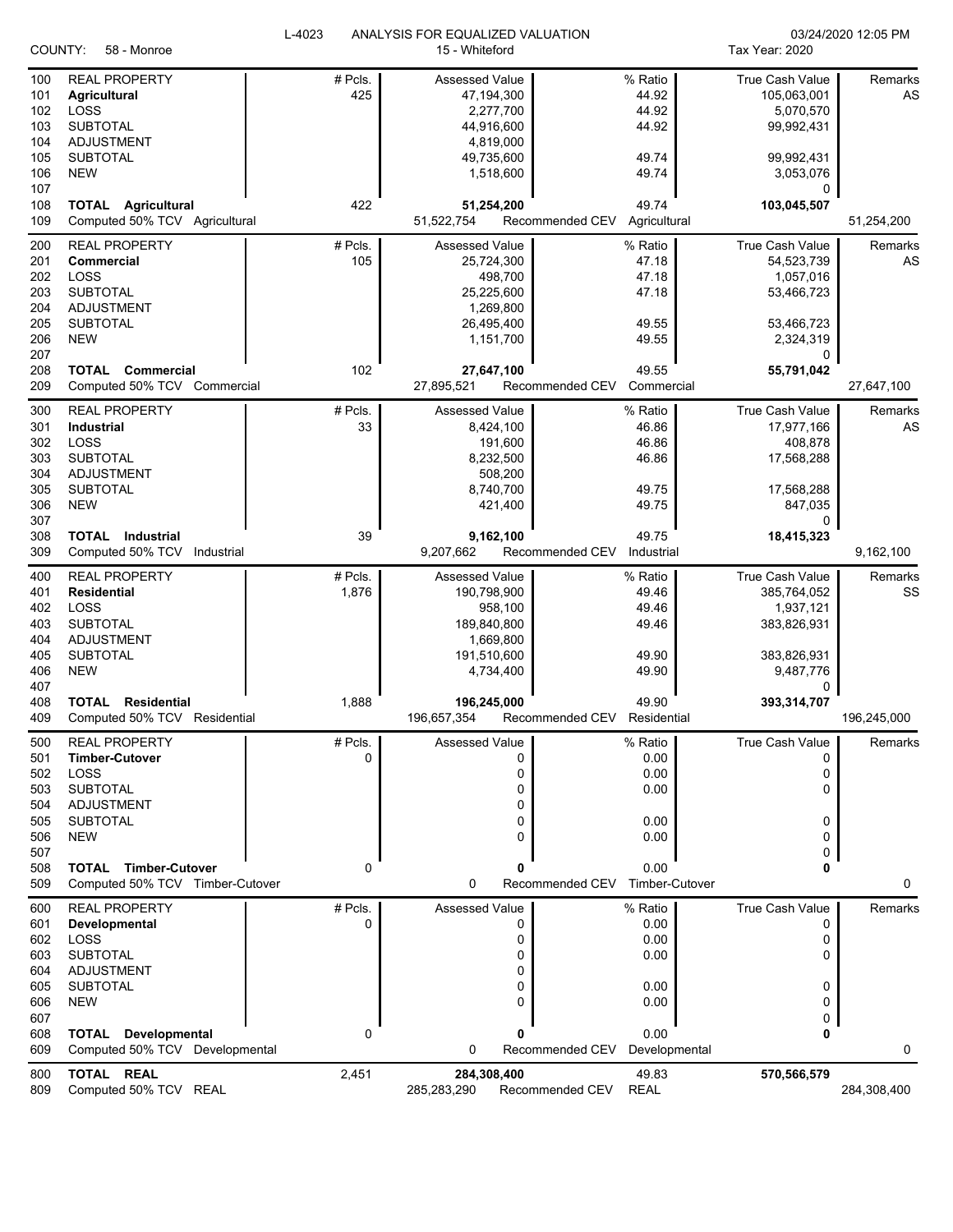| COUNTY:<br>58 - Monroe |                                      | L-4023         | ANALYSIS FOR EQUALIZED VALUATION<br>15 - Whiteford |         | 03/24/2020 12:05 PM<br>Tax Year: 2020 |         |  |
|------------------------|--------------------------------------|----------------|----------------------------------------------------|---------|---------------------------------------|---------|--|
| 150                    | PERSONAL PROPERTY                    | # Pcls.        | <b>Assessed Value</b>                              | % Ratio | <b>True Cash Value</b>                | Remarks |  |
| 151                    | Ag. Personal                         | 0              | 0                                                  | 0.00    | 0                                     |         |  |
| 152                    | LOSS                                 |                | 0                                                  | 0.00    | 0                                     |         |  |
| 153                    | <b>SUBTOTAL</b>                      |                | 0                                                  | 0.00    | 0                                     |         |  |
| 154                    | <b>ADJUSTMENT</b>                    |                | 0                                                  |         |                                       |         |  |
| 155                    | <b>SUBTOTAL</b>                      |                | 0                                                  | 0.00    | 0                                     |         |  |
| 156                    | <b>NEW</b>                           |                | 0                                                  | 0.00    | 0                                     |         |  |
| 157                    |                                      |                |                                                    |         | 0                                     |         |  |
| 158                    | <b>TOTAL Ag. Personal</b>            | 0              | 0                                                  | 0.00    | 0                                     |         |  |
| 250                    | PERSONAL PROPERTY                    | # Pcls.        | <b>Assessed Value</b>                              | % Ratio | True Cash Value                       | Remarks |  |
| 251                    | Com. Personal                        | 169            | 5,350,849                                          | 50.00   | 10,701,698                            | AU      |  |
| 252                    | LOSS                                 |                | 936,136                                            | 50.00   | 1,872,272                             |         |  |
| 253                    | <b>SUBTOTAL</b>                      |                | 4,414,713                                          | 50.00   | 8,829,426                             |         |  |
| 254                    | ADJUSTMENT                           |                | 0                                                  |         |                                       |         |  |
| 255                    | <b>SUBTOTAL</b>                      |                | 4,414,713                                          | 50.00   | 8,829,426                             |         |  |
| 256                    | <b>NEW</b>                           |                | 1,051,508                                          | 50.00   | 2,103,016                             |         |  |
| 257                    |                                      |                |                                                    |         | 0                                     |         |  |
| 258                    | <b>TOTAL Com. Personal</b>           | 179            | 5,466,221                                          | 50.00   | 10,932,442                            |         |  |
| 350                    | PERSONAL PROPERTY                    | # Pcls.        | Assessed Value                                     | % Ratio | True Cash Value                       | Remarks |  |
| 351                    | Ind. Personal                        | $\overline{7}$ | 1,771,061                                          | 50.00   | 3,542,122                             | AU      |  |
| 352                    | LOSS                                 |                | 112,758                                            | 50.00   | 225,516                               |         |  |
| 353                    | <b>SUBTOTAL</b>                      |                | 1,658,303                                          | 50.00   | 3,316,606                             |         |  |
| 354                    | ADJUSTMENT                           |                | 0                                                  |         |                                       |         |  |
| 355                    | <b>SUBTOTAL</b>                      |                | 1,658,303                                          | 50.00   | 3,316,606                             |         |  |
| 356<br>357             | <b>NEW</b>                           |                | 235,861                                            | 50.00   | 471,722<br>0                          |         |  |
| 358                    | <b>TOTAL</b> Ind. Personal           | 7              | 1,894,164                                          | 50.00   | 3,788,328                             |         |  |
| 450                    | PERSONAL PROPERTY                    | # Pcls.        | Assessed Value                                     | % Ratio | True Cash Value                       | Remarks |  |
| 451                    | Res. Personal                        | 0              | 0                                                  | 0.00    | 0                                     |         |  |
| 452                    | LOSS                                 |                | 0                                                  | 0.00    | 0                                     |         |  |
| 453                    | <b>SUBTOTAL</b>                      |                | 0                                                  | 0.00    | 0                                     |         |  |
| 454                    | <b>ADJUSTMENT</b>                    |                | 0                                                  |         |                                       |         |  |
| 455                    | <b>SUBTOTAL</b>                      |                | 0                                                  | 0.00    | 0                                     |         |  |
| 456                    | <b>NEW</b>                           |                | 0                                                  | 0.00    | 0                                     |         |  |
| 457                    |                                      |                |                                                    |         | 0                                     |         |  |
| 458                    | <b>Res. Personal</b><br><b>TOTAL</b> | 0              | 0                                                  | 0.00    | 0                                     |         |  |
| 550                    | PERSONAL PROPERTY                    | # Pcls.        | Assessed Value                                     | % Ratio | True Cash Value                       | Remarks |  |
| 551                    | Util. Personal                       | 11             | 7,326,010                                          | 50.00   | 14,652,020                            | AU      |  |
| 552                    | LOSS                                 |                | 29,374                                             | 50.00   | 58,748                                |         |  |
| 553                    | <b>SUBTOTAL</b>                      |                | 7,296,636                                          | 50.00   | 14,593,272                            |         |  |
| 554                    | ADJUSTMENT                           |                | 0                                                  |         |                                       |         |  |
| 555                    | <b>SUBTOTAL</b>                      |                | 7,296,636                                          | 50.00   | 14,593,272                            |         |  |
| 556                    | <b>NEW</b>                           |                | 231,662                                            | 50.00   | 463,324                               |         |  |
| 557<br>558             | Util. Personal<br><b>TOTAL</b>       | 11             | 7,528,298                                          | 50.00   | 0<br>15,056,596                       |         |  |
|                        |                                      |                |                                                    |         |                                       |         |  |
| 850                    | <b>TOTAL</b><br><b>PERSONAL</b>      | 197            | 14,888,683                                         | 50.00   | 29,777,366                            |         |  |

| <b>UUU IUIAL FERUUNAL</b>     | 191   | 17.000.000                          | JU.UU | <b>2000, 11, 62</b> |
|-------------------------------|-------|-------------------------------------|-------|---------------------|
| 859 Computed 50% TCV PERSONAL |       | 14.888.683 Recommended CEV PERSONAL |       | 14,888,683          |
| 900 Total Real and Personal   | 2.648 | 299,197,083                         |       | 600,343,945         |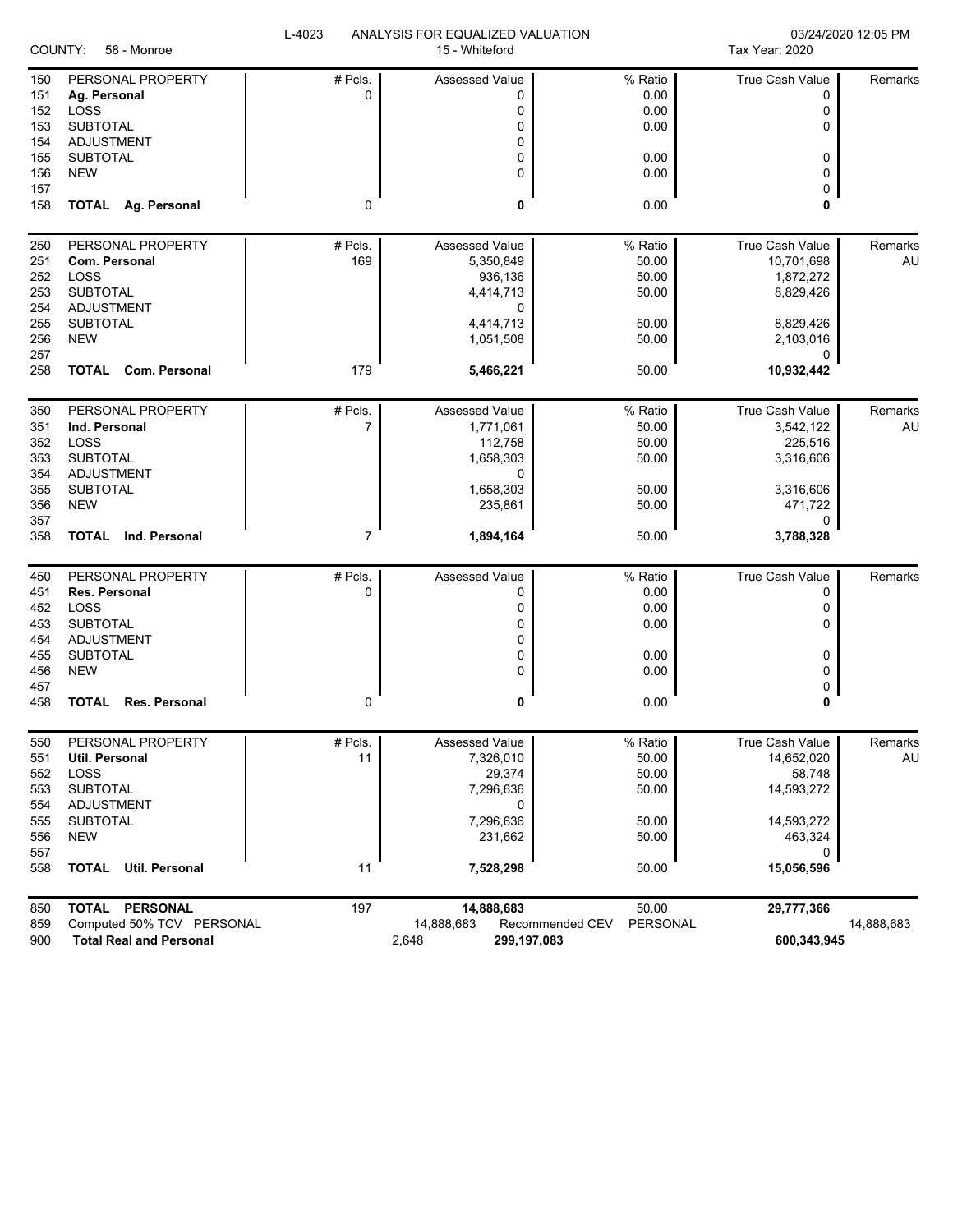| COUNTY:    | 58 - Monroe                          | L-4023  | ANALYSIS FOR EQUALIZED VALUATION<br>51 - Monroe |                                   | 03/24/2020 12:05 PM<br>Tax Year: 2020 |             |  |
|------------|--------------------------------------|---------|-------------------------------------------------|-----------------------------------|---------------------------------------|-------------|--|
|            | <b>REAL PROPERTY</b>                 | # Pcls. | <b>Assessed Value</b>                           | % Ratio                           | <b>True Cash Value</b>                | Remarks     |  |
| 100<br>101 | Agricultural                         | 1       | 276,750                                         | 47.67                             | 580,500                               | AS          |  |
| 102        | LOSS                                 |         | 0                                               | 47.67                             | 0                                     |             |  |
| 103        | <b>SUBTOTAL</b>                      |         | 276,750                                         | 47.67                             | 580,500                               |             |  |
| 104        | <b>ADJUSTMENT</b>                    |         | 13,500                                          |                                   |                                       |             |  |
| 105<br>106 | <b>SUBTOTAL</b><br><b>NEW</b>        |         | 290,250<br>0                                    | 50.00<br>50.00                    | 580,500<br>0                          |             |  |
| 107        |                                      |         |                                                 |                                   | 0                                     |             |  |
| 108        | <b>TOTAL Agricultural</b>            |         | 290,250                                         | 50.00                             | 580,500                               |             |  |
| 109        | Computed 50% TCV Agricultural        |         | 290,250                                         | Recommended CEV<br>Agricultural   |                                       | 290,250     |  |
| 200        | <b>REAL PROPERTY</b>                 | # Pcls. | <b>Assessed Value</b>                           | % Ratio                           | <b>True Cash Value</b>                | Remarks     |  |
| 201        | Commercial                           | 609     | 138,398,100                                     | 49.35                             | 280,441,945                           | SS          |  |
| 202        | LOSS                                 |         | 4,381,060                                       | 49.35                             | 8,877,528                             |             |  |
| 203        | <b>SUBTOTAL</b>                      |         | 134,017,040                                     | 49.35                             | 271,564,417                           |             |  |
| 204<br>205 | <b>ADJUSTMENT</b><br><b>SUBTOTAL</b> |         | 1,463,990<br>135,481,030                        | 49.89                             | 271,564,417                           |             |  |
| 206        | <b>NEW</b>                           |         | 2,315,870                                       | 49.89                             | 4,641,952                             |             |  |
| 207        |                                      |         |                                                 |                                   | 0                                     |             |  |
| 208        | <b>TOTAL Commercial</b>              | 608     | 137,796,900                                     | 49.89                             | 276,206,369                           |             |  |
| 209        | Computed 50% TCV Commercial          |         | 138, 103, 185                                   | Recommended CEV<br>Commercial     |                                       | 137,796,900 |  |
| 300        | <b>REAL PROPERTY</b>                 | # Pcls. | Assessed Value                                  | % Ratio                           | True Cash Value                       | Remarks     |  |
| 301        | Industrial                           | 81      | 529,643,590                                     | 49.78                             | 1,063,991,668                         | AS          |  |
| 302        | LOSS                                 |         | 445, 147, 702                                   | 49.78                             | 894,230,016                           |             |  |
| 303        | <b>SUBTOTAL</b>                      |         | 84,495,888                                      | 49.78                             | 169,761,652                           |             |  |
| 304<br>305 | <b>ADJUSTMENT</b><br><b>SUBTOTAL</b> |         | 343,965<br>84,839,853                           | 49.98                             | 169,761,652                           |             |  |
| 306        | <b>NEW</b>                           |         | 2,537,485                                       | 49.98                             | 5,077,001                             |             |  |
| 307        |                                      |         |                                                 |                                   | 0                                     |             |  |
| 308        | <b>TOTAL</b> Industrial              | 81      | 87,377,338                                      | 49.98                             | 174,838,653                           |             |  |
| 309        | Computed 50% TCV<br>Industrial       |         | 87,419,327                                      | Recommended CEV<br>Industrial     |                                       | 87,377,338  |  |
| 400        | <b>REAL PROPERTY</b>                 | # Pcls. | <b>Assessed Value</b>                           | % Ratio                           | True Cash Value                       | Remarks     |  |
| 401        | <b>Residential</b>                   | 6,831   | 383,004,810                                     | 47.50                             | 806,325,916                           | SS          |  |
| 402        | LOSS                                 |         | 697,000                                         | 47.50                             | 1,467,368                             |             |  |
| 403        | <b>SUBTOTAL</b>                      |         | 382,307,810                                     | 47.50                             | 804,858,548                           |             |  |
| 404<br>405 | <b>ADJUSTMENT</b><br><b>SUBTOTAL</b> |         | 19,640,410<br>401,948,220                       | 49.94                             | 804,858,548                           |             |  |
| 406        | <b>NEW</b>                           |         | 1,432,310                                       | 49.94                             | 2,868,062                             |             |  |
| 407        |                                      |         |                                                 |                                   | 0                                     |             |  |
| 408        | <b>TOTAL Residential</b>             | 6,837   | 403,380,530                                     | 49.94                             | 807,726,610                           |             |  |
| 409        | Computed 50% TCV Residential         |         | 403.863.305                                     | Recommended CEV Residential       |                                       | 403.380.530 |  |
| 500        | <b>REAL PROPERTY</b>                 | # Pcls. | <b>Assessed Value</b>                           | % Ratio                           | <b>True Cash Value</b>                | Remarks     |  |
| 501        | <b>Timber-Cutover</b>                | 0       | 0                                               | 0.00                              | 0                                     |             |  |
| 502        | LOSS                                 |         | 0                                               | 0.00                              | 0                                     |             |  |
| 503        | <b>SUBTOTAL</b>                      |         | 0                                               | 0.00                              | 0                                     |             |  |
| 504<br>505 | <b>ADJUSTMENT</b><br><b>SUBTOTAL</b> |         | 0<br>0                                          | 0.00                              | 0                                     |             |  |
| 506        | <b>NEW</b>                           |         | 0                                               | 0.00                              | 0                                     |             |  |
| 507        |                                      |         |                                                 |                                   | 0                                     |             |  |
| 508        | <b>TOTAL Timber-Cutover</b>          | 0       | 0                                               | 0.00                              | 0                                     |             |  |
| 509        | Computed 50% TCV Timber-Cutover      |         | 0                                               | Recommended CEV<br>Timber-Cutover |                                       | 0           |  |
| 600        | <b>REAL PROPERTY</b>                 | # Pcls. | <b>Assessed Value</b>                           | % Ratio                           | True Cash Value                       | Remarks     |  |
| 601        | <b>Developmental</b>                 | 6       | 401,990                                         | 50.26                             | 799,800                               | AS          |  |
| 602        | LOSS                                 |         | 0                                               | 50.26                             | 0                                     |             |  |
| 603        | <b>SUBTOTAL</b>                      |         | 401,990                                         | 50.26                             | 799,800                               |             |  |
| 604<br>605 | <b>ADJUSTMENT</b><br><b>SUBTOTAL</b> |         | $-3,060$<br>398,930                             | 49.88                             | 799,800                               |             |  |
| 606        | <b>NEW</b>                           |         | 0                                               | 49.88                             | 0                                     |             |  |
| 607        |                                      |         |                                                 |                                   | 0                                     |             |  |
| 608        | Developmental<br>TOTAL               | 6       | 398,930                                         | 49.88                             | 799,800                               |             |  |
| 609        | Computed 50% TCV Developmental       |         | 399,900                                         | Recommended CEV<br>Developmental  |                                       | 398,930     |  |
| 800        | TOTAL REAL                           | 7,533   | 629,243,948                                     | 49.93                             | 1,260,151,932                         |             |  |
| 809        | Computed 50% TCV REAL                |         | 630,075,966                                     | Recommended CEV<br><b>REAL</b>    |                                       | 629,243,948 |  |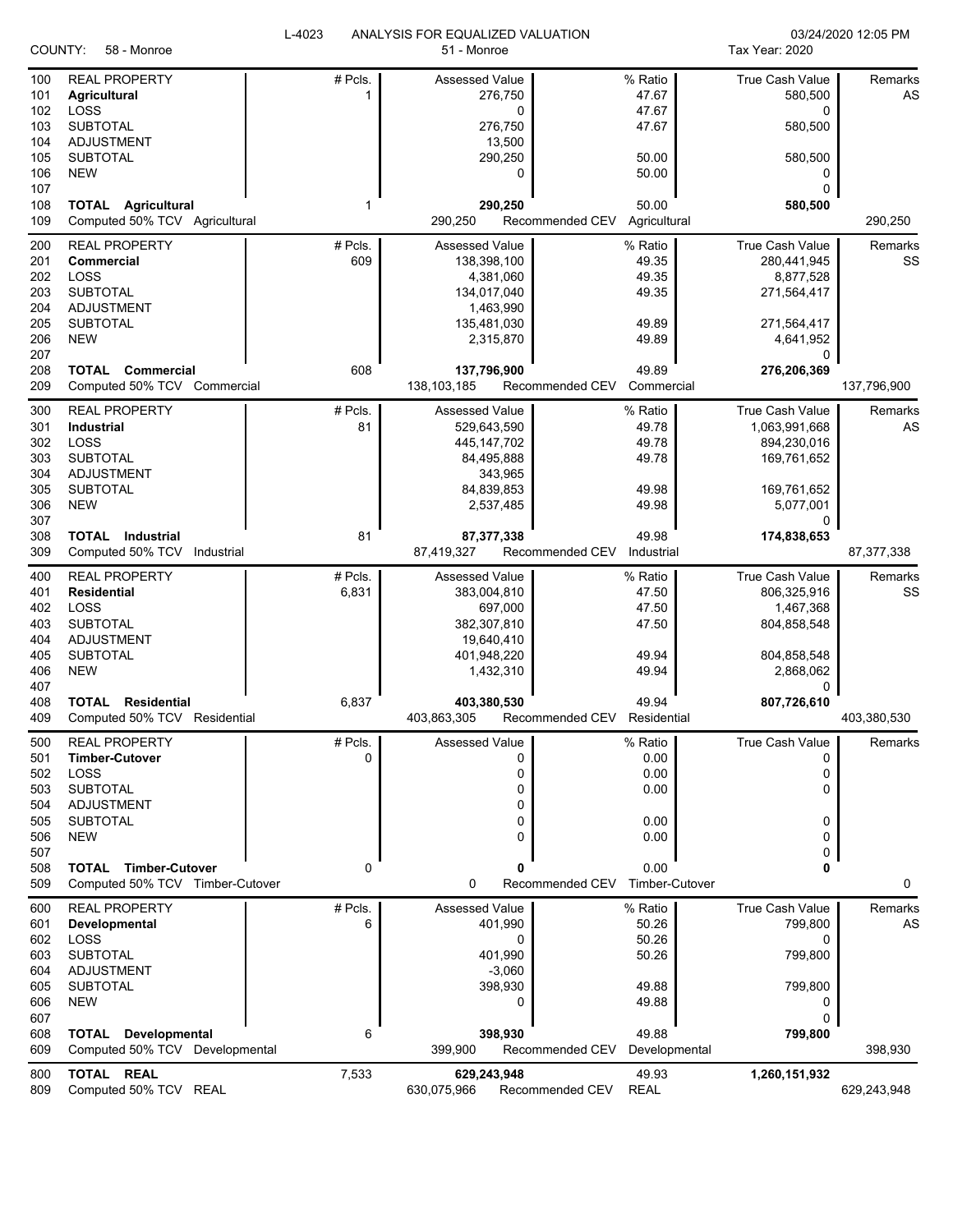| COUNTY:<br>58 - Monroe                                      |                                                                                                                                                        | L-4023                          | ANALYSIS FOR EQUALIZED VALUATION<br>51 - Monroe                                                                        |                                                               | 03/24/2020 12:05 PM<br>Tax Year: 2020                                                                         |                      |  |
|-------------------------------------------------------------|--------------------------------------------------------------------------------------------------------------------------------------------------------|---------------------------------|------------------------------------------------------------------------------------------------------------------------|---------------------------------------------------------------|---------------------------------------------------------------------------------------------------------------|----------------------|--|
| 150<br>151<br>152<br>153<br>154<br>155<br>156<br>157<br>158 | PERSONAL PROPERTY<br>Ag. Personal<br><b>LOSS</b><br><b>SUBTOTAL</b><br><b>ADJUSTMENT</b><br><b>SUBTOTAL</b><br><b>NEW</b><br><b>TOTAL Ag. Personal</b> | # Pcls.<br>0<br>0               | <b>Assessed Value</b><br>0<br>0<br>0<br>0<br>0<br>$\mathbf 0$<br>0                                                     | % Ratio<br>0.00<br>0.00<br>0.00<br>0.00<br>0.00<br>0.00       | <b>True Cash Value</b><br>0<br>0<br>0<br>0<br>0<br>0<br>0                                                     | Remarks              |  |
|                                                             |                                                                                                                                                        |                                 |                                                                                                                        |                                                               |                                                                                                               |                      |  |
| 250<br>251<br>252<br>253<br>254<br>255<br>256<br>257<br>258 | PERSONAL PROPERTY<br>Com. Personal<br>LOSS<br><b>SUBTOTAL</b><br><b>ADJUSTMENT</b><br><b>SUBTOTAL</b><br><b>NEW</b><br><b>TOTAL Com. Personal</b>      | # Pcls.<br>1,194<br>1,359       | <b>Assessed Value</b><br>20,313,760<br>2,558,790<br>17,754,970<br>0<br>17,754,970<br>2,893,410<br>20,648,380           | % Ratio<br>50.00<br>50.00<br>50.00<br>50.00<br>50.00<br>50.00 | True Cash Value<br>40,627,520<br>5,117,580<br>35,509,940<br>35,509,940<br>5,786,820<br>0<br>41,296,760        | Remarks<br>AU        |  |
|                                                             |                                                                                                                                                        |                                 |                                                                                                                        |                                                               |                                                                                                               |                      |  |
| 350<br>351<br>352<br>353<br>354<br>355<br>356               | PERSONAL PROPERTY<br>Ind. Personal<br>LOSS<br><b>SUBTOTAL</b><br><b>ADJUSTMENT</b><br><b>SUBTOTAL</b><br><b>NEW</b>                                    | # Pcls.<br>26                   | <b>Assessed Value</b><br>11,833,100<br>460,820<br>11,372,280<br>0<br>11,372,280<br>381,903,162                         | % Ratio<br>50.00<br>50.00<br>50.00<br>50.00<br>50.00          | True Cash Value<br>23,666,200<br>921,640<br>22,744,560<br>22,744,560<br>763,806,324                           | Remarks<br><b>AU</b> |  |
| 357<br>358                                                  | Ind. Personal<br>TOTAL                                                                                                                                 | 28                              | 393,275,442                                                                                                            | 50.00                                                         | 0<br>786,550,884                                                                                              |                      |  |
| 450<br>451<br>452<br>453<br>454<br>455<br>456<br>457<br>458 | PERSONAL PROPERTY<br>Res. Personal<br>LOSS<br><b>SUBTOTAL</b><br><b>ADJUSTMENT</b><br><b>SUBTOTAL</b><br><b>NEW</b><br><b>TOTAL Res. Personal</b>      | # Pcls.<br>$\Omega$<br>$\Omega$ | <b>Assessed Value</b><br>0<br>0<br>0<br>0<br>0<br>0<br>0                                                               | % Ratio<br>0.00<br>0.00<br>0.00<br>0.00<br>0.00<br>0.00       | True Cash Value<br>0<br>0<br>0<br>0<br>0<br>0<br>0                                                            | Remarks              |  |
| 550<br>551<br>552<br>553<br>554<br>555<br>556<br>557<br>558 | PERSONAL PROPERTY<br>Util. Personal<br>LOSS<br><b>SUBTOTAL</b><br><b>ADJUSTMENT</b><br><b>SUBTOTAL</b><br><b>NEW</b><br><b>Util. Personal</b><br>TOTAL | # Pcls.<br>8<br>8               | <b>Assessed Value</b><br>31,949,840<br>2,378,600<br>29,571,240<br>$\mathbf 0$<br>29,571,240<br>1,141,540<br>30,712,780 | % Ratio<br>50.00<br>50.00<br>50.00<br>50.00<br>50.00<br>50.00 | <b>True Cash Value</b><br>63,899,680<br>4,757,200<br>59,142,480<br>59,142,480<br>2,283,080<br>0<br>61,425,560 | Remarks<br>AU        |  |
| 850<br>859<br>900                                           | TOTAL PERSONAL<br>Computed 50% TCV PERSONAL<br><b>Total Real and Personal</b>                                                                          | 1,395                           | 444,636,602<br>444,636,602<br>8,928<br>1,073,880,550                                                                   | 50.00<br>PERSONAL<br>Recommended CEV                          | 889,273,204<br>2,149,425,136                                                                                  | 444,636,602          |  |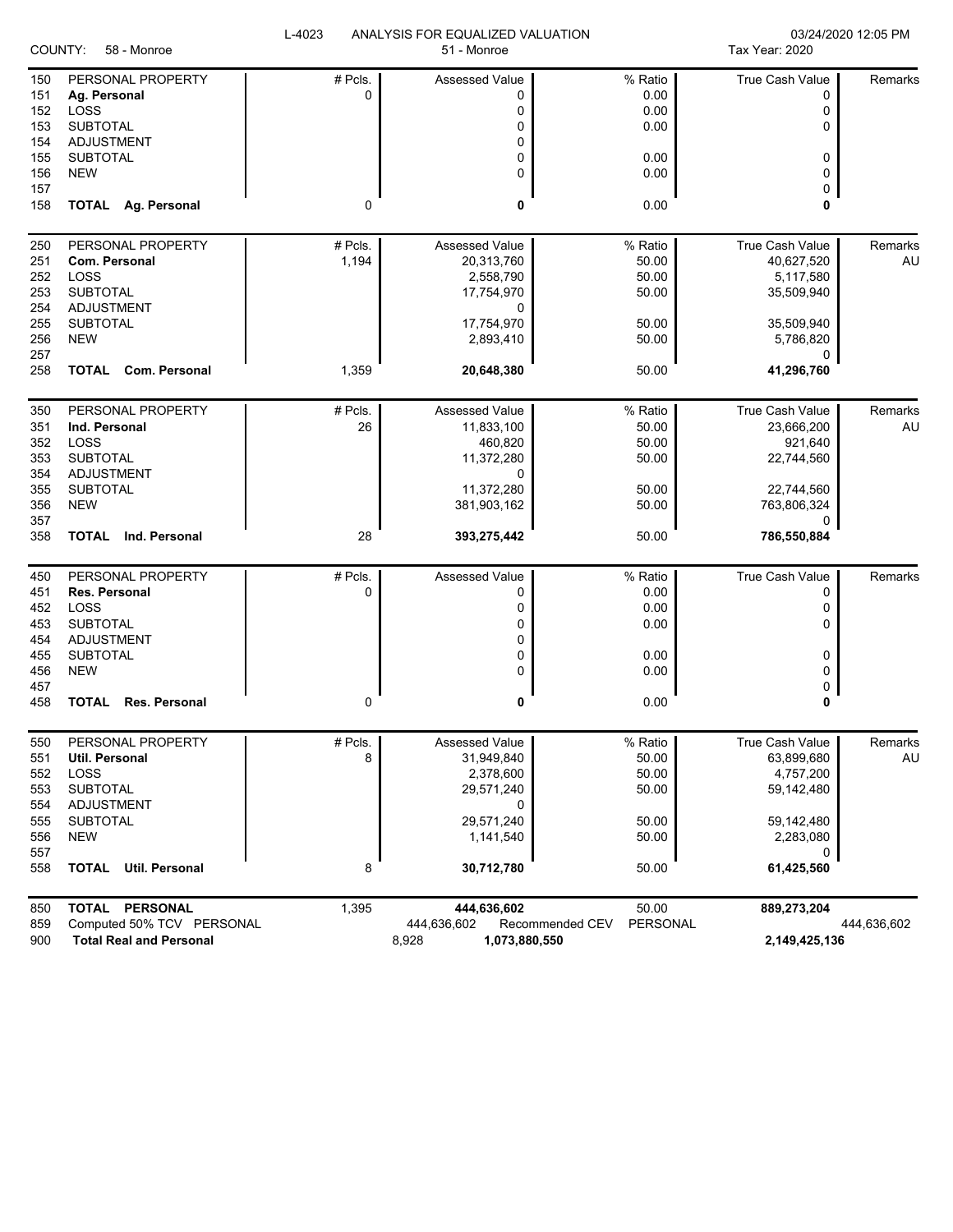| COUNTY:                                              | 58 - Monroe                                                                                                                    | L-4023         | ANALYSIS FOR EQUALIZED VALUATION<br>52 - Luna Pier                                                | Tax Year: 2020                                       | 03/24/2020 12:05 PM                                                                         |               |
|------------------------------------------------------|--------------------------------------------------------------------------------------------------------------------------------|----------------|---------------------------------------------------------------------------------------------------|------------------------------------------------------|---------------------------------------------------------------------------------------------|---------------|
| 100<br>101<br>102<br>103<br>104                      | <b>REAL PROPERTY</b><br><b>Agricultural</b><br>LOSS<br><b>SUBTOTAL</b><br><b>ADJUSTMENT</b>                                    | # Pcls.<br>0   | <b>Assessed Value</b><br>0<br>0<br>0<br>0                                                         | % Ratio<br>0.00<br>0.00<br>0.00                      | <b>True Cash Value</b><br>0<br>0<br>0                                                       | Remarks       |
| 105<br>106<br>107                                    | <b>SUBTOTAL</b><br><b>NEW</b>                                                                                                  |                | 0<br>0                                                                                            | 0.00<br>0.00                                         | 0<br>0<br>0                                                                                 |               |
| 108<br>109                                           | <b>TOTAL Agricultural</b><br>Computed 50% TCV Agricultural                                                                     | 0              | 0<br>0                                                                                            | 0.00<br>Recommended CEV<br>Agricultural              |                                                                                             | 0             |
| 200<br>201<br>202<br>203<br>204<br>205               | <b>REAL PROPERTY</b><br>Commercial<br>LOSS<br><b>SUBTOTAL</b><br><b>ADJUSTMENT</b><br><b>SUBTOTAL</b>                          | # Pcls.<br>30  | <b>Assessed Value</b><br>3,461,200<br>0<br>3,461,200<br>$-15,600$<br>3,445,600                    | % Ratio<br>49.92<br>49.92<br>49.92<br>49.70          | True Cash Value<br>6,933,494<br>6,933,494<br>6,933,494                                      | Remarks<br>AS |
| 206<br>207                                           | <b>NEW</b>                                                                                                                     |                | 44,100                                                                                            | 49.70                                                | 88,732<br>0                                                                                 |               |
| 208<br>209                                           | <b>TOTAL Commercial</b><br>Computed 50% TCV Commercial                                                                         | 30             | 3,489,700<br>3,511,113                                                                            | 49.70<br>Recommended CEV<br>Commercial               | 7,022,226                                                                                   | 3,489,700     |
| 300<br>301<br>302<br>303<br>304<br>305<br>306        | <b>REAL PROPERTY</b><br><b>Industrial</b><br>LOSS<br><b>SUBTOTAL</b><br><b>ADJUSTMENT</b><br><b>SUBTOTAL</b><br><b>NEW</b>     | # Pcls.<br>7   | Assessed Value<br>1,998,100<br>0<br>1,998,100<br>54,700<br>2,052,800<br>101,200                   | % Ratio<br>48.62<br>48.62<br>48.62<br>49.95<br>49.95 | True Cash Value<br>4,109,859<br>0<br>4,109,859<br>4,109,859<br>202,603                      | Remarks<br>AS |
| 307<br>308<br>309                                    | <b>TOTAL</b> Industrial<br>Computed 50% TCV Industrial                                                                         | 8              | 2,154,000<br>2,156,231                                                                            | 49.95<br>Recommended CEV<br>Industrial               | 0<br>4,312,462                                                                              | 2,154,000     |
| 400<br>401<br>402<br>403<br>404<br>405<br>406<br>407 | <b>REAL PROPERTY</b><br><b>Residential</b><br>LOSS<br><b>SUBTOTAL</b><br><b>ADJUSTMENT</b><br><b>SUBTOTAL</b><br><b>NEW</b>    | # Pcls.<br>798 | <b>Assessed Value</b><br>39,757,100<br>70,800<br>39,686,300<br>2,876,000<br>42,562,300<br>213,800 | % Ratio<br>46.19<br>46.19<br>46.19<br>49.54<br>49.54 | <b>True Cash Value</b><br>86,072,960<br>153,280<br>85,919,680<br>85,919,680<br>431,570<br>0 | Remarks<br>SS |
| 408<br>409                                           | <b>TOTAL Residential</b><br>Computed 50% TCV Residential                                                                       | 796            | 42,776,100<br>43,175,625                                                                          | 49.54<br>Recommended CEV Residential                 | 86,351,250                                                                                  | 42,776,100    |
| 500<br>501<br>502<br>503<br>504<br>505<br>506<br>507 | <b>REAL PROPERTY</b><br><b>Timber-Cutover</b><br>LOSS<br><b>SUBTOTAL</b><br><b>ADJUSTMENT</b><br><b>SUBTOTAL</b><br><b>NEW</b> | # Pcls.<br>0   | <b>Assessed Value</b><br>0<br>0<br>0<br>0<br>0<br>0                                               | % Ratio<br>0.00<br>0.00<br>0.00<br>0.00<br>0.00      | <b>True Cash Value</b><br>0<br>0<br>0<br>0<br>0<br>0                                        | Remarks       |
| 508<br>509                                           | <b>TOTAL Timber-Cutover</b><br>Computed 50% TCV Timber-Cutover                                                                 | 0              | 0<br>0                                                                                            | 0.00<br>Recommended CEV Timber-Cutover               |                                                                                             | 0             |
| 600<br>601<br>602<br>603<br>604<br>605<br>606<br>607 | <b>REAL PROPERTY</b><br><b>Developmental</b><br>LOSS<br><b>SUBTOTAL</b><br><b>ADJUSTMENT</b><br><b>SUBTOTAL</b><br><b>NEW</b>  | # Pcls.<br>0   | Assessed Value<br>0<br>0<br>0<br>0<br>0<br>0                                                      | % Ratio<br>0.00<br>0.00<br>0.00<br>0.00<br>0.00      | True Cash Value<br>0<br>0<br>0<br>0<br>0<br>0                                               | Remarks       |
| 608<br>609                                           | <b>TOTAL Developmental</b><br>Computed 50% TCV Developmental                                                                   | 0              | 0<br>0                                                                                            | 0.00<br>Recommended CEV<br>Developmental             |                                                                                             | 0             |
| 800<br>809                                           | TOTAL REAL<br>Computed 50% TCV REAL                                                                                            | 834            | 48,419,800<br>48,842,969                                                                          | 49.57<br>Recommended CEV<br><b>REAL</b>              | 97,685,938                                                                                  | 48,419,800    |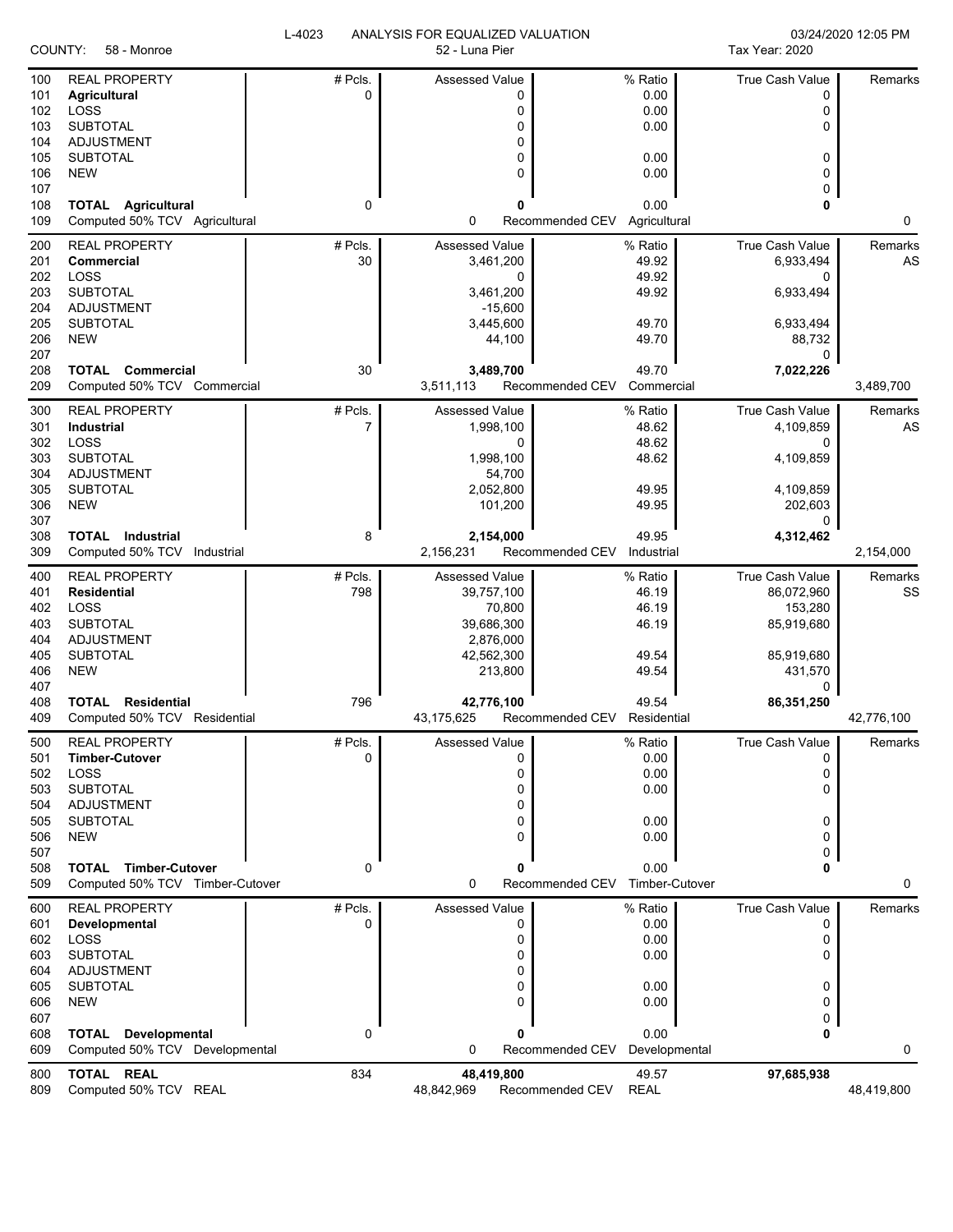| COUNTY:<br>58 - Monroe                |                                      | L-4023  | ANALYSIS FOR EQUALIZED VALUATION<br>52 - Luna Pier | Tax Year: 2020              | 03/24/2020 12:05 PM    |           |  |
|---------------------------------------|--------------------------------------|---------|----------------------------------------------------|-----------------------------|------------------------|-----------|--|
| 150                                   | PERSONAL PROPERTY                    | # Pcls. | <b>Assessed Value</b>                              | % Ratio                     | <b>True Cash Value</b> | Remarks   |  |
| 151                                   | Ag. Personal                         | 0       | 0                                                  | 0.00                        | 0                      |           |  |
| 152                                   | LOSS                                 |         | 0                                                  | 0.00                        | 0                      |           |  |
| 153                                   | <b>SUBTOTAL</b>                      |         | 0                                                  | 0.00                        | 0                      |           |  |
| 154                                   | ADJUSTMENT                           |         | 0                                                  |                             |                        |           |  |
| 155                                   | <b>SUBTOTAL</b>                      |         | 0                                                  | 0.00                        | 0                      |           |  |
| 156                                   | <b>NEW</b>                           |         | 0                                                  | 0.00                        | 0                      |           |  |
| 157                                   |                                      |         |                                                    |                             | 0                      |           |  |
| 158                                   | TOTAL Ag. Personal                   | 0       | 0                                                  | 0.00                        | 0                      |           |  |
| 250                                   | PERSONAL PROPERTY                    | # Pcls. | Assessed Value                                     | % Ratio                     | True Cash Value        | Remarks   |  |
| 251                                   | Com. Personal                        | 57      | 190,274                                            | 50.00                       | 380,548                | AU        |  |
| 252                                   | LOSS                                 |         | 61,157                                             | 50.00                       | 122,314                |           |  |
| 253                                   | <b>SUBTOTAL</b>                      |         | 129,117                                            | 50.00                       | 258,234                |           |  |
| 254                                   | ADJUSTMENT                           |         | 0                                                  |                             |                        |           |  |
| 255                                   | <b>SUBTOTAL</b>                      |         | 129,117                                            | 50.00                       | 258,234                |           |  |
| 256                                   | <b>NEW</b>                           |         | 65,825                                             | 50.00                       | 131,650                |           |  |
| 257                                   |                                      |         |                                                    |                             | 0                      |           |  |
| 258                                   | <b>TOTAL Com. Personal</b>           | 57      | 194,942                                            | 50.00                       | 389,884                |           |  |
| 350                                   | PERSONAL PROPERTY                    | # Pcls. | <b>Assessed Value</b>                              | % Ratio                     | True Cash Value        | Remarks   |  |
| 351                                   | Ind. Personal                        | 1       | 0                                                  | 0.00                        | 0                      |           |  |
| 352                                   | LOSS                                 |         | 0                                                  | 0.00                        | 0                      |           |  |
| 353                                   | <b>SUBTOTAL</b>                      |         | 0                                                  | 0.00                        | 0                      |           |  |
| 354                                   | <b>ADJUSTMENT</b>                    |         | 0                                                  |                             |                        |           |  |
| 355                                   | <b>SUBTOTAL</b>                      |         | 0                                                  | 0.00                        | 0                      |           |  |
| 356                                   | <b>NEW</b>                           |         | 0                                                  | 0.00                        | 0                      |           |  |
| 357                                   |                                      |         |                                                    |                             | 0                      |           |  |
| 358                                   | <b>TOTAL</b> Ind. Personal           | 0       | 0                                                  | 0.00                        | 0                      |           |  |
| 450                                   | PERSONAL PROPERTY                    | # Pcls. | <b>Assessed Value</b>                              | % Ratio                     | True Cash Value        | Remarks   |  |
| 451                                   | Res. Personal                        | 0       | 0                                                  | 0.00                        | 0                      |           |  |
| 452                                   | LOSS                                 |         | 0                                                  | 0.00                        | 0                      |           |  |
| 453                                   | <b>SUBTOTAL</b>                      |         | 0                                                  | 0.00                        | 0                      |           |  |
| 454                                   | <b>ADJUSTMENT</b>                    |         | 0                                                  |                             |                        |           |  |
| 455                                   | <b>SUBTOTAL</b>                      |         | 0                                                  | 0.00                        | 0                      |           |  |
| 456                                   | <b>NEW</b>                           |         | 0                                                  | 0.00                        | 0                      |           |  |
| 457                                   |                                      |         |                                                    |                             | 0                      |           |  |
| 458                                   | <b>Res. Personal</b><br><b>TOTAL</b> | 0       | 0                                                  | 0.00                        | 0                      |           |  |
| 550                                   | PERSONAL PROPERTY                    | # Pcls. | Assessed Value                                     | % Ratio                     | True Cash Value        | Remarks   |  |
| 551                                   | <b>Util. Personal</b>                | 4       | 5,345,800                                          | 50.00                       | 10,691,600             | AU        |  |
| 552                                   | LOSS                                 |         | 154,229                                            | 50.00                       | 308,458                |           |  |
| 553                                   | <b>SUBTOTAL</b>                      |         | 5,191,571                                          | 50.00                       | 10,383,142             |           |  |
| 554                                   | ADJUSTMENT                           |         | 0                                                  |                             |                        |           |  |
| 555                                   | <b>SUBTOTAL</b>                      |         | 5,191,571                                          | 50.00                       | 10,383,142             |           |  |
| 556                                   | <b>NEW</b>                           |         | 0                                                  | 50.00                       | 0                      |           |  |
| 557                                   |                                      |         |                                                    |                             | 0                      |           |  |
| 558                                   | <b>TOTAL Util. Personal</b>          | 4       | 5,191,571                                          | 50.00                       | 10,383,142             |           |  |
| 850                                   | TOTAL PERSONAL                       | 61      | 5,386,513                                          | 50.00                       | 10,773,026             |           |  |
| 859                                   | Computed 50% TCV PERSONAL            |         | 5,386,513                                          | PERSONAL<br>Recommended CEV |                        | 5,386,513 |  |
| <b>Total Real and Personal</b><br>900 |                                      | 895     | 53,806,313                                         | 108,458,964                 |                        |           |  |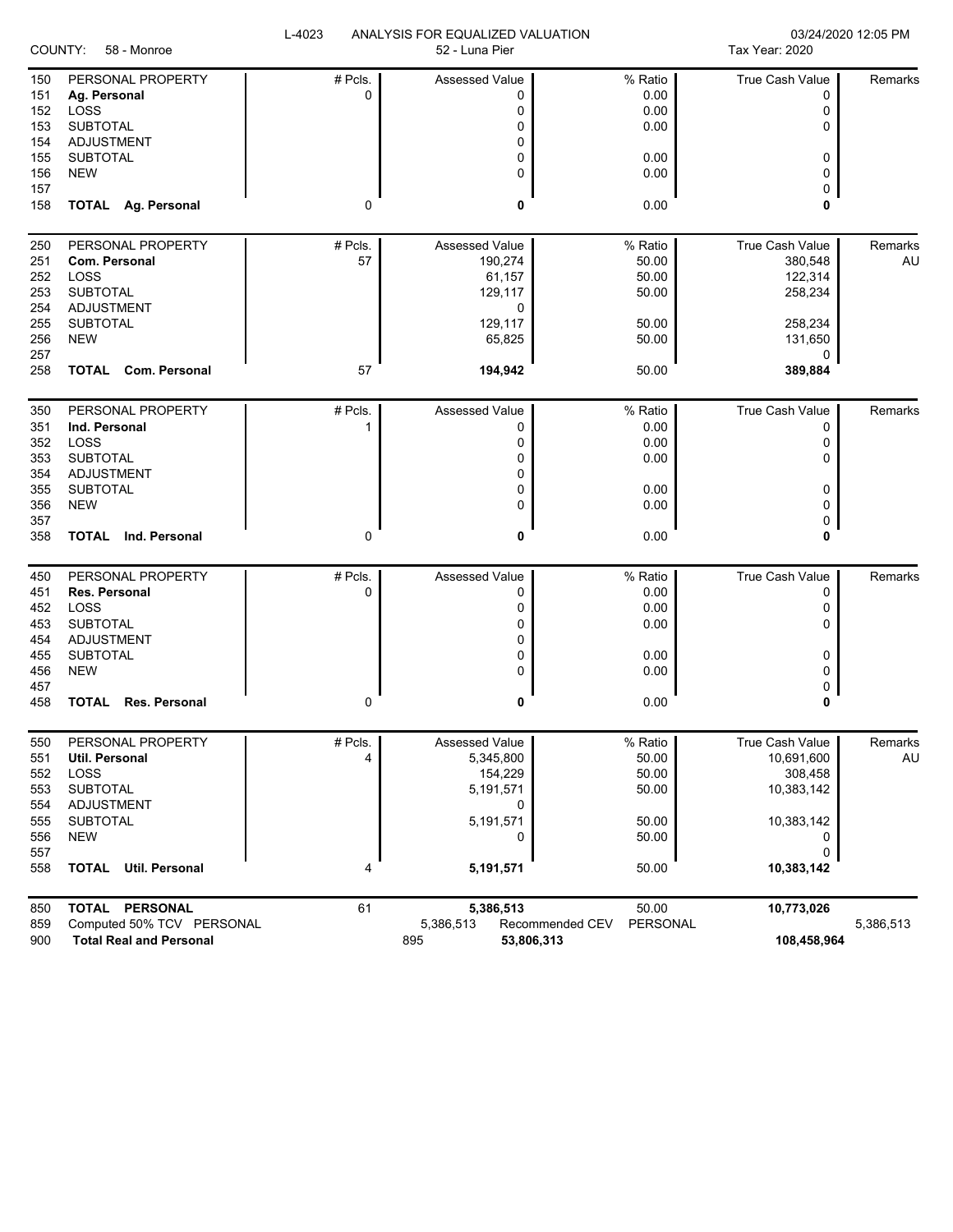| COUNTY:                                              | 58 - Monroe                                                                                                                    | L-4023<br>ANALYSIS FOR EQUALIZED VALUATION | Tax Year: 2020                                                                                     | 03/24/2020 12:05 PM                                     |                                                                                                |               |
|------------------------------------------------------|--------------------------------------------------------------------------------------------------------------------------------|--------------------------------------------|----------------------------------------------------------------------------------------------------|---------------------------------------------------------|------------------------------------------------------------------------------------------------|---------------|
| 100<br>101<br>102<br>103                             | <b>REAL PROPERTY</b><br><b>Agricultural</b><br>LOSS<br><b>SUBTOTAL</b>                                                         | # Pcls.<br>0                               | <b>Assessed Value</b><br>0<br>0<br>0                                                               | % Ratio<br>0.00<br>0.00<br>0.00                         | <b>True Cash Value</b><br>0<br>0<br>0                                                          | Remarks       |
| 104<br>105<br>106<br>107                             | <b>ADJUSTMENT</b><br><b>SUBTOTAL</b><br><b>NEW</b>                                                                             |                                            | 0<br>0<br>0                                                                                        | 0.00<br>0.00                                            | 0<br>0<br>0                                                                                    |               |
| 108<br>109                                           | <b>TOTAL Agricultural</b><br>Computed 50% TCV Agricultural                                                                     | 0                                          | 0<br>0                                                                                             | 0.00<br>Recommended CEV Agricultural                    | 0                                                                                              | 0             |
| 200<br>201<br>202<br>203<br>204<br>205<br>206        | <b>REAL PROPERTY</b><br>Commercial<br>LOSS<br><b>SUBTOTAL</b><br><b>ADJUSTMENT</b><br><b>SUBTOTAL</b><br><b>NEW</b>            | # Pcls.<br>43                              | <b>Assessed Value</b><br>8,202,200<br>109,400<br>8,092,800<br>6,323<br>8,099,123<br>3,093,577      | % Ratio<br>49.92<br>49.92<br>49.92<br>49.96<br>49.96    | True Cash Value<br>16,430,689<br>219,151<br>16,211,538<br>16,211,538<br>6,192,108              | Remarks<br>AS |
| 207<br>208<br>209                                    | <b>TOTAL Commercial</b><br>Computed 50% TCV Commercial                                                                         | 51                                         | 11,192,700<br>11,201,823                                                                           | 49.96<br>Recommended CEV<br>Commercial                  | 0<br>22,403,646                                                                                | 11,192,700    |
| 300<br>301<br>302<br>303<br>304<br>305<br>306        | <b>REAL PROPERTY</b><br>Industrial<br>LOSS<br><b>SUBTOTAL</b><br><b>ADJUSTMENT</b><br><b>SUBTOTAL</b><br><b>NEW</b>            | # Pcls.<br>27                              | <b>Assessed Value</b><br>12,911,300<br>208,800<br>12,702,500<br>448,700<br>13,151,200<br>358,000   | % Ratio<br>48.23<br>48.23<br>48.23<br>49.93<br>49.93    | <b>True Cash Value</b><br>26,771,072<br>432,926<br>26,338,146<br>26,338,146<br>717,004         | Remarks<br>AS |
| 307<br>308<br>309                                    | <b>TOTAL</b> Industrial<br>Computed 50% TCV Industrial                                                                         | 26                                         | 13,509,200<br>13,527,575                                                                           | 49.93<br>Recommended CEV<br>Industrial                  | 0<br>27,055,150                                                                                | 13,509,200    |
| 400<br>401<br>402<br>403<br>404<br>405<br>406<br>407 | <b>REAL PROPERTY</b><br><b>Residential</b><br>LOSS<br><b>SUBTOTAL</b><br>ADJUSTMENT<br><b>SUBTOTAL</b><br><b>NEW</b>           | # Pcls.<br>751                             | <b>Assessed Value</b><br>50,121,100<br>104,900<br>50,016,200<br>2,952,264<br>52,968,464<br>413,536 | % Ratio<br>47.16<br>47.16<br>47.16<br>49.94<br>49.94    | <b>True Cash Value</b><br>106,278,838<br>222,434<br>106,056,404<br>106,056,404<br>828,066<br>0 | Remarks<br>SS |
| 408<br>409                                           | <b>TOTAL Residential</b><br>Computed 50% TCV Residential                                                                       | 753                                        | 53,382,000<br>53,442,235                                                                           | 49.94<br>Recommended CEV Residential                    | 106,884,470                                                                                    | 53,382,000    |
| 500<br>501<br>502<br>503<br>504<br>505<br>506<br>507 | <b>REAL PROPERTY</b><br><b>Timber-Cutover</b><br>LOSS<br><b>SUBTOTAL</b><br><b>ADJUSTMENT</b><br><b>SUBTOTAL</b><br><b>NEW</b> | # Pcls.<br>0                               | <b>Assessed Value</b><br>0<br>0<br>0<br>0<br>0<br>U<br>0                                           | % Ratio<br>0.00<br>0.00<br>0.00<br>0.00<br>0.00<br>0.00 | <b>True Cash Value</b><br>0<br>0<br>0<br>0<br>0<br>0<br>0                                      | Remarks       |
| 508<br>509                                           | <b>TOTAL Timber-Cutover</b><br>Computed 50% TCV Timber-Cutover                                                                 | 0                                          | 0                                                                                                  | Recommended CEV Timber-Cutover                          |                                                                                                | 0             |
| 600<br>601<br>602<br>603<br>604<br>605<br>606<br>607 | <b>REAL PROPERTY</b><br><b>Developmental</b><br>LOSS<br><b>SUBTOTAL</b><br><b>ADJUSTMENT</b><br><b>SUBTOTAL</b><br><b>NEW</b>  | # Pcls.<br>8                               | <b>Assessed Value</b><br>1,522,800<br>1,522,800<br>0<br>0<br>0<br>0                                | % Ratio<br>47.14<br>47.14<br>47.14<br>0.00<br>0.00      | True Cash Value<br>3,230,288<br>3,230,288<br>0<br>0<br>0<br>0                                  | Remarks<br>AS |
| 608<br>609                                           | <b>TOTAL Developmental</b><br>Computed 50% TCV Developmental                                                                   | 0                                          | 0<br>0                                                                                             | 0.00<br>Recommended CEV<br>Developmental                | 0                                                                                              | 0             |
| 800<br>809                                           | TOTAL REAL<br>Computed 50% TCV REAL                                                                                            | 830                                        | 78,083,900<br>78,171,633                                                                           | 49.94<br>Recommended CEV<br><b>REAL</b>                 | 156,343,266                                                                                    | 78,083,900    |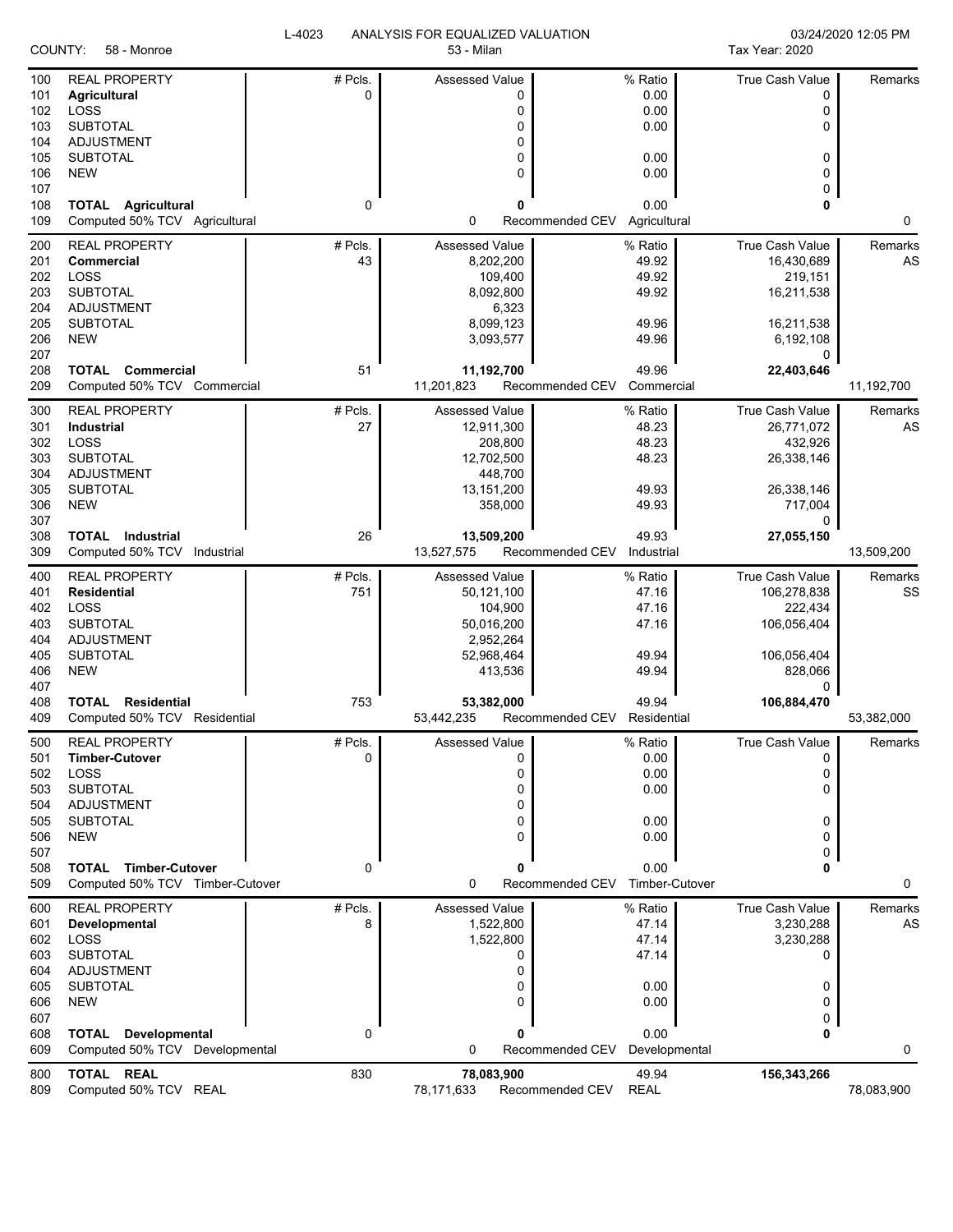| COUNTY:    | 58 - Monroe                           | L-4023  | ANALYSIS FOR EQUALIZED VALUATION<br>53 - Milan | Tax Year: 2020              | 03/24/2020 12:05 PM    |           |  |
|------------|---------------------------------------|---------|------------------------------------------------|-----------------------------|------------------------|-----------|--|
| 150        | PERSONAL PROPERTY                     | # Pcls. | <b>Assessed Value</b>                          | % Ratio                     | <b>True Cash Value</b> | Remarks   |  |
| 151        | Ag. Personal                          | 0       | 0                                              | 0.00                        | 0                      |           |  |
| 152        | LOSS                                  |         | 0                                              | 0.00                        | 0                      |           |  |
| 153        | <b>SUBTOTAL</b>                       |         | 0                                              | 0.00                        | 0                      |           |  |
| 154        | ADJUSTMENT                            |         | 0                                              |                             |                        |           |  |
| 155        | <b>SUBTOTAL</b>                       |         | 0                                              | 0.00                        | 0                      |           |  |
| 156        | <b>NEW</b>                            |         | 0                                              | 0.00                        | 0                      |           |  |
| 157        |                                       |         |                                                |                             | 0                      |           |  |
| 158        | <b>TOTAL Ag. Personal</b>             | 0       | 0                                              | 0.00                        | 0                      |           |  |
| 250        | PERSONAL PROPERTY                     | #Pcls.  | Assessed Value                                 | % Ratio                     | True Cash Value        | Remarks   |  |
| 251        | Com. Personal                         | 85      | 1,771,350                                      | 50.00                       | 3,542,700              | AU        |  |
| 252        | LOSS                                  |         | 102,425                                        | 50.00                       | 204,850                |           |  |
| 253        | <b>SUBTOTAL</b>                       |         | 1,668,925                                      | 50.00                       | 3,337,850              |           |  |
| 254        | <b>ADJUSTMENT</b>                     |         | 0                                              |                             |                        |           |  |
| 255        | <b>SUBTOTAL</b>                       |         | 1,668,925                                      | 50.00                       | 3,337,850              |           |  |
| 256        | <b>NEW</b>                            |         | 164,828                                        | 50.00                       | 329,656                |           |  |
| 257        |                                       |         |                                                |                             | 0                      |           |  |
| 258        | <b>TOTAL</b> Com. Personal            | 93      | 1,833,753                                      | 50.00                       | 3,667,506              |           |  |
| 350        | PERSONAL PROPERTY                     | # Pcls. | <b>Assessed Value</b>                          | % Ratio                     | <b>True Cash Value</b> | Remarks   |  |
| 351        | Ind. Personal                         | 11      | 2,033,893                                      | 50.00                       | 4,067,786              | AU        |  |
| 352        | LOSS                                  |         | 311,138                                        | 50.00                       | 622,276                |           |  |
| 353        | <b>SUBTOTAL</b>                       |         | 1,722,755                                      | 50.00                       | 3,445,510              |           |  |
| 354        | <b>ADJUSTMENT</b>                     |         | 0                                              |                             |                        |           |  |
| 355        | <b>SUBTOTAL</b>                       |         | 1,722,755                                      | 50.00                       | 3,445,510              |           |  |
| 356        | <b>NEW</b>                            |         | 3,974                                          | 50.00                       | 7,948                  |           |  |
| 357        |                                       |         |                                                |                             | 0                      |           |  |
| 358        | Ind. Personal<br><b>TOTAL</b>         | 11      | 1,726,729                                      | 50.00                       | 3,453,458              |           |  |
| 450        | PERSONAL PROPERTY                     | # Pcls. | <b>Assessed Value</b>                          | % Ratio                     | True Cash Value        | Remarks   |  |
| 451        | Res. Personal                         | 0       | 0                                              | 0.00                        | 0                      |           |  |
| 452        | LOSS                                  |         | 0                                              | 0.00                        | 0                      |           |  |
| 453        | <b>SUBTOTAL</b>                       |         | 0                                              | 0.00                        | 0                      |           |  |
| 454        | <b>ADJUSTMENT</b>                     |         | 0                                              |                             |                        |           |  |
| 455        | <b>SUBTOTAL</b>                       |         | 0                                              | 0.00                        | 0                      |           |  |
| 456        | <b>NEW</b>                            |         | 0                                              | 0.00                        | 0                      |           |  |
| 457        |                                       |         |                                                |                             | 0                      |           |  |
| 458        | Res. Personal<br><b>TOTAL</b>         | 0       | 0                                              | 0.00                        | 0                      |           |  |
| 550        | PERSONAL PROPERTY                     | # Pcls. | Assessed Value                                 | % Ratio                     | True Cash Value        | Remarks   |  |
| 551        | Util. Personal                        | 3       | 2,192,569                                      | 50.00                       | 4,385,138              | AU        |  |
| 552        | LOSS                                  |         | 38,921                                         | 50.00                       | 77,842                 |           |  |
| 553        | <b>SUBTOTAL</b>                       |         | 2,153,648                                      | 50.00                       | 4,307,296              |           |  |
| 554        | ADJUSTMENT                            |         | 0                                              |                             |                        |           |  |
| 555        | <b>SUBTOTAL</b>                       |         | 2,153,648                                      | 50.00                       | 4,307,296              |           |  |
| 556        | <b>NEW</b>                            |         | 122,924                                        | 50.00                       | 245,848                |           |  |
| 557<br>558 | <b>Util. Personal</b><br><b>TOTAL</b> | 3       | 2,276,572                                      | 50.00                       | 0<br>4,553,144         |           |  |
| 850        | TOTAL PERSONAL                        | 107     | 5,837,054                                      | 50.00                       | 11,674,108             |           |  |
| 859        | Computed 50% TCV PERSONAL             |         | 5,837,054                                      | PERSONAL<br>Recommended CEV |                        | 5,837,054 |  |
| 900        | <b>Total Real and Personal</b>        |         | 937                                            | 83,920,954                  | 168,017,374            |           |  |
|            |                                       |         |                                                |                             |                        |           |  |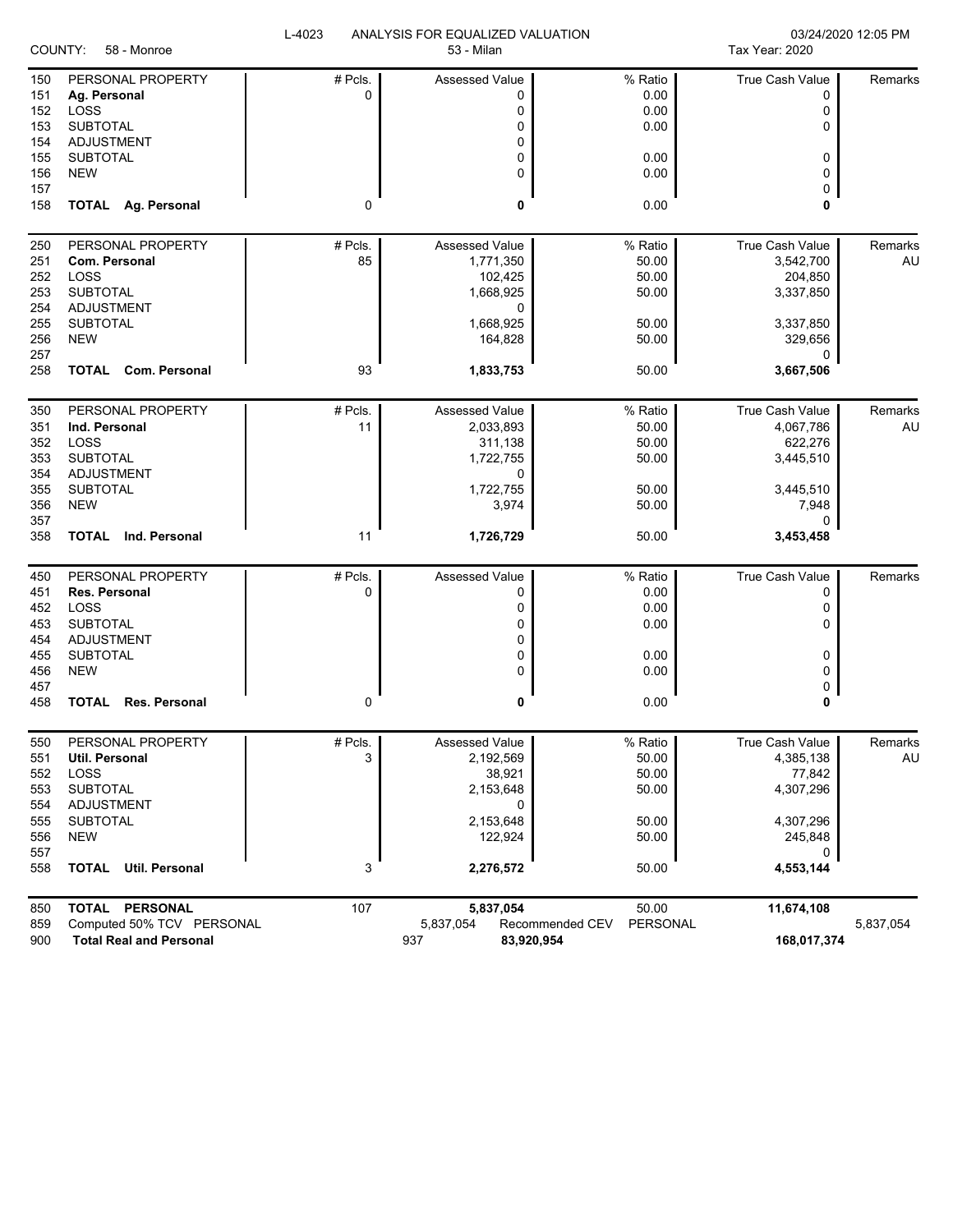| COUNTY:                                              | 58 - Monroe                                                                                                                    | L-4023<br>ANALYSIS FOR EQUALIZED VALUATION | Tax Year: 2020                                                                                    | 03/24/2020 12:05 PM                                  |                                                                                            |               |
|------------------------------------------------------|--------------------------------------------------------------------------------------------------------------------------------|--------------------------------------------|---------------------------------------------------------------------------------------------------|------------------------------------------------------|--------------------------------------------------------------------------------------------|---------------|
| 100<br>101<br>102<br>103<br>104                      | <b>REAL PROPERTY</b><br><b>Agricultural</b><br>LOSS<br><b>SUBTOTAL</b><br><b>ADJUSTMENT</b>                                    | # Pcls.<br>0                               | <b>Assessed Value</b><br>0<br>0<br>0<br>0                                                         | % Ratio<br>0.00<br>0.00<br>0.00                      | True Cash Value<br>0<br>0<br>0                                                             | Remarks       |
| 105<br>106<br>107                                    | <b>SUBTOTAL</b><br><b>NEW</b>                                                                                                  |                                            | 0<br>0                                                                                            | 0.00<br>0.00                                         | 0<br>0<br>0                                                                                |               |
| 108<br>109                                           | <b>TOTAL Agricultural</b><br>Computed 50% TCV Agricultural                                                                     | 0                                          | 0<br>0                                                                                            | 0.00<br>Recommended CEV<br>Agricultural              |                                                                                            | 0             |
| 200<br>201<br>202<br>203<br>204<br>205               | <b>REAL PROPERTY</b><br>Commercial<br>LOSS<br><b>SUBTOTAL</b><br>ADJUSTMENT<br><b>SUBTOTAL</b>                                 | # Pcls.<br>50                              | Assessed Value<br>1,784,100<br>0<br>1,784,100<br>11,800<br>1,795,900                              | % Ratio<br>48.96<br>48.96<br>48.96<br>49.28          | <b>True Cash Value</b><br>3,643,995<br>3,643,995<br>3,643,995                              | Remarks<br>AS |
| 206<br>207<br>208                                    | <b>NEW</b><br><b>TOTAL Commercial</b>                                                                                          | 62                                         | 334,800<br>2,130,700                                                                              | 49.28<br>49.28                                       | 679,383<br>0<br>4,323,378                                                                  |               |
| 209                                                  | Computed 50% TCV Commercial                                                                                                    |                                            | 2,161,689                                                                                         | Recommended CEV<br>Commercial                        |                                                                                            | 2,130,700     |
| 300<br>301<br>302<br>303<br>304                      | <b>REAL PROPERTY</b><br><b>Industrial</b><br>LOSS<br><b>SUBTOTAL</b><br><b>ADJUSTMENT</b>                                      | # Pcls.<br>3                               | Assessed Value<br>191,200<br>0<br>191,200<br>1,900                                                | % Ratio<br>49.21<br>49.21<br>49.21                   | True Cash Value<br>388,539<br>0<br>388,539                                                 | Remarks<br>AS |
| 305<br>306<br>307                                    | <b>SUBTOTAL</b><br><b>NEW</b>                                                                                                  |                                            | 193,100<br>0                                                                                      | 49.70<br>49.70                                       | 388,539<br>0<br>0                                                                          |               |
| 308<br>309                                           | <b>TOTAL</b> Industrial<br>Computed 50% TCV Industrial                                                                         | 2                                          | 193,100<br>194,270                                                                                | 49.70<br>Recommended CEV<br>Industrial               | 388,539                                                                                    | 193,100       |
| 400<br>401<br>402<br>403<br>404<br>405<br>406<br>407 | <b>REAL PROPERTY</b><br><b>Residential</b><br>LOSS<br><b>SUBTOTAL</b><br><b>ADJUSTMENT</b><br><b>SUBTOTAL</b><br><b>NEW</b>    | # Pcls.<br>465                             | <b>Assessed Value</b><br>27,876,300<br>25,900<br>27,850,400<br>2,614,800<br>30,465,200<br>123,500 | % Ratio<br>45.07<br>45.07<br>45.07<br>49.30<br>49.30 | <b>True Cash Value</b><br>61,851,120<br>57,466<br>61,793,654<br>61,793,654<br>250,507<br>0 | Remarks<br>SS |
| 408<br>409                                           | <b>TOTAL Residential</b><br>Computed 50% TCV Residential                                                                       | 464                                        | 30,588,700<br>31,022,081                                                                          | 49.30<br>Recommended CEV Residential                 | 62,044,161                                                                                 | 30,588,700    |
| 500<br>501<br>502<br>503<br>504<br>505<br>506<br>507 | <b>REAL PROPERTY</b><br><b>Timber-Cutover</b><br>LOSS<br><b>SUBTOTAL</b><br><b>ADJUSTMENT</b><br><b>SUBTOTAL</b><br><b>NEW</b> | # Pcls.<br>0                               | <b>Assessed Value</b><br>0<br>0<br>0<br>0<br>0<br>0                                               | % Ratio<br>0.00<br>0.00<br>0.00<br>0.00<br>0.00      | <b>True Cash Value</b><br>0<br>0<br>0<br>0<br>0<br>0                                       | Remarks       |
| 508<br>509                                           | <b>TOTAL Timber-Cutover</b><br>Computed 50% TCV Timber-Cutover                                                                 | 0                                          | 0<br>0                                                                                            | 0.00<br>Recommended CEV Timber-Cutover               |                                                                                            | 0             |
| 600<br>601<br>602<br>603<br>604<br>605<br>606<br>607 | <b>REAL PROPERTY</b><br><b>Developmental</b><br>LOSS<br><b>SUBTOTAL</b><br><b>ADJUSTMENT</b><br><b>SUBTOTAL</b><br><b>NEW</b>  | # Pcls.<br>0                               | Assessed Value<br>0<br>0<br>0<br>0<br>0<br>0                                                      | % Ratio<br>0.00<br>0.00<br>0.00<br>0.00<br>0.00      | True Cash Value<br>0<br>0<br>0<br>0<br>0<br>0                                              | Remarks       |
| 608<br>609                                           | <b>TOTAL Developmental</b><br>Computed 50% TCV Developmental                                                                   | 0                                          | 0<br>0                                                                                            | 0.00<br>Recommended CEV<br>Developmental             |                                                                                            | 0             |
| 800<br>809                                           | TOTAL REAL<br>Computed 50% TCV REAL                                                                                            | 528                                        | 32,912,500<br>33,378,039                                                                          | 49.30<br>Recommended CEV<br><b>REAL</b>              | 66,756,078                                                                                 | 32,912,500    |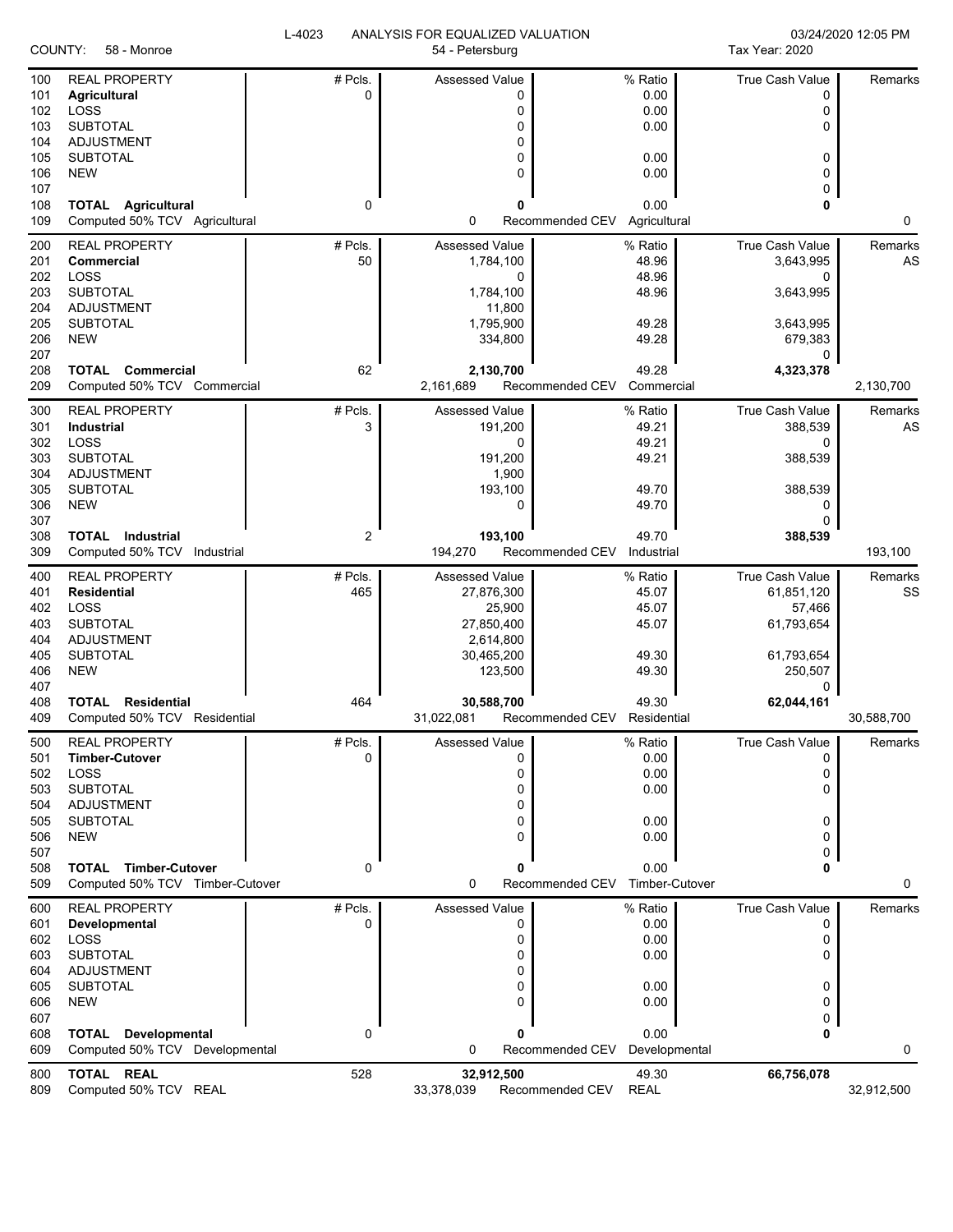| COUNTY:                         | 58 - Monroe                                                                       | L-4023       | ANALYSIS FOR EQUALIZED VALUATION<br>54 - Petersburg |                                 |                                       | 03/24/2020 12:05 PM<br>Tax Year: 2020 |  |
|---------------------------------|-----------------------------------------------------------------------------------|--------------|-----------------------------------------------------|---------------------------------|---------------------------------------|---------------------------------------|--|
| 150<br>151<br>152<br>153<br>154 | PERSONAL PROPERTY<br>Ag. Personal<br>LOSS<br><b>SUBTOTAL</b><br><b>ADJUSTMENT</b> | # Pcls.<br>0 | <b>Assessed Value</b><br>0<br>0<br>0<br>0           | % Ratio<br>0.00<br>0.00<br>0.00 | <b>True Cash Value</b><br>0<br>0<br>0 | Remarks                               |  |
| 155<br>156<br>157               | <b>SUBTOTAL</b><br><b>NEW</b>                                                     |              | 0<br>$\Omega$                                       | 0.00<br>0.00                    | 0<br>0<br>0                           |                                       |  |
| 158                             | <b>TOTAL Ag. Personal</b>                                                         | 0            | 0                                                   | 0.00                            | 0                                     |                                       |  |
| 250                             | PERSONAL PROPERTY                                                                 | # Pcls.      | Assessed Value                                      | % Ratio                         | True Cash Value                       | Remarks                               |  |
| 251                             | Com. Personal                                                                     | 44           | 190,800                                             | 50.00                           | 381,600                               | AU                                    |  |
| 252                             | LOSS                                                                              |              | 78,000                                              | 50.00                           | 156,000                               |                                       |  |
| 253                             | <b>SUBTOTAL</b>                                                                   |              | 112,800                                             | 50.00                           | 225,600                               |                                       |  |
| 254                             | ADJUSTMENT                                                                        |              | 0                                                   |                                 |                                       |                                       |  |
| 255                             | <b>SUBTOTAL</b>                                                                   |              | 112,800                                             | 50.00                           | 225,600                               |                                       |  |
| 256                             | <b>NEW</b>                                                                        |              | 91,800                                              | 50.00                           | 183,600                               |                                       |  |
| 257<br>258                      | <b>TOTAL Com. Personal</b>                                                        | 47           | 204,600                                             | 50.00                           | 0<br>409,200                          |                                       |  |
|                                 |                                                                                   |              |                                                     |                                 |                                       |                                       |  |
| 350                             | PERSONAL PROPERTY                                                                 | # Pcls.      | Assessed Value                                      | % Ratio                         | True Cash Value                       | Remarks                               |  |
| 351                             | Ind. Personal                                                                     | 1            | 15,600                                              | 50.00                           | 31,200                                | AU                                    |  |
| 352                             | LOSS                                                                              |              | 1,400                                               | 50.00                           | 2,800                                 |                                       |  |
| 353                             | <b>SUBTOTAL</b>                                                                   |              | 14,200                                              | 50.00                           | 28,400                                |                                       |  |
| 354                             | ADJUSTMENT                                                                        |              | 0                                                   |                                 |                                       |                                       |  |
| 355                             | <b>SUBTOTAL</b>                                                                   |              | 14,200                                              | 50.00                           | 28,400                                |                                       |  |
| 356                             | <b>NEW</b>                                                                        |              | 0                                                   | 50.00                           | 0                                     |                                       |  |
| 357                             | <b>TOTAL</b> Ind. Personal                                                        |              |                                                     |                                 | 0                                     |                                       |  |
| 358                             |                                                                                   |              | 14,200                                              | 50.00                           | 28,400                                |                                       |  |
| 450                             | PERSONAL PROPERTY                                                                 | # Pcls.      | Assessed Value                                      | % Ratio                         | True Cash Value                       | Remarks                               |  |
| 451                             | Res. Personal                                                                     | 0            | 0                                                   | 0.00                            | 0                                     |                                       |  |
| 452                             | LOSS                                                                              |              | 0                                                   | 0.00                            | 0                                     |                                       |  |
| 453                             | <b>SUBTOTAL</b>                                                                   |              | 0                                                   | 0.00                            | 0                                     |                                       |  |
| 454                             | <b>ADJUSTMENT</b>                                                                 |              | 0                                                   |                                 |                                       |                                       |  |
| 455                             | <b>SUBTOTAL</b>                                                                   |              | 0                                                   | 0.00                            | 0                                     |                                       |  |
| 456                             | <b>NEW</b>                                                                        |              | 0                                                   | 0.00                            | 0                                     |                                       |  |
| 457<br>458                      | Res. Personal<br><b>TOTAL</b>                                                     | 0            | 0                                                   | 0.00                            | 0<br>O                                |                                       |  |
|                                 |                                                                                   |              |                                                     |                                 |                                       |                                       |  |
| 550                             | PERSONAL PROPERTY                                                                 | # Pcls.      | Assessed Value                                      | % Ratio                         | True Cash Value                       | Remarks                               |  |
| 551                             | Util. Personal                                                                    | 2            | 557,300                                             | 50.00                           | 1,114,600                             | AU                                    |  |
| 552                             | LOSS                                                                              |              | 18,600                                              | 50.00                           | 37,200                                |                                       |  |
| 553                             | <b>SUBTOTAL</b>                                                                   |              | 538,700                                             | 50.00                           | 1,077,400                             |                                       |  |
| 554                             | <b>ADJUSTMENT</b>                                                                 |              | 0                                                   |                                 |                                       |                                       |  |
| 555                             | <b>SUBTOTAL</b>                                                                   |              | 538,700                                             | 50.00                           | 1,077,400                             |                                       |  |
| 556                             | <b>NEW</b>                                                                        |              | 0                                                   | 50.00                           | 0                                     |                                       |  |
| 557<br>558                      | <b>TOTAL Util. Personal</b>                                                       | 2            | 538,700                                             | 50.00                           | 0<br>1,077,400                        |                                       |  |
|                                 |                                                                                   |              |                                                     |                                 |                                       |                                       |  |
| 850                             | TOTAL PERSONAL                                                                    | 50           | 757,500                                             | 50.00                           | 1,515,000                             |                                       |  |
| 859                             | Computed 50% TCV PERSONAL                                                         |              | 757,500                                             | Recommended CEV<br>PERSONAL     |                                       | 757,500                               |  |
| 900                             | <b>Total Real and Personal</b>                                                    |              | 578                                                 | 33,670,000                      | 68,271,078                            |                                       |  |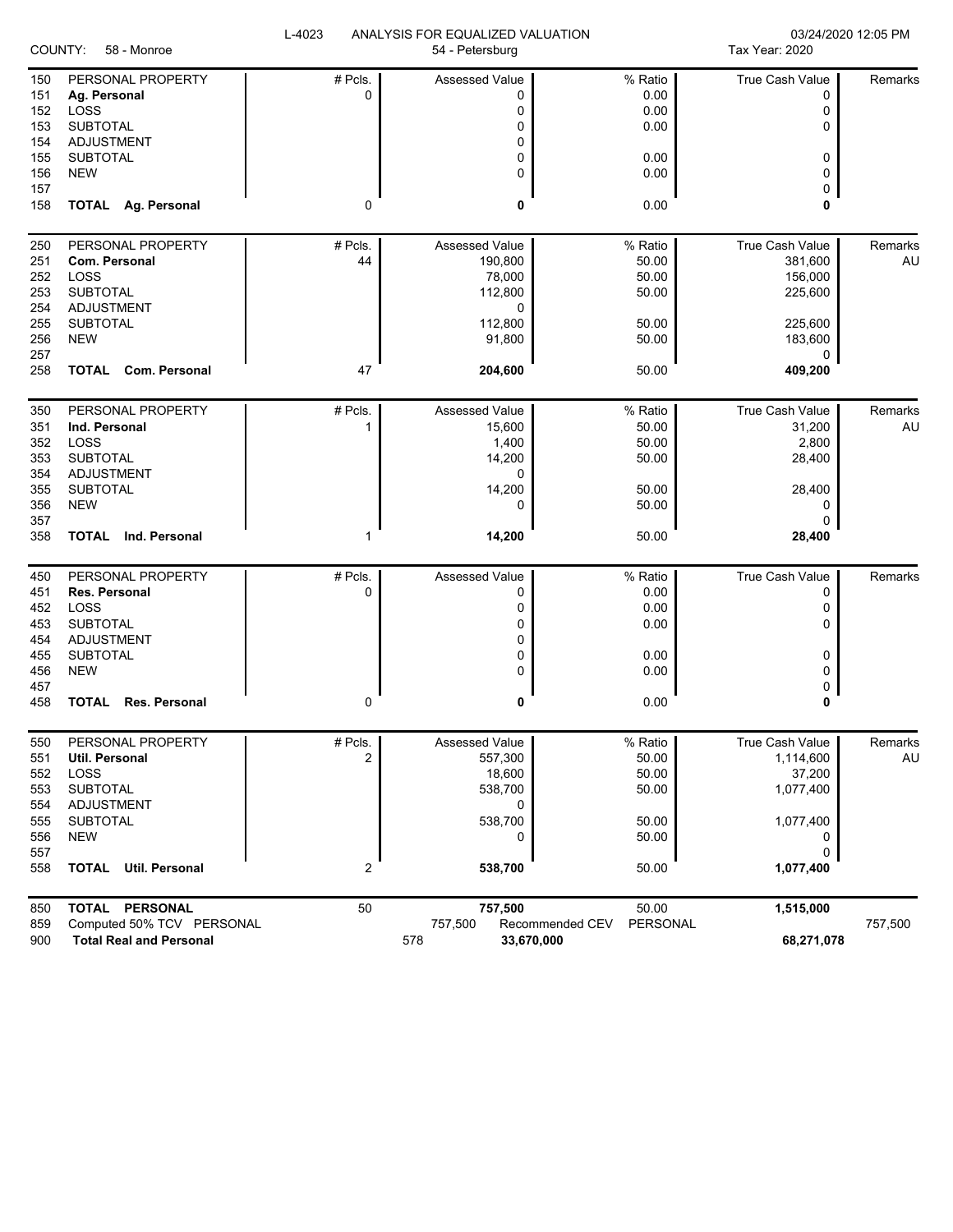**L-4024**

# **Monroe County**

Statement of acreage and valuation in the year 2020 made in accordance with Sections 209.1 - 209.8 of the Michigan Compiled Laws.

|                          | Number of Acres<br>Assessed         |               | <b>Total Real Property Valuations</b> | <b>Personal Property Valuations</b> |             | <b>Total Real Plus</b><br>Personal Property                                                                                                      |               |
|--------------------------|-------------------------------------|---------------|---------------------------------------|-------------------------------------|-------------|--------------------------------------------------------------------------------------------------------------------------------------------------|---------------|
| Township or City         | (Col. 1)<br><b>Acres Hundredths</b> | (Col. 2)      | (Col. 3)                              | (Col. 4)                            | (Col. 5)    | (Col. 6)<br>Assessed Valuations   Equalized Valuations   Assessed Valuations   Equalized Valuations   Assessed Valuations   Equalized Valuations | (Col. 7)      |
| Ash                      | 22,297.75                           | 358,539,200   | 358,539,200                           | 28,067,471                          | 28,067,471  | 386,606,671                                                                                                                                      | 386,606,671   |
| Bedford                  | 25,195.96                           | 1,302,363,750 | 1,302,363,750                         | 55,681,877                          | 55,681,877  | 1,358,045,627                                                                                                                                    | 1,358,045,627 |
| <b>Berlin</b>            | 22,433.84                           | 396,136,429   | 396,136,429                           | 16,387,754                          | 16,387,754  | 412,524,183                                                                                                                                      | 412,524,183   |
| Dundee                   | 31,107.70                           | 423,841,793   | 423,841,793                           | 32,421,155                          | 32,421,155  | 456,262,948                                                                                                                                      | 456,262,948   |
| Erie                     | 16,124.12                           | 218,361,227   | 218,361,227                           | 10,091,300                          | 10,091,300  | 228,452,527                                                                                                                                      | 228,452,527   |
| Exeter                   | 23,457.06                           | 190,718,344   | 190,718,344                           | 9,368,022                           | 9,368,022   | 200,086,366                                                                                                                                      | 200,086,366   |
| Frenchtown               | 27,721.84                           | 1,214,124,637 | 1,214,124,637                         | 171,373,764                         | 171,373,764 | 1,385,498,401                                                                                                                                    | 1,385,498,401 |
| Ida                      | 23,629.96                           | 250,497,000   | 250,497,000                           | 11,055,000                          | 11,055,000  | 261,552,000                                                                                                                                      | 261,552,000   |
| Lasalle                  | 17,194.47                           | 235,447,067   | 235,447,067                           | 6,483,500                           | 6,483,500   | 241,930,567                                                                                                                                      | 241,930,567   |
| London                   | 22,955.33                           | 146,663,200   | 146,663,200                           | 7,629,072                           | 7,629,072   | 154,292,272                                                                                                                                      | 154,292,272   |
| Milan                    | 21,888.07                           | 110,958,700   | 110,958,700                           | 26,400,507                          | 26,400,507  | 137,359,207                                                                                                                                      | 137,359,207   |
| Monroe                   | 11,431.90                           | 496,507,300   | 496,507,300                           | 20,569,487                          | 20,569,487  | 517,076,787                                                                                                                                      | 517,076,787   |
| Raisinville              | 31,070.18                           | 278,858,000   | 278,858,000                           | 12,074,974                          | 12,074,974  | 290,932,974                                                                                                                                      | 290,932,974   |
| Summerfield              | 27,052.01                           | 191,932,570   | 191,932,570                           | 16,629,346                          | 16,629,346  | 208,561,916                                                                                                                                      | 208,561,916   |
| Whiteford                | 25,757.78                           | 284,308,400   | 284,308,400                           | 14,888,683                          | 14,888,683  | 299,197,083                                                                                                                                      | 299,197,083   |
| Monroe                   | 6,564.33                            | 629,243,948   | 629,243,948                           | 444,636,602                         | 444,636,602 | 1,073,880,550                                                                                                                                    | 1,073,880,550 |
| Luna Pier                | 978.21                              | 48,419,800    | 48,419,800                            | 5,386,513                           | 5,386,513   | 53,806,313                                                                                                                                       | 53,806,313    |
| Milan                    | 1,417.51                            | 78,083,900    | 78,083,900                            | 5,837,054                           | 5,837,054   | 83,920,954                                                                                                                                       | 83,920,954    |
| Petersburg               | 355.95                              | 32,912,500    | 32,912,500                            | 757,500                             | 757,500     | 33,670,000                                                                                                                                       | 33,670,000    |
| <b>Totals for County</b> | 358,633.97                          | 6,887,917,765 | 6,887,917,765                         | 895,739,581                         | 895,739,581 | 7,783,657,346                                                                                                                                    | 7,783,657,346 |

#### OFFICE OF THE COUNTY BOARD OF COMMISSIONERS OF MONROE COUNTY

WE HEREBY CERTIFY that the foregoing is a true statement of the number of acres of land, the value of the real property and of the personal property, the aggregate valuation of the real property and personal property, the equalized and assessed valuations of real property classifications in each township and city in said county as equalized by the Board of Commissioners in April of the reporting year, at a meeting of said board held in pursuant to the provisions of sections 209.1 – 209.8, MCL. I further certify that said statement does not embrace any property taxed under P.A. 77 of 1951; P.A. 68 of 1963; P.A. 198 of 1974; P.A. 225 of 1978; P.A. 385 of 1984; P A. 224 of 1985; P.A. 147 of 1992 or Section 5 of Article IX of the Constitution of the State.

Dated the contract of the contract of the contract of the contract of the contract of the contract of the contract of the contract of the contract of the contract of the contract of the contract of the contract of the cont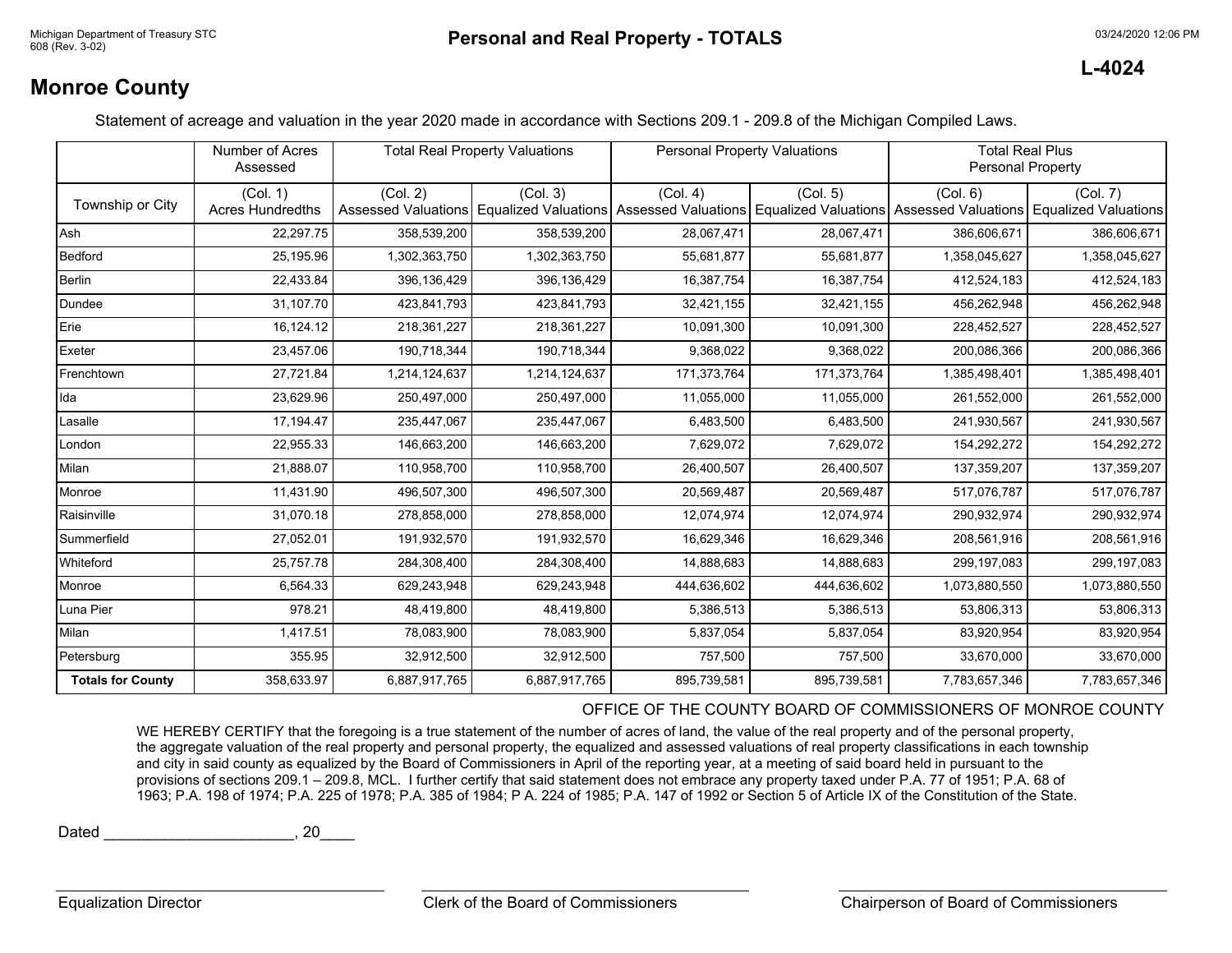## **L-4024**

## **Monroe County**

Statement of acreage and valuation in the year 2020 made in accordance with Sections 209.1 - 209.8 of the Michigan Compiled Laws.

| Real Property Equalized by County Board of Commissioners |                          |                        |                        |                         |                            |                           |                                        |  |  |  |
|----------------------------------------------------------|--------------------------|------------------------|------------------------|-------------------------|----------------------------|---------------------------|----------------------------------------|--|--|--|
| Township or City                                         | (Col. 1)<br>Agricultural | (Col. 2)<br>Commercial | (Col. 3)<br>Industrial | (Col. 4)<br>Residential | (Col. 5)<br>Timber-Cutover | (Col. 6)<br>Developmental | (Col. 7)<br><b>Total Real Property</b> |  |  |  |
| Ash                                                      | 33,215,500               | 37,684,000             | 7,037,900              | 280,601,800             |                            |                           | 358,539,200                            |  |  |  |
| Bedford                                                  | 19,054,700               | 113,579,300            | 28,862,300             | 1,138,941,650           |                            | 1,925,800                 | 1,302,363,750                          |  |  |  |
| <b>Berlin</b>                                            | 20,715,700               | 37,786,100             | 7,922,800              | 329,711,829             |                            |                           | 396,136,429                            |  |  |  |
| Dundee                                                   | 62,297,359               | 87,149,940             | 43,750,820             | 230,643,674             |                            |                           | 423,841,793                            |  |  |  |
| Erie                                                     | 21,668,300               | 12,100,300             | 59,516,200             | 125,076,427             | $\Omega$                   |                           | 218,361,227                            |  |  |  |
| Exeter                                                   | 45,785,944               | 4,671,700              | 1,842,800              | 138,417,900             | 0                          |                           | 190,718,344                            |  |  |  |
| Frenchtown                                               | 28,687,000               | 240,809,400            | 407,939,837            | 536,688,400             | 0                          |                           | 1,214,124,637                          |  |  |  |
| Ida                                                      | 52,034,700               | 5,109,100              | 689,600                | 192,663,600             | 0                          |                           | 250,497,000                            |  |  |  |
| Lasalle                                                  | 29,319,300               | 7,467,500              | 329,900                | 198,330,367             | $\Omega$                   |                           | 235,447,067                            |  |  |  |
| London                                                   | 38,195,500               | 3,187,800              | 882,100                | 104,397,800             | 0                          |                           | 146,663,200                            |  |  |  |
| Milan                                                    | 52,843,500               | 2,247,700              | 1,293,200              | 54,574,300              | 0                          |                           | 110,958,700                            |  |  |  |
| Monroe                                                   | 10,156,900               | 116,235,600            | 11,022,600             | 359,092,200             | O                          |                           | 496,507,300                            |  |  |  |
| Raisinville                                              | 74,660,000               | 6,352,900              | 187,200                | 197,657,900             | 0                          |                           | 278,858,000                            |  |  |  |
| Summerfield                                              | 54,474,800               | 3,939,200              | 1,536,800              | 131,981,770             | O                          |                           | 191,932,570                            |  |  |  |
| Whiteford                                                | 51,254,200               | 27,647,100             | 9,162,100              | 196,245,000             | O                          |                           | 284,308,400                            |  |  |  |
| Monroe                                                   | 290,250                  | 137,796,900            | 87, 377, 338           | 403,380,530             | 0                          | 398,930                   | 629,243,948                            |  |  |  |
| Luna Pier                                                |                          | 3,489,700              | 2,154,000              | 42,776,100              |                            |                           | 48,419,800                             |  |  |  |
| Milan                                                    | $\Omega$                 | 11,192,700             | 13,509,200             | 53,382,000              | $\Omega$                   |                           | 78,083,900                             |  |  |  |
| Petersburg                                               | $\Omega$                 | 2,130,700              | 193,100                | 30,588,700              | $\Omega$                   |                           | 32,912,500                             |  |  |  |
| <b>Total for County</b>                                  | 594,653,653              | 860,577,640            | 685,209,795            | 4,745,151,947           | 0                          | 2,324,730                 | 6,887,917,765                          |  |  |  |

#### OFFICE OF THE COUNTY BOARD OF COMMISSIONERS OF MONROE COUNTY

WE HEREBY CERTIFY that the foregoing is a true statement of the number of acres of land, the value of the real property and of the personal property, the aggregate valuation of the real property and personal property, the equalized and assessed valuations of real property classifications in each township and city in said county as equalized by the Board of Commissioners in April of the reporting year, at a meeting of said board held in pursuant to the provisions of sections 209.1 – 209.8, MCL. I further certify that said statement does not embrace any property taxed under P.A. 77 of 1951; P.A. 68 of 1963; P.A. 198 of 1974; P.A. 225 of 1978; P.A. 385 of 1984; P A. 224 of 1985; P.A. 147 of 1992 or Section 5 of Article IX of the Constitution of the State.

Dated \_\_\_\_\_\_\_\_\_\_\_\_\_\_\_\_\_\_\_\_\_\_, 20\_\_\_\_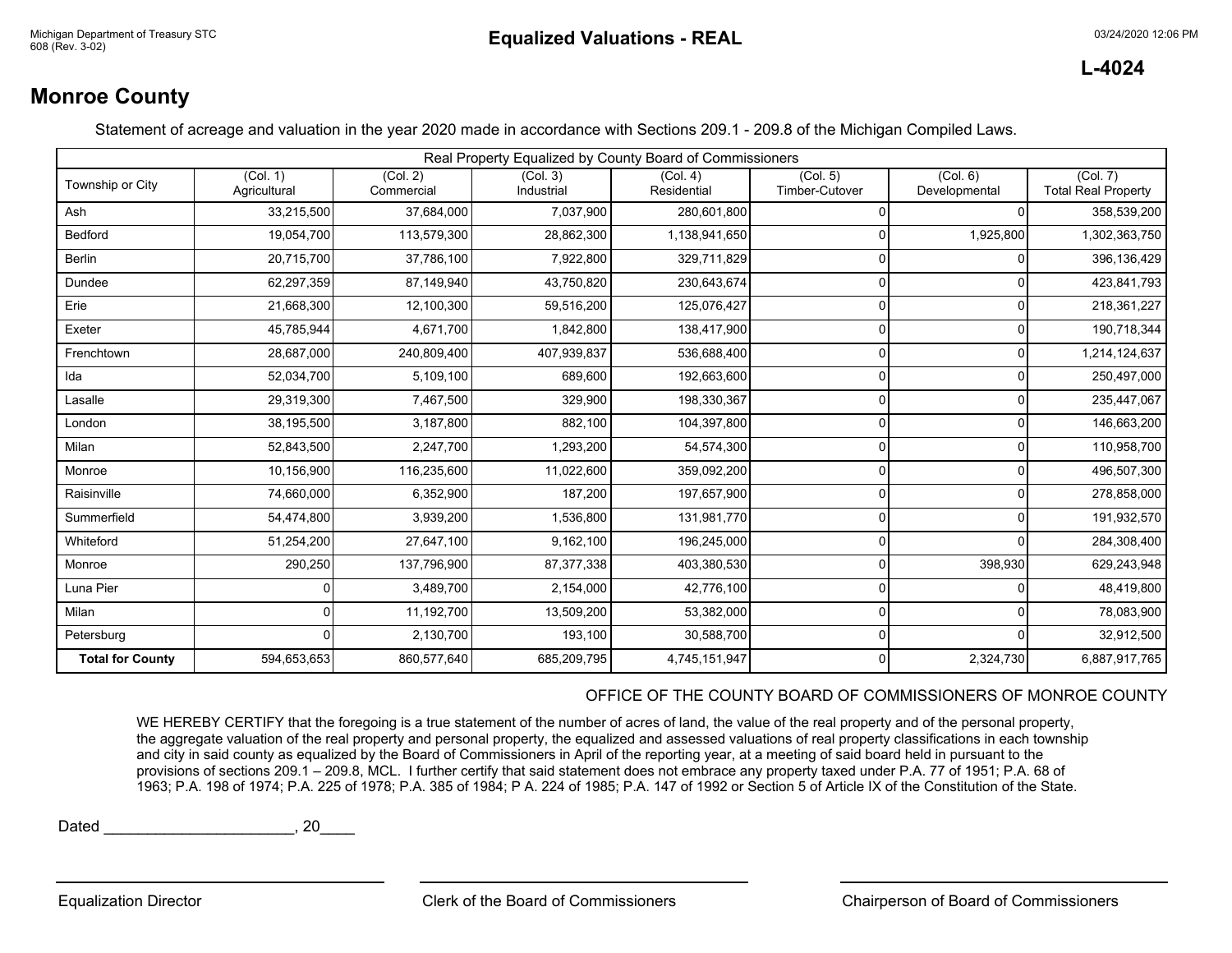#### **L-4024**

## **Monroe County**

Statement of acreage and valuation in the year 2020 made in accordance with Sections 209.1 - 209.8 of the Michigan Compiled Laws.

| Real Property Assessed Valuations Approved by Boards of Review |                          |                                     |                        |                         |                            |                           |                                        |  |  |  |  |  |
|----------------------------------------------------------------|--------------------------|-------------------------------------|------------------------|-------------------------|----------------------------|---------------------------|----------------------------------------|--|--|--|--|--|
| Township or City                                               | (Col. 1)<br>Agricultural | $\overline{(Col. 2)}$<br>Commercial | (Col. 3)<br>Industrial | (Col. 4)<br>Residential | (Col. 5)<br>Timber-Cutover | (Col. 6)<br>Developmental | (Col. 7)<br><b>Total Real Property</b> |  |  |  |  |  |
| Ash                                                            | 33,215,500               | 37,684,000                          | 7,037,900              | 280,601,800             | 0                          | U                         | 358,539,200                            |  |  |  |  |  |
| Bedford                                                        | 19,054,700               | 113,579,300                         | 28,862,300             | 1,138,941,650           | $\Omega$                   | 1,925,800                 | 1,302,363,750                          |  |  |  |  |  |
| Berlin                                                         | 20,715,700               | 37,786,100                          | 7,922,800              | 329,711,829             | 0                          | 0                         | 396,136,429                            |  |  |  |  |  |
| Dundee                                                         | 62,297,359               | 87,149,940                          | 43,750,820             | 230,643,674             | 0                          | U                         | 423,841,793                            |  |  |  |  |  |
| Erie                                                           | 21,668,300               | 12,100,300                          | 59,516,200             | 125,076,427             | $\mathbf 0$                | 0                         | 218,361,227                            |  |  |  |  |  |
| Exeter                                                         | 45,785,944               | 4,671,700                           | 1,842,800              | 138,417,900             | 0                          | U                         | 190,718,344                            |  |  |  |  |  |
| Frenchtown                                                     | 28,687,000               | 240,809,400                         | 407,939,837            | 536,688,400             | 0                          | U                         | 1,214,124,637                          |  |  |  |  |  |
| Ida                                                            | 52,034,700               | 5,109,100                           | 689,600                | 192,663,600             | $\mathbf 0$                | U                         | 250,497,000                            |  |  |  |  |  |
| Lasalle                                                        | 29,319,300               | 7,467,500                           | 329,900                | 198,330,367             | $\mathbf 0$                | ŋ                         | 235,447,067                            |  |  |  |  |  |
| London                                                         | 38,195,500               | 3,187,800                           | 882,100                | 104,397,800             | 0                          | 0                         | 146,663,200                            |  |  |  |  |  |
| Milan                                                          | 52,843,500               | 2,247,700                           | 1,293,200              | 54,574,300              | 0                          | 0                         | 110,958,700                            |  |  |  |  |  |
| Monroe                                                         | 10,156,900               | 116,235,600                         | 11,022,600             | 359,092,200             | $\mathbf 0$                |                           | 496,507,300                            |  |  |  |  |  |
| Raisinville                                                    | 74,660,000               | 6,352,900                           | 187,200                | 197,657,900             | 0                          | 0                         | 278,858,000                            |  |  |  |  |  |
| Summerfield                                                    | 54,474,800               | 3,939,200                           | 1,536,800              | 131,981,770             | $\mathbf 0$                | U                         | 191,932,570                            |  |  |  |  |  |
| Whiteford                                                      | 51,254,200               | 27,647,100                          | 9,162,100              | 196,245,000             | 0                          | U                         | 284,308,400                            |  |  |  |  |  |
| Monroe                                                         | 290,250                  | 137,796,900                         | 87,377,338             | 403,380,530             | 0                          | 398,930                   | 629,243,948                            |  |  |  |  |  |
| Luna Pier                                                      |                          | 3,489,700                           | 2,154,000              | 42,776,100              | 0                          | <sup>0</sup>              | 48,419,800                             |  |  |  |  |  |
| Milan                                                          |                          | 11,192,700                          | 13,509,200             | 53,382,000              | 0                          | 0                         | 78,083,900                             |  |  |  |  |  |
| Petersburg                                                     |                          | 2,130,700                           | 193,100                | 30,588,700              | 0                          | 0                         | 32,912,500                             |  |  |  |  |  |
| <b>Total for County</b>                                        | 594,653,653              | 860,577,640                         | 685,209,795            | 4,745,151,947           | 0                          | 2,324,730                 | 6,887,917,765                          |  |  |  |  |  |

#### OFFICE OF THE COUNTY BOARD OF COMMISSIONERS OF MONROE COUNTY

WE HEREBY CERTIFY that the foregoing is a true statement of the number of acres of land, the value of the real property and of the personal property, the aggregate valuation of the real property and personal property, the equalized and assessed valuations of real property classifications in each township and city in said county as equalized by the Board of Commissioners in April of the reporting year, at a meeting of said board held in pursuant to the provisions of sections 209.1 – 209.8, MCL. I further certify that said statement does not embrace any property taxed under P.A. 77 of 1951; P.A. 68 of 1963; P.A. 198 of 1974; P.A. 225 of 1978; P.A. 385 of 1984; P A. 224 of 1985; P.A. 147 of 1992 or Section 5 of Article IX of the Constitution of the State.

Dated 20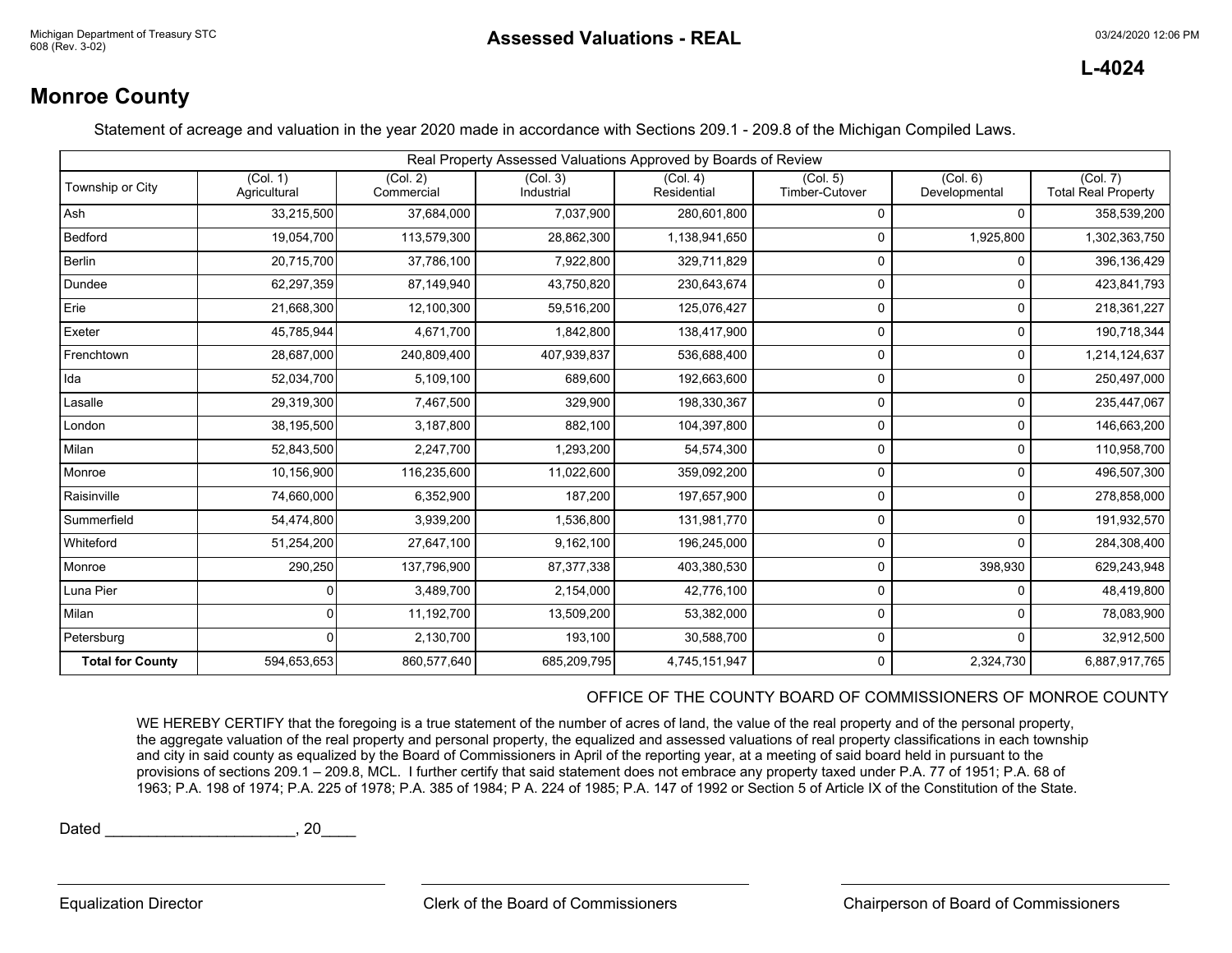(County Board of Commissioners, CBC)

This form is issued under the authority of the General Property Tax Act, P.A. 206 of 1893, MCL 211.34. **Attach orginal copy to the assessment roll with copies provided to the local unit and county clerk.** 

| Part 1: ASSESSOR AND LOCAL UNIT INFORMATION                  |                       |                             |                                                                                                                                                      |                                        |                                                                |                       |                           |  |  |
|--------------------------------------------------------------|-----------------------|-----------------------------|------------------------------------------------------------------------------------------------------------------------------------------------------|----------------------------------------|----------------------------------------------------------------|-----------------------|---------------------------|--|--|
|                                                              |                       |                             | (When complete, this form is to be filed with the local unit of government)                                                                          |                                        |                                                                |                       |                           |  |  |
| Assessing Officer Name                                       |                       | <b>Certification Number</b> |                                                                                                                                                      | <b>Certification Level</b>             |                                                                |                       | Tax Year                  |  |  |
| <b>Stephanie Renius</b>                                      |                       | R - 8518                    |                                                                                                                                                      | <b>MAAO</b>                            |                                                                |                       | 2020                      |  |  |
| Local Unit of Government Name                                |                       | City or Township            |                                                                                                                                                      |                                        |                                                                | <b>County Name</b>    |                           |  |  |
| Ash                                                          |                       | Township                    |                                                                                                                                                      |                                        |                                                                | County of Monroe      |                           |  |  |
|                                                              |                       |                             | Part 2: CBC ASSESSED VALUE AS EQUALIZED - AD VALOREM                                                                                                 |                                        |                                                                |                       |                           |  |  |
| <b>ADDING OR</b>                                             |                       |                             |                                                                                                                                                      |                                        |                                                                |                       | <b>GIVING ASSESSED</b>    |  |  |
| <b>DEDUCTING</b>                                             | THE SUM OF            |                             | <b>FROM OR TO</b>                                                                                                                                    |                                        |                                                                | <b>PROPERTY CLASS</b> | <b>VALUE AS EQUALIZED</b> |  |  |
|                                                              |                       |                             |                                                                                                                                                      |                                        |                                                                |                       |                           |  |  |
|                                                              |                       | $\bf{0}$<br>33,215,500      |                                                                                                                                                      |                                        | Real Agricultural                                              |                       | 33,215,500                |  |  |
|                                                              |                       |                             |                                                                                                                                                      |                                        |                                                                |                       |                           |  |  |
|                                                              |                       | $\bf{0}$                    | 37,684,000                                                                                                                                           |                                        | <b>Real Commercial</b>                                         |                       | 37,684,000                |  |  |
|                                                              | $\bf{0}$<br>7,037,900 |                             | Real Industrial                                                                                                                                      |                                        | 7,037,900                                                      |                       |                           |  |  |
|                                                              |                       |                             |                                                                                                                                                      |                                        |                                                                |                       |                           |  |  |
|                                                              | $\bf{0}$              |                             |                                                                                                                                                      | 280,601,800<br><b>Real Residential</b> |                                                                |                       | 280,601,800               |  |  |
|                                                              |                       |                             | <b>Real Timber Cutover</b>                                                                                                                           |                                        |                                                                |                       |                           |  |  |
|                                                              |                       |                             |                                                                                                                                                      |                                        | Real Developmental                                             |                       |                           |  |  |
|                                                              |                       | $\bf{0}$                    | 358,539,200                                                                                                                                          |                                        | <b>TOTAL REAL</b><br><b>PROPERTY</b>                           |                       | 358,539,200               |  |  |
|                                                              |                       | $\mathbf 0$                 | 28,067,471                                                                                                                                           |                                        | TOTAL PERSONAL<br><b>PROPERTY</b>                              |                       | 28,067,471                |  |  |
|                                                              |                       | $\bf{0}$                    | 386,606,671                                                                                                                                          |                                        | <b>TOTAL OF REAL</b><br><b>AND PERSONAL</b><br><b>PROPERTY</b> |                       | 386,606,671               |  |  |
|                                                              |                       |                             | Part 3: COUNTY BOARD OF COMMISSIONERS CERTIFICATION                                                                                                  |                                        |                                                                |                       |                           |  |  |
|                                                              |                       |                             | We hereby certify that the information contained within this County Board of Commissioners Assessment Roll Certification is true and accurate to the |                                        |                                                                |                       |                           |  |  |
|                                                              |                       |                             | best of our knowledge, information and belief. We further certify that the County Board of Commissioners have examined the Assessment Roll of the    |                                        |                                                                |                       |                           |  |  |
|                                                              |                       |                             | above mentioned local unit of government and have determined the equalized valuations of the taxable Ad Valorem and Special Acts property to be      |                                        |                                                                |                       |                           |  |  |
| accurate.                                                    |                       |                             |                                                                                                                                                      |                                        |                                                                |                       |                           |  |  |
| Chairperson of the County Board of Commissioners Signature   |                       |                             |                                                                                                                                                      |                                        |                                                                | Date                  |                           |  |  |
|                                                              |                       |                             |                                                                                                                                                      |                                        |                                                                |                       | 4/21/2020                 |  |  |
| Clerk of the County Board of Commissioners Signature<br>Date |                       |                             |                                                                                                                                                      |                                        |                                                                |                       |                           |  |  |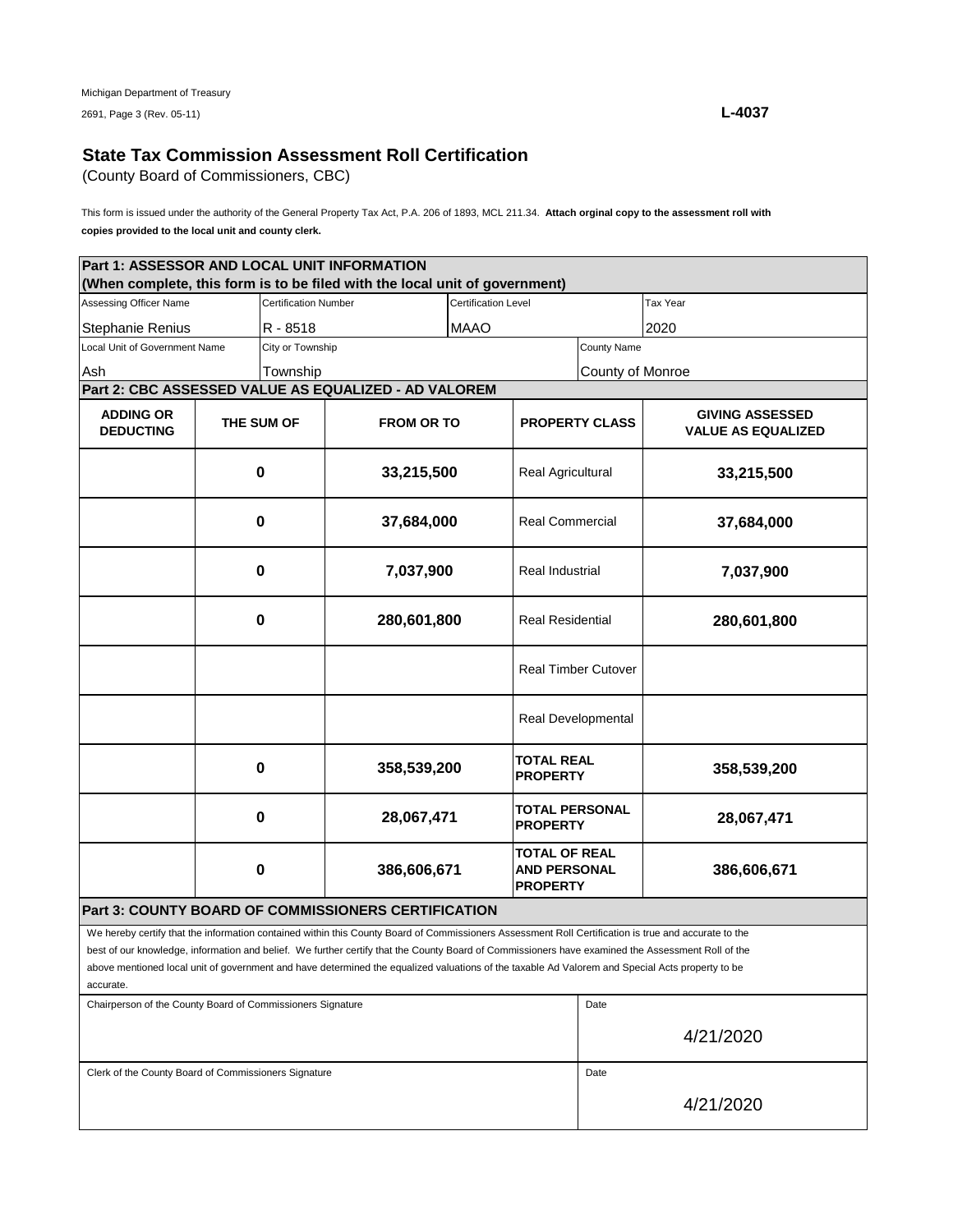(County Board of Commissioners, CBC)

**copies provided to the local unit and county clerk.**  This form is issued under the authority of the General Property Tax Act, P.A. 206 of 1893, MCL 211.34. **Attach orginal copy to the assessment roll with** 

| Part 1: ASSESSOR AND LOCAL UNIT INFORMATION                                 |                           |                             |                                                                                                                                                      |                            |                                                                |                                      |                                                     |  |  |
|-----------------------------------------------------------------------------|---------------------------|-----------------------------|------------------------------------------------------------------------------------------------------------------------------------------------------|----------------------------|----------------------------------------------------------------|--------------------------------------|-----------------------------------------------------|--|--|
| (When complete, this form is to be filed with the local unit of government) |                           |                             |                                                                                                                                                      |                            |                                                                |                                      |                                                     |  |  |
| Assessing Officer Name                                                      |                           | <b>Certification Number</b> |                                                                                                                                                      | Certification Level        |                                                                |                                      | Tax Year                                            |  |  |
| <b>Alan Matlow</b>                                                          |                           | R - 8591                    |                                                                                                                                                      | <b>MAAO</b>                |                                                                |                                      | 2020                                                |  |  |
| Local Unit of Government Name                                               |                           | City or Township            |                                                                                                                                                      |                            |                                                                | <b>County Name</b>                   |                                                     |  |  |
| <b>Bedford</b>                                                              |                           | Township                    |                                                                                                                                                      |                            | County of Monroe                                               |                                      |                                                     |  |  |
|                                                                             |                           |                             | Part 2: CBC ASSESSED VALUE AS EQUALIZED - AD VALOREM                                                                                                 |                            |                                                                |                                      |                                                     |  |  |
| <b>ADDING OR</b><br><b>DEDUCTING</b>                                        | THE SUM OF                |                             | <b>FROM OR TO</b>                                                                                                                                    |                            | <b>PROPERTY CLASS</b>                                          |                                      | <b>GIVING ASSESSED</b><br><b>VALUE AS EQUALIZED</b> |  |  |
|                                                                             |                           | $\mathbf 0$<br>19,054,700   |                                                                                                                                                      |                            | Real Agricultural                                              |                                      | 19,054,700                                          |  |  |
|                                                                             |                           | $\bf{0}$<br>113,579,300     |                                                                                                                                                      |                            | <b>Real Commercial</b>                                         |                                      | 113,579,300                                         |  |  |
|                                                                             | $\bf{0}$                  |                             | 28,862,300                                                                                                                                           |                            | Real Industrial                                                |                                      | 28,862,300                                          |  |  |
|                                                                             | $\mathbf 0$               |                             | 1,138,941,650                                                                                                                                        |                            | <b>Real Residential</b>                                        |                                      | 1,138,941,650                                       |  |  |
|                                                                             |                           |                             |                                                                                                                                                      | <b>Real Timber Cutover</b> |                                                                |                                      |                                                     |  |  |
|                                                                             |                           | $\bf{0}$                    |                                                                                                                                                      | 1,925,800                  |                                                                | Real Developmental                   | 1,925,800                                           |  |  |
|                                                                             |                           | $\mathbf 0$                 |                                                                                                                                                      | 1,302,363,750              |                                                                | <b>TOTAL REAL</b><br><b>PROPERTY</b> | 1,302,363,750                                       |  |  |
|                                                                             |                           | $\bf{0}$                    | 55,681,877                                                                                                                                           |                            | TOTAL PERSONAL<br><b>PROPERTY</b>                              |                                      | 55,681,877                                          |  |  |
|                                                                             | $\bf{0}$<br>1,358,045,627 |                             |                                                                                                                                                      |                            | <b>TOTAL OF REAL</b><br><b>AND PERSONAL</b><br><b>PROPERTY</b> |                                      | 1,358,045,627                                       |  |  |
|                                                                             |                           |                             | Part 3: COUNTY BOARD OF COMMISSIONERS CERTIFICATION                                                                                                  |                            |                                                                |                                      |                                                     |  |  |
|                                                                             |                           |                             | We hereby certify that the information contained within this County Board of Commissioners Assessment Roll Certification is true and accurate to the |                            |                                                                |                                      |                                                     |  |  |
|                                                                             |                           |                             | best of our knowledge, information and belief. We further certify that the County Board of Commissioners have examined the Assessment Roll of the    |                            |                                                                |                                      |                                                     |  |  |
|                                                                             |                           |                             | above mentioned local unit of government and have determined the equalized valuations of the taxable Ad Valorem and Special Acts property to be      |                            |                                                                |                                      |                                                     |  |  |
| accurate.                                                                   |                           |                             |                                                                                                                                                      |                            |                                                                |                                      |                                                     |  |  |
| Chairperson of the County Board of Commissioners Signature                  |                           |                             |                                                                                                                                                      |                            |                                                                | Date                                 |                                                     |  |  |
|                                                                             |                           |                             |                                                                                                                                                      |                            |                                                                |                                      | 4/21/2020                                           |  |  |
| Clerk of the County Board of Commissioners Signature                        |                           |                             |                                                                                                                                                      |                            |                                                                |                                      | Date                                                |  |  |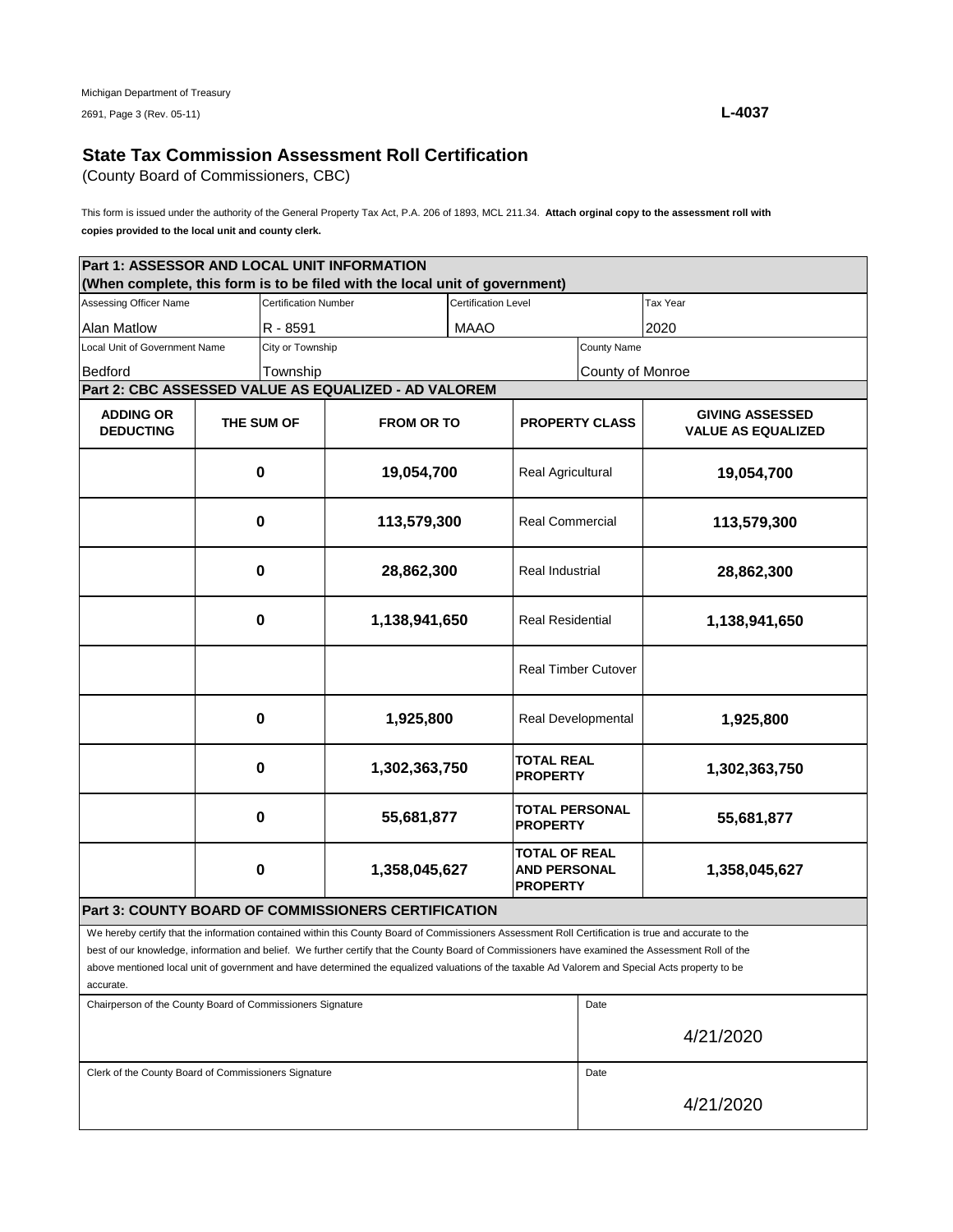(County Board of Commissioners, CBC)

**copies provided to the local unit and county clerk.**  This form is issued under the authority of the General Property Tax Act, P.A. 206 of 1893, MCL 211.34. **Attach orginal copy to the assessment roll with** 

| Part 1: ASSESSOR AND LOCAL UNIT INFORMATION                |   |                             |                                                                                                                                                                                                                                                                                                                                                                                                                                                              |                       |                                                                |                    |                                                     |  |
|------------------------------------------------------------|---|-----------------------------|--------------------------------------------------------------------------------------------------------------------------------------------------------------------------------------------------------------------------------------------------------------------------------------------------------------------------------------------------------------------------------------------------------------------------------------------------------------|-----------------------|----------------------------------------------------------------|--------------------|-----------------------------------------------------|--|
|                                                            |   |                             | (When complete, this form is to be filed with the local unit of government)                                                                                                                                                                                                                                                                                                                                                                                  |                       |                                                                |                    |                                                     |  |
| Assessing Officer Name                                     |   | <b>Certification Number</b> |                                                                                                                                                                                                                                                                                                                                                                                                                                                              | Certification Level   |                                                                |                    | Tax Year                                            |  |
| <b>Bryan Renius</b>                                        |   | R-8646                      |                                                                                                                                                                                                                                                                                                                                                                                                                                                              | <b>MAAO</b>           |                                                                |                    | 2020                                                |  |
| Local Unit of Government Name                              |   | City or Township            |                                                                                                                                                                                                                                                                                                                                                                                                                                                              |                       |                                                                | <b>County Name</b> |                                                     |  |
| Berlin                                                     |   | Township                    |                                                                                                                                                                                                                                                                                                                                                                                                                                                              |                       |                                                                | County of Monroe   |                                                     |  |
|                                                            |   |                             | Part 2: CBC ASSESSED VALUE AS EQUALIZED - AD VALOREM                                                                                                                                                                                                                                                                                                                                                                                                         |                       |                                                                |                    |                                                     |  |
| <b>ADDING OR</b><br><b>DEDUCTING</b>                       |   | THE SUM OF                  | <b>FROM OR TO</b>                                                                                                                                                                                                                                                                                                                                                                                                                                            | <b>PROPERTY CLASS</b> |                                                                |                    | <b>GIVING ASSESSED</b><br><b>VALUE AS EQUALIZED</b> |  |
|                                                            |   | 0                           |                                                                                                                                                                                                                                                                                                                                                                                                                                                              | 20,715,700            | Real Agricultural                                              |                    | 20,715,700                                          |  |
|                                                            | 0 |                             | 37,786,100                                                                                                                                                                                                                                                                                                                                                                                                                                                   |                       | <b>Real Commercial</b>                                         |                    | 37,786,100                                          |  |
|                                                            | 0 |                             | 7,922,800                                                                                                                                                                                                                                                                                                                                                                                                                                                    |                       | Real Industrial                                                |                    | 7,922,800                                           |  |
|                                                            | 0 |                             | 329,711,829                                                                                                                                                                                                                                                                                                                                                                                                                                                  |                       | <b>Real Residential</b>                                        |                    | 329,711,829                                         |  |
|                                                            |   |                             |                                                                                                                                                                                                                                                                                                                                                                                                                                                              |                       | <b>Real Timber Cutover</b>                                     |                    |                                                     |  |
|                                                            |   |                             |                                                                                                                                                                                                                                                                                                                                                                                                                                                              |                       | Real Developmental                                             |                    |                                                     |  |
|                                                            |   | 0                           | 396,136,429                                                                                                                                                                                                                                                                                                                                                                                                                                                  |                       | <b>TOTAL REAL</b><br><b>PROPERTY</b>                           |                    | 396,136,429                                         |  |
|                                                            |   | 0                           | 16,387,754                                                                                                                                                                                                                                                                                                                                                                                                                                                   |                       | <b>TOTAL PERSONAL</b><br><b>PROPERTY</b>                       |                    | 16,387,754                                          |  |
|                                                            |   | 0                           | 412,524,183                                                                                                                                                                                                                                                                                                                                                                                                                                                  |                       | <b>TOTAL OF REAL</b><br><b>AND PERSONAL</b><br><b>PROPERTY</b> |                    | 412,524,183                                         |  |
|                                                            |   |                             | Part 3: COUNTY BOARD OF COMMISSIONERS CERTIFICATION                                                                                                                                                                                                                                                                                                                                                                                                          |                       |                                                                |                    |                                                     |  |
| accurate.                                                  |   |                             | We hereby certify that the information contained within this County Board of Commissioners Assessment Roll Certification is true and accurate to the<br>best of our knowledge, information and belief. We further certify that the County Board of Commissioners have examined the Assessment Roll of the<br>above mentioned local unit of government and have determined the equalized valuations of the taxable Ad Valorem and Special Acts property to be |                       |                                                                |                    |                                                     |  |
| Chairperson of the County Board of Commissioners Signature |   |                             |                                                                                                                                                                                                                                                                                                                                                                                                                                                              |                       |                                                                | Date               |                                                     |  |
|                                                            |   |                             |                                                                                                                                                                                                                                                                                                                                                                                                                                                              |                       |                                                                |                    | 4/21/2020                                           |  |
|                                                            |   |                             |                                                                                                                                                                                                                                                                                                                                                                                                                                                              |                       |                                                                | Date               |                                                     |  |
| Clerk of the County Board of Commissioners Signature       |   |                             |                                                                                                                                                                                                                                                                                                                                                                                                                                                              |                       |                                                                | 4/21/2020          |                                                     |  |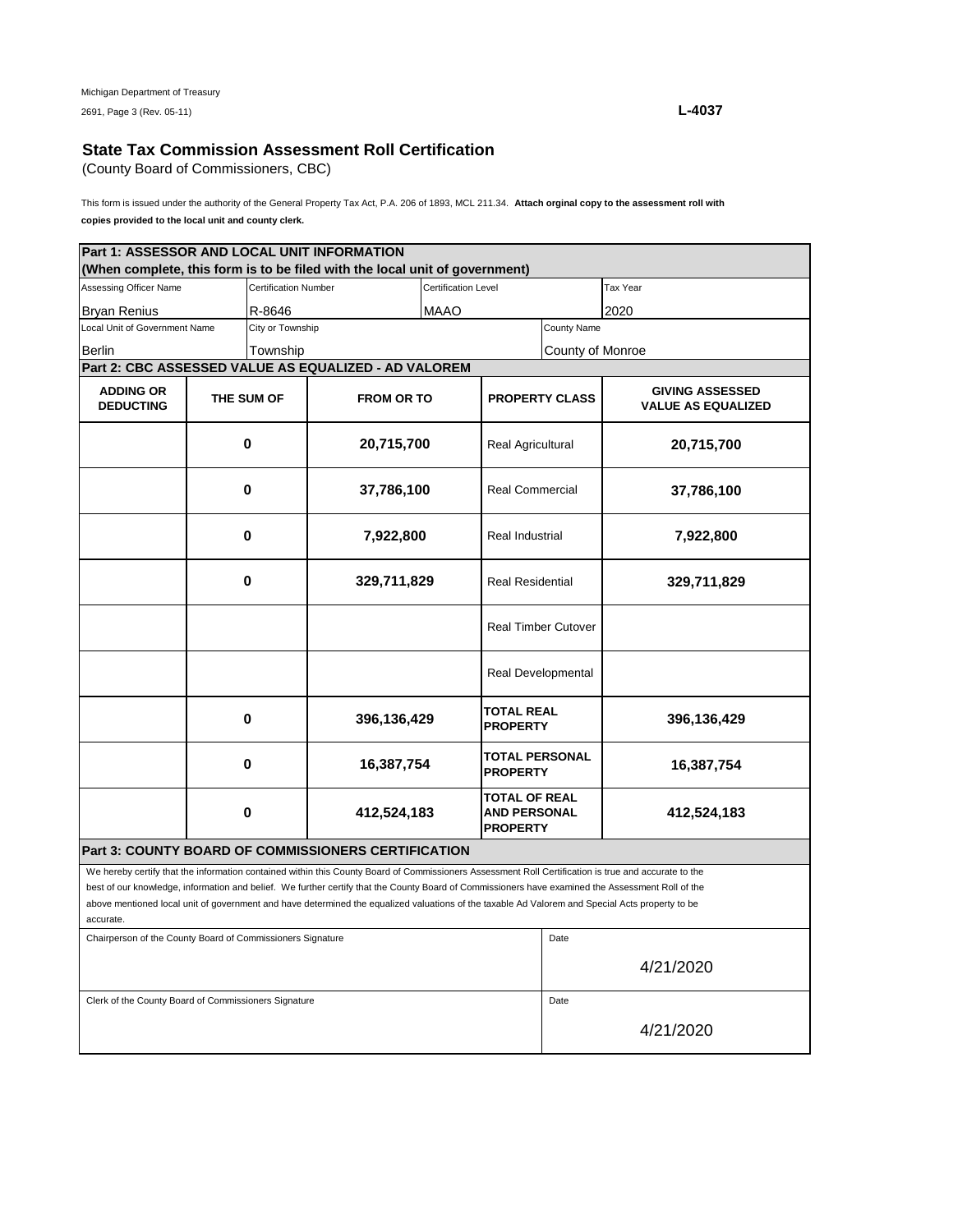(County Board of Commissioners, CBC)

**copies provided to the local unit and county clerk.**  This form is issued under the authority of the General Property Tax Act, P.A. 206 of 1893, MCL 211.34. **Attach orginal copy to the assessment roll with** 

| Part 1: ASSESSOR AND LOCAL UNIT INFORMATION                |                  |                             |                                                                                                                                                                                                                                                                                                                                                                                                                                                              |                                                     |                                                                |                            |                                                     |  |  |
|------------------------------------------------------------|------------------|-----------------------------|--------------------------------------------------------------------------------------------------------------------------------------------------------------------------------------------------------------------------------------------------------------------------------------------------------------------------------------------------------------------------------------------------------------------------------------------------------------|-----------------------------------------------------|----------------------------------------------------------------|----------------------------|-----------------------------------------------------|--|--|
|                                                            |                  |                             | (When complete, this form is to be filed with the local unit of government)                                                                                                                                                                                                                                                                                                                                                                                  |                                                     |                                                                |                            |                                                     |  |  |
| <b>Assessing Officer Name</b>                              |                  | <b>Certification Number</b> |                                                                                                                                                                                                                                                                                                                                                                                                                                                              | <b>Certification Level</b>                          |                                                                |                            | Tax Year                                            |  |  |
| Robert Brazeau                                             |                  | R - 6972                    |                                                                                                                                                                                                                                                                                                                                                                                                                                                              | <b>MAAO</b>                                         |                                                                |                            | 2020                                                |  |  |
| Local Unit of Government Name                              |                  | City or Township            |                                                                                                                                                                                                                                                                                                                                                                                                                                                              |                                                     | <b>County Name</b>                                             |                            |                                                     |  |  |
| Dundee                                                     |                  | Township                    |                                                                                                                                                                                                                                                                                                                                                                                                                                                              |                                                     |                                                                | County of Monroe           |                                                     |  |  |
|                                                            |                  |                             | Part 2: CBC ASSESSED VALUE AS EQUALIZED - AD VALOREM                                                                                                                                                                                                                                                                                                                                                                                                         |                                                     |                                                                |                            |                                                     |  |  |
| <b>ADDING OR</b><br><b>DEDUCTING</b>                       |                  | THE SUM OF                  | <b>FROM OR TO</b>                                                                                                                                                                                                                                                                                                                                                                                                                                            |                                                     | <b>PROPERTY CLASS</b>                                          |                            | <b>GIVING ASSESSED</b><br><b>VALUE AS EQUALIZED</b> |  |  |
|                                                            |                  | $\pmb{0}$<br>62,297,359     |                                                                                                                                                                                                                                                                                                                                                                                                                                                              |                                                     | Real Agricultural                                              |                            | 62,297,359                                          |  |  |
|                                                            | 0                |                             | 87,149,940                                                                                                                                                                                                                                                                                                                                                                                                                                                   |                                                     | <b>Real Commercial</b>                                         |                            | 87,149,940                                          |  |  |
|                                                            | 0                |                             | 43,750,820                                                                                                                                                                                                                                                                                                                                                                                                                                                   |                                                     | Real Industrial                                                |                            | 43,750,820                                          |  |  |
|                                                            | $\bf{0}$         |                             | 230,643,674                                                                                                                                                                                                                                                                                                                                                                                                                                                  |                                                     | <b>Real Residential</b>                                        |                            | 230,643,674                                         |  |  |
|                                                            |                  |                             |                                                                                                                                                                                                                                                                                                                                                                                                                                                              |                                                     |                                                                | <b>Real Timber Cutover</b> |                                                     |  |  |
|                                                            |                  | 0                           | 0                                                                                                                                                                                                                                                                                                                                                                                                                                                            |                                                     | Real Developmental                                             |                            | 0                                                   |  |  |
|                                                            |                  | 0                           |                                                                                                                                                                                                                                                                                                                                                                                                                                                              | <b>TOTAL REAL</b><br>423,841,793<br><b>PROPERTY</b> |                                                                |                            | 423,841,793                                         |  |  |
|                                                            |                  | $\bf{0}$                    | 32,421,155                                                                                                                                                                                                                                                                                                                                                                                                                                                   |                                                     | <b>TOTAL PERSONAL</b><br><b>PROPERTY</b>                       |                            | 32,421,155                                          |  |  |
|                                                            | 0<br>456,262,948 |                             |                                                                                                                                                                                                                                                                                                                                                                                                                                                              |                                                     | <b>TOTAL OF REAL</b><br><b>AND PERSONAL</b><br><b>PROPERTY</b> |                            | 456,262,948                                         |  |  |
|                                                            |                  |                             | Part 3: COUNTY BOARD OF COMMISSIONERS CERTIFICATION                                                                                                                                                                                                                                                                                                                                                                                                          |                                                     |                                                                |                            |                                                     |  |  |
| accurate.                                                  |                  |                             | We hereby certify that the information contained within this County Board of Commissioners Assessment Roll Certification is true and accurate to the<br>best of our knowledge, information and belief. We further certify that the County Board of Commissioners have examined the Assessment Roll of the<br>above mentioned local unit of government and have determined the equalized valuations of the taxable Ad Valorem and Special Acts property to be |                                                     |                                                                |                            |                                                     |  |  |
| Chairperson of the County Board of Commissioners Signature |                  |                             |                                                                                                                                                                                                                                                                                                                                                                                                                                                              |                                                     |                                                                | Date                       |                                                     |  |  |
|                                                            | 4/21/2020        |                             |                                                                                                                                                                                                                                                                                                                                                                                                                                                              |                                                     |                                                                |                            |                                                     |  |  |

Clerk of the County Board of Commissioners Signature Date Date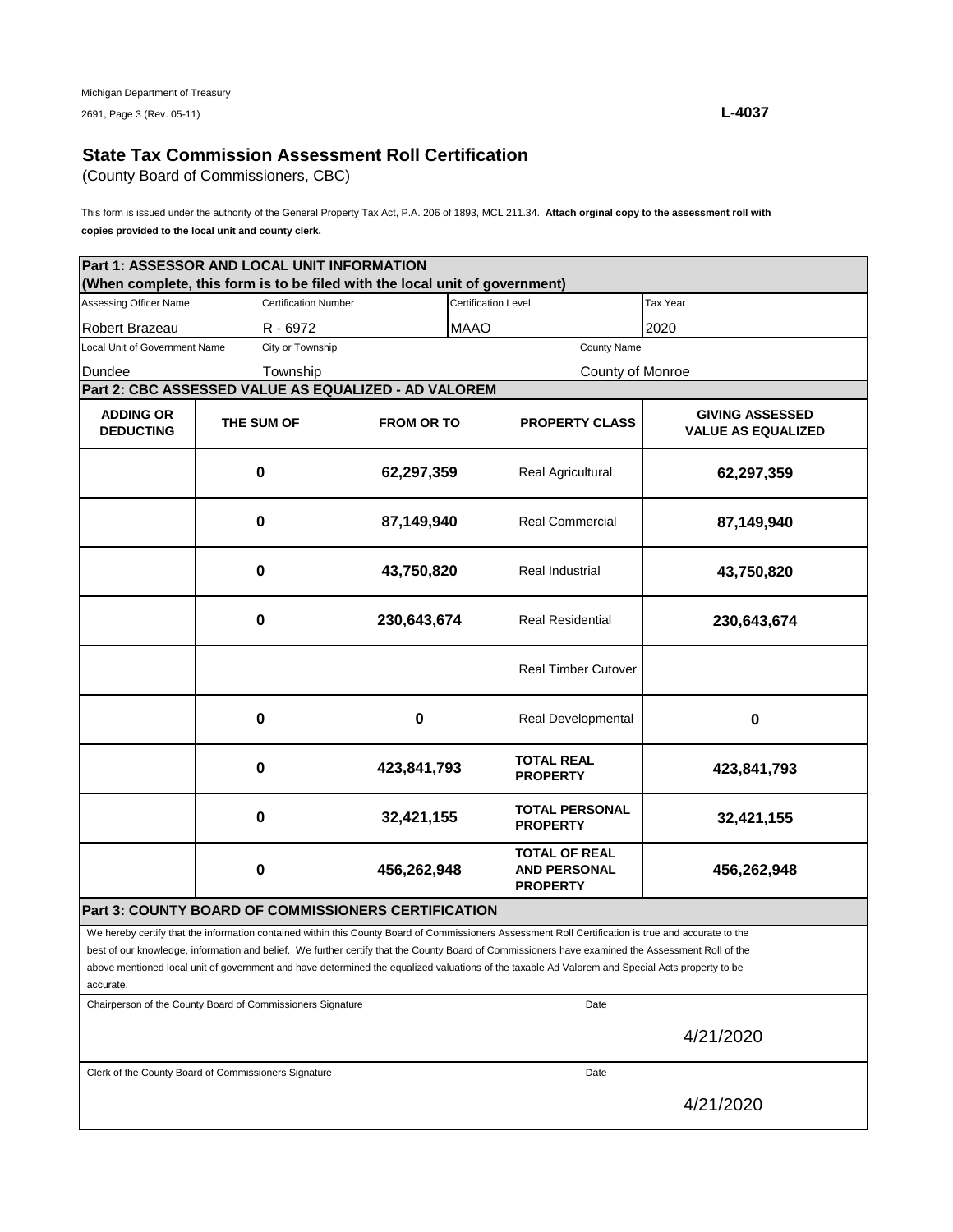(County Board of Commissioners, CBC)

**copies provided to the local unit and county clerk.**  This form is issued under the authority of the General Property Tax Act, P.A. 206 of 1893, MCL 211.34. **Attach orginal copy to the assessment roll with** 

| Part 1: ASSESSOR AND LOCAL UNIT INFORMATION                |                        |                             |                                                                                                                                                      |                            |                                      |                         |                                                     |  |  |
|------------------------------------------------------------|------------------------|-----------------------------|------------------------------------------------------------------------------------------------------------------------------------------------------|----------------------------|--------------------------------------|-------------------------|-----------------------------------------------------|--|--|
|                                                            |                        |                             | (When complete, this form is to be filed with the local unit of government)                                                                          |                            |                                      |                         |                                                     |  |  |
| Assessing Officer Name                                     |                        | <b>Certification Number</b> |                                                                                                                                                      | <b>Certification Level</b> |                                      |                         | Tax Year                                            |  |  |
| Kathleen McElroy                                           |                        | R - 9662                    |                                                                                                                                                      | <b>MCAO</b>                |                                      |                         | 2020                                                |  |  |
| Local Unit of Government Name                              |                        | City or Township            |                                                                                                                                                      |                            |                                      | <b>County Name</b>      |                                                     |  |  |
| Erie                                                       |                        | Township                    |                                                                                                                                                      |                            |                                      | County of Monroe        |                                                     |  |  |
|                                                            |                        |                             | Part 2: CBC ASSESSED VALUE AS EQUALIZED - AD VALOREM                                                                                                 |                            |                                      |                         |                                                     |  |  |
|                                                            |                        |                             |                                                                                                                                                      |                            |                                      |                         |                                                     |  |  |
| <b>ADDING OR</b><br><b>DEDUCTING</b>                       | THE SUM OF             |                             |                                                                                                                                                      | <b>FROM OR TO</b>          |                                      | <b>PROPERTY CLASS</b>   | <b>GIVING ASSESSED</b><br><b>VALUE AS EQUALIZED</b> |  |  |
|                                                            |                        | $\mathbf 0$                 | 21,668,300                                                                                                                                           |                            | Real Agricultural                    |                         | 21,668,300                                          |  |  |
|                                                            |                        | $\bf{0}$                    | 12,100,300                                                                                                                                           |                            | <b>Real Commercial</b>               |                         | 12,100,300                                          |  |  |
|                                                            | $\bf{0}$<br>59,516,200 |                             |                                                                                                                                                      | Real Industrial            |                                      | 59,516,200              |                                                     |  |  |
|                                                            | $\mathbf 0$            |                             |                                                                                                                                                      | 125,076,427                |                                      | <b>Real Residential</b> | 125,076,427                                         |  |  |
|                                                            |                        |                             |                                                                                                                                                      | <b>Real Timber Cutover</b> |                                      |                         |                                                     |  |  |
|                                                            |                        |                             |                                                                                                                                                      |                            | Real Developmental                   |                         |                                                     |  |  |
|                                                            |                        | $\mathbf 0$                 | 218,361,227                                                                                                                                          |                            | <b>TOTAL REAL</b><br><b>PROPERTY</b> |                         | 218,361,227                                         |  |  |
|                                                            |                        | $\mathbf 0$                 | 10,091,300                                                                                                                                           |                            | TOTAL PERSONAL<br><b>PROPERTY</b>    |                         | 10,091,300                                          |  |  |
|                                                            |                        | $\bf{0}$                    | <b>TOTAL OF REAL</b><br>228,452,527<br><b>AND PERSONAL</b><br><b>PROPERTY</b>                                                                        |                            |                                      |                         | 228,452,527                                         |  |  |
|                                                            |                        |                             | Part 3: COUNTY BOARD OF COMMISSIONERS CERTIFICATION                                                                                                  |                            |                                      |                         |                                                     |  |  |
|                                                            |                        |                             | We hereby certify that the information contained within this County Board of Commissioners Assessment Roll Certification is true and accurate to the |                            |                                      |                         |                                                     |  |  |
|                                                            |                        |                             | best of our knowledge, information and belief. We further certify that the County Board of Commissioners have examined the Assessment Roll of the    |                            |                                      |                         |                                                     |  |  |
|                                                            |                        |                             | above mentioned local unit of government and have determined the equalized valuations of the taxable Ad Valorem and Special Acts property to be      |                            |                                      |                         |                                                     |  |  |
| accurate.                                                  |                        |                             |                                                                                                                                                      |                            |                                      |                         |                                                     |  |  |
| Chairperson of the County Board of Commissioners Signature |                        |                             |                                                                                                                                                      |                            |                                      | Date                    |                                                     |  |  |
|                                                            |                        |                             |                                                                                                                                                      |                            |                                      |                         | 4/21/2020                                           |  |  |
| Clerk of the County Board of Commissioners Signature       |                        |                             |                                                                                                                                                      |                            |                                      | Date                    |                                                     |  |  |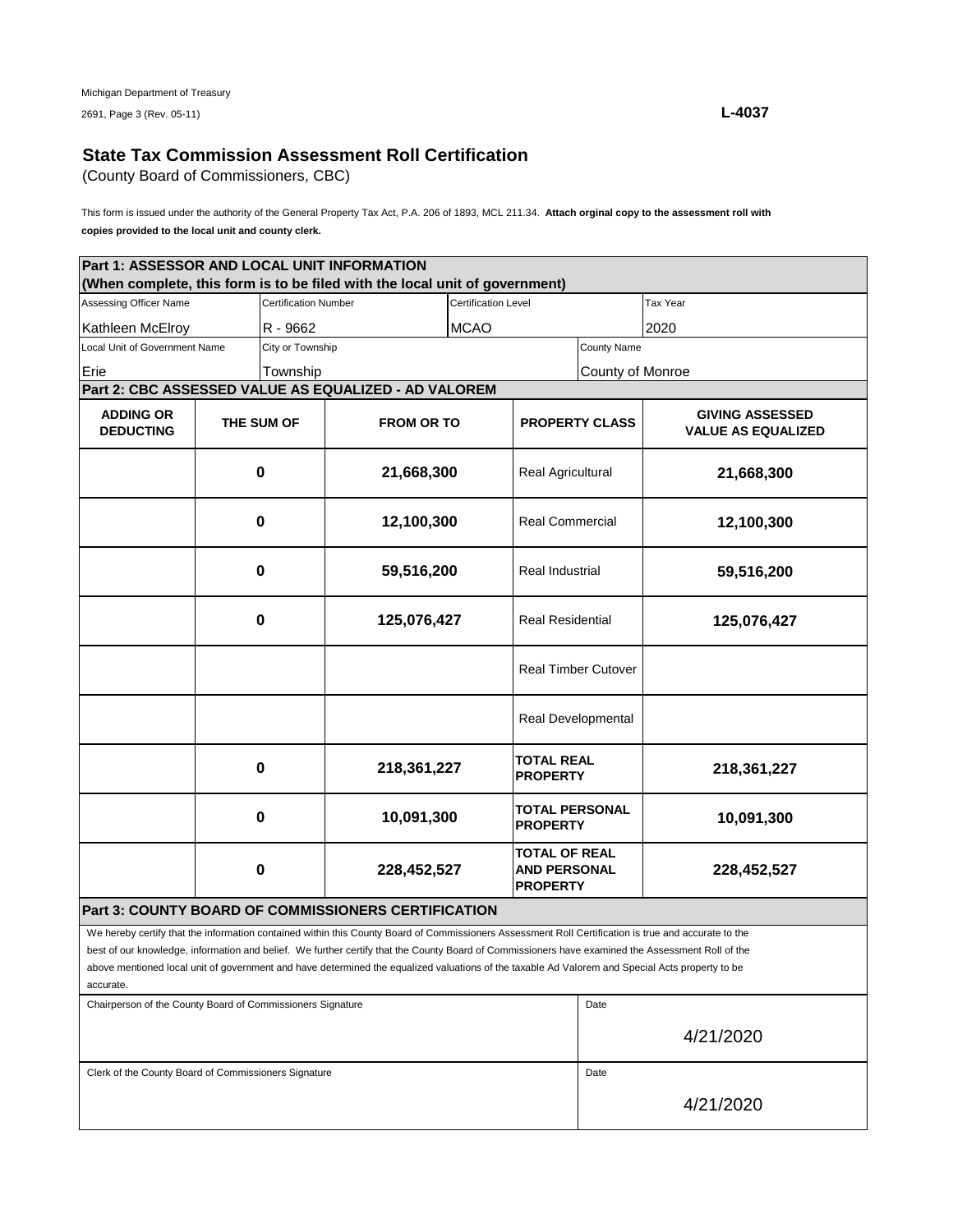(County Board of Commissioners, CBC)

**copies provided to the local unit and county clerk.**  This form is issued under the authority of the General Property Tax Act, P.A. 206 of 1893, MCL 211.34. **Attach orginal copy to the assessment roll with** 

| Part 1: ASSESSOR AND LOCAL UNIT INFORMATION                |   |                             |                                                                                                                                                                                                                                                                                                                                                                                                                                                              |                     |                                                                |                            |                                                     |  |
|------------------------------------------------------------|---|-----------------------------|--------------------------------------------------------------------------------------------------------------------------------------------------------------------------------------------------------------------------------------------------------------------------------------------------------------------------------------------------------------------------------------------------------------------------------------------------------------|---------------------|----------------------------------------------------------------|----------------------------|-----------------------------------------------------|--|
|                                                            |   |                             | (When complete, this form is to be filed with the local unit of government)                                                                                                                                                                                                                                                                                                                                                                                  |                     |                                                                |                            |                                                     |  |
| Assessing Officer Name                                     |   | <b>Certification Number</b> |                                                                                                                                                                                                                                                                                                                                                                                                                                                              | Certification Level |                                                                |                            | Tax Year                                            |  |
| Julie Durocher                                             |   | R-9598                      |                                                                                                                                                                                                                                                                                                                                                                                                                                                              | MCAO                |                                                                |                            | 2020                                                |  |
| Local Unit of Government Name                              |   | City or Township            |                                                                                                                                                                                                                                                                                                                                                                                                                                                              |                     |                                                                | <b>County Name</b>         |                                                     |  |
| Exeter                                                     |   | Township                    |                                                                                                                                                                                                                                                                                                                                                                                                                                                              |                     |                                                                | County of Monroe           |                                                     |  |
|                                                            |   |                             | Part 2: CBC ASSESSED VALUE AS EQUALIZED - AD VALOREM                                                                                                                                                                                                                                                                                                                                                                                                         |                     |                                                                |                            |                                                     |  |
| <b>ADDING OR</b><br><b>DEDUCTING</b>                       |   | THE SUM OF                  | <b>FROM OR TO</b>                                                                                                                                                                                                                                                                                                                                                                                                                                            |                     |                                                                | <b>PROPERTY CLASS</b>      | <b>GIVING ASSESSED</b><br><b>VALUE AS EQUALIZED</b> |  |
|                                                            |   | 0<br>45,785,944             |                                                                                                                                                                                                                                                                                                                                                                                                                                                              |                     | Real Agricultural                                              |                            | 45,785,944                                          |  |
|                                                            | 0 |                             | 4,671,700                                                                                                                                                                                                                                                                                                                                                                                                                                                    |                     | <b>Real Commercial</b>                                         |                            | 4,671,700                                           |  |
|                                                            | 0 |                             | 1,842,800                                                                                                                                                                                                                                                                                                                                                                                                                                                    |                     | Real Industrial                                                |                            | 1,842,800                                           |  |
|                                                            | 0 |                             | 138,417,900                                                                                                                                                                                                                                                                                                                                                                                                                                                  |                     | <b>Real Residential</b>                                        |                            | 138,417,900                                         |  |
|                                                            |   |                             |                                                                                                                                                                                                                                                                                                                                                                                                                                                              |                     |                                                                | <b>Real Timber Cutover</b> |                                                     |  |
|                                                            |   |                             |                                                                                                                                                                                                                                                                                                                                                                                                                                                              |                     | Real Developmental                                             |                            |                                                     |  |
|                                                            |   | 0                           | 190,718,344                                                                                                                                                                                                                                                                                                                                                                                                                                                  |                     | TOTAL REAL<br><b>PROPERTY</b>                                  |                            | 190,718,344                                         |  |
|                                                            |   | 0                           | 9,368,022                                                                                                                                                                                                                                                                                                                                                                                                                                                    |                     | <b>TOTAL PERSONAL</b><br><b>PROPERTY</b>                       |                            | 9,368,022                                           |  |
|                                                            |   | 0                           | 200,086,366                                                                                                                                                                                                                                                                                                                                                                                                                                                  |                     | <b>TOTAL OF REAL</b><br><b>AND PERSONAL</b><br><b>PROPERTY</b> |                            | 200,086,366                                         |  |
|                                                            |   |                             | <b>Part 3: COUNTY BOARD OF COMMISSIONERS CERTIFICATION</b>                                                                                                                                                                                                                                                                                                                                                                                                   |                     |                                                                |                            |                                                     |  |
| accurate.                                                  |   |                             | We hereby certify that the information contained within this County Board of Commissioners Assessment Roll Certification is true and accurate to the<br>best of our knowledge, information and belief. We further certify that the County Board of Commissioners have examined the Assessment Roll of the<br>above mentioned local unit of government and have determined the equalized valuations of the taxable Ad Valorem and Special Acts property to be |                     |                                                                |                            |                                                     |  |
|                                                            |   |                             |                                                                                                                                                                                                                                                                                                                                                                                                                                                              |                     |                                                                | Date                       |                                                     |  |
| Chairperson of the County Board of Commissioners Signature |   |                             |                                                                                                                                                                                                                                                                                                                                                                                                                                                              |                     |                                                                |                            | 4/21/2020                                           |  |
|                                                            |   |                             |                                                                                                                                                                                                                                                                                                                                                                                                                                                              |                     |                                                                | Date                       |                                                     |  |
| Clerk of the County Board of Commissioners Signature       |   |                             |                                                                                                                                                                                                                                                                                                                                                                                                                                                              |                     |                                                                |                            | 4/21/2020                                           |  |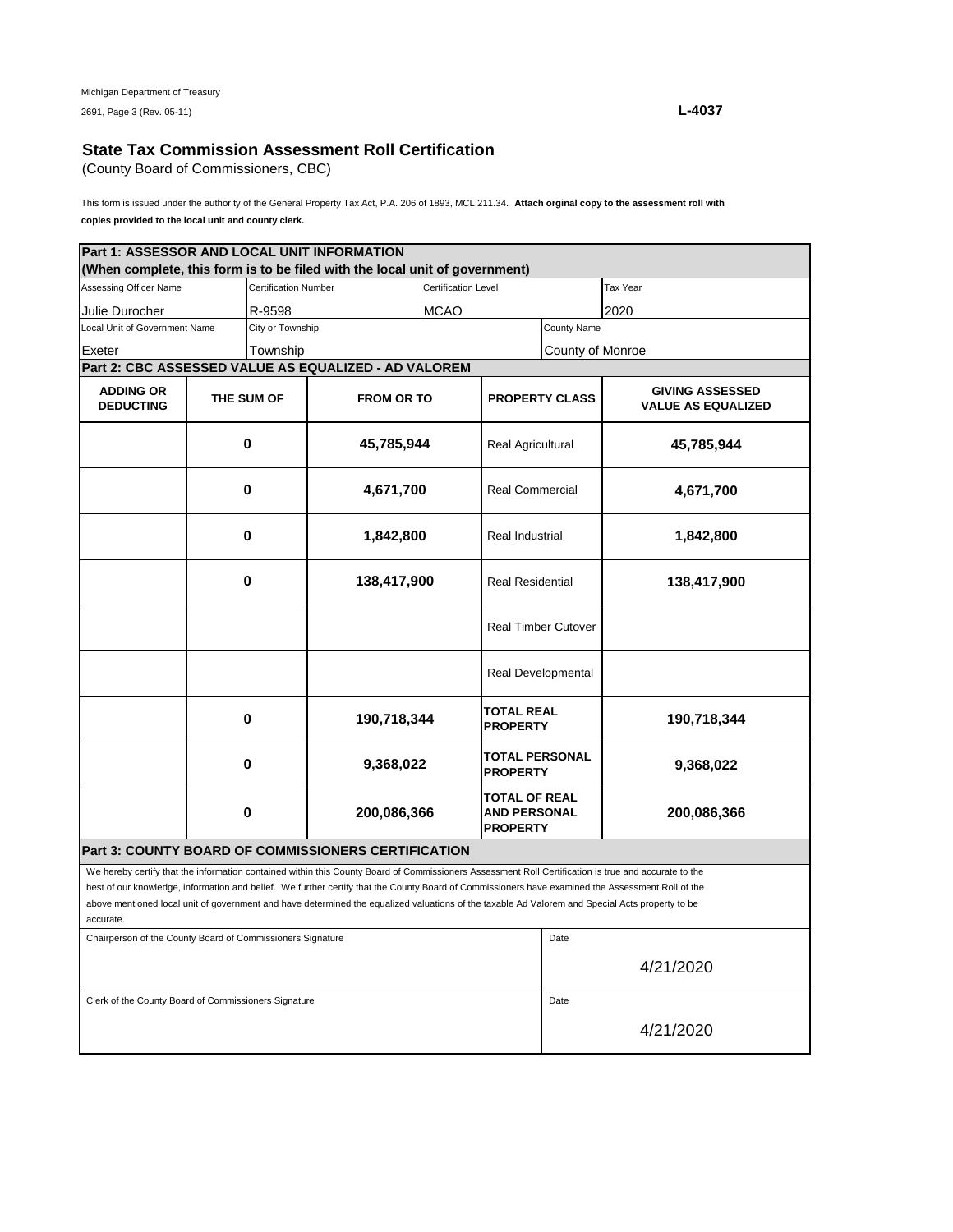(County Board of Commissioners, CBC)

**copies provided to the local unit and county clerk.**  This form is issued under the authority of the General Property Tax Act, P.A. 206 of 1893, MCL 211.34. **Attach orginal copy to the assessment roll with** 

| Part 1: ASSESSOR AND LOCAL UNIT INFORMATION                  |                         |                             |                                                                                                                                                      |                            |                                                                |                       |                                                     |  |  |
|--------------------------------------------------------------|-------------------------|-----------------------------|------------------------------------------------------------------------------------------------------------------------------------------------------|----------------------------|----------------------------------------------------------------|-----------------------|-----------------------------------------------------|--|--|
|                                                              |                         |                             | (When complete, this form is to be filed with the local unit of government)                                                                          |                            |                                                                |                       |                                                     |  |  |
| Assessing Officer Name                                       |                         | <b>Certification Number</b> |                                                                                                                                                      | Certification Level        |                                                                |                       | Tax Year                                            |  |  |
| Susan L. lott-Garrison                                       |                         | R - 5883                    |                                                                                                                                                      | <b>MAAO</b>                |                                                                |                       | 2020                                                |  |  |
| <b>Local Unit of Government Name</b>                         |                         | City or Township            |                                                                                                                                                      |                            |                                                                | <b>County Name</b>    |                                                     |  |  |
| Frenchtown                                                   |                         | Township                    |                                                                                                                                                      |                            |                                                                | County of Monroe      |                                                     |  |  |
|                                                              |                         |                             | Part 2: CBC ASSESSED VALUE AS EQUALIZED - AD VALOREM                                                                                                 |                            |                                                                |                       |                                                     |  |  |
| <b>ADDING OR</b><br><b>DEDUCTING</b>                         | THE SUM OF              |                             | <b>FROM OR TO</b>                                                                                                                                    |                            |                                                                | <b>PROPERTY CLASS</b> | <b>GIVING ASSESSED</b><br><b>VALUE AS EQUALIZED</b> |  |  |
|                                                              |                         | $\mathbf 0$<br>28,687,000   |                                                                                                                                                      | Real Agricultural          |                                                                | 28,687,000            |                                                     |  |  |
|                                                              |                         | $\bf{0}$                    | 240,809,400                                                                                                                                          |                            | <b>Real Commercial</b>                                         |                       | 240,809,400                                         |  |  |
|                                                              | $\bf{0}$<br>407,939,837 |                             |                                                                                                                                                      | Real Industrial            |                                                                | 407,939,837           |                                                     |  |  |
|                                                              | $\mathbf 0$             |                             | 536,688,400                                                                                                                                          |                            | <b>Real Residential</b>                                        |                       | 536,688,400                                         |  |  |
|                                                              |                         |                             |                                                                                                                                                      | <b>Real Timber Cutover</b> |                                                                |                       |                                                     |  |  |
|                                                              |                         |                             |                                                                                                                                                      |                            | Real Developmental                                             |                       |                                                     |  |  |
|                                                              |                         | $\bf{0}$                    | 1,214,124,637                                                                                                                                        |                            | <b>TOTAL REAL</b><br><b>PROPERTY</b>                           |                       | 1,214,124,637                                       |  |  |
|                                                              |                         | $\bf{0}$                    | 171,373,764                                                                                                                                          |                            | TOTAL PERSONAL<br><b>PROPERTY</b>                              |                       | 171,373,764                                         |  |  |
|                                                              |                         | $\bf{0}$                    | 1,385,498,401                                                                                                                                        |                            | <b>TOTAL OF REAL</b><br><b>AND PERSONAL</b><br><b>PROPERTY</b> |                       | 1,385,498,401                                       |  |  |
|                                                              |                         |                             | Part 3: COUNTY BOARD OF COMMISSIONERS CERTIFICATION                                                                                                  |                            |                                                                |                       |                                                     |  |  |
|                                                              |                         |                             | We hereby certify that the information contained within this County Board of Commissioners Assessment Roll Certification is true and accurate to the |                            |                                                                |                       |                                                     |  |  |
|                                                              |                         |                             | best of our knowledge, information and belief. We further certify that the County Board of Commissioners have examined the Assessment Roll of the    |                            |                                                                |                       |                                                     |  |  |
| accurate.                                                    |                         |                             | above mentioned local unit of government and have determined the equalized valuations of the taxable Ad Valorem and Special Acts property to be      |                            |                                                                |                       |                                                     |  |  |
| Chairperson of the County Board of Commissioners Signature   |                         |                             |                                                                                                                                                      |                            |                                                                | Date                  |                                                     |  |  |
|                                                              |                         |                             |                                                                                                                                                      |                            |                                                                |                       | 4/21/2020                                           |  |  |
| Clerk of the County Board of Commissioners Signature<br>Date |                         |                             |                                                                                                                                                      |                            |                                                                |                       |                                                     |  |  |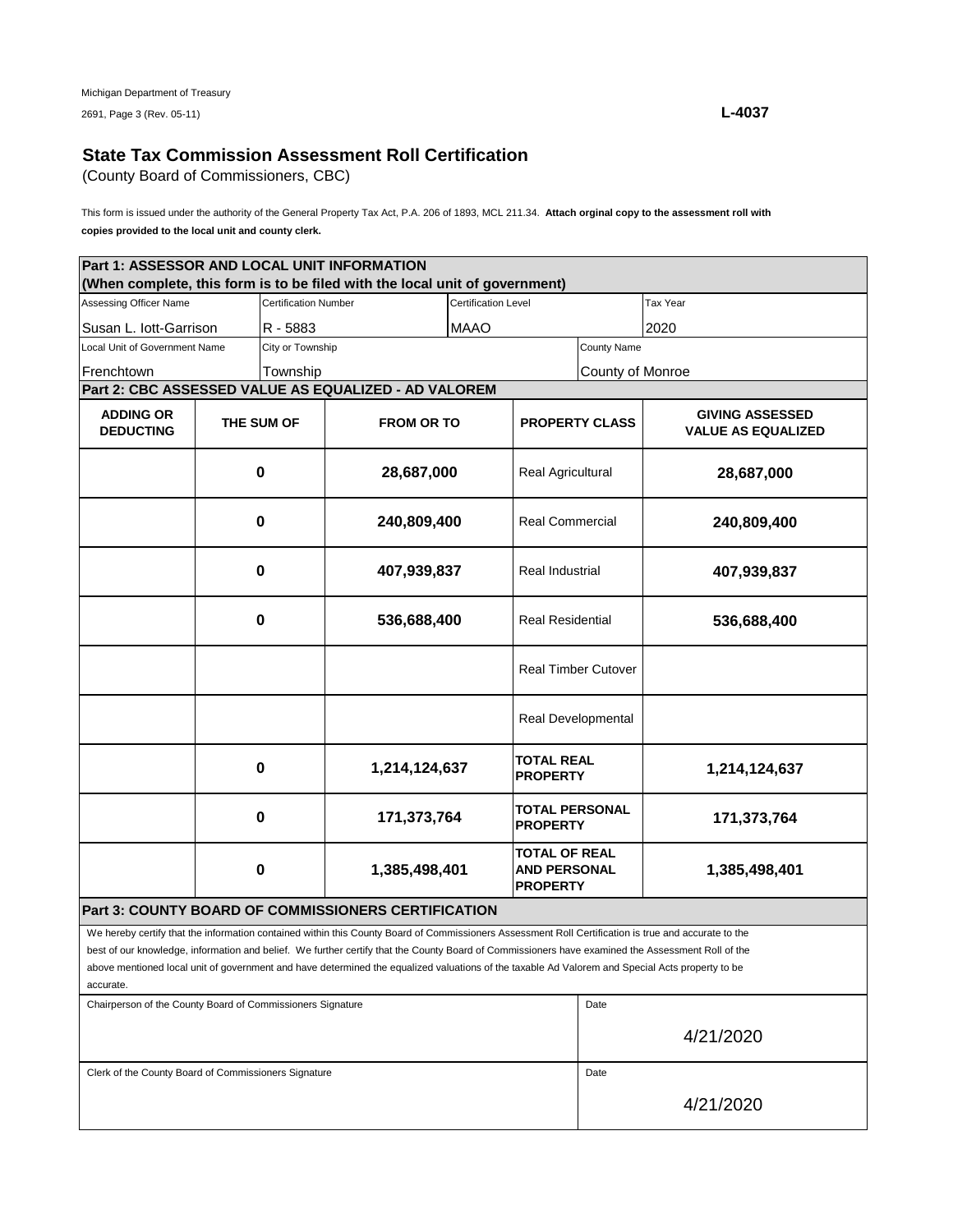(County Board of Commissioners, CBC)

**copies provided to the local unit and county clerk.**  This form is issued under the authority of the General Property Tax Act, P.A. 206 of 1893, MCL 211.34. **Attach orginal copy to the assessment roll with** 

| Part 1: ASSESSOR AND LOCAL UNIT INFORMATION                |              |                             |                                                                                                                                                      |                            |                                                         |                       |                                                     |  |  |
|------------------------------------------------------------|--------------|-----------------------------|------------------------------------------------------------------------------------------------------------------------------------------------------|----------------------------|---------------------------------------------------------|-----------------------|-----------------------------------------------------|--|--|
|                                                            |              |                             | (When complete, this form is to be filed with the local unit of government)                                                                          |                            |                                                         |                       |                                                     |  |  |
| Assessing Officer Name                                     |              | <b>Certification Number</b> |                                                                                                                                                      | <b>Certification Level</b> |                                                         |                       | Tax Year                                            |  |  |
| Pamela A. Brooks                                           |              | R-8865                      |                                                                                                                                                      | <b>MCAO</b>                |                                                         |                       | 2020                                                |  |  |
| Local Unit of Government Name                              |              | City or Township            |                                                                                                                                                      |                            |                                                         | <b>County Name</b>    |                                                     |  |  |
| Ida                                                        |              | Township                    |                                                                                                                                                      |                            |                                                         | County of Monroe      |                                                     |  |  |
|                                                            |              |                             | Part 2: CBC ASSESSED VALUE AS EQUALIZED - AD VALOREM                                                                                                 |                            |                                                         |                       |                                                     |  |  |
| <b>ADDING OR</b><br><b>DEDUCTING</b>                       |              | THE SUM OF                  | <b>FROM OR TO</b>                                                                                                                                    |                            |                                                         | <b>PROPERTY CLASS</b> | <b>GIVING ASSESSED</b><br><b>VALUE AS EQUALIZED</b> |  |  |
|                                                            |              | $\bf{0}$<br>52,034,700      |                                                                                                                                                      |                            | Real Agricultural                                       |                       | 52,034,700                                          |  |  |
|                                                            |              | $\mathbf 0$                 | 5,109,100                                                                                                                                            |                            | <b>Real Commercial</b>                                  |                       | 5,109,100                                           |  |  |
|                                                            | 689,600<br>0 |                             |                                                                                                                                                      | Real Industrial            |                                                         | 689,600               |                                                     |  |  |
|                                                            | $\bf{0}$     |                             | 192,663,600                                                                                                                                          | <b>Real Residential</b>    |                                                         |                       | 192,663,600                                         |  |  |
|                                                            |              |                             |                                                                                                                                                      |                            | <b>Real Timber Cutover</b>                              |                       |                                                     |  |  |
|                                                            |              |                             |                                                                                                                                                      | Real Developmental         |                                                         |                       |                                                     |  |  |
|                                                            |              | $\bf{0}$                    | 250,497,000                                                                                                                                          |                            | <b>TOTAL REAL</b><br><b>PROPERTY</b>                    |                       | 250,497,000                                         |  |  |
|                                                            |              | $\bf{0}$                    | 11,055,000                                                                                                                                           |                            | TOTAL PERSONAL<br><b>PROPERTY</b>                       |                       | 11,055,000                                          |  |  |
|                                                            |              | $\mathbf 0$                 | 261,552,000                                                                                                                                          |                            | <b>TOTAL OF REAL</b><br>AND PERSONAL<br><b>PROPERTY</b> |                       | 261,552,000                                         |  |  |
|                                                            |              |                             | <b>Part 3: COUNTY BOARD OF COMMISSIONERS CERTIFICATION</b>                                                                                           |                            |                                                         |                       |                                                     |  |  |
|                                                            |              |                             | We hereby certify that the information contained within this County Board of Commissioners Assessment Roll Certification is true and accurate to the |                            |                                                         |                       |                                                     |  |  |
|                                                            |              |                             | best of our knowledge, information and belief. We further certify that the County Board of Commissioners have examined the Assessment Roll of the    |                            |                                                         |                       |                                                     |  |  |
|                                                            |              |                             | above mentioned local unit of government and have determined the equalized valuations of the taxable Ad Valorem and Special Acts property to be      |                            |                                                         |                       |                                                     |  |  |
| accurate.                                                  |              |                             |                                                                                                                                                      |                            |                                                         |                       |                                                     |  |  |
| Chairperson of the County Board of Commissioners Signature |              |                             |                                                                                                                                                      |                            |                                                         | Date                  |                                                     |  |  |
|                                                            |              |                             |                                                                                                                                                      |                            |                                                         |                       | 4/21/2020                                           |  |  |
| Clerk of the County Board of Commissioners Signature       |              |                             | Date                                                                                                                                                 |                            |                                                         |                       |                                                     |  |  |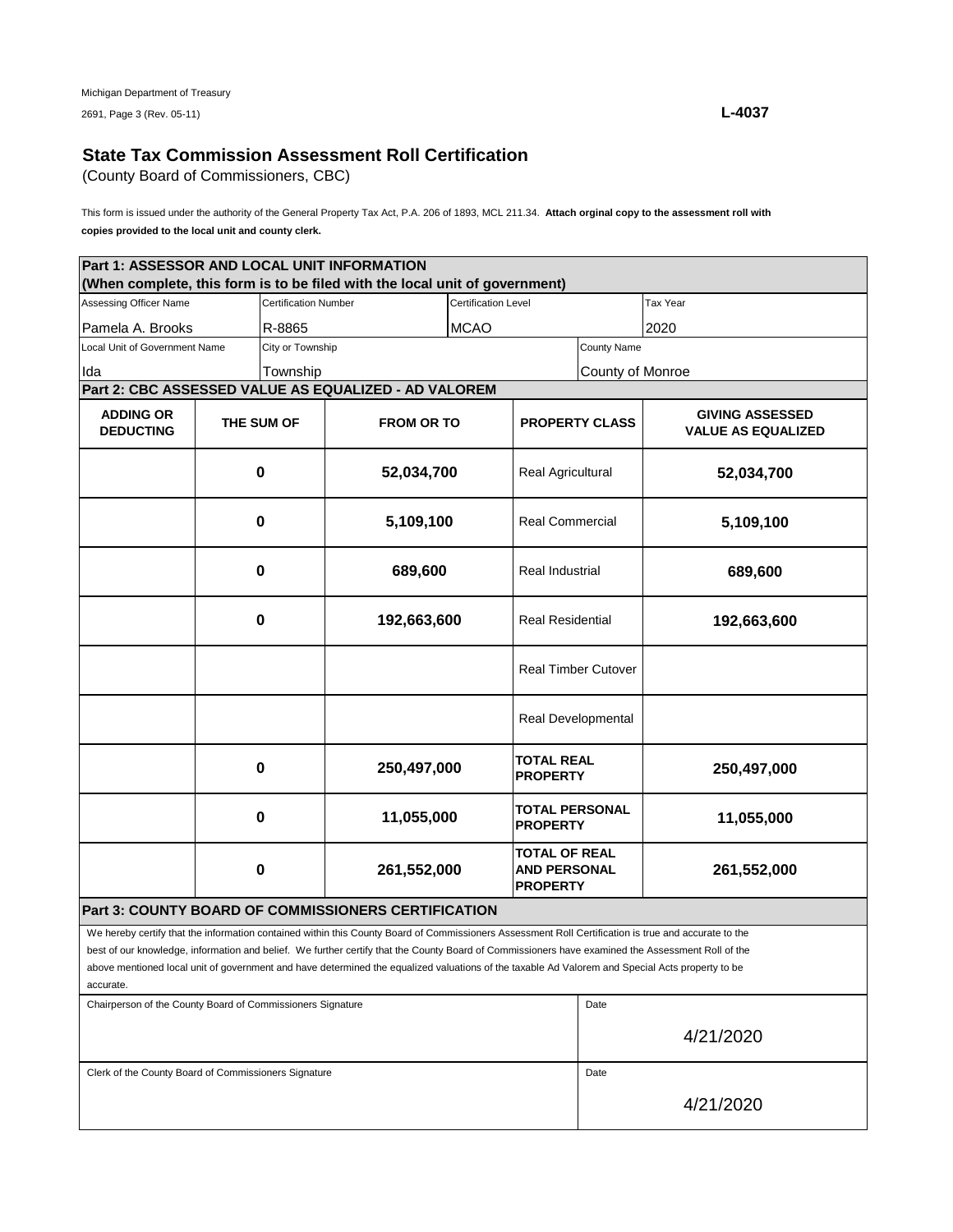(County Board of Commissioners, CBC)

**copies provided to the local unit and county clerk.**  This form is issued under the authority of the General Property Tax Act, P.A. 206 of 1893, MCL 211.34. **Attach orginal copy to the assessment roll with** 

| Part 1: ASSESSOR AND LOCAL UNIT INFORMATION                |                        |                             |                                                                                                                                                      |                                                                               |                                      |                            |                                                     |  |  |
|------------------------------------------------------------|------------------------|-----------------------------|------------------------------------------------------------------------------------------------------------------------------------------------------|-------------------------------------------------------------------------------|--------------------------------------|----------------------------|-----------------------------------------------------|--|--|
|                                                            |                        |                             | (When complete, this form is to be filed with the local unit of government)                                                                          |                                                                               |                                      |                            |                                                     |  |  |
| Assessing Officer Name                                     |                        | <b>Certification Number</b> |                                                                                                                                                      | Certification Level                                                           |                                      |                            | Tax Year                                            |  |  |
| Julie Durocher                                             |                        | R-9598                      |                                                                                                                                                      | <b>MCAO</b>                                                                   |                                      |                            | 2020                                                |  |  |
| <b>Local Unit of Government Name</b>                       |                        | City or Township            |                                                                                                                                                      |                                                                               |                                      | <b>County Name</b>         |                                                     |  |  |
| LaSalle                                                    |                        | Township                    |                                                                                                                                                      |                                                                               |                                      | County of Monroe           |                                                     |  |  |
|                                                            |                        |                             | Part 2: CBC ASSESSED VALUE AS EQUALIZED - AD VALOREM                                                                                                 |                                                                               |                                      |                            |                                                     |  |  |
| <b>ADDING OR</b><br><b>DEDUCTING</b>                       |                        | THE SUM OF                  | <b>FROM OR TO</b>                                                                                                                                    |                                                                               |                                      | <b>PROPERTY CLASS</b>      | <b>GIVING ASSESSED</b><br><b>VALUE AS EQUALIZED</b> |  |  |
|                                                            | $\bf{0}$<br>29,319,300 |                             |                                                                                                                                                      | Real Agricultural                                                             |                                      | 29,319,300                 |                                                     |  |  |
|                                                            | $\bf{0}$               |                             | 7,467,500                                                                                                                                            |                                                                               | <b>Real Commercial</b>               |                            | 7,467,500                                           |  |  |
| $\bf{0}$                                                   |                        |                             | 329,900                                                                                                                                              |                                                                               | Real Industrial                      | 329,900                    |                                                     |  |  |
| $\bf{0}$                                                   |                        | 198,330,367                 |                                                                                                                                                      | <b>Real Residential</b>                                                       |                                      | 198,330,367                |                                                     |  |  |
|                                                            |                        |                             |                                                                                                                                                      |                                                                               |                                      | <b>Real Timber Cutover</b> |                                                     |  |  |
|                                                            |                        | $\bf{0}$                    | $\bf{0}$                                                                                                                                             |                                                                               | Real Developmental                   |                            | 0                                                   |  |  |
|                                                            |                        | $\bf{0}$                    | 235,447,067                                                                                                                                          |                                                                               | <b>TOTAL REAL</b><br><b>PROPERTY</b> |                            | 235,447,067                                         |  |  |
|                                                            |                        | $\bf{0}$                    | 6,483,500                                                                                                                                            |                                                                               | TOTAL PERSONAL<br><b>PROPERTY</b>    |                            | 6,483,500                                           |  |  |
|                                                            |                        | $\bf{0}$                    |                                                                                                                                                      | <b>TOTAL OF REAL</b><br>241,930,567<br><b>AND PERSONAL</b><br><b>PROPERTY</b> |                                      |                            | 241,930,567                                         |  |  |
|                                                            |                        |                             | Part 3: COUNTY BOARD OF COMMISSIONERS CERTIFICATION                                                                                                  |                                                                               |                                      |                            |                                                     |  |  |
|                                                            |                        |                             | We hereby certify that the information contained within this County Board of Commissioners Assessment Roll Certification is true and accurate to the |                                                                               |                                      |                            |                                                     |  |  |
|                                                            |                        |                             | best of our knowledge, information and belief. We further certify that the County Board of Commissioners have examined the Assessment Roll of the    |                                                                               |                                      |                            |                                                     |  |  |
|                                                            |                        |                             | above mentioned local unit of government and have determined the equalized valuations of the taxable Ad Valorem and Special Acts property to be      |                                                                               |                                      |                            |                                                     |  |  |
| accurate.                                                  |                        |                             |                                                                                                                                                      |                                                                               |                                      |                            |                                                     |  |  |
| Chairperson of the County Board of Commissioners Signature |                        |                             |                                                                                                                                                      |                                                                               |                                      | Date                       |                                                     |  |  |
|                                                            |                        |                             |                                                                                                                                                      |                                                                               |                                      |                            | 4/21/2020                                           |  |  |
| Clerk of the County Board of Commissioners Signature       |                        |                             |                                                                                                                                                      |                                                                               |                                      | Date                       |                                                     |  |  |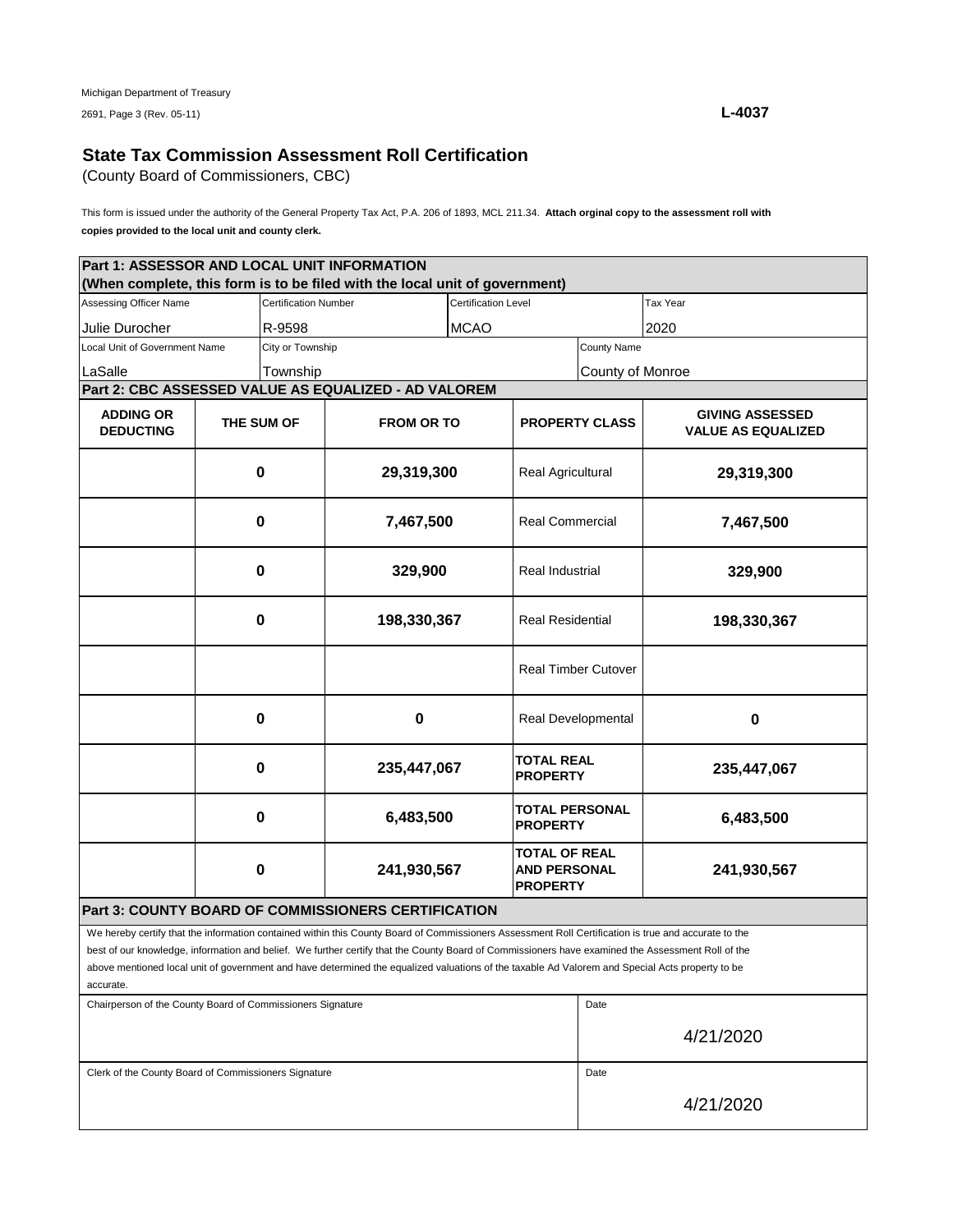(County Board of Commissioners, CBC)

**copies provided to the local unit and county clerk.**  This form is issued under the authority of the General Property Tax Act, P.A. 206 of 1893, MCL 211.34. **Attach orginal copy to the assessment roll with** 

| Part 1: ASSESSOR AND LOCAL UNIT INFORMATION                  |                     |                             |                                                                                                                                                      |                            |                                                                |                         |                                                     |  |
|--------------------------------------------------------------|---------------------|-----------------------------|------------------------------------------------------------------------------------------------------------------------------------------------------|----------------------------|----------------------------------------------------------------|-------------------------|-----------------------------------------------------|--|
|                                                              |                     |                             | (When complete, this form is to be filed with the local unit of government)                                                                          |                            |                                                                |                         |                                                     |  |
| Assessing Officer Name                                       |                     | <b>Certification Number</b> |                                                                                                                                                      | <b>Certification Level</b> |                                                                |                         | Tax Year                                            |  |
| <b>Barry Wauldron</b>                                        |                     | R - 9720                    |                                                                                                                                                      | <b>MCAO</b>                |                                                                |                         | 2020                                                |  |
| Local Unit of Government Name                                |                     | City or Township            |                                                                                                                                                      |                            |                                                                | <b>County Name</b>      |                                                     |  |
| London                                                       |                     | Township                    |                                                                                                                                                      |                            |                                                                | County of Monroe        |                                                     |  |
|                                                              |                     |                             | Part 2: CBC ASSESSED VALUE AS EQUALIZED - AD VALOREM                                                                                                 |                            |                                                                |                         |                                                     |  |
| <b>ADDING OR</b><br><b>DEDUCTING</b>                         | THE SUM OF          |                             | <b>FROM OR TO</b>                                                                                                                                    |                            |                                                                | <b>PROPERTY CLASS</b>   | <b>GIVING ASSESSED</b><br><b>VALUE AS EQUALIZED</b> |  |
|                                                              | $\bf{0}$            |                             | 38,195,500                                                                                                                                           | Real Agricultural          |                                                                |                         | 38,195,500                                          |  |
|                                                              |                     | $\bf{0}$<br>3,187,800       |                                                                                                                                                      |                            | <b>Real Commercial</b>                                         |                         | 3,187,800                                           |  |
|                                                              | $\bf{0}$<br>882,100 |                             |                                                                                                                                                      | Real Industrial            |                                                                | 882,100                 |                                                     |  |
|                                                              | $\bf{0}$            |                             |                                                                                                                                                      | 104,397,800                |                                                                | <b>Real Residential</b> | 104,397,800                                         |  |
|                                                              |                     |                             | <b>Real Timber Cutover</b>                                                                                                                           |                            |                                                                |                         |                                                     |  |
|                                                              |                     |                             |                                                                                                                                                      |                            | Real Developmental                                             |                         |                                                     |  |
|                                                              |                     | $\bf{0}$                    | 146,663,200                                                                                                                                          |                            | <b>TOTAL REAL</b><br><b>PROPERTY</b>                           |                         | 146,663,200                                         |  |
|                                                              |                     | $\mathbf 0$                 | 7,629,072                                                                                                                                            |                            | TOTAL PERSONAL<br><b>PROPERTY</b>                              |                         | 7,629,072                                           |  |
|                                                              |                     | $\bf{0}$                    | 154,292,272                                                                                                                                          |                            | <b>TOTAL OF REAL</b><br><b>AND PERSONAL</b><br><b>PROPERTY</b> |                         | 154,292,272                                         |  |
|                                                              |                     |                             | Part 3: COUNTY BOARD OF COMMISSIONERS CERTIFICATION                                                                                                  |                            |                                                                |                         |                                                     |  |
|                                                              |                     |                             | We hereby certify that the information contained within this County Board of Commissioners Assessment Roll Certification is true and accurate to the |                            |                                                                |                         |                                                     |  |
|                                                              |                     |                             | best of our knowledge, information and belief. We further certify that the County Board of Commissioners have examined the Assessment Roll of the    |                            |                                                                |                         |                                                     |  |
|                                                              |                     |                             | above mentioned local unit of government and have determined the equalized valuations of the taxable Ad Valorem and Special Acts property to be      |                            |                                                                |                         |                                                     |  |
| accurate.                                                    |                     |                             |                                                                                                                                                      |                            |                                                                |                         |                                                     |  |
| Chairperson of the County Board of Commissioners Signature   |                     |                             |                                                                                                                                                      |                            |                                                                | Date                    |                                                     |  |
|                                                              |                     |                             |                                                                                                                                                      |                            |                                                                |                         | 4/21/2020                                           |  |
| Clerk of the County Board of Commissioners Signature<br>Date |                     |                             |                                                                                                                                                      |                            |                                                                |                         |                                                     |  |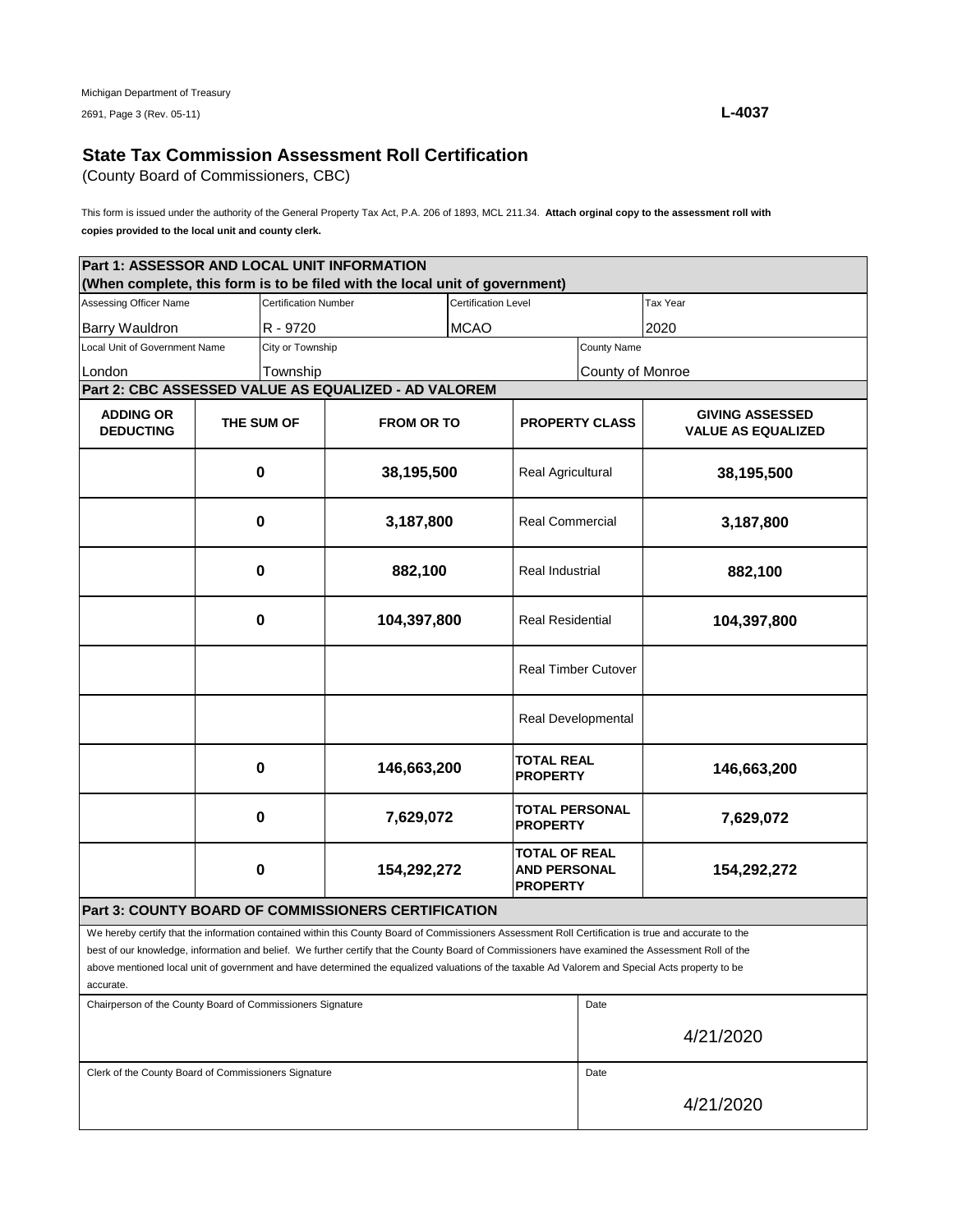(County Board of Commissioners, CBC)

**copies provided to the local unit and county clerk.**  This form is issued under the authority of the General Property Tax Act, P.A. 206 of 1893, MCL 211.34. **Attach orginal copy to the assessment roll with** 

| Part 1: ASSESSOR AND LOCAL UNIT INFORMATION                  |                         |                             |                                                                                                                                                      |                            |                                                                |                         |                                                     |  |  |
|--------------------------------------------------------------|-------------------------|-----------------------------|------------------------------------------------------------------------------------------------------------------------------------------------------|----------------------------|----------------------------------------------------------------|-------------------------|-----------------------------------------------------|--|--|
|                                                              |                         |                             | (When complete, this form is to be filed with the local unit of government)                                                                          |                            |                                                                |                         |                                                     |  |  |
| Assessing Officer Name                                       |                         | <b>Certification Number</b> |                                                                                                                                                      | <b>Certification Level</b> |                                                                |                         | Tax Year                                            |  |  |
| Karen Lieb                                                   |                         | R - 8909                    |                                                                                                                                                      | <b>MCAO</b>                |                                                                |                         | 2020                                                |  |  |
| Local Unit of Government Name                                |                         | City or Township            |                                                                                                                                                      |                            |                                                                | <b>County Name</b>      |                                                     |  |  |
| Milan                                                        |                         | Township                    |                                                                                                                                                      |                            |                                                                | County of Monroe        |                                                     |  |  |
|                                                              |                         |                             | Part 2: CBC ASSESSED VALUE AS EQUALIZED - AD VALOREM                                                                                                 |                            |                                                                |                         |                                                     |  |  |
| <b>ADDING OR</b><br><b>DEDUCTING</b>                         | THE SUM OF              |                             | <b>FROM OR TO</b>                                                                                                                                    |                            | <b>PROPERTY CLASS</b>                                          |                         | <b>GIVING ASSESSED</b><br><b>VALUE AS EQUALIZED</b> |  |  |
|                                                              |                         | $\bf{0}$<br>52,843,500      |                                                                                                                                                      |                            | Real Agricultural                                              |                         | 52,843,500                                          |  |  |
|                                                              |                         | $\bf{0}$                    | 2,247,700                                                                                                                                            |                            | <b>Real Commercial</b>                                         |                         | 2,247,700                                           |  |  |
|                                                              | $\bf{0}$                |                             | 1,293,200                                                                                                                                            |                            | Real Industrial                                                |                         | 1,293,200                                           |  |  |
|                                                              | $\bf{0}$                |                             |                                                                                                                                                      | 54,574,300                 |                                                                | <b>Real Residential</b> | 54,574,300                                          |  |  |
|                                                              |                         |                             |                                                                                                                                                      | <b>Real Timber Cutover</b> |                                                                |                         |                                                     |  |  |
|                                                              |                         |                             |                                                                                                                                                      |                            | Real Developmental                                             |                         |                                                     |  |  |
|                                                              |                         | $\bf{0}$                    | 110,958,700                                                                                                                                          |                            | <b>TOTAL REAL</b><br><b>PROPERTY</b>                           |                         | 110,958,700                                         |  |  |
|                                                              |                         | $\mathbf 0$                 | 26,400,507                                                                                                                                           |                            | TOTAL PERSONAL<br><b>PROPERTY</b>                              |                         | 26,400,507                                          |  |  |
|                                                              | $\bf{0}$<br>137,359,207 |                             |                                                                                                                                                      |                            | <b>TOTAL OF REAL</b><br><b>AND PERSONAL</b><br><b>PROPERTY</b> |                         | 137,359,207                                         |  |  |
|                                                              |                         |                             | Part 3: COUNTY BOARD OF COMMISSIONERS CERTIFICATION                                                                                                  |                            |                                                                |                         |                                                     |  |  |
|                                                              |                         |                             | We hereby certify that the information contained within this County Board of Commissioners Assessment Roll Certification is true and accurate to the |                            |                                                                |                         |                                                     |  |  |
|                                                              |                         |                             | best of our knowledge, information and belief. We further certify that the County Board of Commissioners have examined the Assessment Roll of the    |                            |                                                                |                         |                                                     |  |  |
|                                                              |                         |                             | above mentioned local unit of government and have determined the equalized valuations of the taxable Ad Valorem and Special Acts property to be      |                            |                                                                |                         |                                                     |  |  |
| accurate.                                                    |                         |                             |                                                                                                                                                      |                            |                                                                |                         |                                                     |  |  |
| Chairperson of the County Board of Commissioners Signature   |                         |                             |                                                                                                                                                      |                            |                                                                | Date                    |                                                     |  |  |
|                                                              |                         |                             |                                                                                                                                                      |                            |                                                                |                         | 4/21/2020                                           |  |  |
| Clerk of the County Board of Commissioners Signature<br>Date |                         |                             |                                                                                                                                                      |                            |                                                                |                         |                                                     |  |  |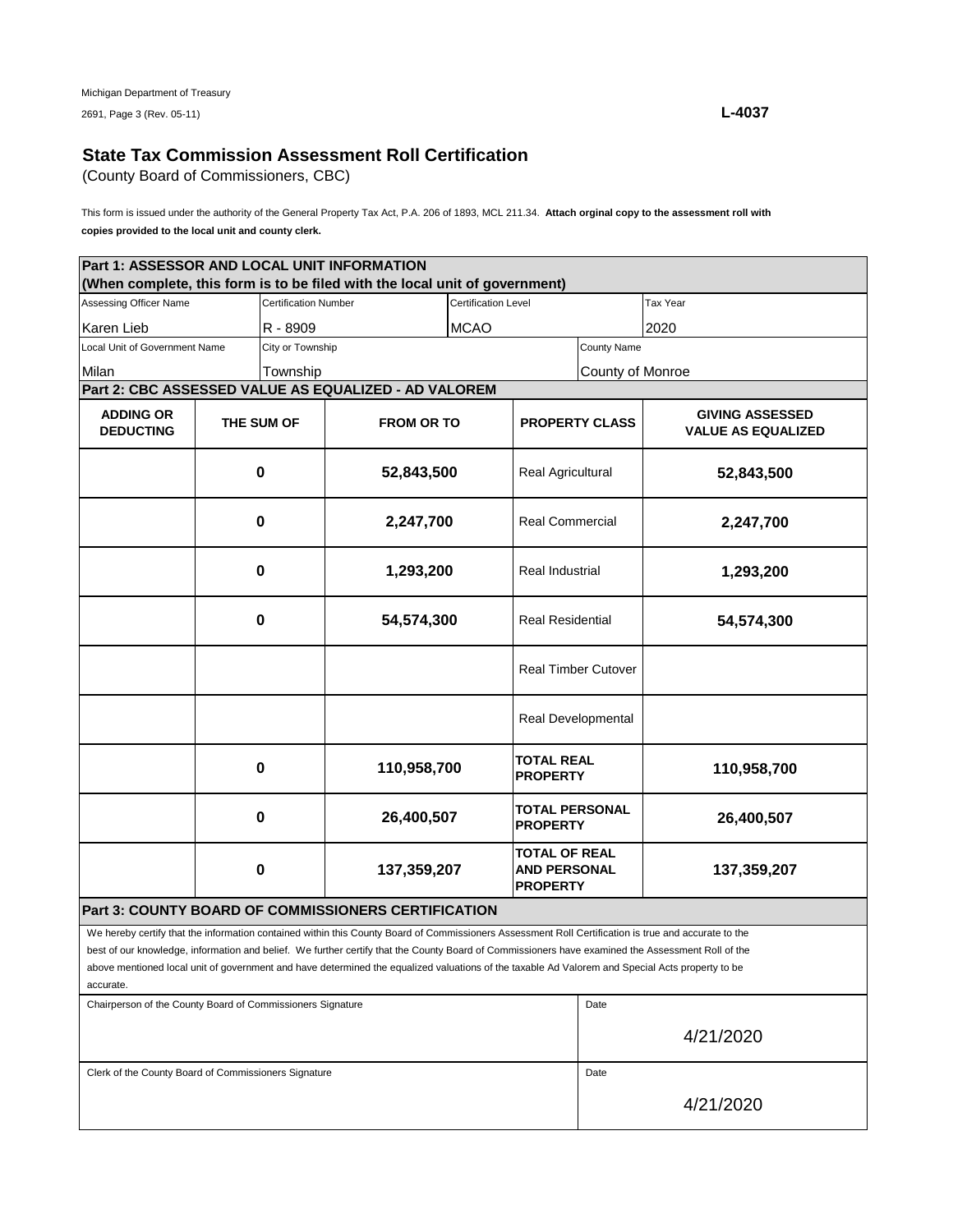(County Board of Commissioners, CBC)

**copies provided to the local unit and county clerk.**  This form is issued under the authority of the General Property Tax Act, P.A. 206 of 1893, MCL 211.34. **Attach orginal copy to the assessment roll with** 

| Part 1: ASSESSOR AND LOCAL UNIT INFORMATION                |          |                             |                                                                                                                                                      |                     |                                                                |                       |                                                     |
|------------------------------------------------------------|----------|-----------------------------|------------------------------------------------------------------------------------------------------------------------------------------------------|---------------------|----------------------------------------------------------------|-----------------------|-----------------------------------------------------|
|                                                            |          |                             | (When complete, this form is to be filed with the local unit of government)                                                                          |                     |                                                                |                       |                                                     |
| Assessing Officer Name                                     |          | <b>Certification Number</b> |                                                                                                                                                      | Certification Level |                                                                |                       | Tax Year                                            |
| Catherine Cousineau                                        |          | R-8690                      |                                                                                                                                                      | <b>MMAO</b>         |                                                                |                       | 2020                                                |
| Local Unit of Government Name                              |          | City or Township            |                                                                                                                                                      |                     |                                                                | <b>County Name</b>    |                                                     |
| Monroe                                                     |          | Township                    |                                                                                                                                                      | County of Monroe    |                                                                |                       |                                                     |
|                                                            |          |                             | Part 2: CBC ASSESSED VALUE AS EQUALIZED - AD VALOREM                                                                                                 |                     |                                                                |                       |                                                     |
|                                                            |          |                             |                                                                                                                                                      |                     |                                                                |                       |                                                     |
| <b>ADDING OR</b><br><b>DEDUCTING</b>                       |          | THE SUM OF                  |                                                                                                                                                      | <b>FROM OR TO</b>   |                                                                | <b>PROPERTY CLASS</b> | <b>GIVING ASSESSED</b><br><b>VALUE AS EQUALIZED</b> |
|                                                            |          |                             |                                                                                                                                                      |                     |                                                                |                       |                                                     |
|                                                            | $\bf{0}$ |                             | 10,156,900                                                                                                                                           | Real Agricultural   |                                                                |                       | 10,156,900                                          |
|                                                            |          |                             |                                                                                                                                                      |                     |                                                                |                       |                                                     |
| $\bf{0}$                                                   |          |                             |                                                                                                                                                      |                     |                                                                |                       | 116,235,600                                         |
|                                                            |          |                             | 116,235,600                                                                                                                                          |                     | <b>Real Commercial</b>                                         |                       |                                                     |
|                                                            |          |                             |                                                                                                                                                      |                     |                                                                |                       |                                                     |
|                                                            |          | $\bf{0}$<br>11,022,600      |                                                                                                                                                      |                     | Real Industrial                                                |                       | 11,022,600                                          |
| $\bf{0}$                                                   |          |                             | 359,092,200                                                                                                                                          |                     | <b>Real Residential</b>                                        |                       | 359,092,200                                         |
|                                                            |          |                             |                                                                                                                                                      |                     |                                                                |                       |                                                     |
|                                                            |          |                             |                                                                                                                                                      |                     | <b>Real Timber Cutover</b>                                     |                       |                                                     |
|                                                            |          |                             |                                                                                                                                                      |                     |                                                                | Real Developmental    |                                                     |
|                                                            |          | $\bf{0}$                    | 496,507,300                                                                                                                                          |                     | TOTAL REAL<br><b>PROPERTY</b>                                  |                       | 496,507,300                                         |
|                                                            | $\bf{0}$ |                             | 20,569,487                                                                                                                                           |                     | TOTAL PERSONAL<br><b>PROPERTY</b>                              |                       | 20,569,487                                          |
|                                                            |          | $\bf{0}$                    | 517,076,787                                                                                                                                          |                     | <b>TOTAL OF REAL</b><br><b>AND PERSONAL</b><br><b>PROPERTY</b> |                       | 517,076,787                                         |
|                                                            |          |                             | Part 3: COUNTY BOARD OF COMMISSIONERS CERTIFICATION                                                                                                  |                     |                                                                |                       |                                                     |
|                                                            |          |                             | We hereby certify that the information contained within this County Board of Commissioners Assessment Roll Certification is true and accurate to the |                     |                                                                |                       |                                                     |
|                                                            |          |                             | best of our knowledge, information and belief. We further certify that the County Board of Commissioners have examined the Assessment Roll of the    |                     |                                                                |                       |                                                     |
| accurate.                                                  |          |                             | above mentioned local unit of government and have determined the equalized valuations of the taxable Ad Valorem and Special Acts property to be      |                     |                                                                |                       |                                                     |
|                                                            |          |                             |                                                                                                                                                      |                     |                                                                | Date                  |                                                     |
| Chairperson of the County Board of Commissioners Signature |          |                             |                                                                                                                                                      |                     |                                                                |                       |                                                     |
|                                                            |          |                             |                                                                                                                                                      | 4/21/2020           |                                                                |                       |                                                     |
| Clerk of the County Board of Commissioners Signature       |          |                             | Date                                                                                                                                                 |                     |                                                                |                       |                                                     |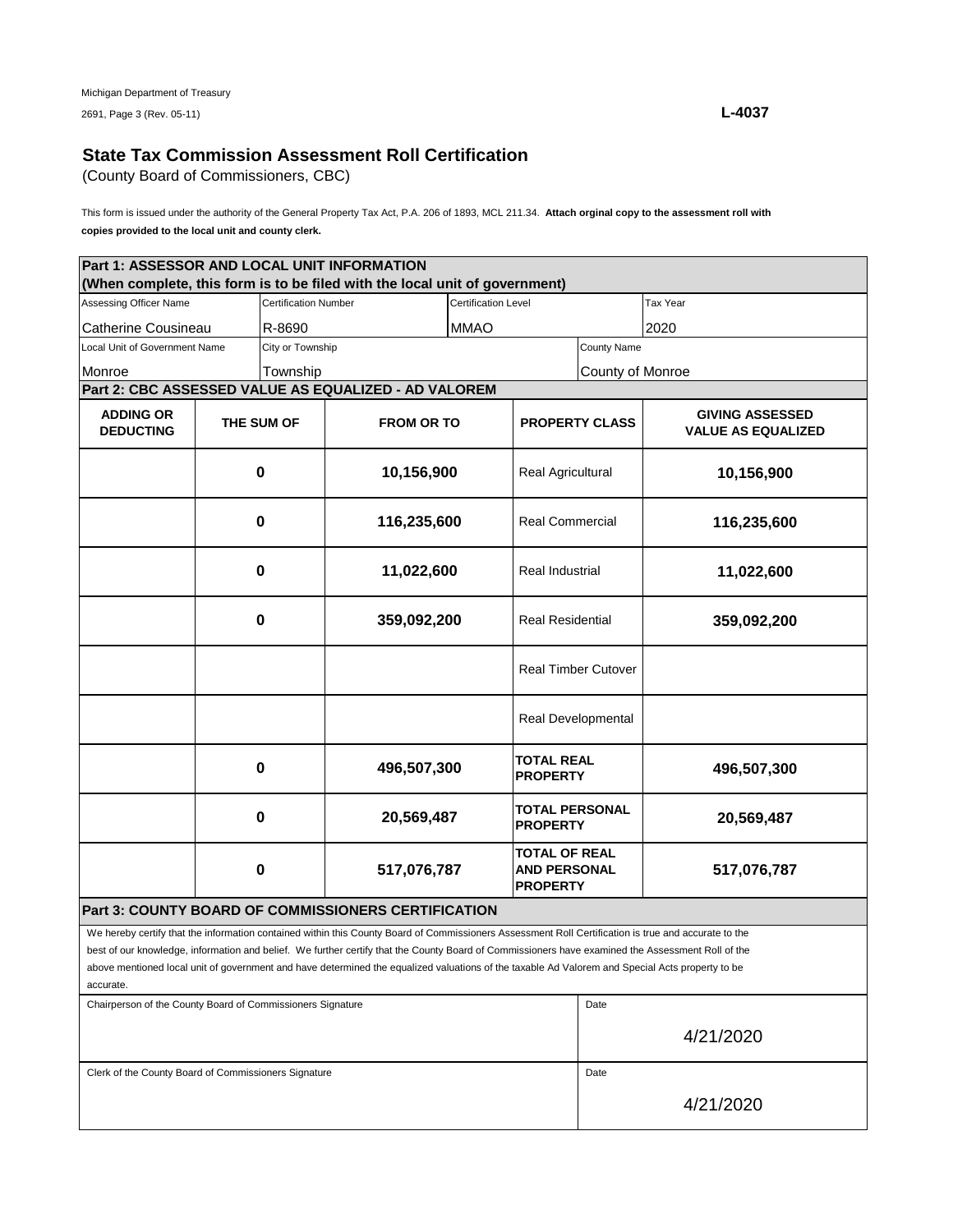(County Board of Commissioners, CBC)

**copies provided to the local unit and county clerk.**  This form is issued under the authority of the General Property Tax Act, P.A. 206 of 1893, MCL 211.34. **Attach orginal copy to the assessment roll with** 

| Part 1: ASSESSOR AND LOCAL UNIT INFORMATION                |                                     |                             |                                                                                                                                                                                                                                                                                                           |                                   |                                                                |                    |                           |  |
|------------------------------------------------------------|-------------------------------------|-----------------------------|-----------------------------------------------------------------------------------------------------------------------------------------------------------------------------------------------------------------------------------------------------------------------------------------------------------|-----------------------------------|----------------------------------------------------------------|--------------------|---------------------------|--|
|                                                            |                                     |                             | (When complete, this form is to be filed with the local unit of government)                                                                                                                                                                                                                               |                                   |                                                                |                    |                           |  |
| Assessing Officer Name                                     |                                     | <b>Certification Number</b> |                                                                                                                                                                                                                                                                                                           | <b>Certification Level</b>        |                                                                |                    | Tax Year                  |  |
| <b>Bryan Renius</b>                                        |                                     | R-8646                      |                                                                                                                                                                                                                                                                                                           | <b>MAAO</b>                       |                                                                |                    | 2020                      |  |
| <b>Local Unit of Government Name</b>                       |                                     | City or Township            |                                                                                                                                                                                                                                                                                                           |                                   |                                                                | <b>County Name</b> |                           |  |
| Raisinville                                                |                                     | Township                    |                                                                                                                                                                                                                                                                                                           |                                   |                                                                | County of Monroe   |                           |  |
|                                                            |                                     |                             | Part 2: CBC ASSESSED VALUE AS EQUALIZED - AD VALOREM                                                                                                                                                                                                                                                      |                                   |                                                                |                    |                           |  |
|                                                            |                                     |                             |                                                                                                                                                                                                                                                                                                           |                                   |                                                                |                    | <b>GIVING ASSESSED</b>    |  |
| <b>ADDING OR</b><br><b>DEDUCTING</b>                       |                                     | THE SUM OF                  | <b>FROM OR TO</b>                                                                                                                                                                                                                                                                                         | <b>PROPERTY CLASS</b>             |                                                                |                    | <b>VALUE AS EQUALIZED</b> |  |
|                                                            |                                     |                             |                                                                                                                                                                                                                                                                                                           |                                   |                                                                |                    |                           |  |
|                                                            |                                     | $\bf{0}$                    | 74,660,000                                                                                                                                                                                                                                                                                                | Real Agricultural                 |                                                                |                    | 74,660,000                |  |
|                                                            |                                     |                             |                                                                                                                                                                                                                                                                                                           |                                   |                                                                |                    |                           |  |
|                                                            | $\bf{0}$                            |                             |                                                                                                                                                                                                                                                                                                           |                                   |                                                                |                    |                           |  |
|                                                            |                                     |                             | 6,352,900                                                                                                                                                                                                                                                                                                 |                                   | <b>Real Commercial</b>                                         |                    | 6,352,900                 |  |
|                                                            |                                     |                             |                                                                                                                                                                                                                                                                                                           |                                   |                                                                |                    |                           |  |
|                                                            | $\bf{0}$                            |                             |                                                                                                                                                                                                                                                                                                           | 187,200                           |                                                                | Real Industrial    | 187,200                   |  |
|                                                            |                                     |                             |                                                                                                                                                                                                                                                                                                           |                                   |                                                                |                    |                           |  |
| $\bf{0}$                                                   |                                     |                             |                                                                                                                                                                                                                                                                                                           |                                   |                                                                |                    |                           |  |
|                                                            |                                     | 197,657,900                 |                                                                                                                                                                                                                                                                                                           | <b>Real Residential</b>           |                                                                |                    | 197,657,900               |  |
|                                                            |                                     |                             |                                                                                                                                                                                                                                                                                                           |                                   |                                                                |                    |                           |  |
|                                                            |                                     |                             |                                                                                                                                                                                                                                                                                                           | <b>Real Timber Cutover</b>        |                                                                |                    |                           |  |
|                                                            |                                     |                             |                                                                                                                                                                                                                                                                                                           |                                   |                                                                |                    |                           |  |
|                                                            |                                     |                             |                                                                                                                                                                                                                                                                                                           |                                   |                                                                | Real Developmental |                           |  |
|                                                            |                                     |                             |                                                                                                                                                                                                                                                                                                           |                                   |                                                                |                    |                           |  |
|                                                            |                                     |                             |                                                                                                                                                                                                                                                                                                           | <b>TOTAL REAL</b>                 |                                                                |                    |                           |  |
|                                                            | $\bf{0}$<br>$\mathbf 0$<br>$\bf{0}$ |                             | 278,858,000                                                                                                                                                                                                                                                                                               |                                   | <b>PROPERTY</b>                                                |                    | 278,858,000               |  |
|                                                            |                                     |                             |                                                                                                                                                                                                                                                                                                           | TOTAL PERSONAL<br><b>PROPERTY</b> |                                                                |                    | 12,074,974                |  |
|                                                            |                                     |                             | 12,074,974                                                                                                                                                                                                                                                                                                |                                   |                                                                |                    |                           |  |
|                                                            |                                     |                             |                                                                                                                                                                                                                                                                                                           |                                   | <b>TOTAL OF REAL</b><br><b>AND PERSONAL</b><br><b>PROPERTY</b> |                    |                           |  |
|                                                            |                                     |                             | 290,932,974                                                                                                                                                                                                                                                                                               |                                   |                                                                |                    | 290,932,974               |  |
|                                                            |                                     |                             |                                                                                                                                                                                                                                                                                                           |                                   |                                                                |                    |                           |  |
|                                                            |                                     |                             | Part 3: COUNTY BOARD OF COMMISSIONERS CERTIFICATION                                                                                                                                                                                                                                                       |                                   |                                                                |                    |                           |  |
|                                                            |                                     |                             |                                                                                                                                                                                                                                                                                                           |                                   |                                                                |                    |                           |  |
|                                                            |                                     |                             | We hereby certify that the information contained within this County Board of Commissioners Assessment Roll Certification is true and accurate to the<br>best of our knowledge, information and belief. We further certify that the County Board of Commissioners have examined the Assessment Roll of the |                                   |                                                                |                    |                           |  |
|                                                            |                                     |                             | above mentioned local unit of government and have determined the equalized valuations of the taxable Ad Valorem and Special Acts property to be                                                                                                                                                           |                                   |                                                                |                    |                           |  |
| accurate.                                                  |                                     |                             |                                                                                                                                                                                                                                                                                                           |                                   |                                                                |                    |                           |  |
| Chairperson of the County Board of Commissioners Signature |                                     |                             | Date                                                                                                                                                                                                                                                                                                      |                                   |                                                                |                    |                           |  |
|                                                            |                                     |                             |                                                                                                                                                                                                                                                                                                           |                                   |                                                                |                    |                           |  |
|                                                            |                                     |                             |                                                                                                                                                                                                                                                                                                           | 4/21/2020                         |                                                                |                    |                           |  |
|                                                            |                                     |                             |                                                                                                                                                                                                                                                                                                           |                                   |                                                                |                    |                           |  |
| Clerk of the County Board of Commissioners Signature       |                                     |                             | Date                                                                                                                                                                                                                                                                                                      |                                   |                                                                |                    |                           |  |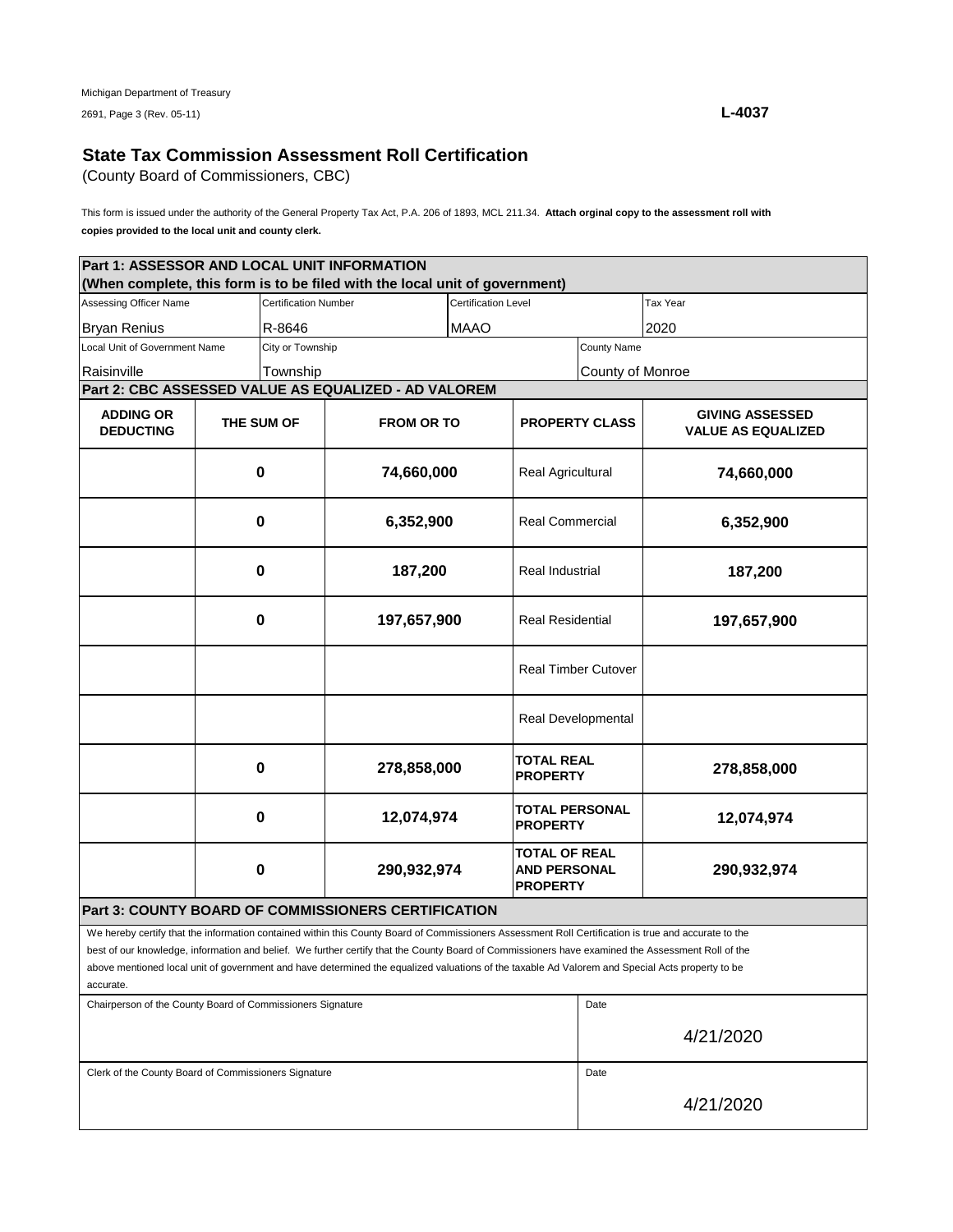(County Board of Commissioners, CBC)

**copies provided to the local unit and county clerk.**  This form is issued under the authority of the General Property Tax Act, P.A. 206 of 1893, MCL 211.34. **Attach orginal copy to the assessment roll with** 

| Part 1: ASSESSOR AND LOCAL UNIT INFORMATION                |                         |                             |                                                                                                                                                      |                            |                                                                |                            |                                                     |  |
|------------------------------------------------------------|-------------------------|-----------------------------|------------------------------------------------------------------------------------------------------------------------------------------------------|----------------------------|----------------------------------------------------------------|----------------------------|-----------------------------------------------------|--|
|                                                            |                         |                             | (When complete, this form is to be filed with the local unit of government)                                                                          |                            |                                                                |                            |                                                     |  |
| Assessing Officer Name                                     |                         | <b>Certification Number</b> |                                                                                                                                                      | <b>Certification Level</b> |                                                                |                            | Tax Year                                            |  |
| Karen Lieb                                                 |                         | R - 8909                    |                                                                                                                                                      | <b>MCAO</b>                |                                                                |                            | 2020                                                |  |
| Local Unit of Government Name                              |                         | City or Township            |                                                                                                                                                      |                            |                                                                | <b>County Name</b>         |                                                     |  |
| Summerfield                                                |                         | Township                    |                                                                                                                                                      |                            |                                                                | County of Monroe           |                                                     |  |
|                                                            |                         |                             | Part 2: CBC ASSESSED VALUE AS EQUALIZED - AD VALOREM                                                                                                 |                            |                                                                |                            |                                                     |  |
| <b>ADDING OR</b><br><b>DEDUCTING</b>                       | THE SUM OF<br>$\bf{0}$  |                             | <b>FROM OR TO</b>                                                                                                                                    |                            | <b>PROPERTY CLASS</b>                                          |                            | <b>GIVING ASSESSED</b><br><b>VALUE AS EQUALIZED</b> |  |
|                                                            |                         |                             | 54,474,800                                                                                                                                           |                            | Real Agricultural                                              |                            | 54,474,800                                          |  |
|                                                            | $\bf{0}$                |                             | 3,939,200                                                                                                                                            |                            | <b>Real Commercial</b>                                         |                            | 3,939,200                                           |  |
|                                                            | $\bf{0}$                |                             | 1,536,800                                                                                                                                            |                            | Real Industrial                                                |                            | 1,536,800                                           |  |
|                                                            | $\bf{0}$                |                             | 131,981,770                                                                                                                                          |                            | <b>Real Residential</b>                                        |                            | 131,981,770                                         |  |
|                                                            |                         |                             |                                                                                                                                                      |                            |                                                                | <b>Real Timber Cutover</b> |                                                     |  |
|                                                            | $\bf{0}$<br>$\mathbf 0$ |                             |                                                                                                                                                      |                            | Real Developmental                                             |                            |                                                     |  |
|                                                            |                         |                             | 191,932,570                                                                                                                                          |                            | <b>TOTAL REAL</b><br><b>PROPERTY</b>                           |                            | 191,932,570                                         |  |
|                                                            |                         |                             | 16,629,346                                                                                                                                           |                            | TOTAL PERSONAL<br><b>PROPERTY</b>                              |                            | 16,629,346                                          |  |
|                                                            |                         | $\bf{0}$                    | 208,561,916                                                                                                                                          |                            | <b>TOTAL OF REAL</b><br><b>AND PERSONAL</b><br><b>PROPERTY</b> |                            | 208,561,916                                         |  |
|                                                            |                         |                             | Part 3: COUNTY BOARD OF COMMISSIONERS CERTIFICATION                                                                                                  |                            |                                                                |                            |                                                     |  |
|                                                            |                         |                             | We hereby certify that the information contained within this County Board of Commissioners Assessment Roll Certification is true and accurate to the |                            |                                                                |                            |                                                     |  |
|                                                            |                         |                             | best of our knowledge, information and belief. We further certify that the County Board of Commissioners have examined the Assessment Roll of the    |                            |                                                                |                            |                                                     |  |
|                                                            |                         |                             | above mentioned local unit of government and have determined the equalized valuations of the taxable Ad Valorem and Special Acts property to be      |                            |                                                                |                            |                                                     |  |
| accurate.                                                  |                         |                             |                                                                                                                                                      |                            |                                                                |                            |                                                     |  |
| Chairperson of the County Board of Commissioners Signature |                         |                             |                                                                                                                                                      |                            |                                                                | Date                       |                                                     |  |
|                                                            |                         |                             |                                                                                                                                                      |                            |                                                                |                            | 4/21/2020                                           |  |
| Clerk of the County Board of Commissioners Signature       |                         |                             |                                                                                                                                                      |                            |                                                                | Date                       |                                                     |  |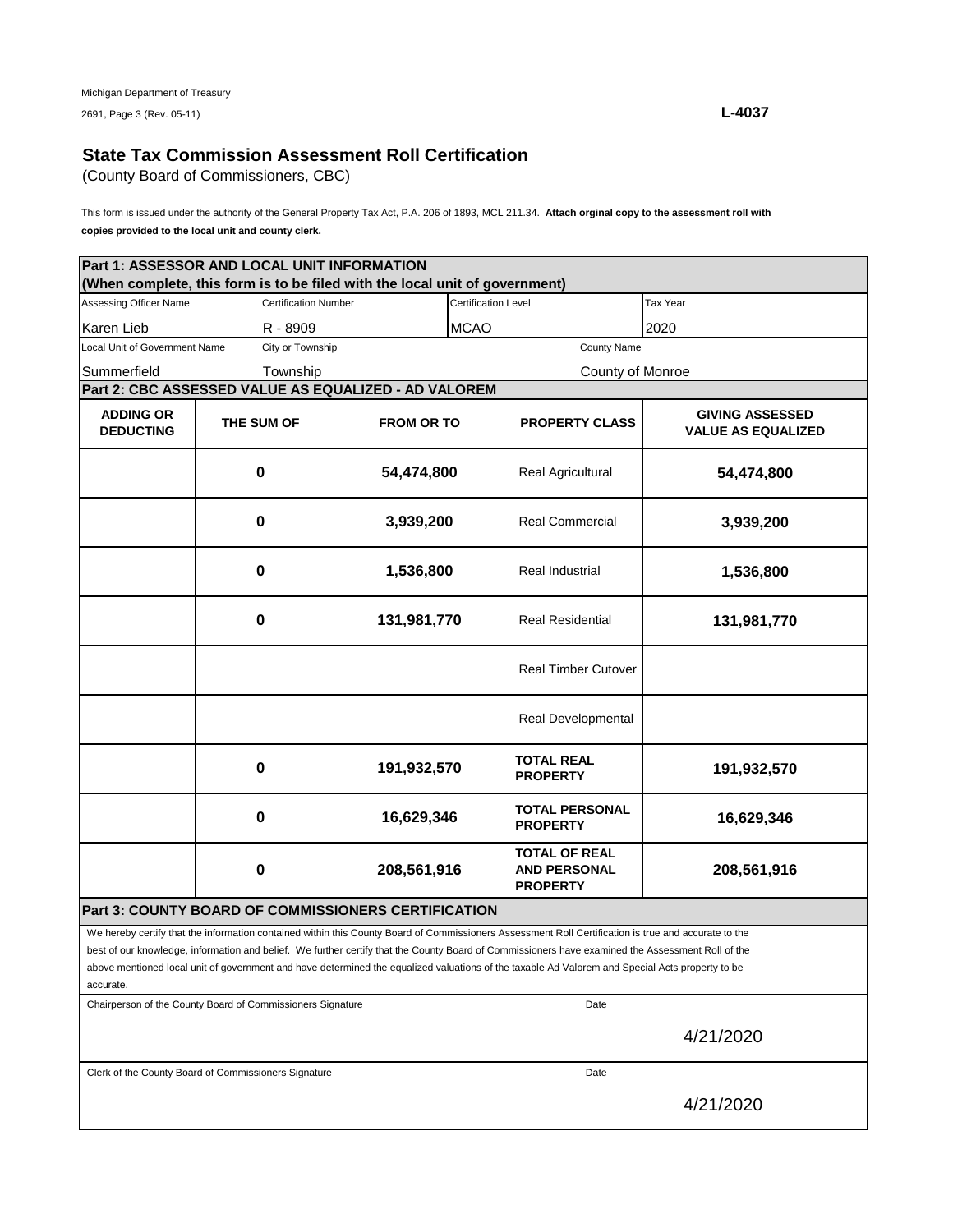(County Board of Commissioners, CBC)

**copies provided to the local unit and county clerk.**  This form is issued under the authority of the General Property Tax Act, P.A. 206 of 1893, MCL 211.34. **Attach orginal copy to the assessment roll with** 

| Part 1: ASSESSOR AND LOCAL UNIT INFORMATION                |                         |                             |                                                                                                                                                      |                            |                                                                |                    |                                                     |  |
|------------------------------------------------------------|-------------------------|-----------------------------|------------------------------------------------------------------------------------------------------------------------------------------------------|----------------------------|----------------------------------------------------------------|--------------------|-----------------------------------------------------|--|
|                                                            |                         |                             | (When complete, this form is to be filed with the local unit of government)                                                                          |                            |                                                                |                    |                                                     |  |
| Assessing Officer Name                                     |                         | <b>Certification Number</b> |                                                                                                                                                      |                            | <b>Certification Level</b>                                     |                    | Tax Year                                            |  |
| <b>Chris Renius</b>                                        |                         | R - 7676                    |                                                                                                                                                      | <b>MAAO</b>                |                                                                |                    | 2020                                                |  |
| <b>Local Unit of Government Name</b>                       |                         | City or Township            |                                                                                                                                                      |                            |                                                                | <b>County Name</b> |                                                     |  |
| Whiteford                                                  |                         | Township                    |                                                                                                                                                      |                            |                                                                | County of Monroe   |                                                     |  |
| Part 2: CBC ASSESSED VALUE AS EQUALIZED - AD VALOREM       |                         |                             |                                                                                                                                                      |                            |                                                                |                    |                                                     |  |
| <b>ADDING OR</b><br><b>DEDUCTING</b>                       | THE SUM OF<br>$\bf{0}$  |                             | <b>FROM OR TO</b>                                                                                                                                    |                            | <b>PROPERTY CLASS</b>                                          |                    | <b>GIVING ASSESSED</b><br><b>VALUE AS EQUALIZED</b> |  |
|                                                            |                         |                             | 51,254,200                                                                                                                                           |                            | Real Agricultural                                              |                    | 51,254,200                                          |  |
|                                                            | $\bf{0}$                |                             | 27,647,100                                                                                                                                           |                            | <b>Real Commercial</b>                                         |                    | 27,647,100                                          |  |
|                                                            | $\bf{0}$                |                             | 9,162,100                                                                                                                                            |                            | Real Industrial                                                |                    | 9,162,100                                           |  |
|                                                            | $\bf{0}$                |                             | 196,245,000                                                                                                                                          |                            | <b>Real Residential</b>                                        |                    | 196,245,000                                         |  |
|                                                            |                         |                             |                                                                                                                                                      | <b>Real Timber Cutover</b> |                                                                |                    |                                                     |  |
|                                                            | $\bf{0}$<br>$\mathbf 0$ |                             |                                                                                                                                                      |                            | Real Developmental                                             |                    |                                                     |  |
|                                                            |                         |                             | 284,308,400                                                                                                                                          |                            | <b>TOTAL REAL</b><br><b>PROPERTY</b>                           |                    | 284,308,400                                         |  |
|                                                            |                         |                             | 14,888,683                                                                                                                                           |                            | TOTAL PERSONAL<br><b>PROPERTY</b>                              |                    | 14,888,683                                          |  |
|                                                            |                         | $\bf{0}$                    | 299,197,083                                                                                                                                          |                            | <b>TOTAL OF REAL</b><br><b>AND PERSONAL</b><br><b>PROPERTY</b> |                    | 299,197,083                                         |  |
|                                                            |                         |                             | Part 3: COUNTY BOARD OF COMMISSIONERS CERTIFICATION                                                                                                  |                            |                                                                |                    |                                                     |  |
|                                                            |                         |                             | We hereby certify that the information contained within this County Board of Commissioners Assessment Roll Certification is true and accurate to the |                            |                                                                |                    |                                                     |  |
|                                                            |                         |                             | best of our knowledge, information and belief. We further certify that the County Board of Commissioners have examined the Assessment Roll of the    |                            |                                                                |                    |                                                     |  |
|                                                            |                         |                             | above mentioned local unit of government and have determined the equalized valuations of the taxable Ad Valorem and Special Acts property to be      |                            |                                                                |                    |                                                     |  |
| accurate.                                                  |                         |                             |                                                                                                                                                      |                            |                                                                |                    |                                                     |  |
| Chairperson of the County Board of Commissioners Signature |                         |                             |                                                                                                                                                      |                            |                                                                | Date               |                                                     |  |
|                                                            |                         |                             |                                                                                                                                                      |                            |                                                                |                    | 4/21/2020                                           |  |
| Clerk of the County Board of Commissioners Signature       |                         |                             |                                                                                                                                                      |                            |                                                                | Date               |                                                     |  |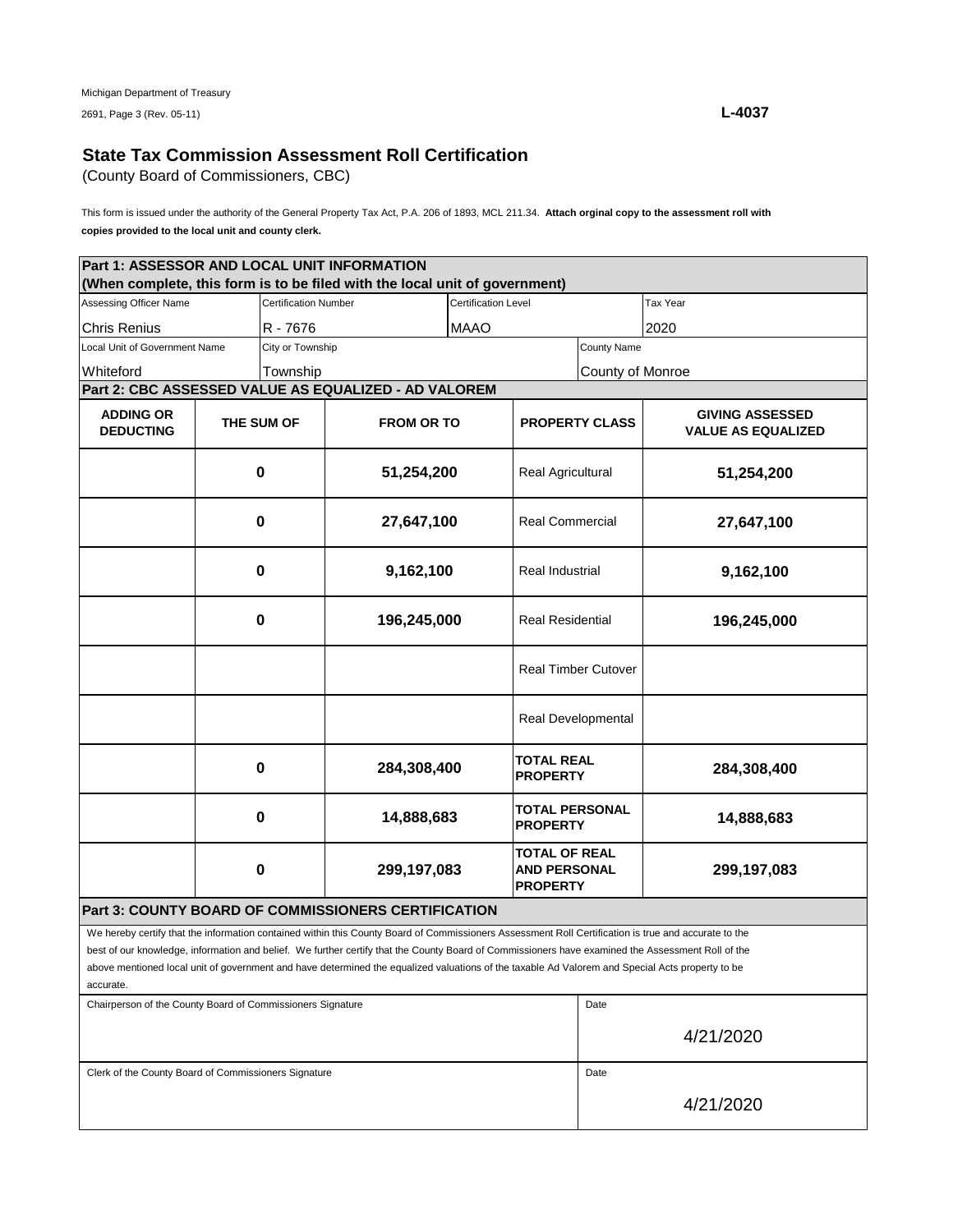(County Board of Commissioners, CBC)

**copies provided to the local unit and county clerk.**  This form is issued under the authority of the General Property Tax Act, P.A. 206 of 1893, MCL 211.34. **Attach orginal copy to the assessment roll with** 

| Part 1: ASSESSOR AND LOCAL UNIT INFORMATION                |   |                             |                                                                                                                                                                                                                                                                                                                                                                                                                                                              |                                                                |                                                                                  |                            |                                                     |  |  |
|------------------------------------------------------------|---|-----------------------------|--------------------------------------------------------------------------------------------------------------------------------------------------------------------------------------------------------------------------------------------------------------------------------------------------------------------------------------------------------------------------------------------------------------------------------------------------------------|----------------------------------------------------------------|----------------------------------------------------------------------------------|----------------------------|-----------------------------------------------------|--|--|
|                                                            |   |                             | (When complete, this form is to be filed with the local unit of government)                                                                                                                                                                                                                                                                                                                                                                                  |                                                                |                                                                                  |                            |                                                     |  |  |
| Assessing Officer Name                                     |   | <b>Certification Number</b> |                                                                                                                                                                                                                                                                                                                                                                                                                                                              | <b>Certification Level</b>                                     |                                                                                  |                            | Tax Year                                            |  |  |
| Sam Guich                                                  |   | R - 2422                    |                                                                                                                                                                                                                                                                                                                                                                                                                                                              | <b>MMAO</b>                                                    |                                                                                  |                            | 2020                                                |  |  |
| Local Unit of Government Name                              |   | City or Township            |                                                                                                                                                                                                                                                                                                                                                                                                                                                              |                                                                | County Name                                                                      |                            |                                                     |  |  |
| Monroe                                                     |   | City                        |                                                                                                                                                                                                                                                                                                                                                                                                                                                              |                                                                |                                                                                  | County of Monroe           |                                                     |  |  |
| Part 2: CBC ASSESSED VALUE AS EQUALIZED - AD VALOREM       |   |                             |                                                                                                                                                                                                                                                                                                                                                                                                                                                              |                                                                |                                                                                  |                            |                                                     |  |  |
| <b>ADDING OR</b><br><b>DEDUCTING</b>                       |   | THE SUM OF                  | <b>FROM OR TO</b>                                                                                                                                                                                                                                                                                                                                                                                                                                            | <b>PROPERTY CLASS</b>                                          |                                                                                  |                            | <b>GIVING ASSESSED</b><br><b>VALUE AS EQUALIZED</b> |  |  |
|                                                            | 0 |                             | 290,250                                                                                                                                                                                                                                                                                                                                                                                                                                                      |                                                                | Real Agricultural                                                                |                            | 290,250                                             |  |  |
| $\mathbf 0$                                                |   |                             | 137,796,900                                                                                                                                                                                                                                                                                                                                                                                                                                                  |                                                                | <b>Real Commercial</b>                                                           |                            | 137,796,900                                         |  |  |
| 0                                                          |   |                             | 87,377,338                                                                                                                                                                                                                                                                                                                                                                                                                                                   |                                                                | Real Industrial                                                                  |                            | 87,377,338                                          |  |  |
| 0                                                          |   | 403,380,530                 |                                                                                                                                                                                                                                                                                                                                                                                                                                                              | <b>Real Residential</b>                                        |                                                                                  | 403,380,530                |                                                     |  |  |
|                                                            |   |                             |                                                                                                                                                                                                                                                                                                                                                                                                                                                              |                                                                |                                                                                  | <b>Real Timber Cutover</b> |                                                     |  |  |
| 0                                                          |   |                             | 398,930                                                                                                                                                                                                                                                                                                                                                                                                                                                      |                                                                | Real Developmental                                                               |                            | 398,930                                             |  |  |
| $\mathbf 0$<br>$\mathbf 0$                                 |   |                             | 629,243,948                                                                                                                                                                                                                                                                                                                                                                                                                                                  |                                                                | <b>TOTAL REAL</b><br><b>PROPERTY</b><br><b>TOTAL PERSONAL</b><br><b>PROPERTY</b> |                            | 629,243,948                                         |  |  |
|                                                            |   |                             | 444,636,602                                                                                                                                                                                                                                                                                                                                                                                                                                                  |                                                                |                                                                                  |                            | 444,636,602                                         |  |  |
| 0                                                          |   | 1,073,880,550               |                                                                                                                                                                                                                                                                                                                                                                                                                                                              | <b>TOTAL OF REAL</b><br><b>AND PERSONAL</b><br><b>PROPERTY</b> |                                                                                  | 1,073,880,550              |                                                     |  |  |
|                                                            |   |                             | <b>Part 3: COUNTY BOARD OF COMMISSIONERS CERTIFICATION</b>                                                                                                                                                                                                                                                                                                                                                                                                   |                                                                |                                                                                  |                            |                                                     |  |  |
| accurate.                                                  |   |                             | We hereby certify that the information contained within this County Board of Commissioners Assessment Roll Certification is true and accurate to the<br>best of our knowledge, information and belief. We further certify that the County Board of Commissioners have examined the Assessment Roll of the<br>above mentioned local unit of government and have determined the equalized valuations of the taxable Ad Valorem and Special Acts property to be |                                                                |                                                                                  |                            |                                                     |  |  |
| Chairperson of the County Board of Commissioners Signature |   |                             |                                                                                                                                                                                                                                                                                                                                                                                                                                                              |                                                                |                                                                                  | Date                       |                                                     |  |  |
|                                                            |   |                             |                                                                                                                                                                                                                                                                                                                                                                                                                                                              |                                                                |                                                                                  |                            | 4/21/2020                                           |  |  |

Clerk of the County Board of Commissioners Signature **Date** Date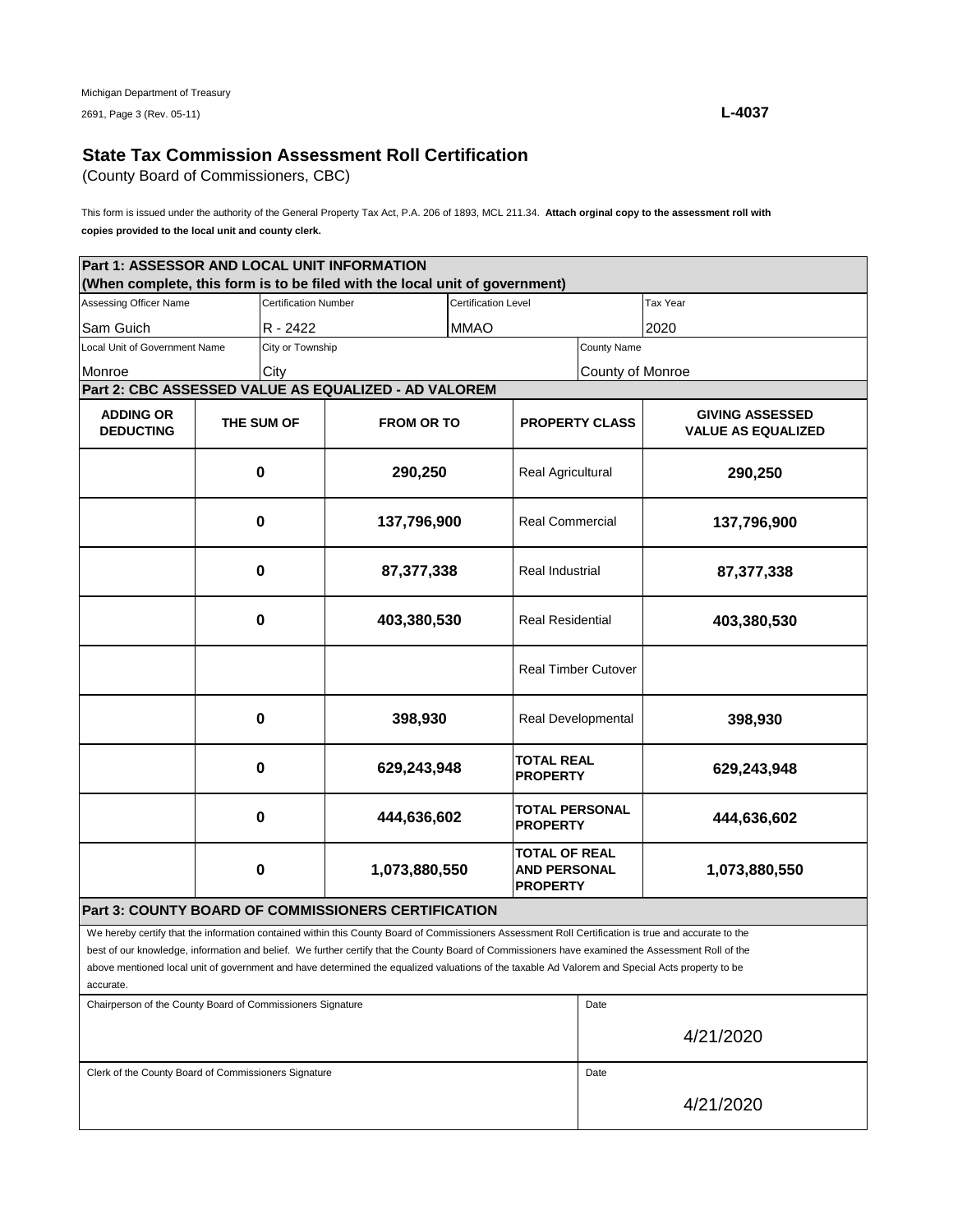(County Board of Commissioners, CBC)

**copies provided to the local unit and county clerk.**  This form is issued under the authority of the General Property Tax Act, P.A. 206 of 1893, MCL 211.34. **Attach orginal copy to the assessment roll with** 

| Part 1: ASSESSOR AND LOCAL UNIT INFORMATION                       |             |                             |                                                                                                                                                                                                                                                                                                                                                                                                                                                              |                            |                                                                |                       |                                                     |  |
|-------------------------------------------------------------------|-------------|-----------------------------|--------------------------------------------------------------------------------------------------------------------------------------------------------------------------------------------------------------------------------------------------------------------------------------------------------------------------------------------------------------------------------------------------------------------------------------------------------------|----------------------------|----------------------------------------------------------------|-----------------------|-----------------------------------------------------|--|
|                                                                   |             |                             | (When complete, this form is to be filed with the local unit of government)                                                                                                                                                                                                                                                                                                                                                                                  |                            |                                                                |                       |                                                     |  |
| Assessing Officer Name                                            |             | <b>Certification Number</b> |                                                                                                                                                                                                                                                                                                                                                                                                                                                              | <b>Certification Level</b> |                                                                |                       | Tax Year                                            |  |
| Stephanie Renius                                                  |             | R - 8518                    |                                                                                                                                                                                                                                                                                                                                                                                                                                                              | <b>MAAO</b>                |                                                                |                       | 2020                                                |  |
| Local Unit of Government Name                                     |             | City or Township            |                                                                                                                                                                                                                                                                                                                                                                                                                                                              |                            |                                                                | <b>County Name</b>    |                                                     |  |
| Luna Pier                                                         |             | City                        |                                                                                                                                                                                                                                                                                                                                                                                                                                                              |                            | County of Monroe                                               |                       |                                                     |  |
|                                                                   |             |                             | Part 2: CBC ASSESSED VALUE AS EQUALIZED - AD VALOREM                                                                                                                                                                                                                                                                                                                                                                                                         |                            |                                                                |                       |                                                     |  |
| <b>ADDING OR</b><br>THE SUM OF<br><b>DEDUCTING</b><br>$\mathbf 0$ |             |                             | <b>FROM OR TO</b>                                                                                                                                                                                                                                                                                                                                                                                                                                            |                            |                                                                | <b>PROPERTY CLASS</b> | <b>GIVING ASSESSED</b><br><b>VALUE AS EQUALIZED</b> |  |
|                                                                   |             |                             |                                                                                                                                                                                                                                                                                                                                                                                                                                                              |                            | Real Agricultural                                              |                       |                                                     |  |
|                                                                   |             |                             | 3,489,700                                                                                                                                                                                                                                                                                                                                                                                                                                                    |                            | <b>Real Commercial</b>                                         |                       | 3,489,700                                           |  |
|                                                                   | $\mathbf 0$ |                             | 2,154,000                                                                                                                                                                                                                                                                                                                                                                                                                                                    |                            | Real Industrial                                                |                       | 2,154,000                                           |  |
|                                                                   | $\bf{0}$    |                             | 42,776,100                                                                                                                                                                                                                                                                                                                                                                                                                                                   |                            | <b>Real Residential</b>                                        |                       | 42,776,100                                          |  |
|                                                                   |             |                             |                                                                                                                                                                                                                                                                                                                                                                                                                                                              | <b>Real Timber Cutover</b> |                                                                |                       |                                                     |  |
|                                                                   |             |                             |                                                                                                                                                                                                                                                                                                                                                                                                                                                              |                            | Real Developmental                                             |                       |                                                     |  |
| $\bf{0}$                                                          |             |                             | 48,419,800                                                                                                                                                                                                                                                                                                                                                                                                                                                   |                            | <b>TOTAL REAL</b><br><b>PROPERTY</b>                           |                       | 48,419,800                                          |  |
|                                                                   | $\bf{0}$    |                             | 5,386,513                                                                                                                                                                                                                                                                                                                                                                                                                                                    | <b>PROPERTY</b>            |                                                                | TOTAL PERSONAL        | 5,386,513                                           |  |
|                                                                   |             | 0                           | 53,806,313                                                                                                                                                                                                                                                                                                                                                                                                                                                   |                            | <b>TOTAL OF REAL</b><br><b>AND PERSONAL</b><br><b>PROPERTY</b> |                       | 53,806,313                                          |  |
|                                                                   |             |                             | <b>Part 3: COUNTY BOARD OF COMMISSIONERS CERTIFICATION</b>                                                                                                                                                                                                                                                                                                                                                                                                   |                            |                                                                |                       |                                                     |  |
| accurate.                                                         |             |                             | We hereby certify that the information contained within this County Board of Commissioners Assessment Roll Certification is true and accurate to the<br>best of our knowledge, information and belief. We further certify that the County Board of Commissioners have examined the Assessment Roll of the<br>above mentioned local unit of government and have determined the equalized valuations of the taxable Ad Valorem and Special Acts property to be |                            |                                                                |                       |                                                     |  |
| Chairperson of the County Board of Commissioners Signature        |             |                             |                                                                                                                                                                                                                                                                                                                                                                                                                                                              |                            |                                                                | Date                  |                                                     |  |
|                                                                   |             |                             |                                                                                                                                                                                                                                                                                                                                                                                                                                                              |                            |                                                                |                       | 4/21/2020                                           |  |
| Clerk of the County Board of Commissioners Signature              |             |                             |                                                                                                                                                                                                                                                                                                                                                                                                                                                              |                            |                                                                | Date                  |                                                     |  |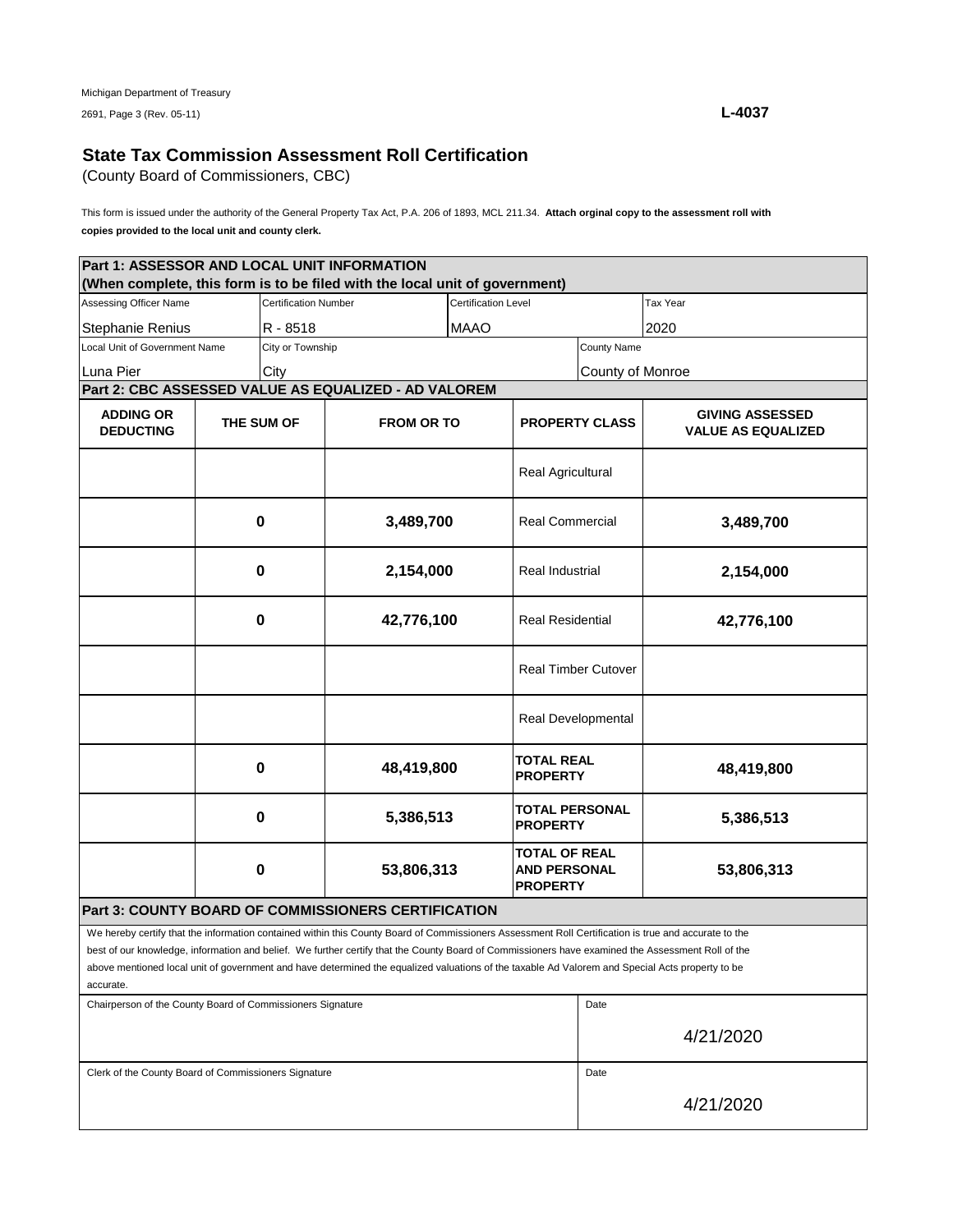(County Board of Commissioners, CBC)

**copies provided to the local unit and county clerk.**  This form is issued under the authority of the General Property Tax Act, P.A. 206 of 1893, MCL 211.34. **Attach orginal copy to the assessment roll with** 

| Part 1: ASSESSOR AND LOCAL UNIT INFORMATION                |            |                             |                                                                                                                                                      |                            |                                                         |                    |                                                     |  |  |
|------------------------------------------------------------|------------|-----------------------------|------------------------------------------------------------------------------------------------------------------------------------------------------|----------------------------|---------------------------------------------------------|--------------------|-----------------------------------------------------|--|--|
|                                                            |            |                             | (When complete, this form is to be filed with the local unit of government)                                                                          |                            |                                                         |                    |                                                     |  |  |
| Assessing Officer Name                                     |            | <b>Certification Number</b> |                                                                                                                                                      | <b>Certification Level</b> |                                                         |                    | Tax Year                                            |  |  |
| Dawn Scheitz                                               |            | R - 7885                    |                                                                                                                                                      | <b>MAAO</b>                |                                                         |                    | 2020                                                |  |  |
| <b>Local Unit of Government Name</b>                       |            | City or Township            |                                                                                                                                                      |                            |                                                         | <b>County Name</b> |                                                     |  |  |
| Milan                                                      |            | City                        |                                                                                                                                                      |                            |                                                         | County of Monroe   |                                                     |  |  |
|                                                            |            |                             | Part 2: CBC ASSESSED VALUE AS EQUALIZED - AD VALOREM                                                                                                 |                            |                                                         |                    |                                                     |  |  |
| <b>ADDING OR</b><br><b>DEDUCTING</b>                       | THE SUM OF |                             | <b>FROM OR TO</b>                                                                                                                                    |                            | <b>PROPERTY CLASS</b>                                   |                    | <b>GIVING ASSESSED</b><br><b>VALUE AS EQUALIZED</b> |  |  |
|                                                            |            |                             |                                                                                                                                                      | Real Agricultural          |                                                         |                    |                                                     |  |  |
| $\mathbf 0$                                                |            |                             | 11,192,700                                                                                                                                           |                            | <b>Real Commercial</b>                                  |                    | 11,192,700                                          |  |  |
|                                                            | $\bf{0}$   |                             | 13,509,200                                                                                                                                           |                            | Real Industrial                                         |                    | 13,509,200                                          |  |  |
| $\bf{0}$                                                   |            | 53,382,000                  |                                                                                                                                                      | <b>Real Residential</b>    |                                                         | 53,382,000         |                                                     |  |  |
|                                                            |            |                             |                                                                                                                                                      | <b>Real Timber Cutover</b> |                                                         |                    |                                                     |  |  |
| $\mathbf 0$                                                |            | $\pmb{0}$                   |                                                                                                                                                      | Real Developmental         |                                                         | 0                  |                                                     |  |  |
|                                                            | $\bf{0}$   |                             | 78,083,900                                                                                                                                           |                            | <b>TOTAL REAL</b><br><b>PROPERTY</b>                    |                    | 78,083,900                                          |  |  |
| $\mathbf 0$                                                |            |                             | 5,837,054                                                                                                                                            |                            | TOTAL PERSONAL<br><b>PROPERTY</b>                       |                    | 5,837,054                                           |  |  |
|                                                            |            | $\mathbf 0$                 | 83,920,954                                                                                                                                           |                            | <b>TOTAL OF REAL</b><br>AND PERSONAL<br><b>PROPERTY</b> |                    | 83,920,954                                          |  |  |
|                                                            |            |                             | <b>Part 3: COUNTY BOARD OF COMMISSIONERS CERTIFICATION</b>                                                                                           |                            |                                                         |                    |                                                     |  |  |
|                                                            |            |                             | We hereby certify that the information contained within this County Board of Commissioners Assessment Roll Certification is true and accurate to the |                            |                                                         |                    |                                                     |  |  |
|                                                            |            |                             | best of our knowledge, information and belief. We further certify that the County Board of Commissioners have examined the Assessment Roll of the    |                            |                                                         |                    |                                                     |  |  |
|                                                            |            |                             | above mentioned local unit of government and have determined the equalized valuations of the taxable Ad Valorem and Special Acts property to be      |                            |                                                         |                    |                                                     |  |  |
| accurate.                                                  |            |                             |                                                                                                                                                      |                            |                                                         |                    |                                                     |  |  |
| Chairperson of the County Board of Commissioners Signature |            |                             |                                                                                                                                                      |                            |                                                         | Date               |                                                     |  |  |
|                                                            |            |                             |                                                                                                                                                      |                            |                                                         |                    | 4/21/2020                                           |  |  |
| Clerk of the County Board of Commissioners Signature       |            |                             |                                                                                                                                                      |                            |                                                         |                    | Date                                                |  |  |